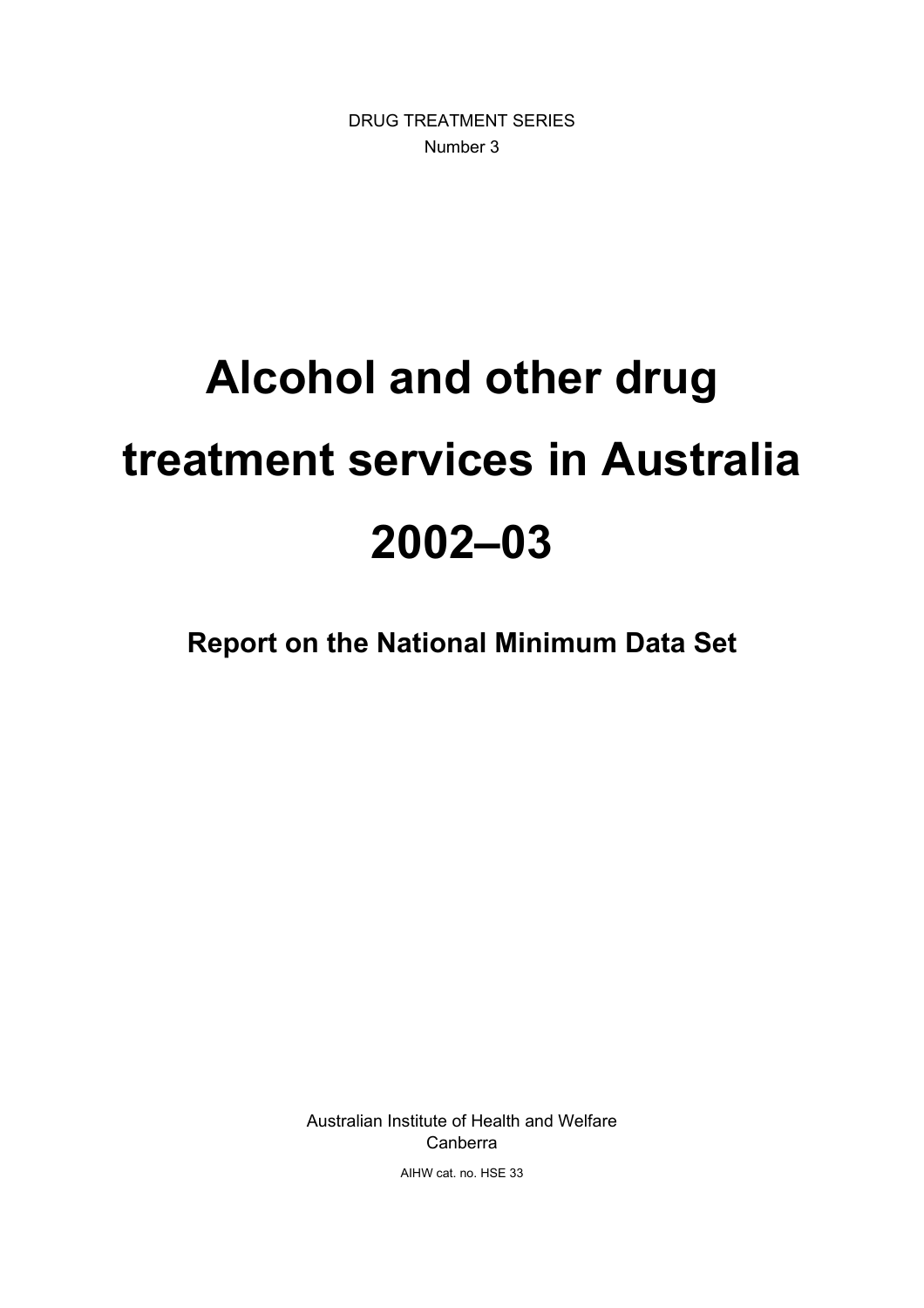© Australian Institute of Health and Welfare 2004

This work is copyright. Apart from any use as permitted under the *Copyright Act 1968*, no part may be reproduced without prior written permission from the Australian Institute of Health and Welfare. Requests and enquiries concerning reproduction and rights should be directed to the Head, Media and Publishing, Australian Institute of Health and Welfare, GPO Box 570, Canberra ACT 2601.

This publication is part of the Australian Institute of Health and Welfare's Drug Treatment Series. A complete list of the Institute's publications is available from the Media and Publishing Unit, Australian Institute of Health and Welfare, GPO Box 570, Canberra ACT 2601, or via the Institute's website <http://www.aihw.gov.au>.

ISSN 1447–6746 ISBN 1 74024 399 4

#### **Suggested citation**

AIHW (Australian Institute of Health and Welfare) 2004. Alcohol and other drug treatment services in Australia 2002–03: report on the national minimum data set. Drug Treatment Series 3. AIHW cat. no. HSE 33. Canberra: AIHW.

#### **Australian Institute of Health and Welfare**

**Director** Dr Richard Madden

Any enquiries about or comments on this publication should be directed to:

Louise York or Chrysanthe Psychogios Australian Institute of Health and Welfare GPO Box 570 Canberra ACT 2601 Phone: (02) 6244 1271 or 6244 1068

Published by Australian Institute of Health and Welfare Printed by Pirion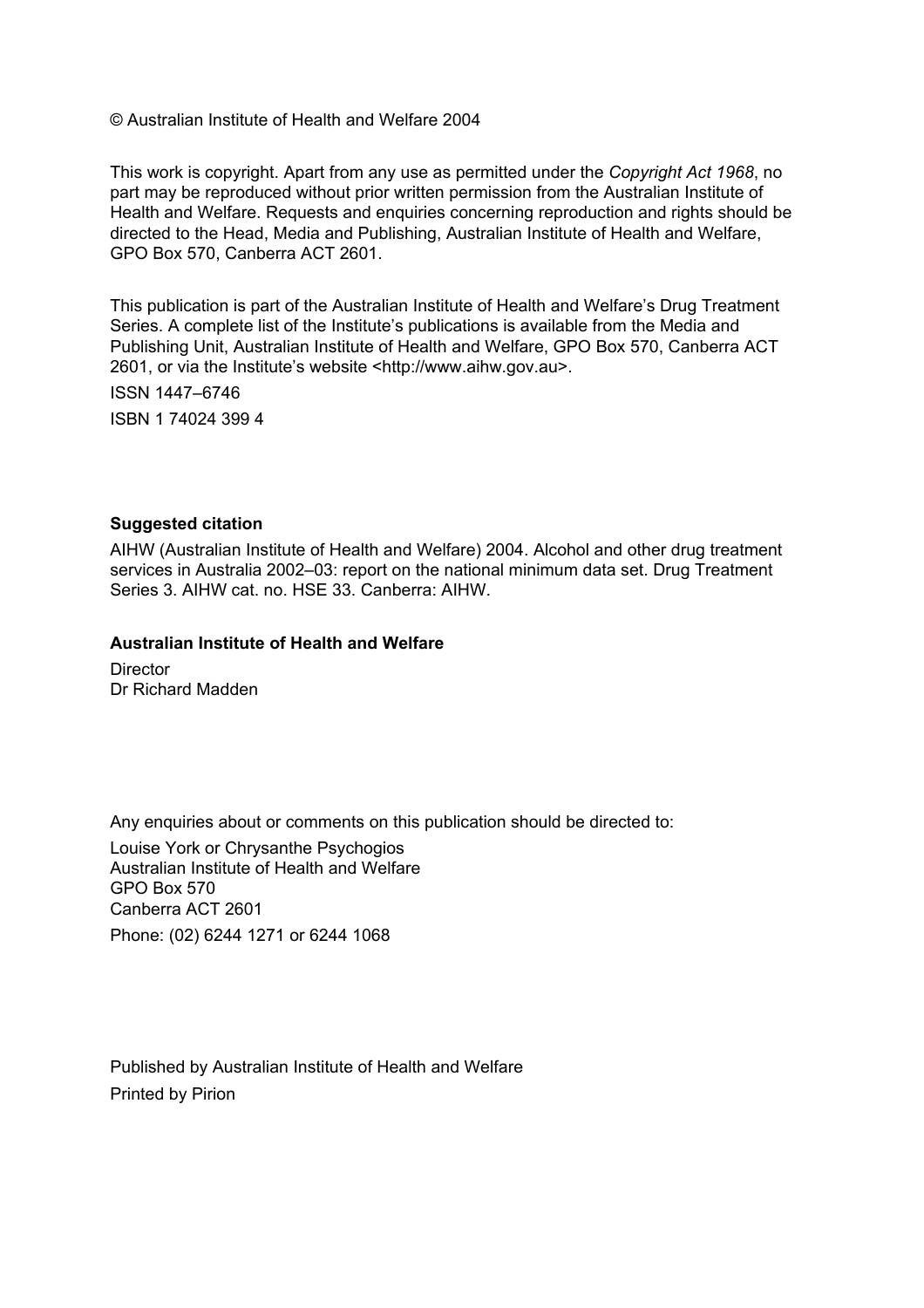### **Contents**

| 1              |     |  |
|----------------|-----|--|
|                |     |  |
|                |     |  |
|                | 1.3 |  |
|                |     |  |
| $\overline{2}$ |     |  |
|                |     |  |
|                |     |  |
| 3              |     |  |
|                |     |  |
|                |     |  |
|                |     |  |
|                |     |  |
|                |     |  |
| 4              |     |  |
|                |     |  |
|                |     |  |
|                |     |  |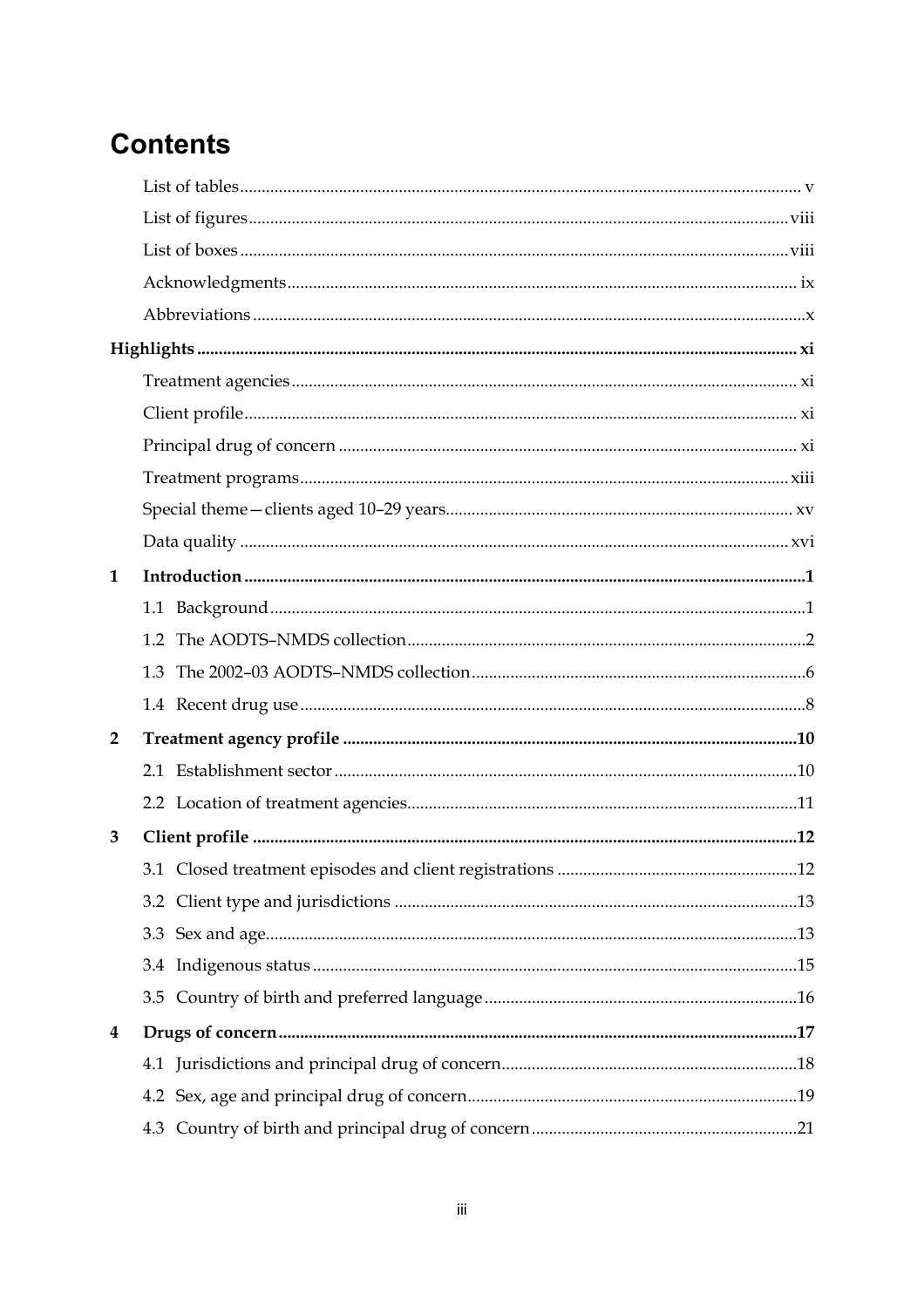| 5 |     |  |
|---|-----|--|
|   |     |  |
|   |     |  |
|   | 5.3 |  |
|   |     |  |
|   | 5.5 |  |
|   | 5.6 |  |
|   | 5.7 |  |
|   |     |  |
|   |     |  |
|   |     |  |
| 6 |     |  |
|   |     |  |
|   |     |  |
|   |     |  |
| 7 |     |  |
|   |     |  |
|   |     |  |
|   |     |  |
|   |     |  |
| 8 |     |  |
|   |     |  |
|   |     |  |
|   |     |  |
|   |     |  |
|   |     |  |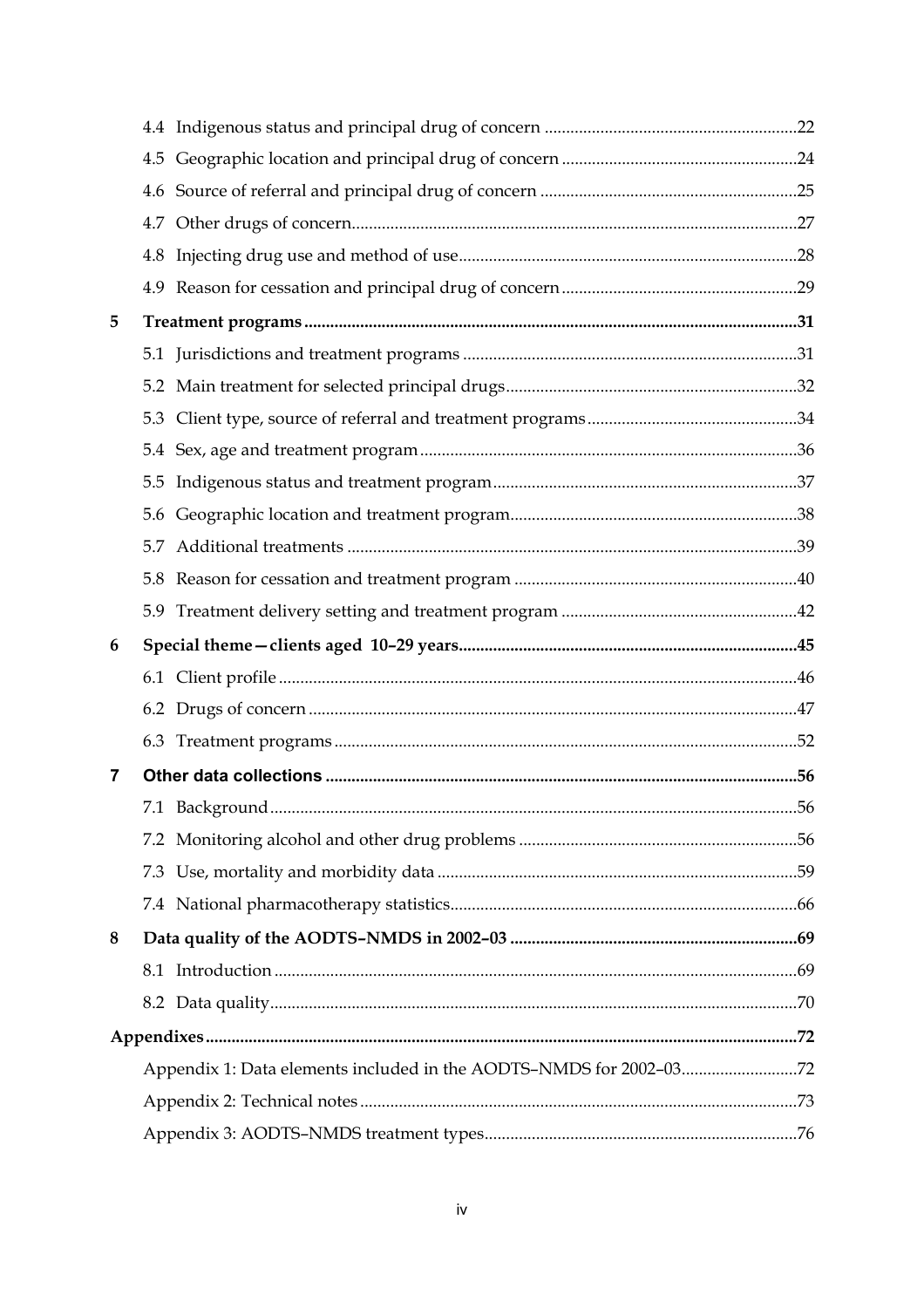| Appendix 6: Australian Standard Classification of Drugs of Concern (ASCDC) 99 |  |
|-------------------------------------------------------------------------------|--|
|                                                                               |  |
|                                                                               |  |

### **List of tables**

| Table 1.1: | Summary of selected drugs recently used, and principal drugs for which               |
|------------|--------------------------------------------------------------------------------------|
| Table 2.1: | Treatment agencies by sector of service and jurisdiction, Australia, 2002-03 10      |
| Table 2.2: | Treatment agencies by geographical location and jurisdiction, Australia,             |
| Table 3.1: | Closed treatment episodes by client type and jurisdiction, Australia,                |
| Table 3.2: | Closed treatment episodes by sex and age group, Australia, 2002-0314                 |
| Table 3.3: | Closed treatment episodes by age group, Indigenous status and sex,                   |
| Table 3.4: | Closed treatment episodes by country of birth, Australia, 2002-0316                  |
| Table 4.1: | Closed treatment episodes by principal drug of concern and jurisdiction,             |
| Table 4.2: | Closed treatment episodes by principal drug of concern and Indigenous                |
| Table 4.3: | Closed treatment episodes by principal drug of concern and geographic                |
| Table 4.4: | Closed treatment episodes by principal drug of concern and source of referral,<br>26 |
| Table 4.5: | Number of closed treatment episodes by principal drug of concern, with or            |
| Table 4.6: | Closed treatment episodes by injecting drug use and age group, Australia,            |
| Table 5.1: | Closed treatment episodes by main treatment type and jurisdiction, Australia,        |
| Table 5.2: | Duration of closed treatment episodes by main treatment type and selected            |
| Table 5.3: | Closed treatment episodes by client type and source of referral, Australia,          |
| Table 5.4: | Closed treatment episodes by client type and main treatment type, Australia,         |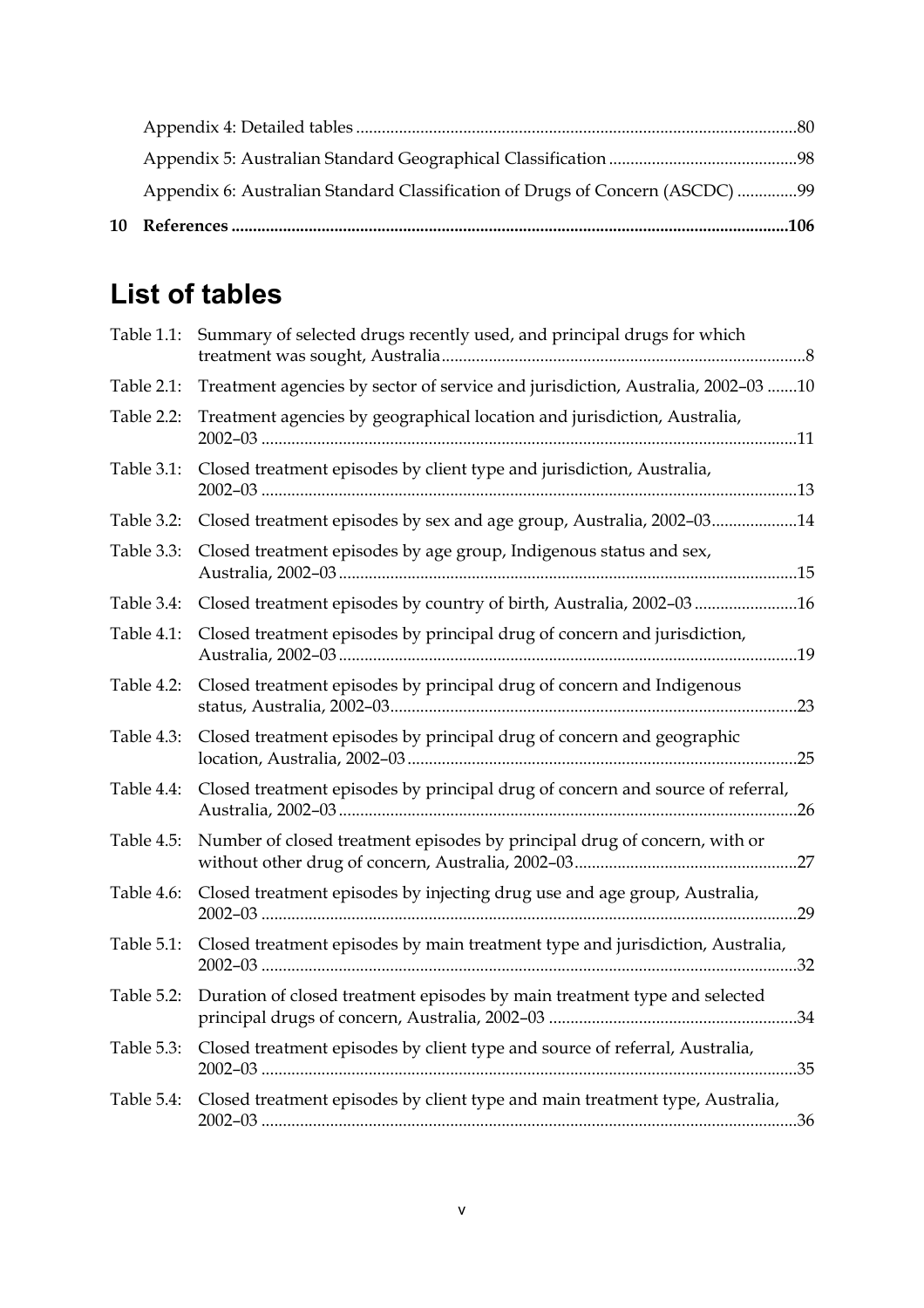| Table 5.5: | Closed treatment episodes by main treatment type and Indigenous status,                |
|------------|----------------------------------------------------------------------------------------|
| Table 5.6: | Closed treatment episodes by main treatment type and geographic location,              |
| Table 5.7: | Number of closed treatment episodes by main treatment type, with or without            |
| Table 5.8: | Closed treatment episodes by main treatment type and selected reason for               |
| Table 5.9: | Closed treatment episodes by main treatment type and treatment delivery                |
|            | Table 5.10: Duration of closed treatment episodes by main treatment type and treatment |
|            | Table 5.11: Closed treatment episodes by principal drug of concern and treatment       |
| Table 6.1: | Closed treatment episodes by age group, client type and sex, Australia,                |
| Table 6.2: | Closed treatment episodes by age group and principal drug of concern,                  |
| Table 6.3: | Closed treatment episodes by age group and principal drug of concern-                  |
| Table 6.4: | Closed treatment episodes by source of referral and age group, Australia,              |
| Table 6.5: | Closed treatment episodes by main treatment type and age group, Australia,             |
| Table 6.6: | Closed treatment episodes by reason for cessation and age group, Australia,            |
| Table 7.1: | Summary of drugs recently used by the population aged 14 years and over,               |
| Table 7.2: | Personal approval of the regular use by an adult of selected drugs, persons            |
| Table 7.3: | Opportunity to use selected drugs in the past 12 months, persons aged                  |
| Table 7.4: | Summary of illicit drugs used in the last 12 months by persons aged 14 years           |
| Table 7.5: | Death rates attributable to tobacco, alcohol and illicit drugs related diseases,       |
| Table 7.6: | Same-day and overnight separations with a principal diagnosis related to               |
| Table 7.7: | Number of pharmacotherapy clients by state and territory, Australia,                   |
| Table 7.8: | Proportion of pharmacotherapy clients by prescriber, states and territories,           |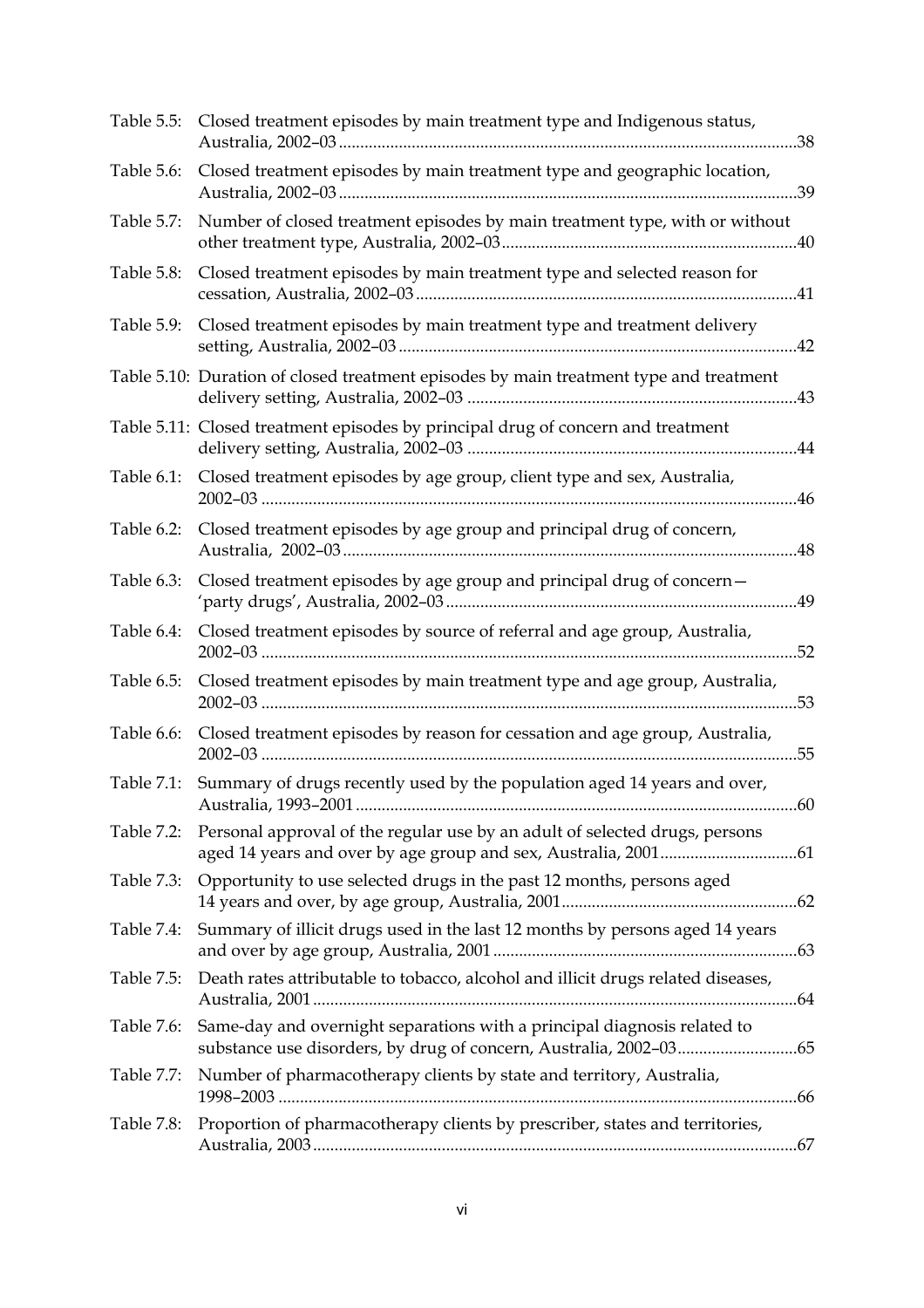| Table 7.9:   | Proportion of pharmacotherapy clients by dosing site, states and territories,            |
|--------------|------------------------------------------------------------------------------------------|
| Table 8.1:   | Not stated/missing/unknown responses for data items by jurisdiction,                     |
|              |                                                                                          |
|              | Table A4.1: Estimated number of client registrations by age group and sex, Australia,    |
|              | Table A4.2: Estimated number of client registrations by client type and sex, Australia,  |
|              | Table A4.3: Estimated number of client registrations by age group and Indigenous status, |
|              | Table A4.4: Closed treatment episodes by client data items by jurisdiction, Australia,   |
|              | Table A4.5: Closed treatment episodes by drug-related data items by jurisdiction,        |
|              | Table A4.6: Number of other drugs of concern by jurisdiction, Australia, 2002-0384       |
|              | Table A4.7: Closed treatment episodes by principal drug of concern, sex and age group,   |
|              | Table A4.8: Closed treatment episodes by principal drug of concern and country of birth, |
|              | Table A4.9: Closed treatment episodes by principal drug of concern, Indigenous status    |
|              | Table A4.10: Closed treatment episodes by principal drug of concern and all drugs of     |
|              | Table A4.11a: Closed treatment episodes by principal drug of concern and reason for      |
|              | Table A4.11b: Closed treatment episodes by reason for cessation and principal drug of    |
|              | Table A4.12: Closed treatment episodes by treatment data items by jurisdiction,          |
| Table A4.13: | Closed treatment episodes by other treatment type by jurisdiction,                       |
| Table A4.14: | Closed treatment episodes by principal drug of concern and main treatment                |
| Table A4.15: | Closed treatment episodes by main treatment type, sex and age group,                     |
| Table A4.16: | Closed treatment episodes by age group and Indigenous status, Australia,                 |
| Table A4.17: | Closed treatment episodes by principal drug of concern and all drugs of                  |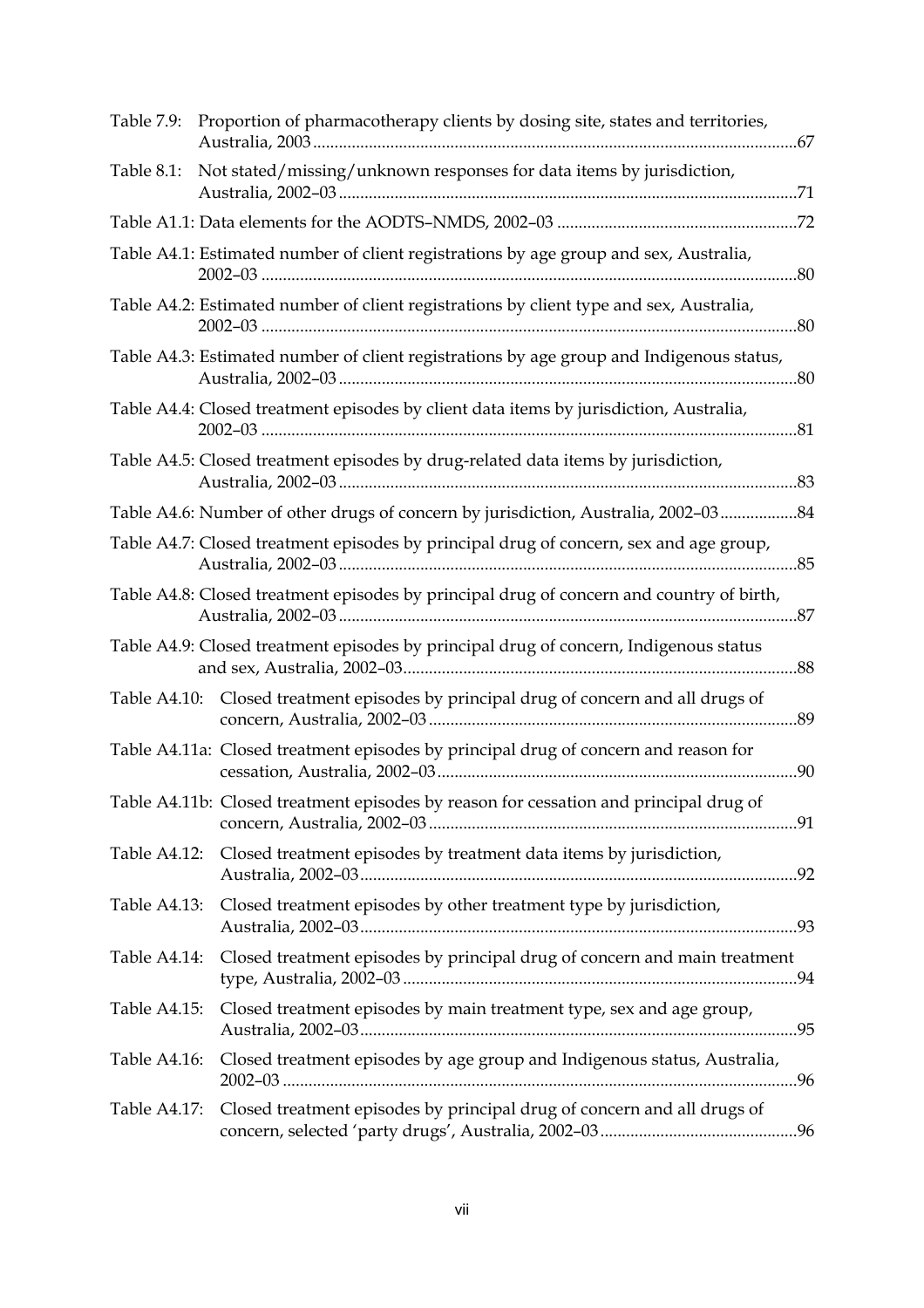| Table A4.18: Closed treatment episodes by injecting drug use and age group, Australia, |  |
|----------------------------------------------------------------------------------------|--|
| Table A4.19: Closed treatment episodes by treatment delivery setting and age group,    |  |

### **List of figures**

| Figure 4.1: Closed treatment episodes by selected principal drug of concern and sex,<br>.20      |  |
|--------------------------------------------------------------------------------------------------|--|
| Figure 4.2: Closed treatment episodes by selected principal drug of concern and age<br>21        |  |
| Figure 4.3: Closed treatment episodes by selected principal drug of concern and country<br>.22   |  |
| Figure 4.4: Closed treatment episodes by selected principal drug of concern, Indigenous<br>.24   |  |
| Figure 4.5: Closed treatment episodes by principal drug of concern and all drugs of<br>.28       |  |
| Figure 4.6: Closed treatment episodes by selected reason for cessation and selected              |  |
| Figure 5.1: Closed treatment episodes by selected main treatment type and selected               |  |
| Figure 5.2: Closed treatment episodes by selected main treatment type and sex, Australia,<br>.36 |  |
| Figure 5.3: Closed treatment episodes by main treatment type and age group, Australia,<br>.37    |  |
| Figure 6.1: Closed treatment episodes by principal drug of concern and all drugs of              |  |
| Figure 6.2: Closed treatment episodes by injecting drug use and age group, Australia,<br>.51     |  |
| Figure 6.3: Closed treatment episodes by treatment delivery setting and age group,<br>54         |  |

### **List of boxes**

| Box 1.1:     |                                                                             |  |
|--------------|-----------------------------------------------------------------------------|--|
| $Box\ 3.1$ : | Key definitions and counts for closed treatment episodes and registrations, |  |
| Box 4.1:     | Key definitions and counts for closed treatment episodes, 2002-03 17        |  |
| $Box 5.1$ :  | Key definitions and counts for treatment programs, 2002-0331                |  |
| Box $6.1$ :  | Key definitions and counts for closed treatment episodes and treatment      |  |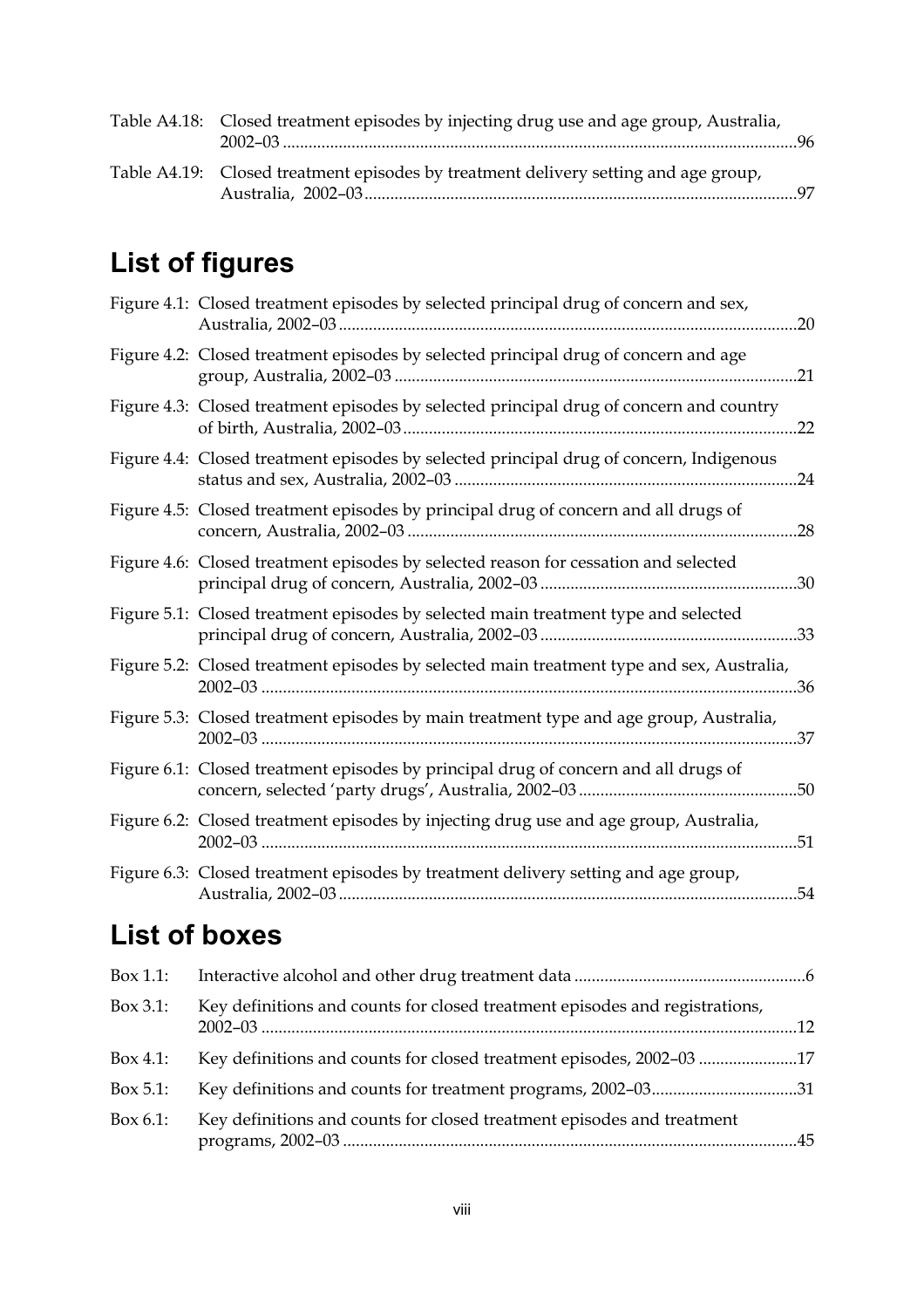### **Acknowledgments**

#### **Project team and AIHW support**

The authors of this report were Chrysanthe Psychogios, Louise York and Samantha Bricknell. Ros Madden provided valuable advice on content. Chrysanthe Psychogios was also responsible for data cleaning and analysis and Rod Hall and Elena Ougrinovski provided invaluable assistance with data management issues relating to the collection. Ros Madden and Louise York managed the project. The contribution of Gail Weaving, former national project leader for the AODTS–NMDS, is gratefully acknowledged.

#### **Data providers**

This report would not have been possible without the valued cooperation and efforts of staff within treatment agencies and data providers in the health authorities of the states and territories—the Australian Institute of Health and Welfare (AIHW) would like to express its appreciation for the supply of data and assistance with data validation.

#### **Intergovernmental Committee on Drugs Alcohol and Other Drug Treatment Services National Minimum Data Set (IGCD AODTS–NMDS) Working Group**

The AIHW would like to acknowledge the work undertaken by data managers and staff in each jurisdiction to compile and validate the information supplied by data providers.

The AIHW also wishes to thank the following members of the IGCD AODTS–NMDS Working Group who assisted in the planning of this report and provided advice on its content:

- Ms Devon Indig (New South Wales—Department of Health) (Chair for 2004)
- Ms Carol Riedell (Victoria—Department of Human Services)
- Ms Karen Wolanski (Queensland Department of Health)
- Dr Anne Bartu (Western Australia—Health Department)
- Mr Richard Cooke (South Australia—Drug and Alcohol Services Council) (Deputy Chair for 2004)
- Mr Andrew Foskett (Tasmania—Health and Human Services)
- Mr Chris Killick-Moran and Ms Rebecca Pearson (Australian Capital Territory—Health Department)
- Ms Tania Karjaluoto (Northern Territory—Health and Community Services)
- Ms Tess Hill (Australian Government Department of Health and Ageing)
- Ms Donna Urwin (Australian Government Department of Health and Ageing)
- Ms Kate Jorgensen and Ms Tracey Cook (Australian Government Department of Health and Ageing)
- Dr Jan Copeland (National Drug and Alcohol Research Centre, University of New South Wales)
- Mr David Hunter and Ms Joan Burnside (Australian Bureau of Statistics).

The AIHW gratefully acknowledges the funding provided by the Australian Government Department of Health and Ageing for this project.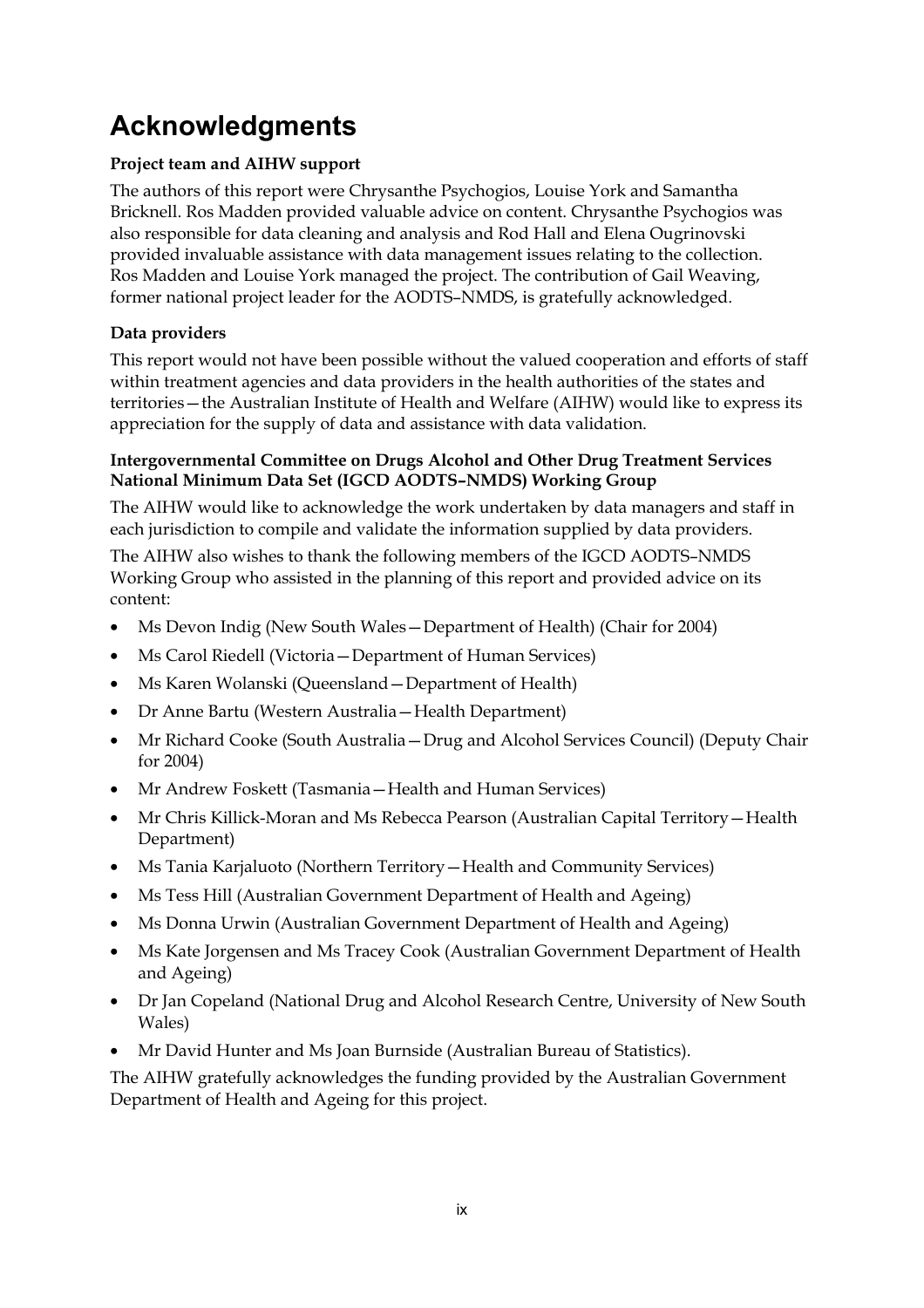### **Abbreviations**

| <b>AIHW</b><br>Australian Institute of Health and Welfare<br><b>AODTS</b><br>Alcohol and Other Drug Treatment Services |
|------------------------------------------------------------------------------------------------------------------------|
|                                                                                                                        |
|                                                                                                                        |
| <b>AODTS-NMDS</b><br>Alcohol and Other Drug Treatment Services National Minimum<br>Data Set                            |
| <b>ASCDC</b><br>Australian Standard Classification of Drugs of Concern                                                 |
| <b>ASGC</b><br>Australian Standard Geographical Classification                                                         |
| <b>BEACH</b><br>Bettering the Evaluation and Care of Health survey                                                     |
| (Australian Government) Department of Health and Ageing<br><b>DoHA</b>                                                 |
| <b>IGCD</b><br>Intergovernmental Committee on Drugs                                                                    |
| not elsewhere classified<br>n.e.c                                                                                      |
| <b>NHDD</b><br>National Health Data Dictionary                                                                         |
| National Minimum Data Set<br><b>NMDS</b>                                                                               |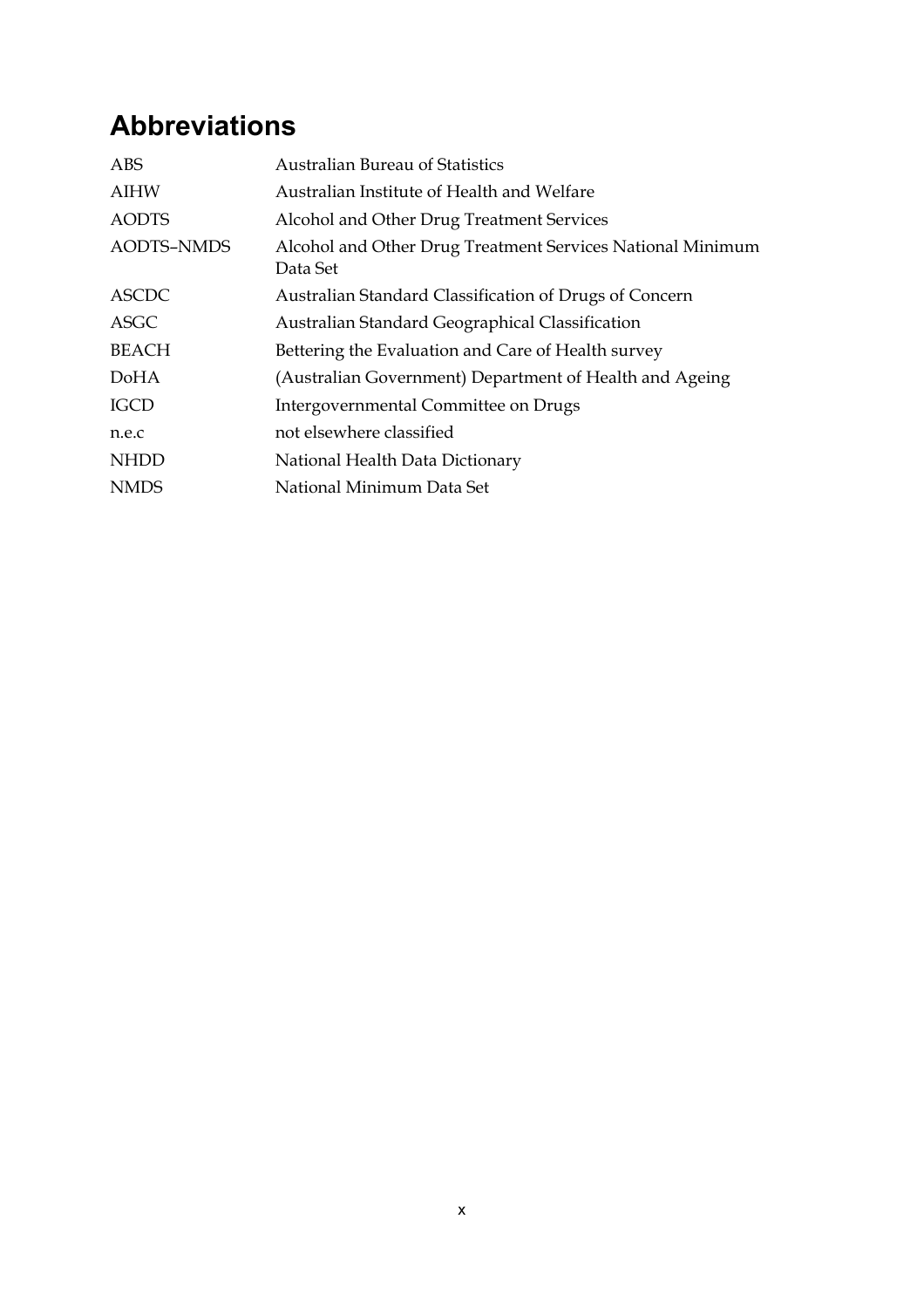# **Highlights**

### **Treatment agencies**

*(Sections 2.1 and 2.2)*

- A national total of 587 government-funded alcohol and other drug treatment agencies supplied data for 2002–03. The overall response rate for in-scope treatment agencies was 94%.
- Just over half of all treatment agencies were identified as non-government agencies  $(55\%)$ .
- Treatment agencies were most likely to be located in major cities (56%) and inner regional areas (25%).

### **Client profile**

*(Sections 3.1—3.5)* 

- During 2002–03, there were 130,930 closed treatment episodes in alcohol and other drug treatment services reporting in the Alcohol and Other Drug Treatment Services National Minimum Data Set (AODTS–NMDS) collection. These episodes related to an estimated 108,042 client registrations. On average, each of these registrations accounted for 1.2 closed treatment episodes during the year.
- 94% of closed treatment episodes in 2002–03 involved clients seeking treatment for their own alcohol or other drug use. The remaining closed treatment episodes involved clients seeking treatment for another's drug use.
- Male clients accounted for close to two-thirds (65%) of all closed treatment episodes.
- The majority of closed treatment episodes were for clients aged between 20 and 49 years (77%), with one-third of all treatment episodes (33%) provided for clients in the 20–29 year age group.
- Nine per cent (12,136) of closed treatment episodes involved clients who identified as Aboriginal and Torres Strait Islander people, which is higher than the overall proportion of Aboriginal and Torres Strait Islander people in the Australian population (2.4%). This figure needs to be interpreted with caution due to a high number of 'not stated' responses and the fact that the majority of dedicated Indigenous substance use services are not included in the AODTS–NMDS collection.
- The majority of closed treatment episodes were for clients born in Australia (85%) and 95% were for clients who nominated English as their preferred language.

### **Principal drug of concern**

#### **Client profile and principal drug of concern**

*(Sections 4.1—4.4)* 

• Nationally in 2002–03, alcohol (38%) and cannabis (22%) were the most common principal drugs of concern to clients in closed treatment episodes, followed by heroin (18%) and amphetamines (11%).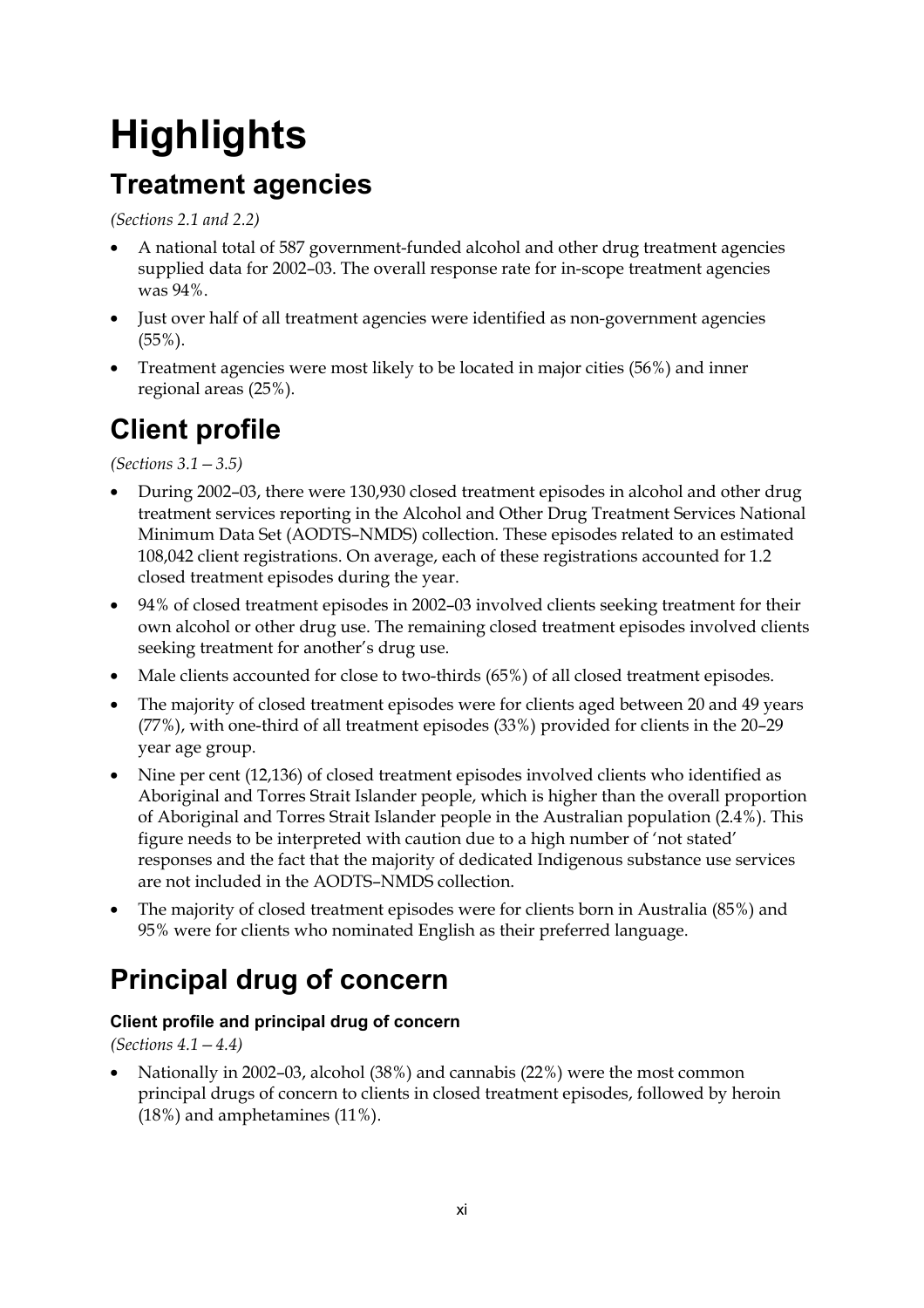- Alcohol was the drug most commonly involved in treatment episodes for both sexes: 39% for males and 35% for females. This was followed by cannabis for males (24%) and cannabis and heroin for females (19% each).
- For closed treatment episodes involving 20–29 year olds there was a fairly even distribution across the four main drugs of concern (alcohol, cannabis, heroin and amphetamines), with younger clients much more likely to report cannabis, and older clients to report alcohol.
- Overall, treatment episodes involving Aboriginal and Torres Strait Islander people were most likely to involve alcohol (46%), cannabis (23%), heroin (12%) and amphetamines (11%)—that is, the same four principal drugs of concern as the population overall, but with alcohol more likely to be nominated (46%, compared to 38% for other Australians) and heroin less so (12%, compared to 18% for other Australians).

#### **Geographic location and principal drug of concern**

*(Sections 4.1 and 4.5)* 

- Across all geographic areas, alcohol was reported as the most prominent drug of concern to clients—accounting for 37% of treatment episodes in major cities, 42% in inner regional, 38% in outer regional, 68% in remote and 67% in very remote areas.
- In most areas, the second most common principal drug was cannabis (accounting for 28% of treatment episodes in inner regional areas, 36% in outer regional, 18% in remote and 31% in very remote areas). However, for major cities, the second most prominent drug of concern was heroin (accounting for 23% of treatment episodes in major cities).
- Across jurisdictions, the proportion of treatment episodes where alcohol was the principal drug of concern varied from 72% in the Northern Territory to 33% in Western Australia and 25% in Queensland. The pattern of principal drugs in Queensland relates largely to the scope of their collection in 2002–03 (see Section 1.3 for further details).

#### **Referral source and principal drug of concern**

*(Section 4.6)* 

- More than one-third (37%) of all treatment episodes involved clients who were selfreferred, followed by referrals from alcohol and other drug treatment services (12%) and community-based corrections and police or court diversions (10% each).
- Of treatment episodes where the client was self-referred, the principal drug of concern was most likely to be recorded as alcohol (41%) or heroin (21%). The majority of referrals to treatment through a police or court diversion process involved clients who nominated cannabis as their principal drug of concern (63%).

#### **Other drugs of concern**

*(Section 4.7)* 

- Just over half (51%) of all closed treatment episodes involved at least one other drug of concern in addition to the principal drug of concern ('other' drug of concern).
- From the 63,116 closed treatment episode where another drug of concern was reported, there were on average 1.7 other drugs of concern.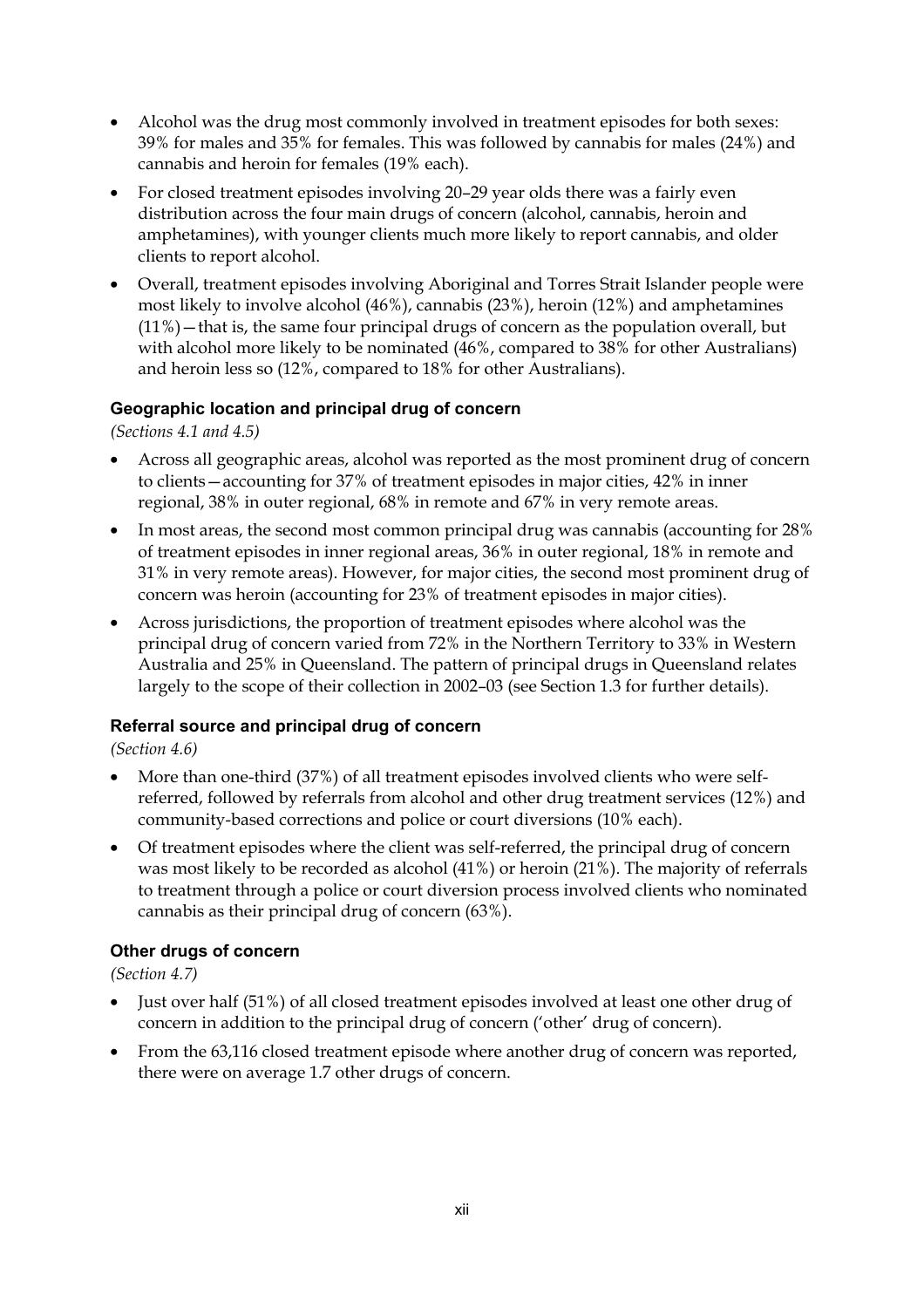#### **Ceasing treatment and principal drug of concern**

*(Section 4.9)* 

- Treatment episodes most commonly ceased because the treatment was completed (51%), because the client ceased to participate without notice (16%) or because the client transferred to another service provider (7%).
- The reason for cessation varied across treatment episodes according to the principal drug of concern. For example, treatment episodes where alcohol was the principal drug were more likely to end because treatment was completed (58%) than treatment episodes where heroin (50%), amphetamines (43%) or cannabis (43%) were the principal drug.
- Nearly one-quarter (24%) of treatment episodes with cannabis as the principal drug ceased at expiation, compared to about 1% of episodes for alcohol, heroin and amphetamines.
- Compared to heroin, alcohol and cannabis, a relatively high proportion of treatment episodes with amphetamines as the principal drug ended because the client ceased to participate without notice (21%, compared to 16%, 16% and 14% respectively).

### **Treatment programs**

#### **Treatment types**

*(Section 5.1)* 

• Nationally in 2002–03, counselling (42%), withdrawal management (detoxification) (19%) and assessment only (13%) were the most common forms of main treatment provided.

#### **Principal drug of concern and treatment programs**

*(Section 5.2)* 

- Counselling accounted for the highest proportion of closed treatment episodes when alcohol (44%), cannabis (36%), heroin (33%) or amphetamines (43%) were the principal drug of concern.
- The median number of days for a treatment episode was 17 days when calculated by principal drug of concern. The highest median number of treatment days within a treatment episode occurred where the principal drug was heroin (22 days).
- As might be expected, the median number of days for a treatment episode was higher when the main treatment type was counselling (44 days), support and case management only (43 days) and rehabilitation (32 days), compared to withdrawal management (detoxification) (7 days), information and education only (1 day) or assessment only (1 day).

#### **Client profile and treatment programs**

*(Sections 5.4—5.5)* 

- Closed treatment episodes for female clients were more likely to involve counselling as the main treatment (47%) than treatment episodes for male clients (39%), and less likely to involve withdrawal management (detoxification) (18% and 20% respectively).
- The proportion of treatment episodes with counselling as the main treatment type increased with the age of the client, from 32% of episodes for clients aged 10–19 years to 50% of episodes for clients in the 50–59 years and 60 years or more age groups.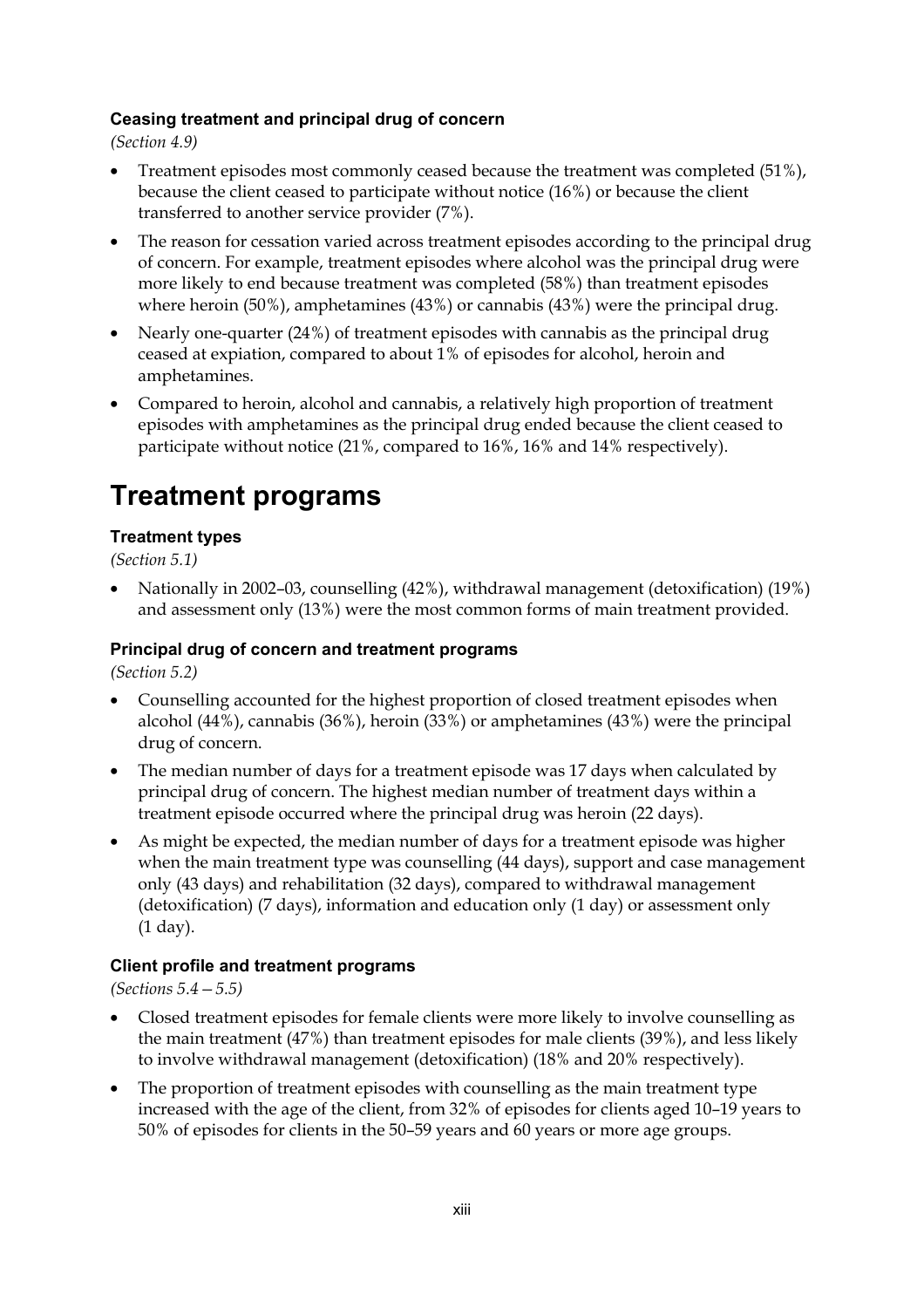• Treatment episodes for clients identifying as Aboriginal or Torres Strait Islander people were more likely to involve information and education only (15%, compared to 8% for other Australians) and less likely to involve withdrawal management (detoxification) (13%, compared to 20% for other Australians).

#### **Geographic location and treatment programs**

*(Section 5.6)* 

• In 2002–03, across all areas—except for very remote areas—counselling was the most commonly reported main treatment (accounting for 39% of treatment episodes in major cities, 50% in inner regional, 42% in outer regional and 45% in remote areas). In very remote areas, rehabilitation was the most common treatment type (35% of treatment episodes).

#### **Other treatments**

*(Section 5.7)* 

- Nearly one-fifth (19%) of all closed treatment episodes (excluding Victoria) involved at least one treatment type in addition to the main treatment ('other' treatment type).
- From the 16,108 closed treatment episodes where another treatment was reported, there were on average 1.3 other treatment types.

#### **Ceasing treatment and treatment programs**

*(Section 5.8)* 

- Treatment was relatively more likely to cease because it was completed where the main treatment type was assessment only (73% of episodes with this treatment type) and less likely where the main treatment type was rehabilitation (35%) or information or education only (26%).
- In contrast, the majority (62%) of treatment episodes for information and education only ceased due to expiation. This is not surprising given that, in the context of the AODTS–NMDS, expiation means that a client has expiated their offence by completing a recognised education or information program.
- Counselling was the treatment type most likely to end because the client ceased to participate without notice (25% of all episodes for counselling ended for this reason), while rehabilitation and withdrawal management (detoxification) were the treatment types most likely to end with a client ceasing to participate against advice (16% and 11% of treatment episodes respectively ending for this reason).

#### **Treatment delivery setting and treatment programs**

*(Section 5.9)* 

- Over two-thirds (67%) of treatment episodes occurred at a non-residential treatment facility, 21% in a residential treatment facility and 7% in an outreach setting such as a mobile van service.
- Treatment episodes conducted in residential treatment facilities were most likely to involve withdrawal management (detoxification) (56%) or rehabilitation (27%) as the main treatment.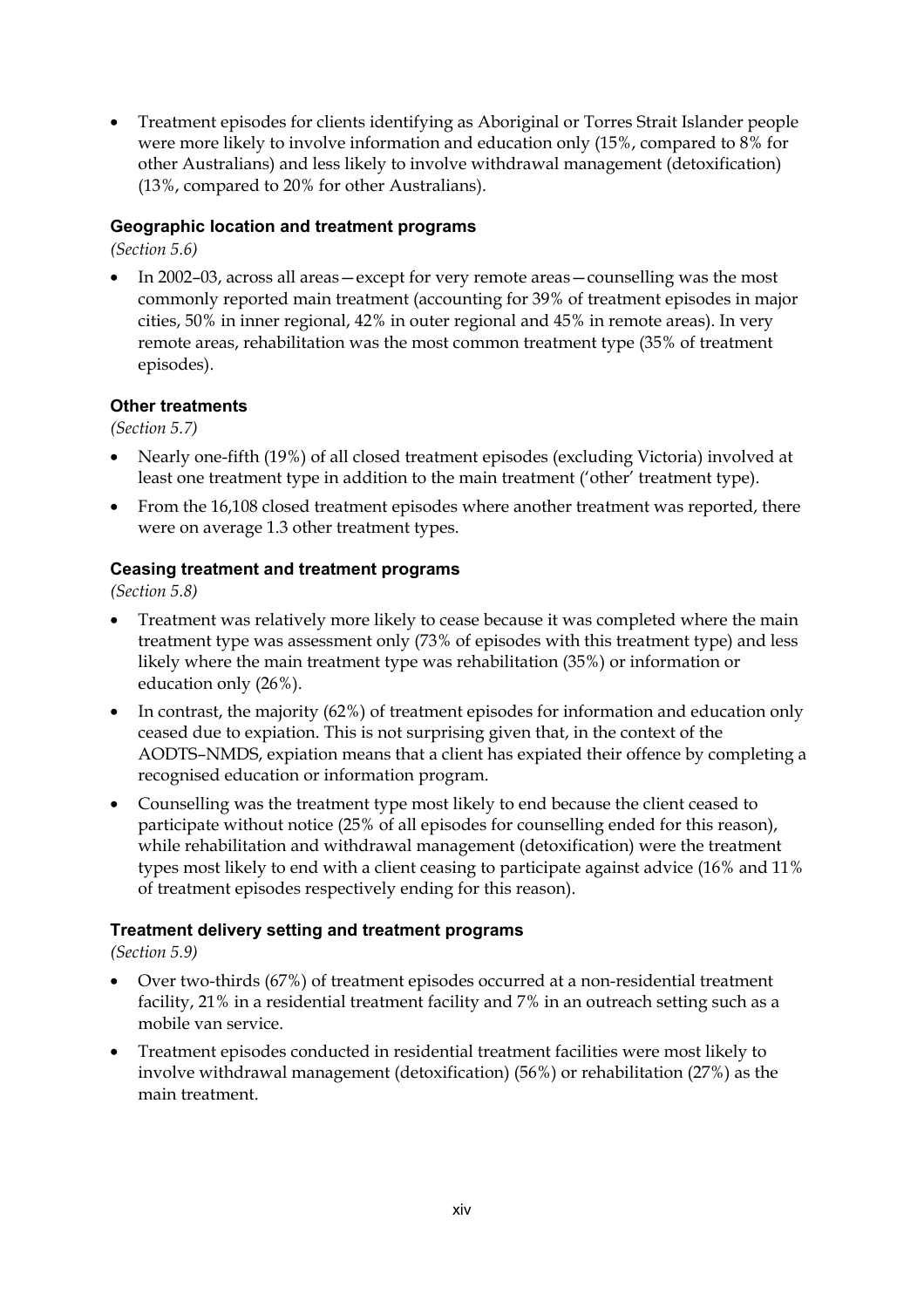- Of treatment episodes that were conducted in non-residential treatment facilities, the majority had counselling as the main treatment (56%), followed by assessment only  $(16\%)$ .
- The highest median number of treatment days for a treatment episode occurred where the treatment delivery was either in a non-residential treatment facility or in an outreach setting (26 days each).

### **Special theme—clients aged 10–29 years**

*(Sections 6.1–6.3)* 

- Compared to clients aged 30 years or more, clients aged 10–29 years were:
	- marginally more likely to be male (68% of treatment episodes for clients aged 10–19 years and 67% for clients aged 20–29 years were for males, compared to 65% for clients aged 30 years or more);
	- more likely to seek treatment for cannabis (50% of treatment episodes among 10–19 year olds and 26% among 20–29 year olds, compared to 13% among clients aged 30 years or more) and amphetamines (11% and 15%, compared to 8%);
	- less likely to seek treatment for alcohol (17% and 22%, compared to 54%);
	- more likely to seek treatment for so-called 'party drugs' such as amphetamines, ecstasy and cocaine—'party drugs' were the principal drug of concern in 11% of treatment episodes for 10–19 year olds, 16% for 20–29 year olds and 8% for clients aged 30 years or more; and
	- less likely to refer themselves to a treatment service  $(21\% \text{ and } 35\%, \text{compared to } 41\%)$ and more likely to be referred via community-based corrections (18% and 12% compared to 7%) or police/court diversion processes (17% and 12%, compared to 6%).
- Clients aged 20–29 years were:
	- more likely than the younger or older age groups to seek treatment for heroin (27% of all treatment episodes among 20–29 year olds were for this drug, compared to 12% among clients aged 10–19 years and 14% among clients aged 30 years or more); and
	- more likely to be current injectors (36% of all treatment episodes among this age group were for current injectors, compared to 21% among both the 10–19 and 30 years or more age groups).
- Clients aged 10–19 years were:
	- more likely than clients in the older age groups to receive treatment in outreach settings (21% of treatment episodes for 10–19 year olds were conducted in this setting, compared to 6% for 20–29 year olds and 4% for clients aged 30 years or more); and
	- more likely to identify as Aboriginal and Torres Strait Islander people (13% of treatment episodes among clients aged 10–19 years were for Indigenous clients, compared to 9% in the 20–29 years and 8% in the 30 years or more age groups).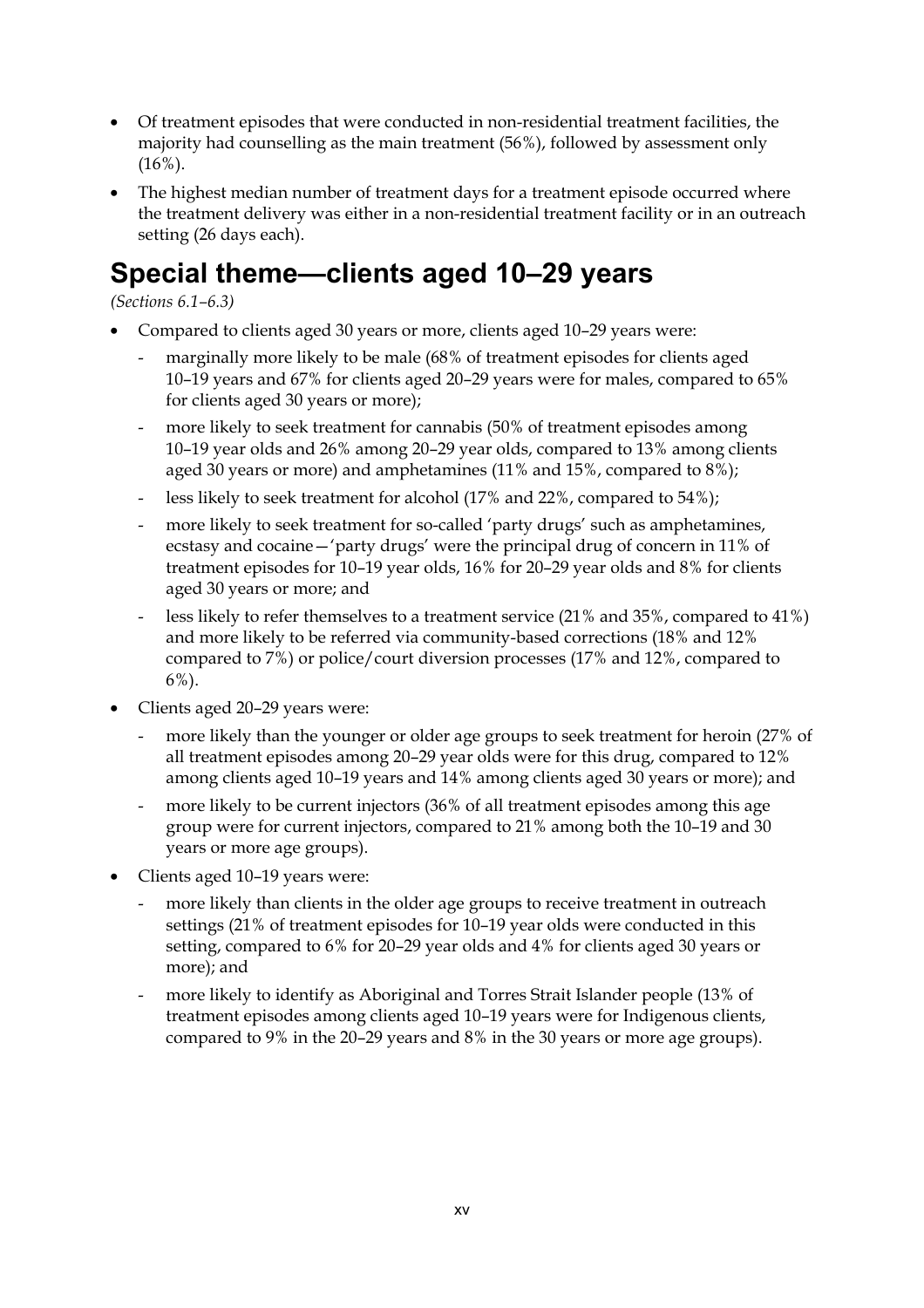### **Data quality**

- The data transmission process for the 2002–03 AODTS–NMDS collection represented an improvement on that of previous years. Data were received earlier at AIHW and cleaned faster.
- Overall, the quality of the 2002–03 AODTS–NMDS data has continued to improve from previous years.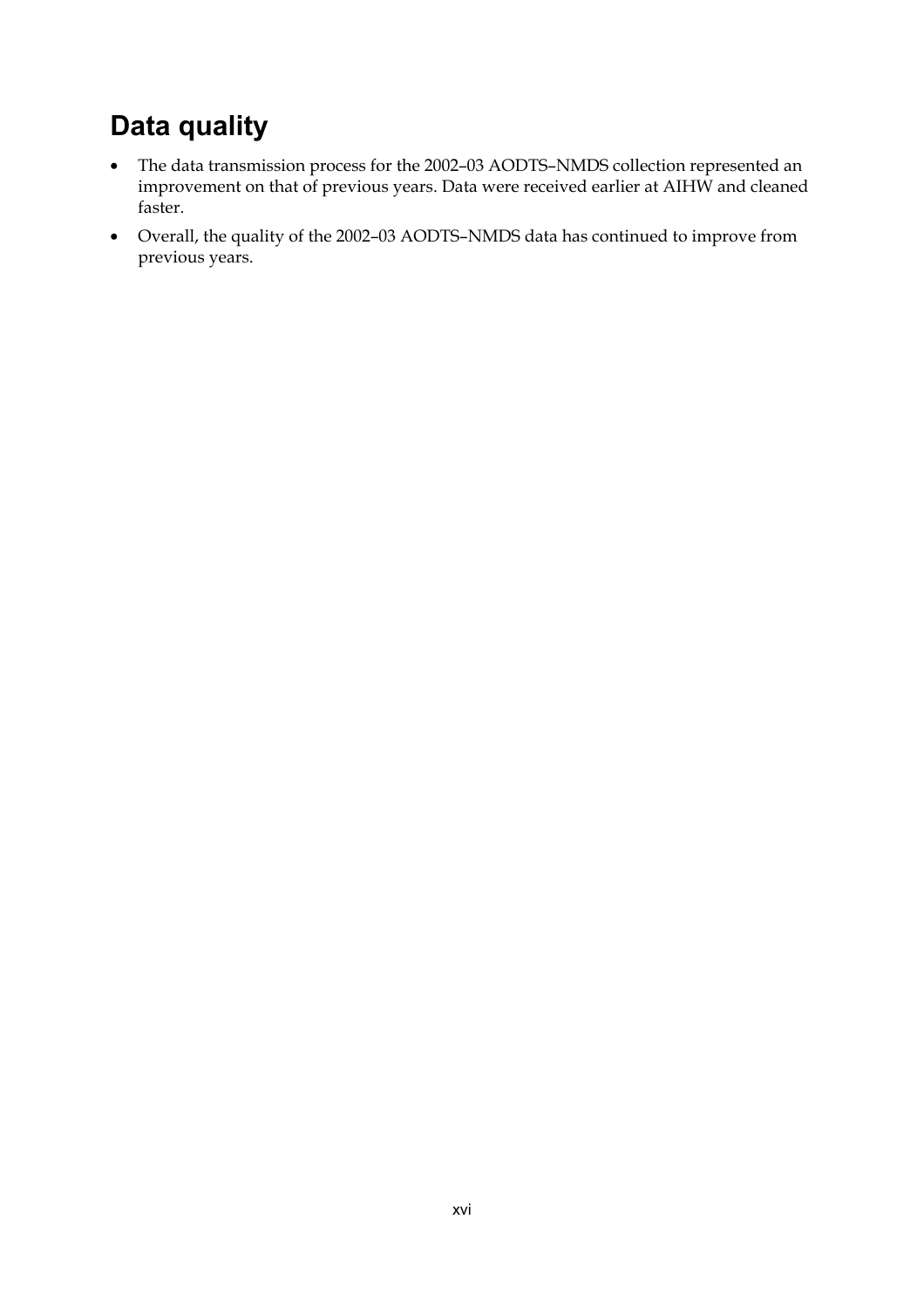# **1 Introduction**

### **1.1 Background**

This report presents national, state and territory statistics about alcohol and other drug treatment services and their clients, including information about the types of drug problems for which treatment is sought and the types of treatment provided. This is the third report in the series of annual publications on the Alcohol and Other Drug Treatment Services National Minimum Data Set (AODTS–NMDS) (AIHW 2002a, 2003a).

The AODTS–NMDS was implemented to assist in monitoring and evaluating key objectives of the National Drug Strategic Framework 1998–99 to 2003–04 and to assist in the planning, management and quality improvement of alcohol and other drug treatment services (see Grant and Petrie 2001 for historical development of the AODTS–NMDS). The AODTS– NMDS will continue to support the National Drug Strategy 2004–09, particularly as trend data become available in the coming years.

Since 1985, Australia's drug strategies have been based on the principle of minimising harm caused by licit drugs, illicit drugs and other substances. The principle of harm minimisation incorporates harm reduction strategies to reduce drug-related harm to individuals and communities as well as supply and demand reduction strategies. No single data collection can provide all of the information relating to national treatment-related objectives. This report therefore also presents information from a range of other data sources to provide context to the AODTS–NMDS data and present a fuller picture of the current state of alcohol and other drug treatment services in Australia today (see Chapter 7).

There is a general expectation that an appropriate and adequate range of treatment services will be accessible for all drug users and their families, regardless of age, ethnic origin, gender, sexual preference and location (MCDS 1998). The data presented in this report, in conjunction with other information sources, can be used to inform issues of access to treatment services as well as to inform debate, policy decisions and planning processes that occur within the alcohol and other drug treatment sector.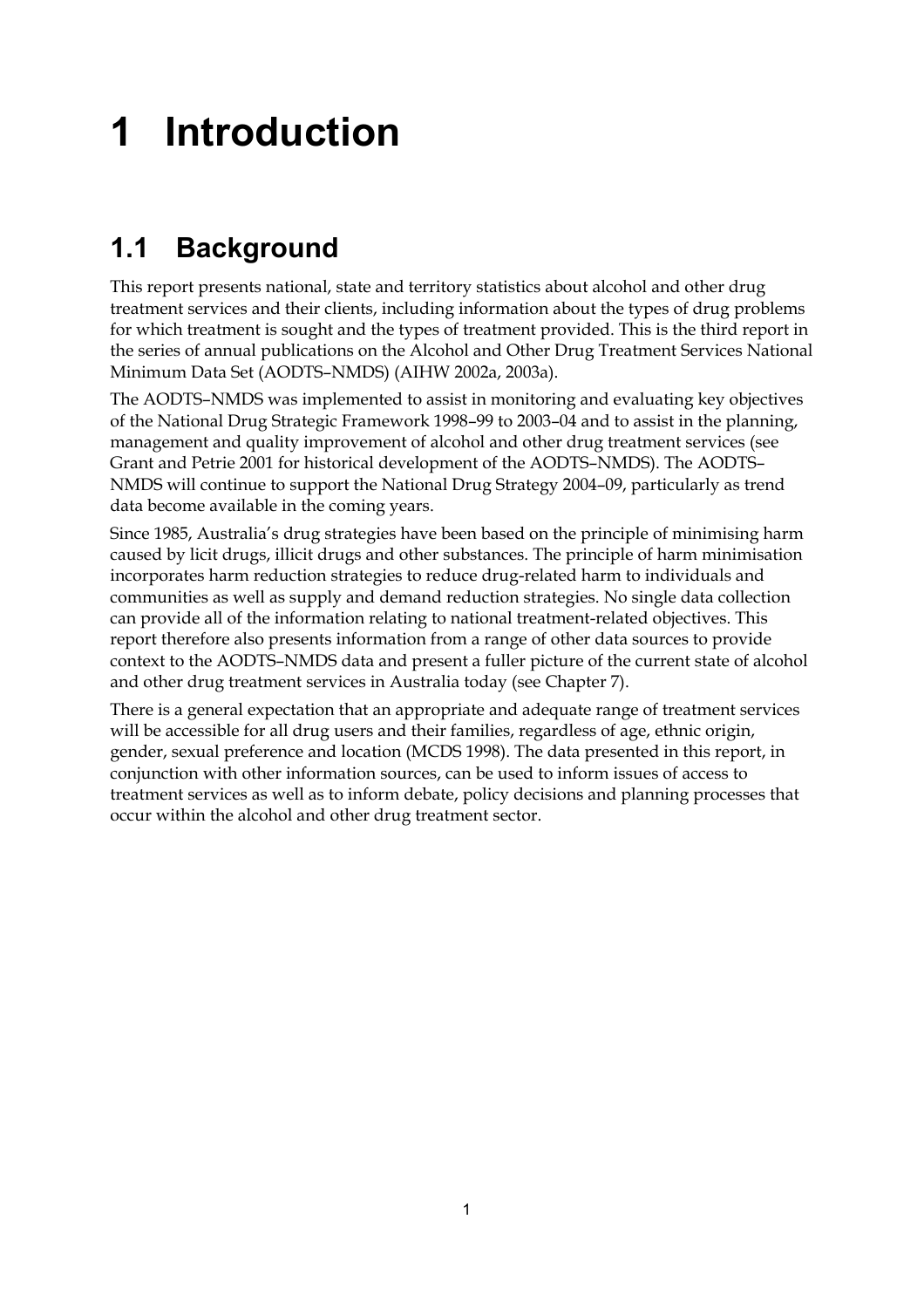### **1.2 The AODTS–NMDS collection**

This report is predominantly based on data from the AODTS–NMDS, which is a subset of information routinely collected by the Australian, state and territory governments to monitor alcohol and other drug treatment services in receipt of funding from their jurisdiction. The AODTS–NMDS is a nationally agreed set of common data items collected by all in-scope agencies.

#### **Scope of the collection**

#### **Agencies and clients included**

The agencies, clients and treatment activities that were included in the 2002–03 AODTS–NMDS collection are as follows:

- All publicly funded (at state, territory and/or Australian government level) government and non-government agencies that provide one or more specialist alcohol and/or other drug treatment services, including residential and non-residential agencies. Specialist alcohol and drug units based in acute care hospitals or psychiatric hospitals were included if they provided treatment to non-admitted patients (e.g. out-patient services).
- All clients who had completed one or more treatment episodes at an alcohol and other drug treatment service that was in scope during the relevant reporting period (1 July 2002 to 30 June 2003).

#### **Agencies and clients excluded**

There is a diverse range of alcohol and other drug treatment services in Australia and not all of these are currently included in the scope of the AODTS–NMDS. For example, agencies whose sole activity is to prescribe and/or dose opioid maintenance pharmacotherapies and Aboriginal and Torres Strait Islander substance use services are not within the scope of the AODTS–NMDS. Data sources relating to these services, along with a range of other supporting data sources, are detailed in Chapter 7. Data quality issues relating to the scope of the 2002–03 NMDS collection are discussed in Chapter 8.

Specifically, agencies and clients excluded from the AODTS-NMDS collection are:

- agencies whose sole activity was to prescribe and/or dose for opioid maintenance pharmacotherapy treatment;
- clients who were on an opioid maintenance pharmacotherapy program and who were not receiving any other form of treatment that fell within the scope of the AODTS– NMDS;
- agencies for which the primary function was to provide accommodation or overnight stays such as 'halfway houses' and 'sobering-up shelters';
- agencies for which the primary function was to provide services concerned with health promotion (e.g. needle and syringe exchange programs);
- treatment services based in prison or other correctional institutions;
- clients receiving support from the majority of Australian government-funded Indigenous substance use services or Aboriginal primary health care services that also provide treatment for alcohol and other drug problems;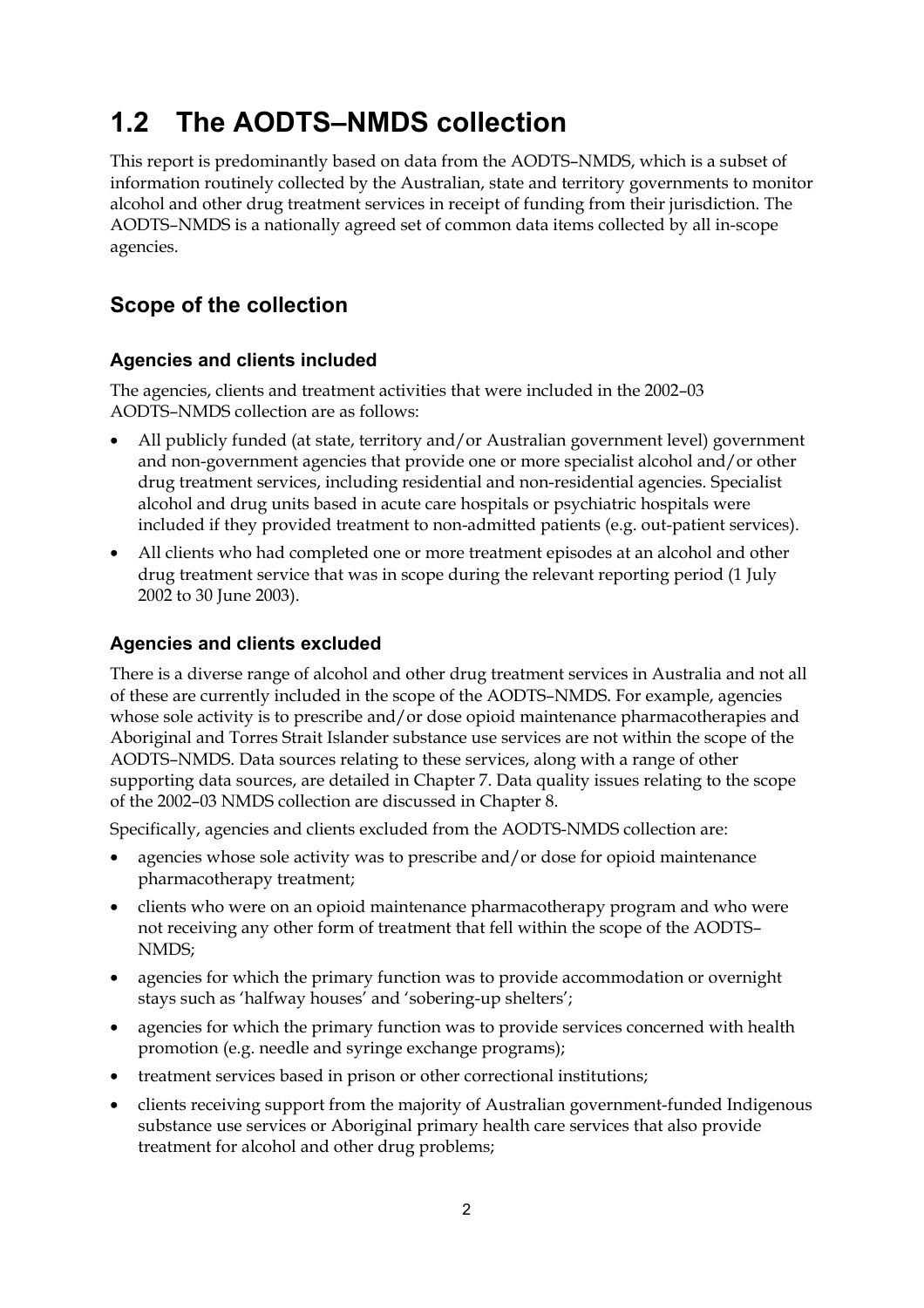- clients receiving treatment from services based in prison or other correctional institutions;
- alcohol and drug treatment units in acute care or psychiatric hospitals that only provided treatment to admitted patients;
- admitted patients in acute care or psychiatric hospitals;
- people who sought advice or information but were not formally assessed and accepted for treatment; and
- private treatment agencies that did not receive public funding.

Some people who are concerned about their alcohol or other drug use may approach a general practitioner or pharmacy for advice and/or treatment rather than attending a specialist alcohol and other drug treatment service. Thus the estimates in this report do not reflect the total number of people in Australia receiving treatment for alcohol and other drug use. (See Section 1.3 for more details on some of these exclusions.)

#### **Basis of the collection**

The AODTS–NMDS for 2002–03 consists of de-identified unit record data for treatment agencies and closed treatment episodes. Each agency record consists of three data items and each treatment episode record consists of 20 data items. The treatment episode data items collect demographic information on the client, along with information about their drug use behaviour and the types of treatment received. See Appendix 1 for a full list of data items included in the national collection for 2002–03.

#### **Counts in the collection**

The main unit of measurement for the 2002–03 AODTS–NMDS collection is completed or closed treatment episodes (the 2000–01 AODTS–NMDS focussed on client registrations and a small amount of data are presented in this report on client registrations for continuity). The 'closed treatment episode' concept is included in the national collection because it best reflects clinical practice within the alcohol and other drug treatment sector and it enhances the quality of information on service utilisation. This measure allows information to be reported about the types of treatment received by clients, such as the length of treatment episode. Technical notes, including a discussion of the use of client registration and closed treatment episode data, are included in Appendix 2.

A closed treatment episode may be for a single treatment, such as education and information only that may not be part of a larger treatment plan, or for a specific treatment, such as withdrawal management (detoxification) or counselling that may be part of a long-term overall treatment plan. Details of each treatment type included in the AODTS–NMDS are included in Appendix 3.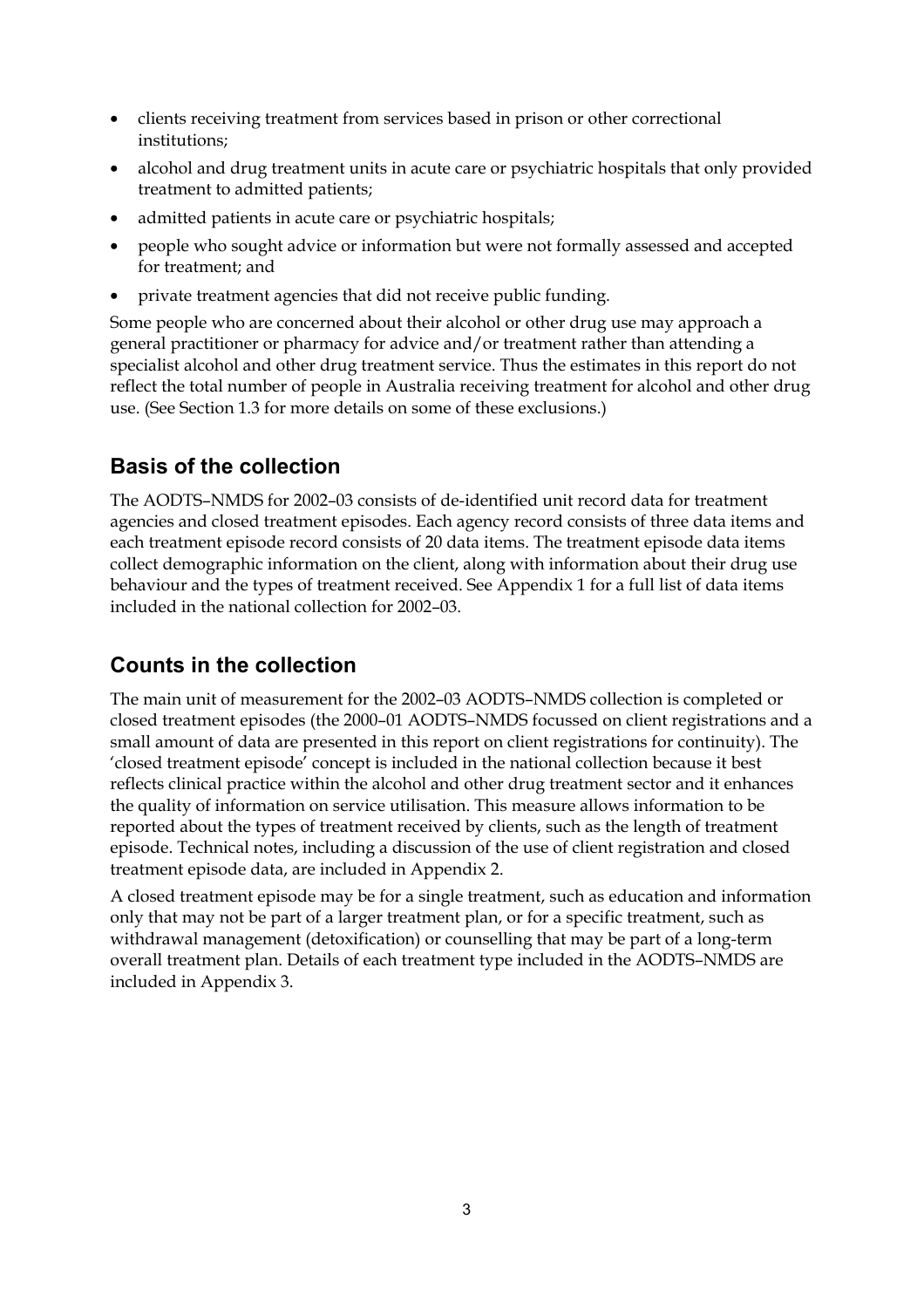The following counting rules have been used for the data included in this report.

#### **Closed treatment episodes**

A closed treatment episode refers to a period of contact between a client and a treatment agency, and:

- it must have a defined date of commencement and cessation;
- during the period of contact there must have been no change in:
	- the principal drug of concern;
	- the treatment delivery setting;
	- the main treatment type; and
- a treatment episode may cease for a number of valid reasons such as the treatment being completed or the client ceasing to participate without notice. A treatment episode is deemed to have terminated in the event that there has been no (service) contact between the client and the treatment agency for a period of 3 months or more, unless the period of non-contact was planned between the client and the treatment agency.

If a client receives treatment in multiple settings, in some cases, a separate treatment episode is reported for each setting. Therefore, it is possible that more than one treatment episode may be in progress for a client at any one time. It is possible for each of these episodes to have different dates of commencement and cessation.

#### **Responsibility for the collection**

The AODTS–NMDS is a nationally agreed set of common data items collected by all in-scope service providers, collated by relevant health authorities and compiled into a national data set by the AIHW. The AIHW is the data custodian for the national data set and performs an overarching coordinating role as national secretariat to the collection. The Intergovernmental Committee on Drugs AODTS–NMDS Working Group is responsible for the ongoing development and maintenance of the national collection. The Working Group has representatives from the Australian Government, each state and territory government, and organisations such as the Australian Institute of Health and Welfare, the Australian Bureau of Statistics and the National Drug and Alcohol Research Centre. Key responsibilities for the AODTS–NMDS collection follow.

#### **Government health authorities**

It is the responsibility of the Australian Government and state and territory government health authorities to establish and coordinate the collection of data from their alcohol and other drug treatment service providers. To ensure that the AODTS–NMDS is effectively implemented and collected, these authorities:

- allocate establishment identifiers and ensure that these are consistent with establishment identifiers used in other NMDS collections where appropriate;
- establish a suitable process for collecting client-level information (e.g. use of data entry software) and a process for agencies to deliver the data to the Australian, state or territory government authority;
- establish time lines for the delivery of data to the relevant health authority; and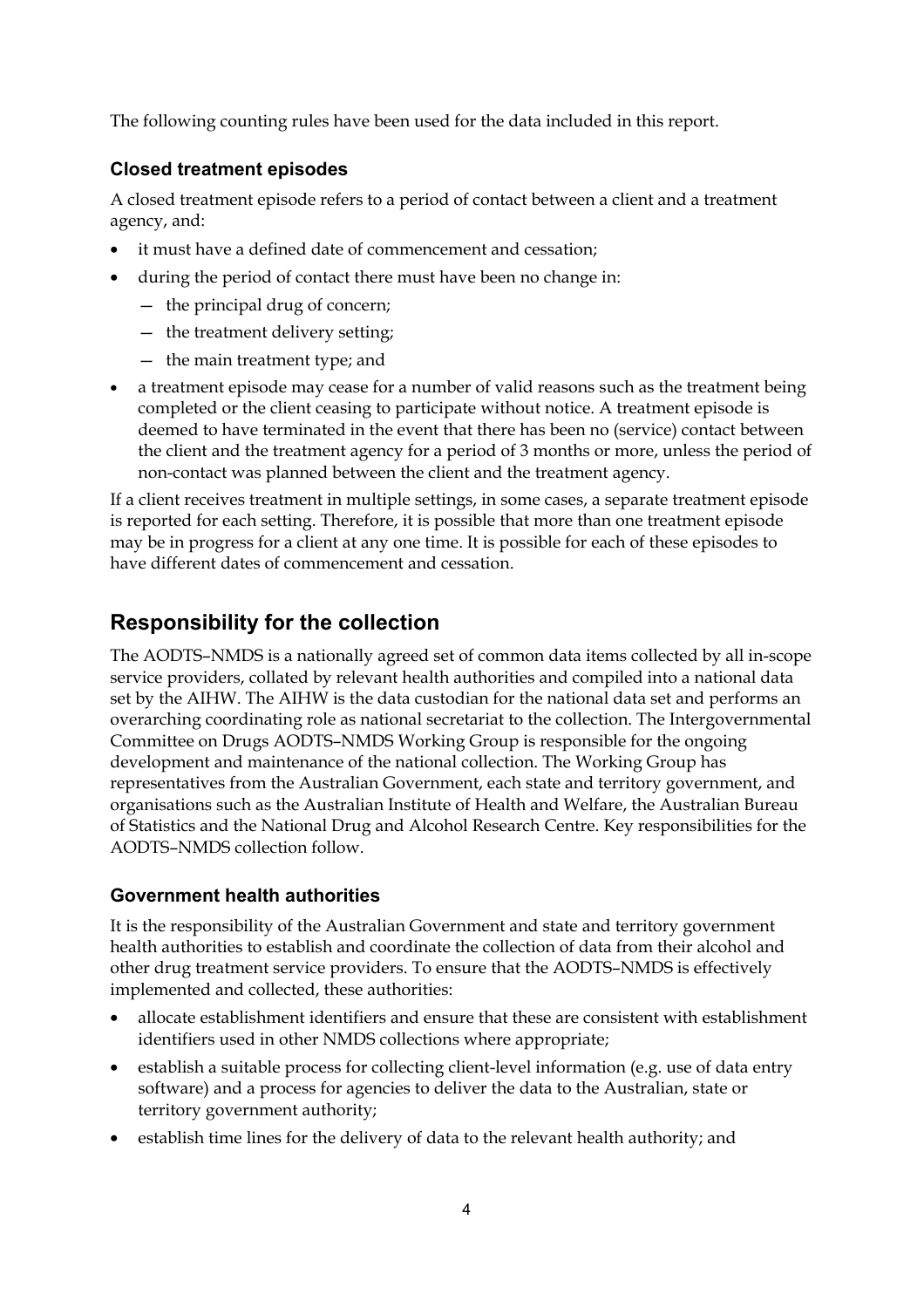establish a process to check and validate data at the state/territory level and, where possible, assist and advise on data quality at the agency level.

Governmental health authorities also need to ensure that appropriate information security and privacy procedures are in place. In particular, data custodians are responsible for ensuring that their data holdings are protected from unauthorised access, alteration or loss.

The Australian, state and territory government departments have custodianship of their own data collections under the National Health Information Agreement.

#### **Alcohol and other drug treatment agencies**

Publicly funded alcohol and other drug treatment agencies are responsible for collecting the agreed data elements and forwarding this information to the appropriate health authority as arranged. Agencies need to ensure that the required information is accurately recorded, and inform their health authority if they have difficulty collecting the information. They must ensure that their clients are generally aware of the purpose for which the information is being collected; the fact that the collection of the information is authorised or required; and whether any personal information is passed on to another agency. Treatment agencies are also responsible for ensuring that their data collection and storage methods comply with existing privacy principles. In particular, they are responsible for maintaining the confidentiality of their clients' data and need to ensure that their procedures comply with relevant state, territory and Australian government legislation.

#### **AIHW**

Under a memorandum of understanding with the Australian Government Department of Health and Ageing, the AIHW is responsible for the management of the AODTS–NMDS. The AIHW maintains a coordinating role in the collection, including providing the secretariat for the responsible working group, undertaking data development work, and highlighting national and jurisdictional implementation and collection issues. The AIHW is also the data custodian of the collection and prepares annual reports (at national and state/territory levels) and on-line interactive data cubes, in consultation with the Working Group.

#### **Outputs from the collection**

#### **Reports and bulletins**

AODTS-NMDS data outputs are designed to provide useful information to government health authorities, researchers and the broader community, as well as to provide an important form of feedback to treatment agencies that took part in the collection. Each year the AODTS–NMDS data are processed and presented in a detailed and comprehensive national report—this being the report for 2002–03 data—published and also made available to the public free of charge on the AIHW website <www.aihw.gov.au/drugs/> or in hardcopy for a small fee.

As well as this detailed annual report, a national AODTS–NMDS bulletin is produced, which is a 12 page newsletter summarising the main findings from the collection. Data briefings specific to individual states and territories are also produced.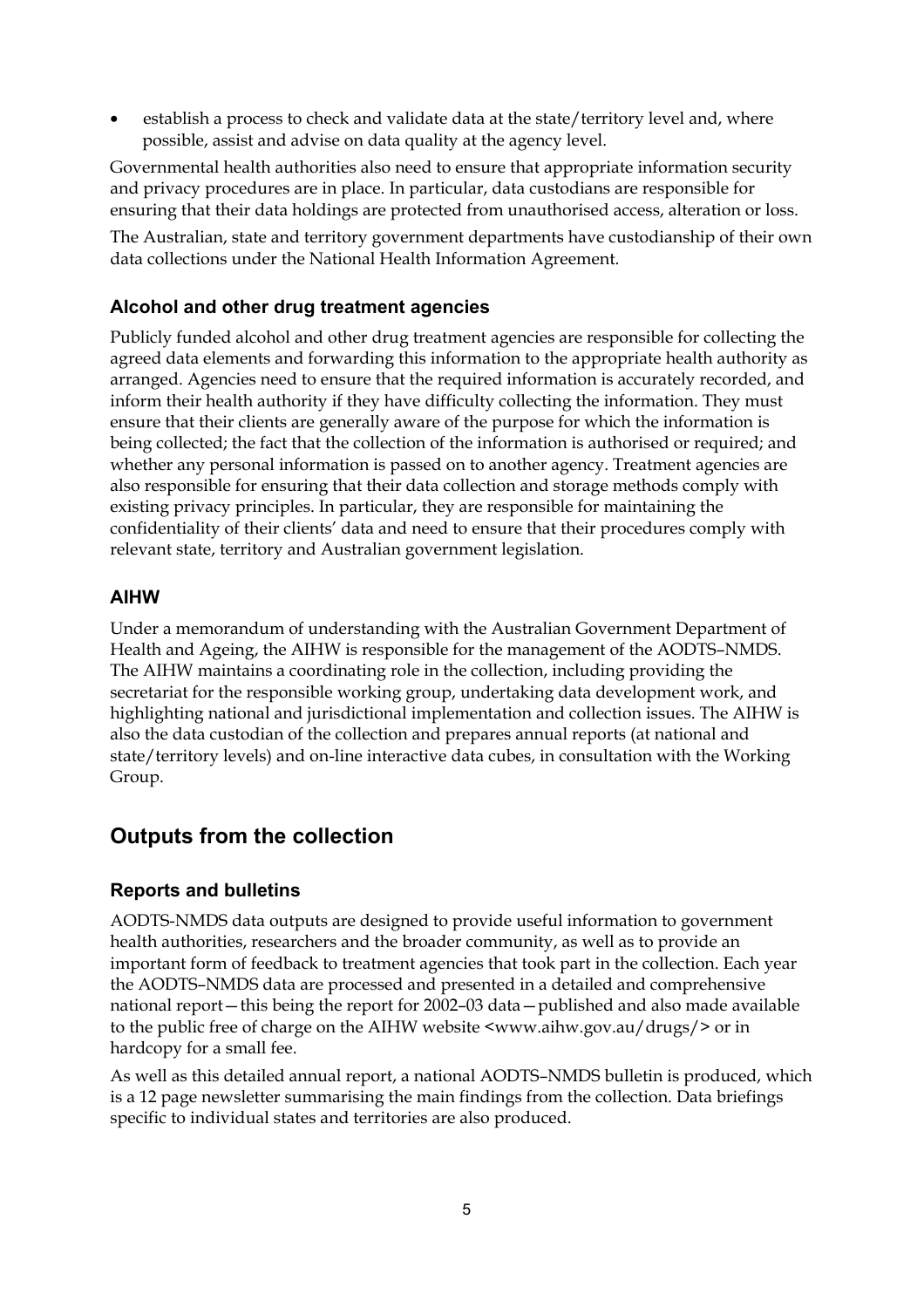#### **Interactive alcohol and other drug treatment data**

The AIHW has an interactive alcohol and other drug treatment data site containing subsets of national information on alcohol and other drug treatment services from the 2002–03 collection. This site can be found at <www.aihw.gov.au/drugs/datacubes/index.html> and allows anyone who has access to the Internet to view a subset of the AODTS–NMDS data via the web interface. The user can look up figures and present them in a way meaningful to their needs. (See Box 1.1 for more information on the contents of this site, and some hints for using it effectively.)

#### **Agency feedback**

Each year the agencies that contribute data via the AODTS–NMDS receive a state/territory briefing, containing data specifically designed to be relevant to their jurisdiction.

In addition, agencies that provide data under the AODTS–NMDS are surveyed each year with the aim of discovering special areas of interest to treatment agencies. This input feeds into the AODTS–NMDS reporting, and in particular the special theme chapter in this report.

#### **Box 1.1: Interactive alcohol and other drug treatment data**

*Interactive data are presented on the AIHW's website as 'data cubes'. National 2002–03 data relating to AODTS clients (e.g. age, sex, Indigenous status, client type), their drug-related information (e.g. principal drug of concern, method of use), their treatment programs (e.g. treatment type, service delivery setting, reason for cessation) and the treatment agencies they attend (e.g. geographic location and sector) are included within the cubes.* 

*The site for the cubes is <http://www.aihw.gov.au/drugs/datacubes/index.html>.* 

*Due to the multi-dimensional nature of the alcohol and other drug treatment data cubes, extra steps have been taken to ensure the confidentiality of the data. This means that only a selection of variables has been included within the cubes, and data are not available by state/territory.* 

*Following are some handy hints to access the data cubes and obtain data as required:* 

*Definition function By clicking the word 'definitions' located at the top of the screen, a pop-up window is opened providing definitions for variables and categories. The source of these definitions is AIHW 2002c.* 

*Graphically presenting the data To view the data presented in the table in a graphical representation, select one of the five graph symbols located on the bottom toolbar of the cube. Once selected, the variables of the graph may be changed by using the drop-down menus, which appear next to the graph.* 

*Saving and exporting the data Once the data cube has been customised to your needs, there are various avenues for saving the data. These include printing the table, exporting the data as comma-separated value (.csv) tables which can be opened in other applications such as Microsoft Excel, and bookmarking the table so it can be opened at a future time. Comments and feedback relating to the use of the interactive alcohol and other drug treatment data cubes can be made by email to drugs@aihw.gov.au.* 

### **1.3 The 2002–03 AODTS–NMDS collection**

In 2002–03 the overall quality and comprehensiveness of the AODTS–NMDS data continued to improve and, for the first time, all jurisdictions provided data based on the concept of 'closed treatment episode'. When interpreting the data in this report, however, it is important to consider a number of features of the collection.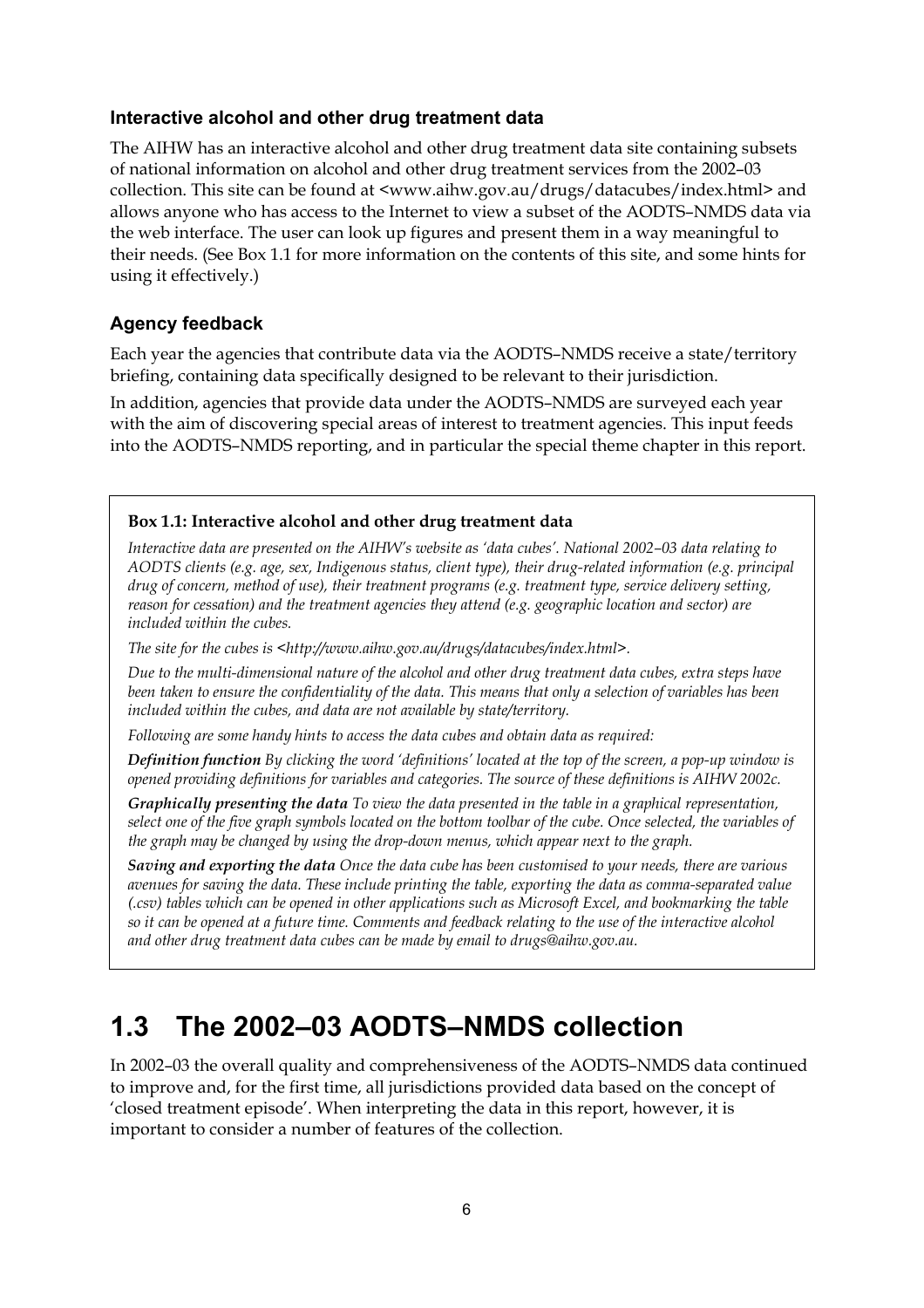Firstly, the national collection is a compilation of agency administrative data from state and territory health authority systems. There is some diversity across Australian jurisdictions in the data collection systems and practices in place within the alcohol and other drug treatment sector.

Secondly, national implementation of the AODTS–NMDS collection has been staged. Caution should be taken when comparing data across collection years for the following reasons:

- In the first year of the collection (2000–01), there was a mix of client registration and treatment episode data and one jurisdiction (Queensland) was unable to supply data. For the 2001–02 collection period, Queensland supplied data for police diversion clients only and South Australia supplied client registration data rather than treatment episode data. All other jurisdictions supplied treatment episode data. In 2002–03, data were also provided from Queensland government AODTS agencies and/or police diversion clients but not for other non-government-funded agencies. It is anticipated that Queensland will be able to report on most Queensland-funded treatment agencies for the 2004–05 annual report.
- Data relating to police and court diversion programs have been included for all jurisdictions except Tasmania in 2002–03. It is anticipated that full diversion data from Tasmania will be included in the AODTS–NMDS from 2003–04.
- The total number of agencies may have increased in 2002–03, compared to 2001–02, as a result of methodological changes (i.e. moving from collecting data at the administrative or management level to the service outlet level) and increased coverage of in-scope agencies.

Finally, readers should be aware of the following general caveats to the 2002–03 AODTS– NMDS data:

- Reported numbers for each state/territory include services provided under the National Illicit Drug Strategy Non-Government Organisation Treatment Grants Programme (funded by the Australian Government). Unlike in previous reports, Australian government data are therefore not analysed separately under the title 'other'.
- Reported numbers do not include the majority of Australian government-funded Indigenous substance use services (4 out of 43 were included) or Aboriginal primary health care services (8 out of 137 were included) that also provide treatment for alcohol and other drug problems. These services are generally not under the jurisdiction of the state or territory health authority and are not included in the specific program under which the Australian Government currently reports NMDS data. In addition, the data collections relating to these services have a different collection basis to the AODTS– NMDS. As a result most of these data are not currently included in the AODTS–NMDS collection. Therefore the number of Indigenous clients in this report under-represents the total number of Indigenous Australians who received treatment for alcohol and other drug problems during 2002–03.
- Reported numbers do not include agencies delivering pharmacotherapy services, where their sole activity is to prescribe and/or dose for opioid maintenance pharmacotherapy treatment. Approximately 37,000 clients were recorded as receiving these services throughout Australia in 2002–03, an unknown proportion of whom may also have accessed the services included in the AODTS–NMDS (see Section 7.4).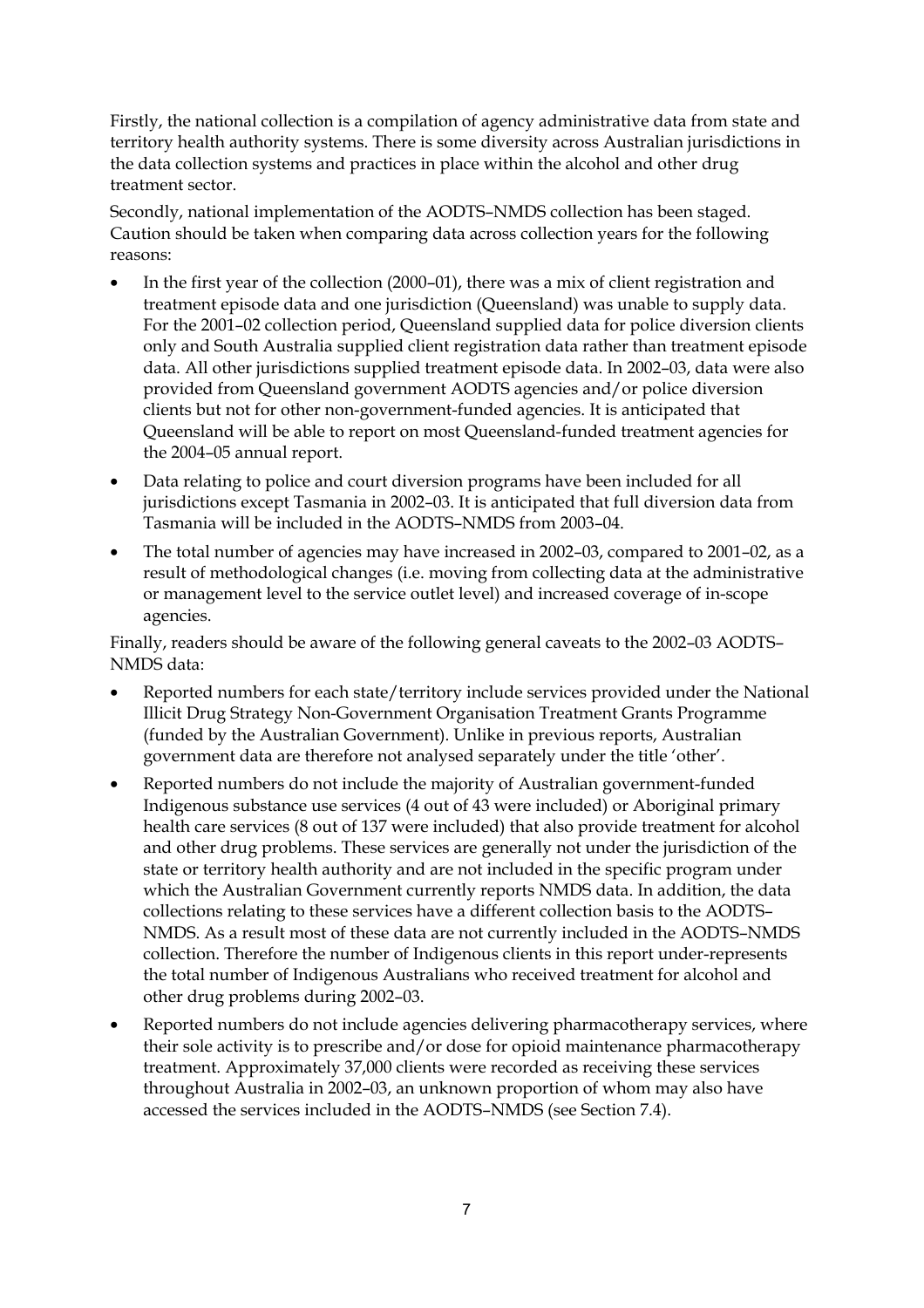### **1.4 Recent drug use**

This section provides a brief overview of drug use patterns in the Australian population, as background to the data on treatment services in the remainder of the report. The 2001 National Drug Strategy Household Survey is the most recent data source for population data on this topic. Data from the 2004 National Drug Strategy Household Survey will be available in 2005.

The 2001 survey estimated that 82% of Australians aged 14 years or more recently consumed alcohol and nearly one-quarter (23%) smoked tobacco (Table 1.1). Lower proportions of people in this age group reported using cannabis (13%) and heroin (0.2%).

Almost 10% of people aged 14 years or more consumed alcohol at levels that were risky or high risk for long-term harm.

| Drug/behaviour                                        | Recent use of drugs, population<br>aged 14 years or more <sup>(b)</sup> 2001 | Clients of AODT services aged 10<br>years or more <sup>(c)</sup> 2002-03 |
|-------------------------------------------------------|------------------------------------------------------------------------------|--------------------------------------------------------------------------|
| Tobacco                                               | 23.2                                                                         | 1.6                                                                      |
| Alcohol                                               | 82.4                                                                         | 36.9                                                                     |
| Risky or high risk for short-term harm <sup>(d)</sup> | 34.4                                                                         | n.a.                                                                     |
| Risky or high risk for long-term harm <sup>(d)</sup>  | 9.8                                                                          | n.a.                                                                     |
| <b>Illicits</b>                                       |                                                                              |                                                                          |
| Marijuana/cannabis                                    | 12.9                                                                         | 23.3                                                                     |
| Heroin                                                | 0.2                                                                          | 17.0                                                                     |
| Methadone <sup>(e)</sup>                              | 0.1                                                                          | 1.8                                                                      |
| Amphetamines                                          | 3.4                                                                          | 11.3                                                                     |
| Cocaine                                               | 1.3                                                                          | 0.3                                                                      |
| Ecstasy/designer drugs                                | 2.9                                                                          | 0.4                                                                      |
| Any illicit drug                                      | 16.9                                                                         | 60.4                                                                     |
| No alcohol, tobacco or illicit drugs                  | 14.7                                                                         | n.a.                                                                     |

**Table 1.1: Summary of selected drugs recently(a) used, and principal drugs for which treatment was sought, Australia (per cent)** 

(a) Used in the last 12 months. For tobacco, 'recent use' means daily, weekly and less than weekly smokers.

(b) Proportion of population aged 14 years and over from 2001 National Drug Strategy Household Survey who recently used drugs.

(c) Proportion of clients aged 10 years or more from alcohol and other drug treatment services reporting to the 2002–03 AODTS–NMDS. Excludes clients seeking treatment for the drug use of others. Based on client registration data (see Box 3.1 for the definition of registration).

(d) Risky or high risk for long-term harm for males occurs when 5 or more standard drinks are consumed on an average day (3 or more for females) or 29 or more standard drinks are consumed weekly (15 or more for females). Risky or high risk for short-term harm for males occurs when 7 or more standard drinks are consumed on any one day at least once per year (5 or more for females) (NHMRC 2001).

(e) Used for non-maintenance purposes.

*Source:* AIHW 2002b.

In the 2002–03 AODTS–NMDS collection, alcohol (37%) was the most common principal drug of concern nominated by clients aged 10 years or more (Table 1.1). This reflects the pattern of consumption amongst the Australian population where alcohol was the most common drug used. Tobacco, which was nominated as the second most used drug in the population (23%), accounted for less than 2 per cent (1.6%) of clients seeking treatment and recorded in the AODTS–NMDS. These differences in treatment for tobacco (nicotine) are perhaps not surprising given that most 'treatment' for nicotine addiction is through pharmacies, general practitioners (e.g. advice and nicotine patches) or 'quit' lines.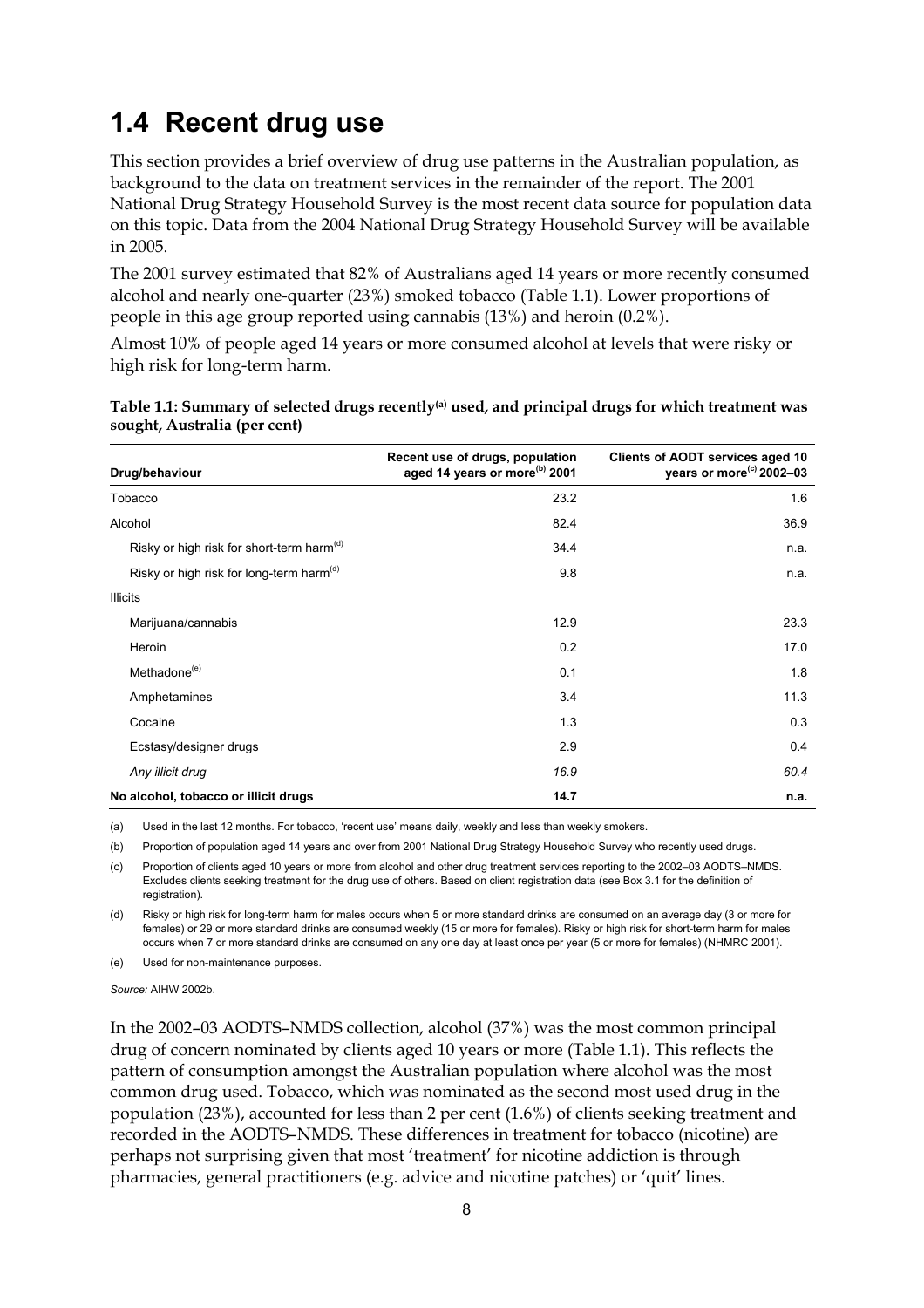Other information from the 2001 National Drug Strategy Household Survey showed that, during the 12 months prior to the survey, an estimated 405,000 people aged 14 years or more (2.6%) sought treatment to reduce or quit smoking tobacco and 146,000 people (0.9%) received counselling or sought treatment to help reduce their consumption of alcohol. A further 26,000 people aged 14 years or more received treatment at a detoxification centre (AIHW 2002b).

While very low proportions of the general population reported using heroin (0.2%), 17% of clients of alcohol and other drug treatment services nominated heroin as their principal drug of concern. The differences in results from the two sources of data reflect the nature of the treatment services captured by the AODTS–NMDS. These services focus on the people who have a problem with their drug use, whereas the household survey data cover all people who consume alcohol or use tobacco or other drugs regardless of whether they think they have a problem or not. Further to this, agencies whose sole purpose is to prescribe and/or dose for methadone or other opioid maintenance pharmacotherapies are currently excluded from the AODTS–NMDS; therefore the collection may exclude many clients receiving treatment for heroin. See Section 7.4 for some information about the estimated numbers of clients receiving treatment from pharmacotherapy programs in Australia.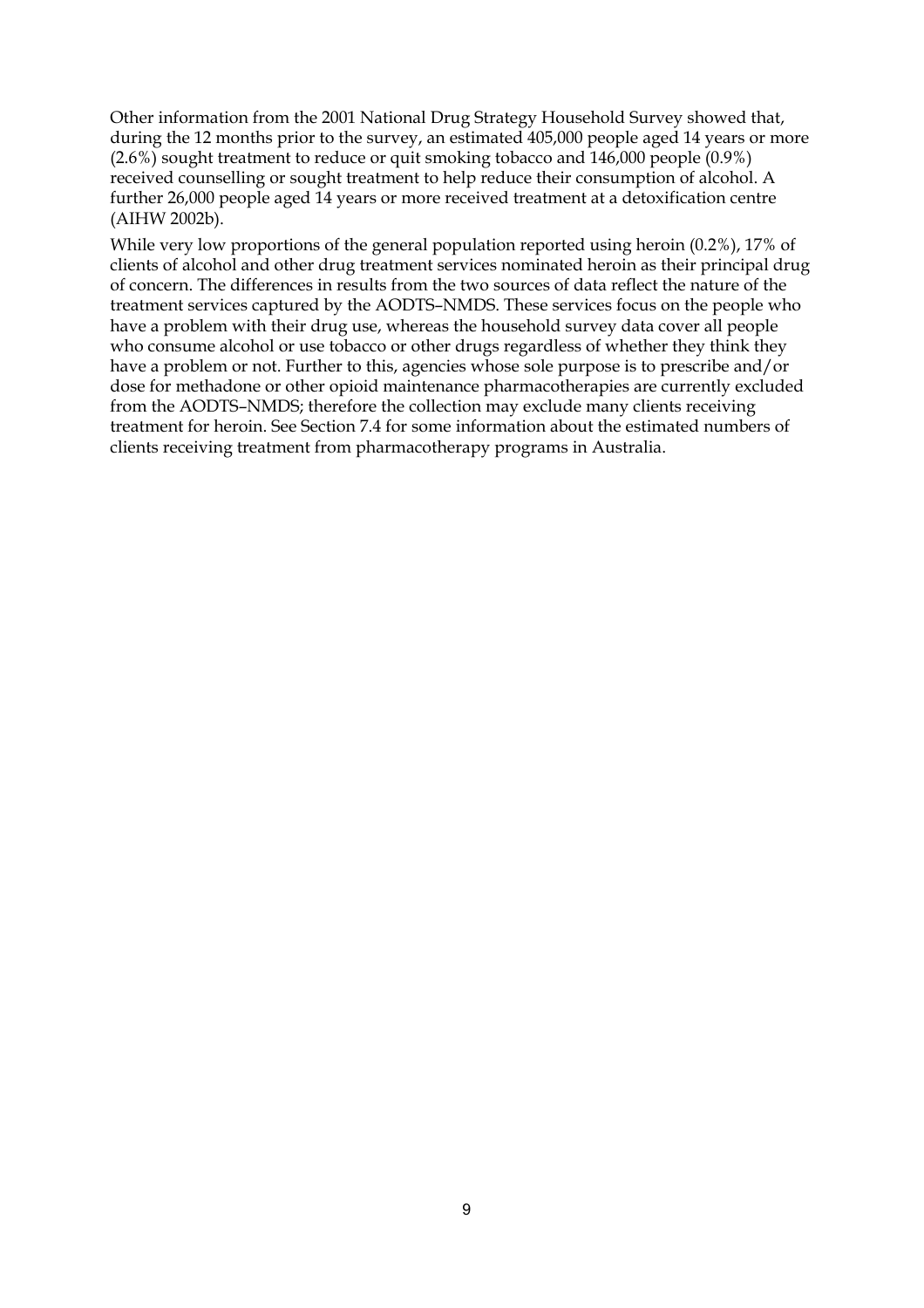# **2 Treatment agency profile**

This chapter presents the main features of the alcohol and other drug treatment agencies that supplied data for the 2002–03 AODTS–NMDS collection. The number of treatment agencies does not necessarily equate to the number of service delivery outlets as some treatment agencies were only reported under the main administrative centre of the service.

### **2.1 Establishment sector**

A total of 587 alcohol and other drug treatment agencies contributed data for the period 2002–03, with 323 agencies (55%) identified as non-government providers. The largest proportion of agencies were located in New South Wales (39%), followed by Victoria (25%) and Queensland (16%). Services were more likely to be provided by non-government agencies in Victoria (148 or 100% of agencies), Western Australia (22 or 79% of agencies), Tasmania (8 or 73% of agencies), the Australian Capital Territory (5 or 83% of agencies) and the Northern Territory (15 or 79% of agencies). In contrast, services were more likely to be provided by the government sector in New South Wales (162 or 71% of agencies) and South Australia (39 or 78% of agencies). In Queensland, approximately half of all services were provided by government agencies (51%) but this relates to the current exclusion of nongovernment agencies, except for those providing police diversion programs (see Section 1.3). The overall response rate for in-scope treatment agencies was 94% (see Chapter 8 for further details).

| <b>Service type</b> | <b>NSW</b> | Vic  | Qld  | <b>WA</b> | <b>SA</b>  | Tas | <b>ACT</b> | NΤ  | <b>Australia</b> |
|---------------------|------------|------|------|-----------|------------|-----|------------|-----|------------------|
|                     |            |      |      |           | (number)   |     |            |     |                  |
| Government          | 162        |      | 49   | 6         | 39         | 3   | 1          | 4   | 264              |
| Non-government      | 67         | 148  | 47   | 22        | 11         | 8   | 5          | 15  | 323              |
| <b>Total</b>        | 229        | 148  | 96   | 28        | 50         | 11  | 6          | 19  | 587              |
|                     |            |      |      |           | (per cent) |     |            |     |                  |
| Government          | 61.4       |      | 18.6 | 2.3       | 14.8       | 1.1 | 0.4        | 1.5 | 100.0            |
| Non-government      | 25.4       | 45.8 | 14.6 | 6.8       | 3.4        | 2.5 | 1.5        | 4.6 | 100.0            |
| <b>Total</b>        | 39.0       | 25.2 | 16.4 | 4.8       | 8.5        | 1.9 | 1.0        | 3.2 | 100.0            |

**Table 2.1: Treatment agencies by sector of service and jurisdiction, Australia, 2002–03** 

The number of treatment agencies reporting under the AODTS–NMDS in 2002–03 was higher than in 2001–02 (587, compared to 505). However, much of this increase related to methodological changes and increased coverage of in-scope agencies (see Section 1.3 for further details).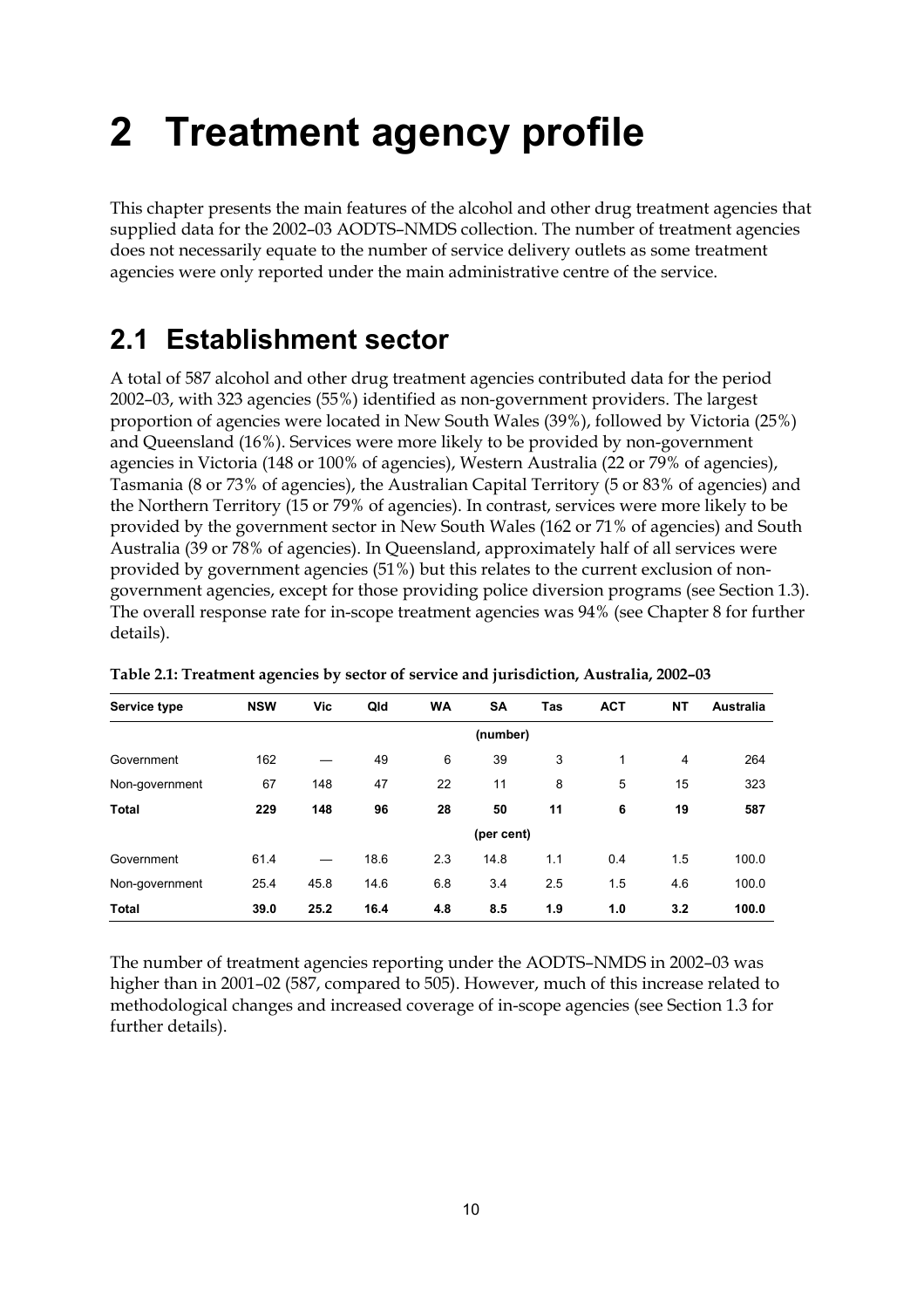### **2.2 Location of treatment agencies**

Treatment agencies were mostly located in major cities (56%) and inner regional areas (25%) (Table 2.2). The number of agencies located in major cities, however, may be overrepresented as some treatment agencies, particularly a number of those in non-metropolitan areas, were only reported under the main administrative centre of the service. The bulk of the Australian population lives in major cities (66%), 31% in regional areas and 3% in remote areas (AIHW 2004a).

A significant proportion of treatment agencies in the Northern Territory (53%) and, to a lesser extent, Queensland (17%) were located in remote and very remote areas.

| Location       | <b>NSW</b> | Vic   | Qld   | <b>WA</b>      | <b>SA</b>  | Tas            | <b>ACT</b> | <b>NT</b>      | Australia |
|----------------|------------|-------|-------|----------------|------------|----------------|------------|----------------|-----------|
|                |            |       |       |                | (number)   |                |            |                |           |
| Major cities   | 144        | 95    | 32    | 18             | 35         |                | 6          |                | 330       |
| Inner regional | 67         | 43    | 22    | 4              | 6          | 7              |            |                | 149       |
| Outer regional | 18         | 10    | 25    | 4              | 8          | $\overline{4}$ |            | 9              | 78        |
| Remote         |            |       | 8     | $\overline{2}$ | 1          |                |            | 8              | 19        |
| Very remote    |            |       | 8     |                |            |                |            | $\overline{2}$ | 10        |
| Not stated     |            |       | 1     |                |            |                |            |                | 1         |
| Total          | 229        | 148   | 96    | 28             | 50         | 11             | 6          | 19             | 587       |
|                |            |       |       |                | (per cent) |                |            |                |           |
| Major cities   | 62.9       | 64.2  | 33.3  | 64.3           | 70.0       |                | 100.0      |                | 56.2      |
| Inner regional | 29.3       | 29.1  | 22.9  | 14.3           | 12.0       | 63.6           |            |                | 25.4      |
| Outer regional | 7.9        | 6.8   | 26.0  | 14.3           | 16.0       | 36.4           |            | 47.4           | 13.3      |
| Remote         |            |       | 8.3   | 7.1            | 2.0        |                |            | 42.1           | 3.2       |
| Very remote    |            |       | 8.3   |                |            |                |            | 10.5           | 1.7       |
| Not stated     |            |       | 1.0   |                |            |                |            |                | 0.2       |
| <b>Total</b>   | 100.0      | 100.0 | 100.0 | 100.0          | 100.0      | 100.0          | 100.0      | 100.0          | 100.0     |

**Table 2.2: Treatment agencies by geographical location(a) and jurisdiction, Australia, 2002–03** 

(a) The geographic location of treatment agencies in the 2002–03 AODTS-NMDS has been analysed using the Remoteness Areas of the Australian Bureau of Statistics Australian Standard Geographical Classification (see Appendix 5 for information on how these categories are derived).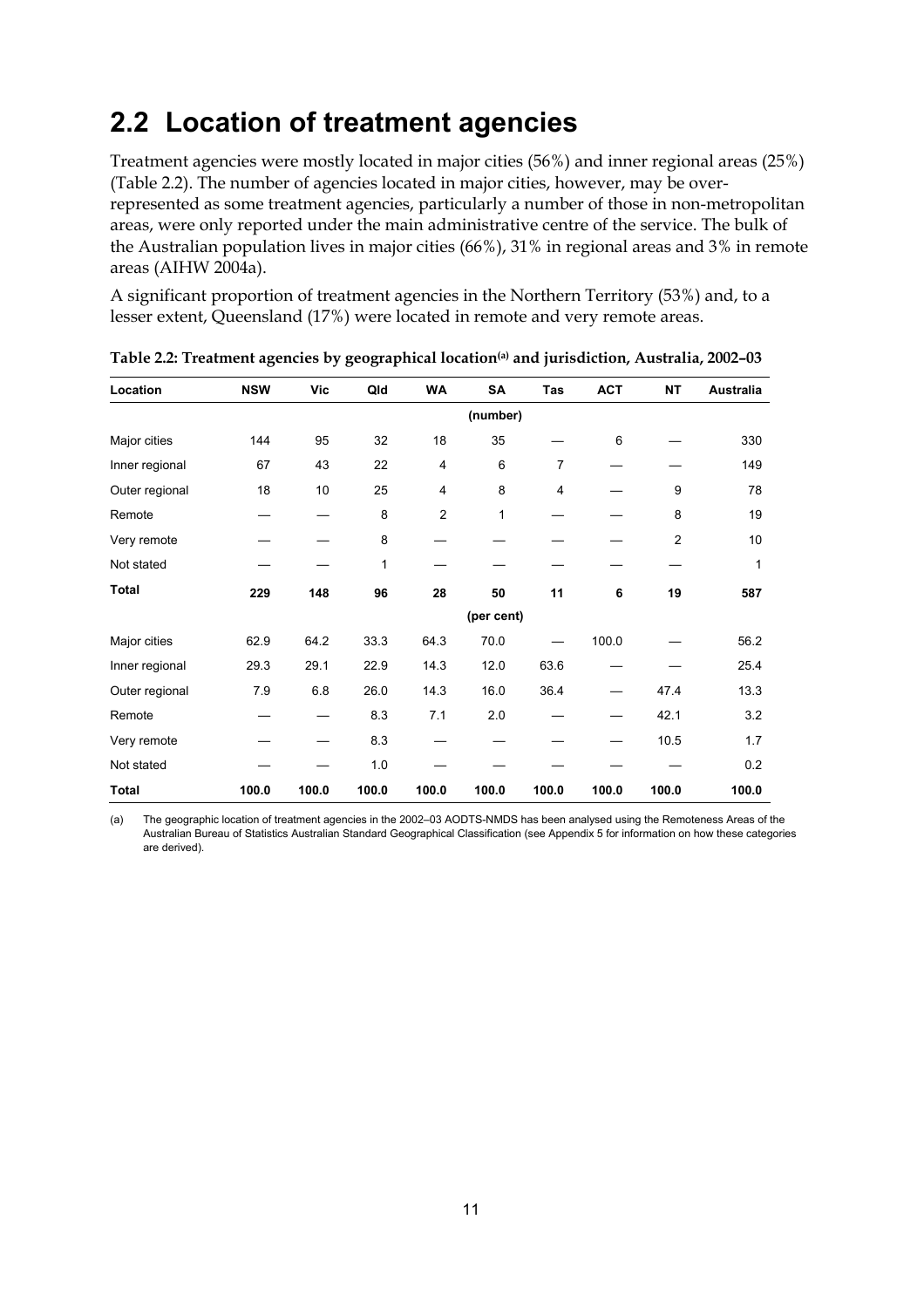## **3 Client profile**

This chapter begins with a brief overview of the estimated number of clients who registered for alcohol and other drug treatment services and the number of closed treatment episodes in 2002–03 (see Section 3.1). Sections 3.2–3.5 then examine the characteristics and profile of the clients utilising treatment services in 2002–03. The analysis is based on 'closed treatment episodes'.

#### **Box 3.1: Key definitions and counts for closed treatment episodes and registrations, 2002–03**

*Closed treatment episode refers to a period of contact, with defined dates of commencement and cessation, between a client and a treatment agency. In 2002–03 there were 130,930 closed treatment episodes.* 

*Client registrations refers to the estimated number of clients who registered or re-registered for alcohol and other drug treatment services. In 2002–03 there were an estimated 108,042 client registrations.* 

*Caution should be taken when comparing the client registration data in 2000–01 with those of 2001–02 and 2002–03, as the method for calculating 'registrations' has changed. In the 2000–01 collection, registrations were based on all new or returning clients who registered or re-registered for treatment during the reporting period. In the 2001–02 and 2002–03 collections, registrations were only based on the number of episodes closed within the reporting period.* 

*See Section 1.2 and Boxes 4.1 and 5.1 for other related definitions.* 

 $\overline{a}$ 

### **3.1 Closed treatment episodes and client registrations**

In 2002–03 there were 130,930 closed treatment episodes in alcohol and other drug services reported in the AODTS–NMDS collection. These episodes related to an estimated 108,042 client registrations1. On average, each of these registrations accounted for 1.2 treatment episodes during the year.

The number of closed treatment episodes in the 2002–03 AODTS–NMDS collection was considerably higher than in 2001–02 (130,930, compared to 120,869). However, it is likely that this increase relates mostly to the increasing comprehensiveness of the AODTS–NMDS collection in 2002–03. For example, this was the first collection year in which South Australia supplied information about closed treatment episodes and in which Queensland supplied information about treatment episodes conducted through its government-provided treatment agencies.

<sup>1</sup> It is important to note that the estimated number of client registrations does not equate to the total number of persons in Australia receiving treatment for alcohol and other drug use. Using the current collection methodology it is not possible to reduce duplication in client registrations that can occur where, for example, a client attends a number of different agencies throughout the collection period or re-registers with the same agency and is assigned a new record number. See Appendix 2 for more information on treatment episodes and client registrations.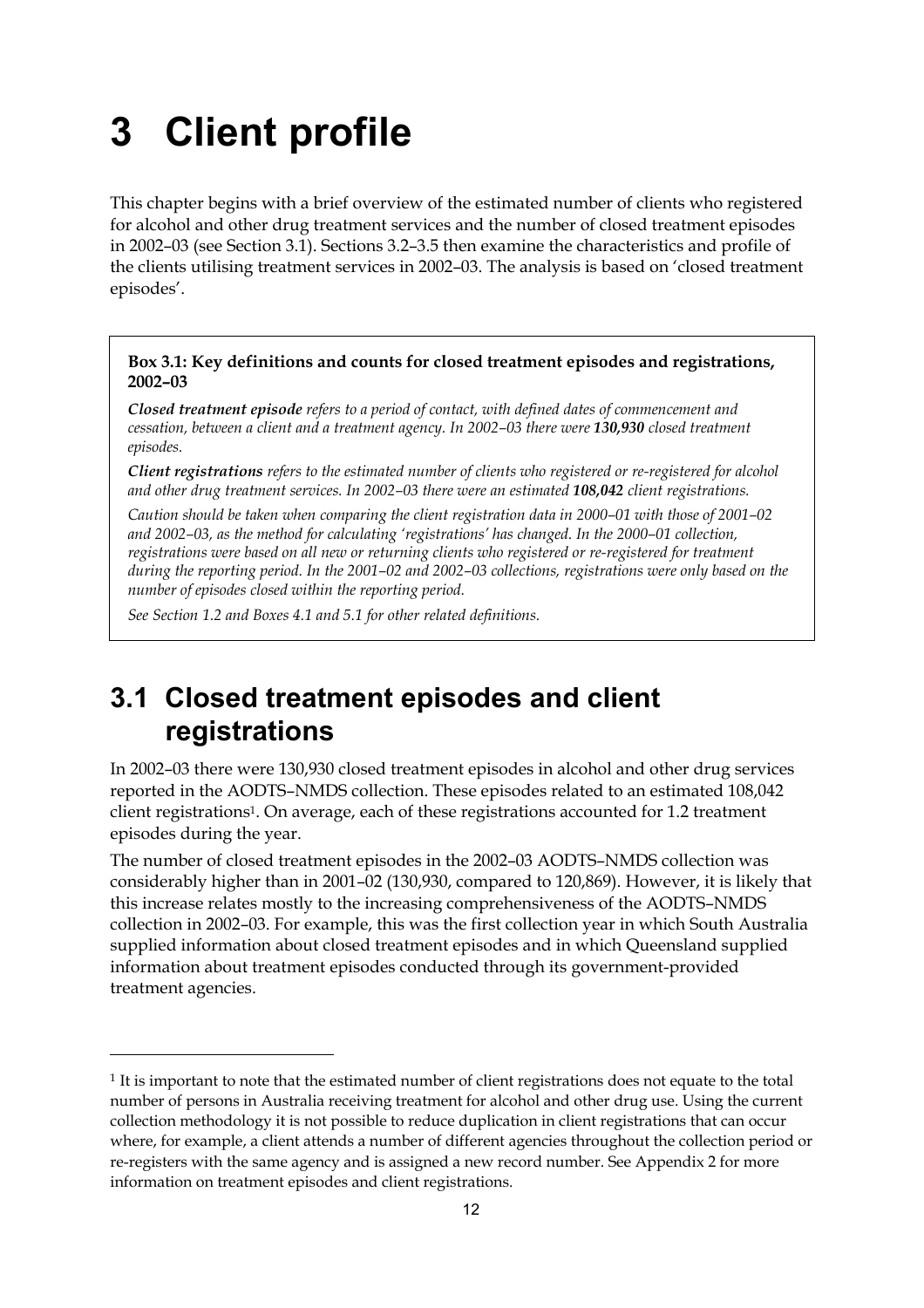### **3.2 Client type and jurisdictions**

Overall, 94% of all closed treatment episodes in 2002–03 involved clients seeking treatment for their own alcohol or other drug use (Table 3.1). This general pattern was observed in most states and territories except Western Australia and the Northern Territory, where 85% and 65% respectively of closed treatment episodes were for the client's own drug use.

Accordingly, less than 10% of closed treatment episodes in most states and territories were solely related to another person's drug use. However, 11% of all closed treatment episodes in Tasmania, 15% in Western Australia and 35% in the Northern Territory were for clients receiving treatment for another person's alcohol or drug use.

| <b>NSW</b> | Vic    | Qld    | <b>WA</b> | <b>SA</b>  | <b>Tas</b> | <b>ACT</b> | <b>NT</b> | <b>Australia</b> |
|------------|--------|--------|-----------|------------|------------|------------|-----------|------------------|
|            |        |        |           | (number)   |            |            |           |                  |
| 40,002     | 43.048 | 13,683 | 12,142    | 6,946      | 2,292      | 2,958      | 1,961     | 123,032          |
| 1,164      | 2,258  | 512    | 2,080     | 494        | 276        | 43         | 1,071     | 7,898            |
| 41,166     | 45,306 | 14,195 | 14,222    | 7,440      | 2,568      | 3,001      | 3,032     | 130,930          |
|            |        |        |           | (per cent) |            |            |           |                  |
| 97.2       | 95.0   | 96.4   | 85.4      | 93.4       | 89.3       | 98.6       | 64.7      | 94.0             |
| 2.8        | 5.0    | 3.6    | 14.6      | 6.6        | 10.7       | 1.4        | 35.3      | 6.0              |
| 100.0      | 100.0  | 100.0  | 100.0     | 100.0      | 100.0      | 100.0      | 100.0     | 100.0            |
|            |        |        |           |            |            |            |           | 100.0            |
|            | 31.4   | 34.6   | 10.8      | 10.9       | 5.7        | 2.0        | 2.3       | 2.3              |

**Table 3.1: Closed treatment episodes by client type and jurisdiction, Australia, 2002–03** 

(a) Own drug use includes people who sought treatment for their own and another's drug use.

### **3.3 Sex and age**

In 2002–03, the majority of closed treatment episodes were for clients aged between 20 and 49 years who were accessing treatment services (101,073 or 77%), with one-third of all treatment episodes (33%) provided for clients in the 20–29 years age group. A small proportion (2%) of treatment episodes were for clients aged over 60 years. This age distribution is very similar to that in 2001–02 AODTS–NMDS collection.

As was the case in 2001–02, male clients in 2002–03 accounted for close to two-thirds (65% or 88,537) of all closed treatment episodes (Table 3.2). Of treatment episodes for male clients, just over a third (34% or 29,309 of 85,537) were for clients aged 20–29 years, with another quarter (27% or 23,244 of 85,537) for clients in the 30–39 age group. Nearly four-fifths (78% or 66,330 of 85,537) of all closed treatment episodes with a male client involved men between 20 and 49 years of age. The age distribution was similar for males and females.

Overall, 97% of closed treatment episodes involving males were for those seeking treatment for their own drug use. This proportion ranged from 90% for males aged 60 years or more to 99% for males in the 20–29 age group. Proportionally fewer closed treatment episodes involving female clients were for their own drug use (88%), particularly females aged 50 years and over (66% of treatment episodes for females aged 50–59 years and 67% for females aged 60 years or more).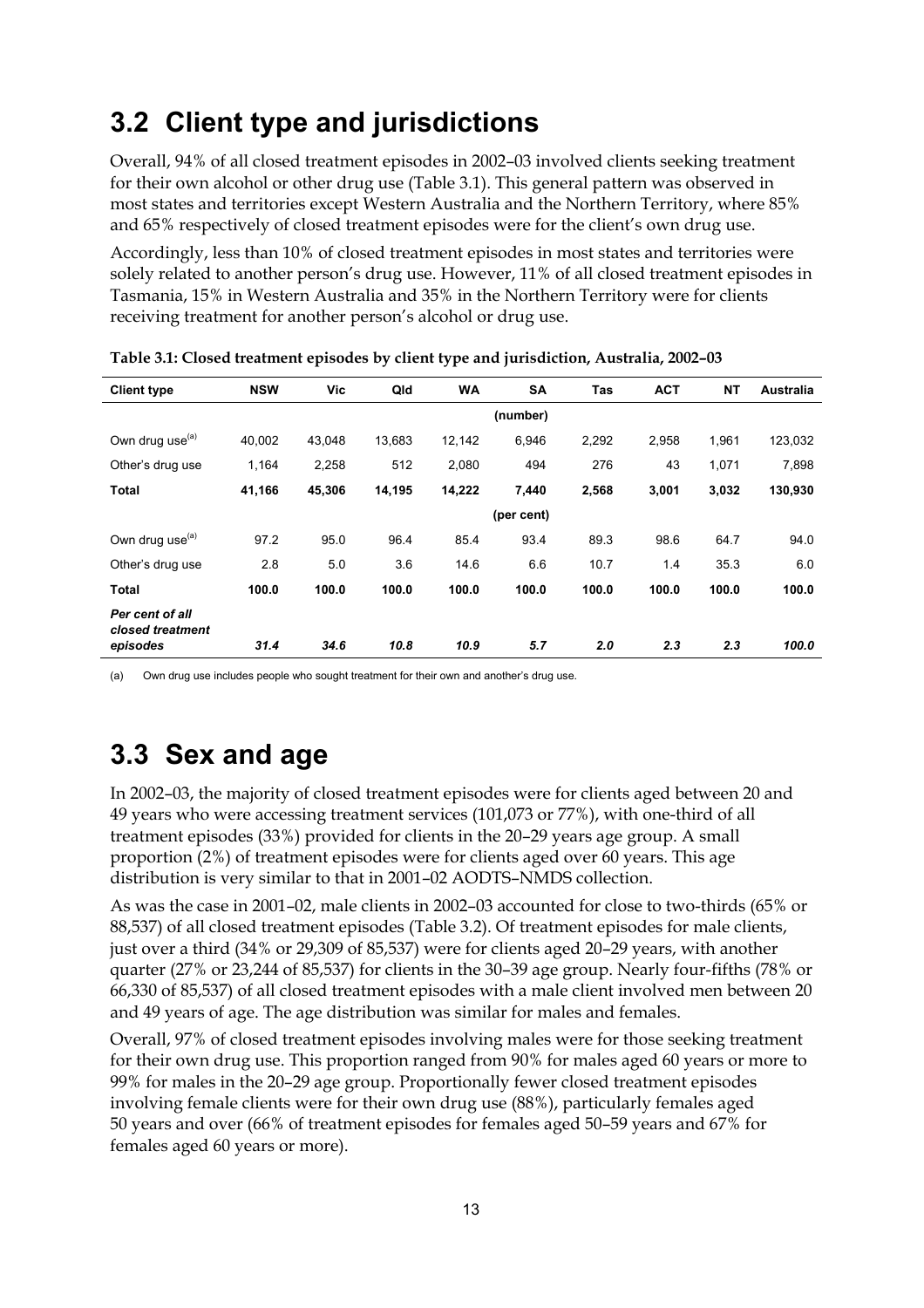Around two-thirds (67% or 5,277 of 7,898) of treatment episodes for someone else's drug use were for female clients. Female clients aged 40 years or more were more likely than younger women to seek treatment for the substance use of another person. For example, 19% or treatment episodes for females aged 40–49 years and 35% for females aged 50–59 years were for treatment related to someone else's substance use, compared to 4% of treatment episodes for females aged 20–29 years and 8% for females in the 10–19 and 30–39 age groups.

|                             | Age group (years) |           |           |            |           |       |                      |
|-----------------------------|-------------------|-----------|-----------|------------|-----------|-------|----------------------|
|                             | $10 - 19$         | $20 - 29$ | $30 - 39$ | 40-49      | $50 - 59$ | $60+$ | Total <sup>(a)</sup> |
|                             |                   |           |           | (number)   |           |       |                      |
| <b>Males</b>                |                   |           |           |            |           |       |                      |
| Own drug use <sup>(b)</sup> | 10,340            | 28,980    | 22,833    | 13,177     | 4,800     | 1,673 | 82,932               |
| Other's drug use            | 491               | 329       | 411       | 600        | 465       | 186   | 2,605                |
| Total males                 | 10,831            | 29,309    | 23,244    | 13,777     | 5,265     | 1,859 | 85,537               |
| <b>Females</b>              |                   |           |           |            |           |       |                      |
| Own drug use <sup>(b)</sup> | 4,692             | 13,575    | 11,391    | 6,597      | 2,215     | 731   | 39,954               |
| Other's drug use            | 432               | 594       | 966       | 1,506      | 1,165     | 360   | 5,277                |
| <b>Total females</b>        | 5,124             | 14,169    | 12,357    | 8,103      | 3,380     | 1,091 | 45,231               |
| Persons <sup>(c)</sup>      |                   |           |           |            |           |       |                      |
| Own drug use <sup>(b)</sup> | 15,045            | 42,606    | 34,257    | 19,798     | 7,019     | 2,410 | 123,032              |
| Other's drug use            | 923               | 923       | 1,377     | 2,112      | 1,637     | 548   | 7,898                |
| <b>Total persons</b>        | 15,968            | 43,529    | 35,634    | 21,910     | 8,656     | 2,958 | 130,930              |
|                             |                   |           |           | (per cent) |           |       |                      |
| <b>Males</b>                |                   |           |           |            |           |       |                      |
| Own drug use <sup>(b)</sup> | 95.5              | 98.9      | 98.2      | 95.6       | 91.2      | 90.0  | 97.0                 |
| Other's drug use            | 4.5               | 1.1       | 1.8       | 4.4        | 8.8       | 10.0  | 3.0                  |
| Total males                 | 100.0             | 100.0     | 100.0     | 100.0      | 100.0     | 100.0 | 100.0                |
| <b>Females</b>              |                   |           |           |            |           |       |                      |
| Own drug use <sup>(b)</sup> | 91.6              | 95.8      | 92.2      | 81.4       | 65.5      | 67.0  | 88.3                 |
| Other's drug use            | 8.4               | 4.2       | 7.8       | 18.6       | 34.5      | 33.0  | 11.7                 |
| <b>Total females</b>        | 100.0             | 100.0     | 100.0     | 100.0      | 100.0     | 100.0 | 100.0                |
| Persons <sup>(c)</sup>      |                   |           |           |            |           |       |                      |
| Own drug use <sup>(b)</sup> | 94.2              | 97.9      | 96.1      | 90.4       | 81.1      | 81.5  | 94.0                 |
| Other's drug use            | 5.8               | 2.1       | 3.9       | 9.6        | 18.9      | 18.5  | 6.0                  |
| <b>Total persons</b>        | 100.0             | 100.0     | 100.0     | 100.0      | 100.0     | 100.0 | 100.0                |

**Table 3.2: Closed treatment episodes by sex and age group, Australia, 2002–03** 

(a) Includes not stated for age.

(b) Own drug use also includes clients who sought treatment for their own and another's drug use.

(c) Includes not stated for sex.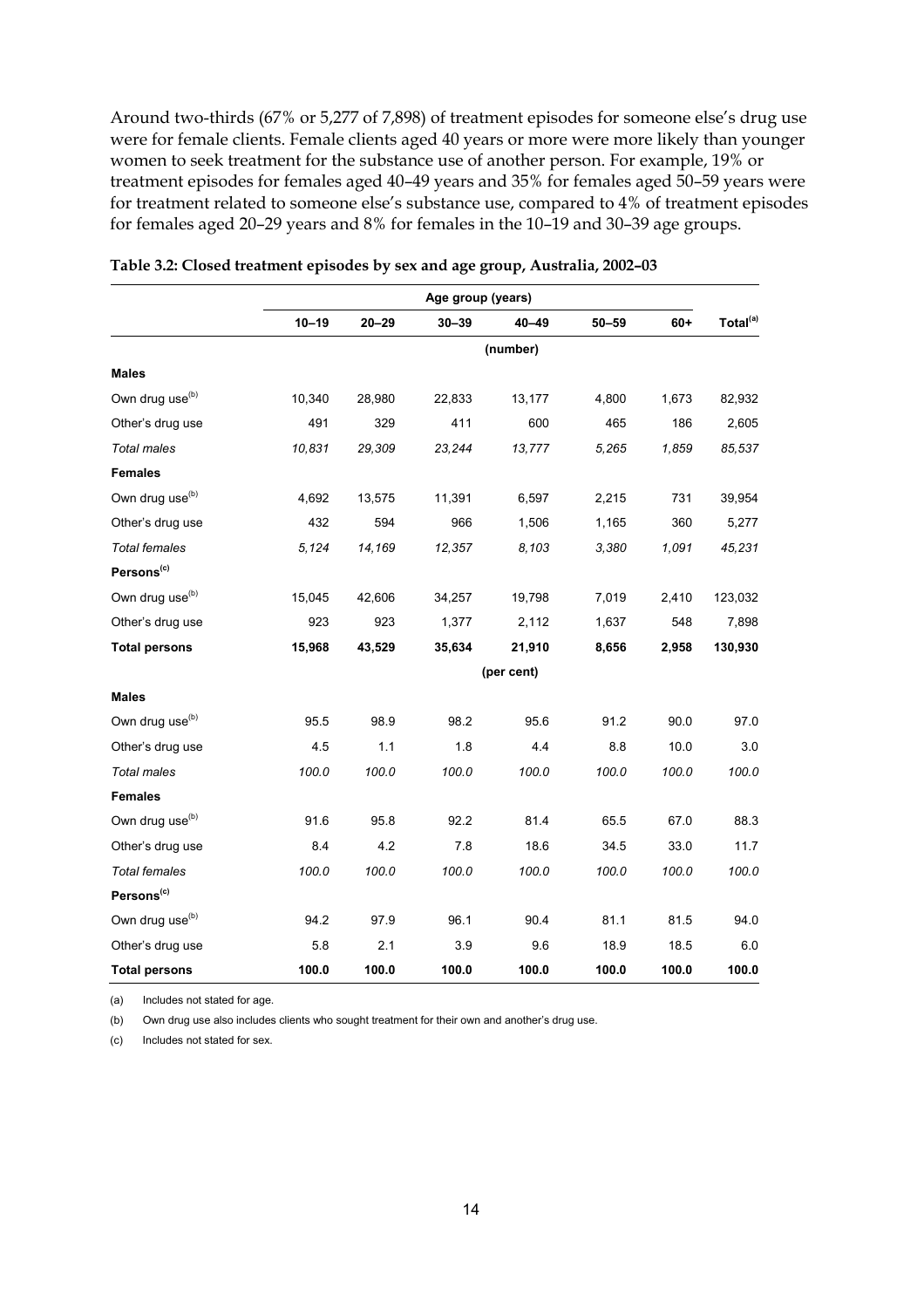### **3.4 Indigenous status**

Of the 130,930 closed treatment episodes in 2002–03, 12,136 (or 9%) involved clients identified as being Aboriginal and/or Torres Strait Islander people (Table 3.3). This is a higher proportion than the overall proportion of Aboriginal and Torres Strait Islander people in the Australian population (2.4%; ABS 2004). For a number of reasons the data on Aboriginal and Torres Strait Islander clients in the AODTS treatment population should be interpreted with caution. The overall proportion of episodes relating to clients identified as being Aboriginal and Torres Strait Islander people is only slightly higher than the proportion of episodes where Indigenous status was 'not stated'. Further, the majority of dedicated substance use services for Aboriginal and Torres Strait Islander people are not included in the AODTS–NMDS collection (see Section 1.3 for further details).

Compared to 2001–02, in 2002–03 a slightly higher percentage of treatment episodes were for clients who identified as being from an Aboriginal and/or Torres Strait Islander background (8%, compared to 9%). This was mirrored by a 1% reduction in the 'not stated' responses to this data item.

|                                            |              | Indigenous <sup>(a)</sup> | Non-Indigenous |                | <b>Not stated</b> |                |              | <b>Total</b>   |                        |
|--------------------------------------------|--------------|---------------------------|----------------|----------------|-------------------|----------------|--------------|----------------|------------------------|
| Age group (years)                          | <b>Males</b> | <b>Females</b>            | <b>Males</b>   | <b>Females</b> | <b>Males</b>      | <b>Females</b> | <b>Males</b> | <b>Females</b> | Persons <sup>(b)</sup> |
|                                            |              |                           |                |                | (number)          |                |              |                |                        |
| $10 - 19$                                  | 1,481        | 582                       | 8,759          | 4,282          | 591               | 260            | 10,831       | 5,124          | 15,968                 |
| $20 - 29$                                  | 2,528        | 1,427                     | 25,025         | 11,914         | 1,756             | 828            | 29,309       | 14,169         | 43,529                 |
| $30 - 39$                                  | 2,266        | 1,252                     | 19,551         | 10,341         | 1,427             | 764            | 23,244       | 12,357         | 35,634                 |
| $40 - 49$                                  | 1,000        | 542                       | 11,988         | 7,075          | 789               | 486            | 13,777       | 8,103          | 21,910                 |
| $50 - 59$                                  | 246          | 142                       | 4,716          | 3,029          | 303               | 209            | 5,265        | 3,380          | 8,656                  |
| $60+$                                      | 91           | 29                        | 1,653          | 980            | 115               | 82             | 1,859        | 1,091          | 2,958                  |
| Not stated                                 | 318          | 232                       | 828            | 695            | 106               | 80             | 1,252        | 1,007          | 2,275                  |
| <b>Total</b>                               | 7,930        | 4,206                     | 72,520         | 38,316         | 5,087             | 2,709          | 85,537       | 45,231         | 130,930                |
|                                            |              |                           |                |                | (per cent)        |                |              |                |                        |
| $10 - 19$                                  | 18.7         | 13.8                      | 12.1           | 11.2           | 11.6              | 9.6            | 12.7         | 11.3           | 12.2                   |
| $20 - 29$                                  | 31.9         | 33.9                      | 34.5           | 31.1           | 34.5              | 30.6           | 34.3         | 31.3           | 33.2                   |
| $30 - 39$                                  | 28.6         | 29.8                      | 27.0           | 27.0           | 28.1              | 28.2           | 27.2         | 27.3           | 27.2                   |
| $40 - 49$                                  | 12.6         | 12.9                      | 16.5           | 18.5           | 15.5              | 17.9           | 16.1         | 17.9           | 16.7                   |
| $50 - 59$                                  | 3.1          | 3.4                       | 6.5            | 7.9            | 6.0               | 7.7            | 6.2          | 7.5            | 6.6                    |
| $60+$                                      | 1.1          | 0.7                       | 2.3            | 2.6            | 2.3               | 3.0            | 2.2          | 2.4            | 2.3                    |
| Not stated                                 | 4.0          | 5.5                       | 1.1            | 1.8            | 2.1               | 3.0            | 1.5          | 2.2            | 1.7                    |
| <b>Total</b>                               | 100.0        | 100.0                     | 100.0          | 100.0          | 100.0             | 100.0          | 100.0        | 100.0          | 100.0                  |
| <b>Per cent of treatment</b><br>population | 6.1          | 3.2                       | 55.4           | 29.3           | 3.9               | 2.1            | 65.3         | 34.5           | 100.0                  |

|  | Table 3.3: Closed treatment episodes by age group, Indigenous status and sex, Australia, 2002-03 |  |  |  |
|--|--------------------------------------------------------------------------------------------------|--|--|--|
|--|--------------------------------------------------------------------------------------------------|--|--|--|

(a) In tables the term 'Indigenous' refers to people who identified as Aboriginal or Torres Strait Islander people; 'Non-Indigenous' refers to people who said they were not Aboriginal or Torres Strait Islander people.

(b) Includes not stated for sex.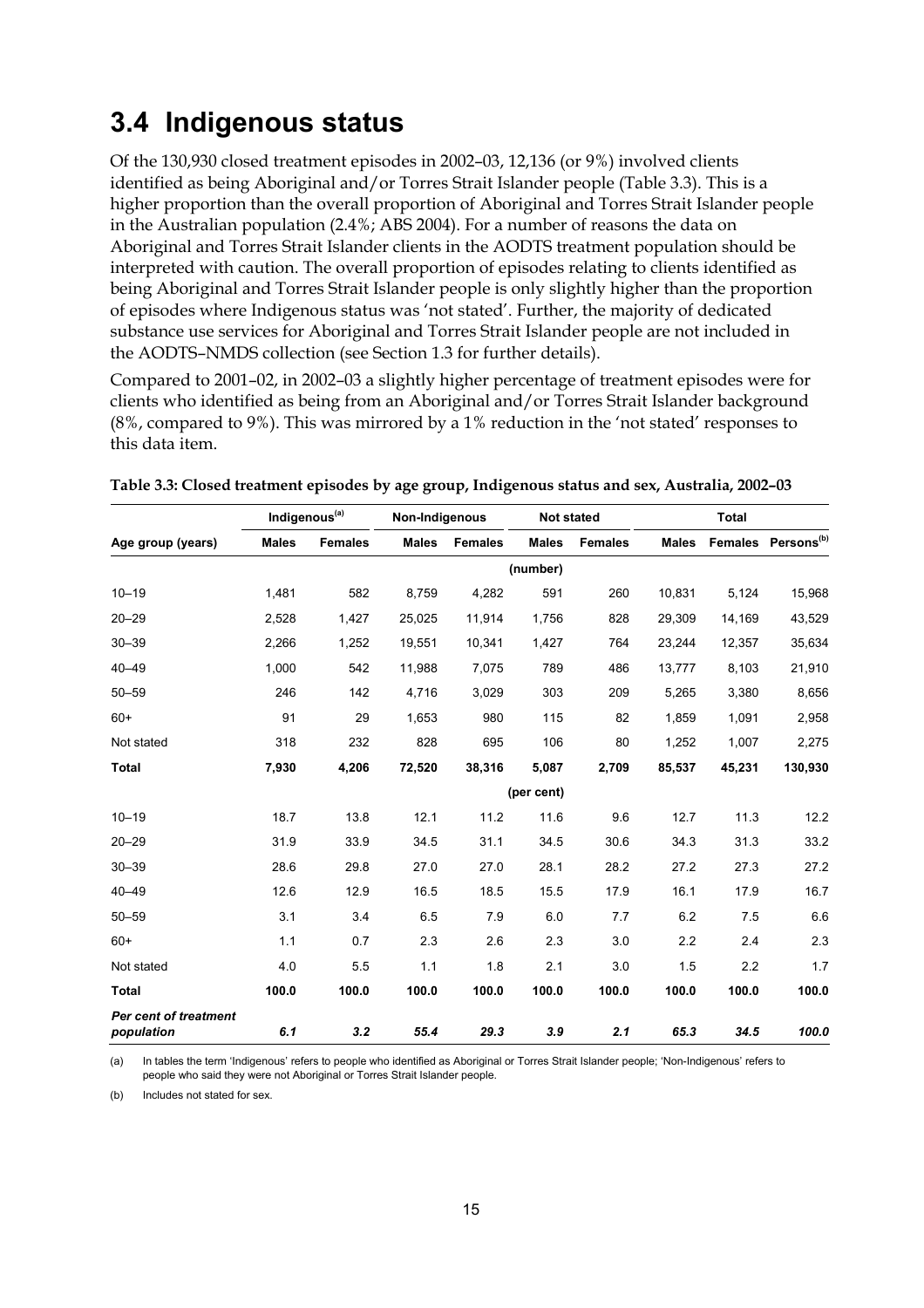Treatment episodes were relatively more common among young Aboriginal and Torres Strait Islander males (aged under 20 years) than among other young males (19%, compared to 12%). This pattern was also true for female clients but was not so marked (14%, compared to 11%). In contrast, treatment episodes involving clients older than 40 years were less common for Aboriginal and Torres Strait Islander clients than for other clients. This finding may relate to differences in the underlying age structures of the two populations, with Aboriginal and Torres Strait Islander people having a younger age profile than other Australians.

### **3.5 Country of birth and preferred language**

The great majority (85%) of closed treatment episodes in 2002–03 involved clients born in Australia (Table 3.4). Clients born in other countries were represented in only a very small proportion of closed treatment episodes, with England (3%) and New Zealand (2%) being the next most common countries of birth.

English was the most frequently reported preferred language—95% of treatment episodes involved a client who indicated English as their preferred language (Table A4.4). One per cent of closed treatment episodes involved clients with an Australian Indigenous language as their preferred language. Other preferred languages were relatively uncommon—each accounting for less than 1% of treatment episodes.

| <b>Country of birth</b>  | <b>Number</b> | Per cent |
|--------------------------|---------------|----------|
| Australia                | 111,722       | 85.3     |
| England                  | 3,460         | 2.6      |
| New Zealand              | 2,493         | 1.9      |
| Viet Nam                 | 1,227         | 0.9      |
| Scotland                 | 736           | 0.6      |
| Ireland                  | 438           | 0.3      |
| Germany                  | 378           | 0.3      |
| Italy                    | 366           | 0.3      |
| <b>USA</b>               | 353           | 0.3      |
| South Africa             | 306           | 0.2      |
| Not elsewhere classified | 377           | 0.3      |
| All other countries      | 6,205         | 4.7      |
| Inadequately described   | 530           | 0.4      |
| Not stated               | 2,339         | 1.8      |
| <b>Total</b>             | 130,930       | 100.0    |

**Table 3.4: Closed treatment episodes by country of birth,(a) Australia, 2002–03** 

(a) The countries listed here are the 10 most frequently recorded countries; all other countries are combined in the row labelled 'All other countries'.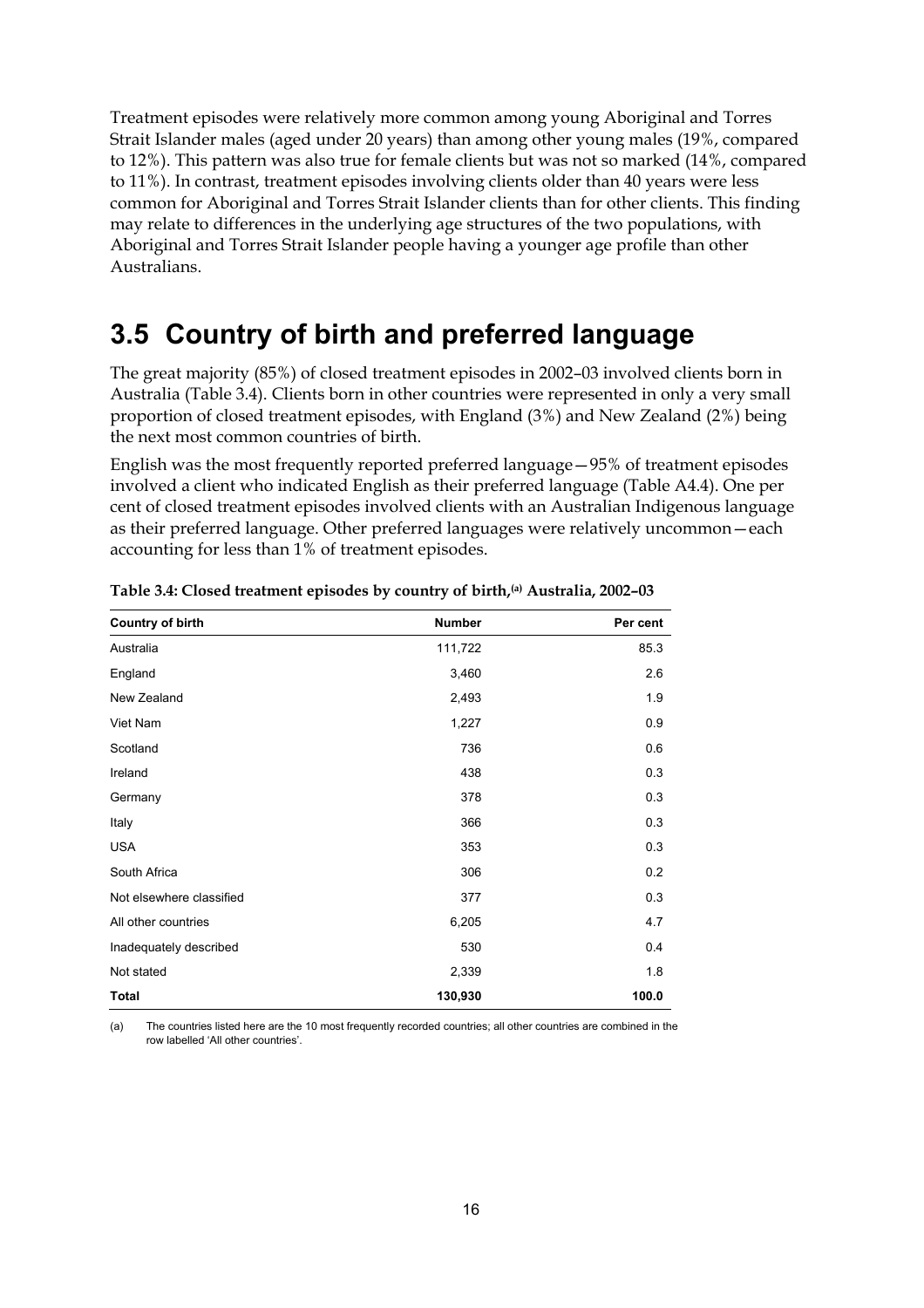# **4 Drugs of concern**

This chapter examines the profile, pattern and characteristics of the clients utilising treatment services related to the principal drug of concern nominated in 2002–03. The analysis is based on 'closed treatment episodes'.

The principal drug of concern refers to the main substance that the client states led him or her to seek treatment from the alcohol and other drug treatment agency. This section reports only on those 123,032 episodes where clients were seeking treatment for their own substance use. It is reasoned that only substance users themselves can accurately report on the principal drug of concern to them.

#### **Box 4.1: Key definitions and counts for closed treatment episodes, 2002–03**

*Closed treatment episodes refers to a period of contact, with defined dates of commencement*  and cessation, between a client and a treatment agency. In 2002–03 there were 130,930 closed *treatment episodes.* 

*Principal drug of concern refers to the main substance that the client states led him or her to seek treatment from the alcohol and other drug treatment agency. Within this report, only clients seeking treatment for their own substance use are included in analysis involving principal drug of concern. It is assumed that only substance users themselves can accurately report on the principal drug of concern to them. In 2002–03, 123,032 closed treatment episodes were reported for principal drug of concern.* 

*Other drug of concern refers to any other drugs apart from principal drug of concern which the client perceives as being a health concern. Clients can nominate up to five other drugs of concern. In 2002–03, there were 109,314 other drugs of concern (excluding principal drug of concern) reported.* 

*All drugs of concern refers to all drugs reported by a client including principal drug of concern*  and all other drugs of concern. In 2002–03, there were a total of 232,346 drugs of concern *reported, either as a principal or other drug of concern.* 

*See Section 1.2 and Boxes 3.1 and 5.1 for other definitions.*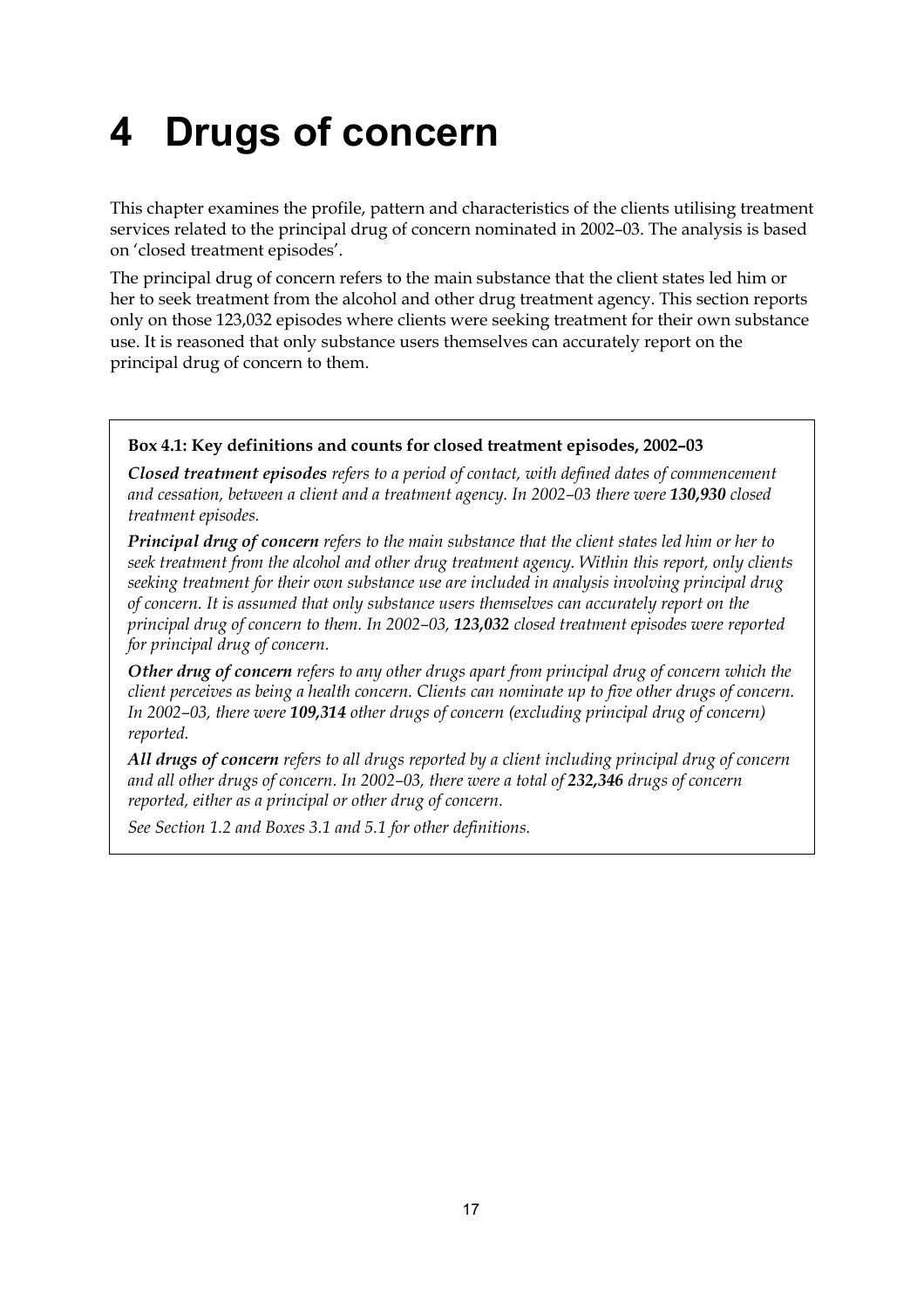### **4.1 Jurisdictions and principal drug of concern**

Nationally in 2002–03, alcohol (38%) and cannabis (22%) were the most common principal drugs of concern in treatment episodes, followed by heroin (18%) and amphetamines (11%)2. Overall, less than 1 per cent of closed treatment episodes were for the principal drugs ecstasy and cocaine (0.3% each). The distribution of principal drug of concern across treatment episodes was almost identical in the 2001–02 AODTS–NMDS collection (AIHW 2003a). Alcohol was the most common principal drug of concern reported in all jurisdictions except for Queensland. In the Northern Territory, alcohol as the principal drug accounted for 72% of all treatment episodes, in South Australia for 47% and in New South Wales for 42%. Queensland reported the lowest proportion of treatment episodes where alcohol was the principal drug (25%) and the highest proportion of treatment episodes where cannabis was the principal drug (50%). The pattern of principal drugs in Queensland relates largely to the scope of their collection in 2002–03 (namely the inclusion of police diversion and government-provided services but not non-government-funded services: see Section 1.3 for further details).

After alcohol, the three most commonly nominated drugs of concern nationally—cannabis, heroin and amphetamines—varied in their 'position' from state to state. Heroin was second in Victoria (25% of treatment episodes), New South Wales and the Australian Capital Territory (21% each), followed by cannabis (Victoria 22%, New South Wales and the Australian Capital Territory 15% each). In Western Australia and South Australia, amphetamines were second (26% and 20% respectively), followed by cannabis in Western Australia (25%) and heroin in South Australia (13%).

Nationally, only a small proportion of closed treatment episodes were for clients who identified nicotine as their principal drug of concern (1.4% or 1,693 treatment episodes). It is important to note, however, that this does not equate to the total number of clients receiving treatment for nicotine use but, rather, to the number of clients who attended a governmentfunded alcohol and other drug treatment service and nominated nicotine as their principal drug of concern. The relatively low rate of treatment for nicotine identified in this data collection is not surprising as in most states and territories the majority of people with a nicotine addiction obtain treatment through pharmacies, general practitioners (e.g. advice and nicotine patches) or 'quit' lines. Tasmania recorded the highest proportion of episodes where nicotine was reported as the principal drug of concern (18%), and South Australia and the Australian Capital Territory the lowest proportion (0.1% each).

 $\overline{a}$ 

<sup>2</sup> The AODTS–NMDS collection excludes agencies whose sole purpose is to prescribe and/or dose for methadone or other opioid maintenance pharmacotherapies. Therefore, the collection excludes many clients receiving treatment for heroin.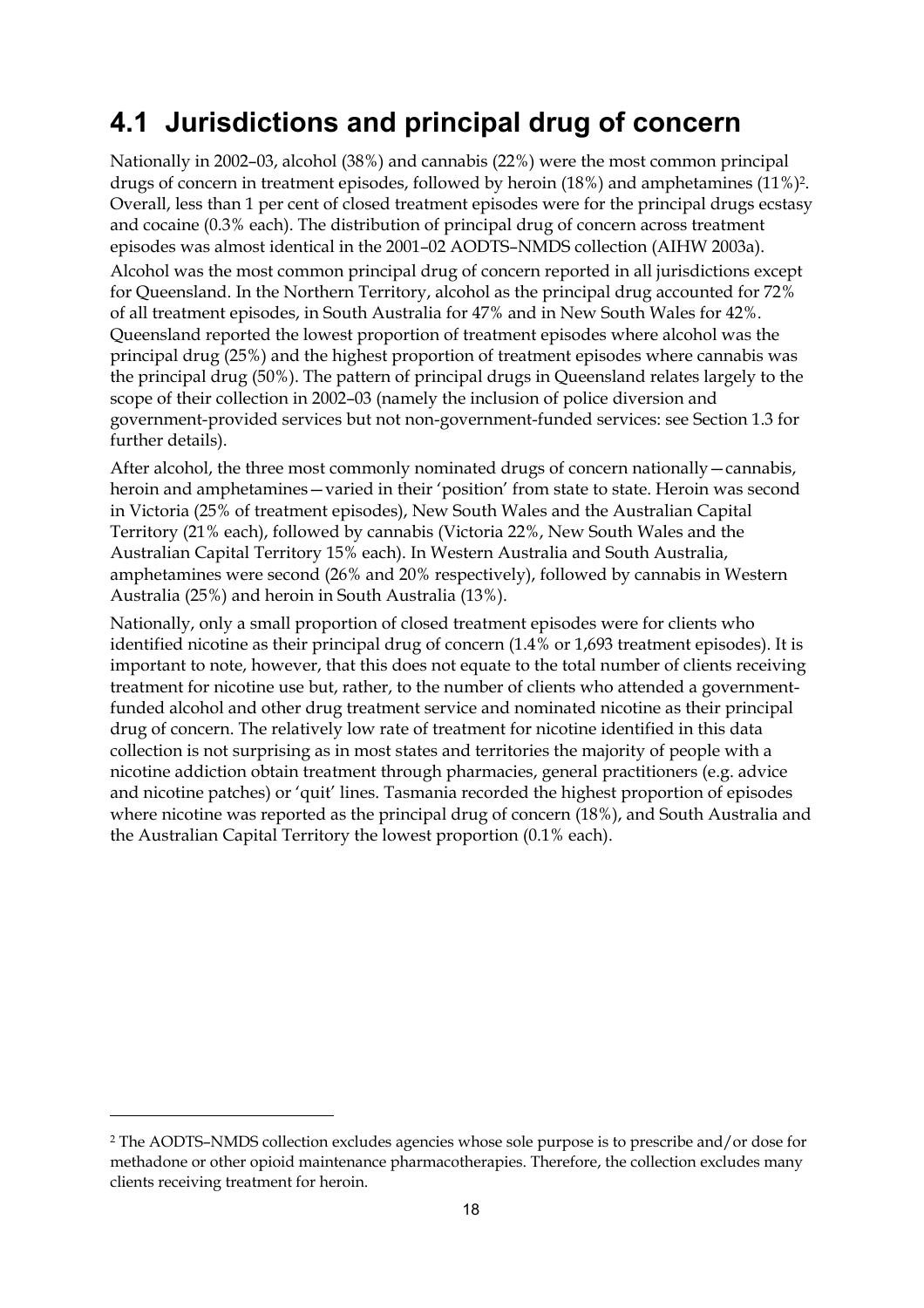| <b>Principal drug</b>          | <b>NSW</b> | Vic    | $QId^{(b)}$ | WA     | SA    | Tas   | <b>ACT</b> | <b>NT</b> | Australia | Total (no.)   |
|--------------------------------|------------|--------|-------------|--------|-------|-------|------------|-----------|-----------|---------------|
| Alcohol                        | 42.1       | 36.6   | 24.6        | 32.7   | 47.4  | 40.7  | 40.3       | 71.7      | 38.0      | 46,747        |
| Amphetamines                   | 10.9       | 6.1    | 8.9         | 26.2   | 19.6  | 7.9   | 5.9        | 6.4       | 10.7      | 13,213        |
| Benzodiazepines                | 2.4        | 2.5    | 1.1         | 1.5    | 2.3   | 0.7   | 2.1        | 0.9       | 2.1       | 2,609         |
| Cannabis                       | 15.4       | 21.6   | 50.4        | 24.5   | 10.1  | 18.6  | 15.2       | 9.2       | 22.0      | 27,106        |
| Cocaine                        | 0.5        | 0.1    | 0.2         | 0.1    | 0.3   | 0.1   | 0.1        | 0.2       | 0.3       | 323           |
| Ecstasy                        | 0.3        | 0.4    | 0.4         | 0.2    | 0.3   | 0.1   | 0.3        | 0.0       | 0.3       | 416           |
| Heroin                         | 21.4       | 24.9   | 5.4         | 8.6    | 13.2  | 0.5   | 20.7       | 1.5       | 18.4      | 22,642        |
| Methadone                      | 2.5        | 1.4    | 1.7         | 0.6    | 1.6   | 3.4   | 1.6        | 0.6       | 1.8       | 2,173         |
| Nicotine                       | 1.2        | 0.7    | 2.8         | 0.8    | 0.1   | 18.0  | 0.1        | 1.2       | 1.4       | 1,693         |
| All other drugs <sup>(c)</sup> | 2.0        | 5.7    | 4.5         | 4.1    | 5.0   | 10.0  | 10.3       | 8.3       | 4.4       | 5,434         |
| Not stated                     | 1.3        | 0.0    | 0.0         | 0.6    | 0.0   | 0.0   | 3.5        | 0.0       | 0.5       | 676           |
| Total (per cent)               | 100.0      | 100.0  | 100.0       | 100.0  | 100.0 | 100.0 | 100.0      | 100.0     | 100.0     | $\sim$ $\sim$ |
| Total (number)                 | 40,002     | 43.048 | 13,683      | 12,142 | 6,946 | 2,292 | 2,958      | 1,961     | 123,032   | 123,032       |

**Table 4.1: Closed treatment episodes by principal drug of concern and jurisdiction, Australia, 2002–03(a) (per cent)** 

(a) Excludes treatment episodes for clients seeking treatment for the drug use of others.

(b) In Queensland a client undergoing Police Diversion automatically has the principal drug of concern recorded as 'cannabis', the main treatment type as 'information and education only' and reason for cessation as 'ceased at expiation'. It is possible that the principal drug is not actually cannabis and it is anticipated that future modifications to data collection processes will enable this possibility to be reflected.

(c) Includes balance of principal drugs of concern coded according to ASCDC. See Appendix 6 and Table A4.5.

### **4.2 Sex, age and principal drug of concern**

In 2002–03, the principal drug of concern in treatment episodes varied by sex (Figure 4.1). For all treatment episodes, alcohol was the most commonly recorded principal drug for both sexes (39% for males and 35% for females), followed by cannabis for males (24%) and cannabis and heroin for females (19% each). The proportion of treatment episodes where amphetamines were recorded as the principal drug did not vary between sexes (11% each).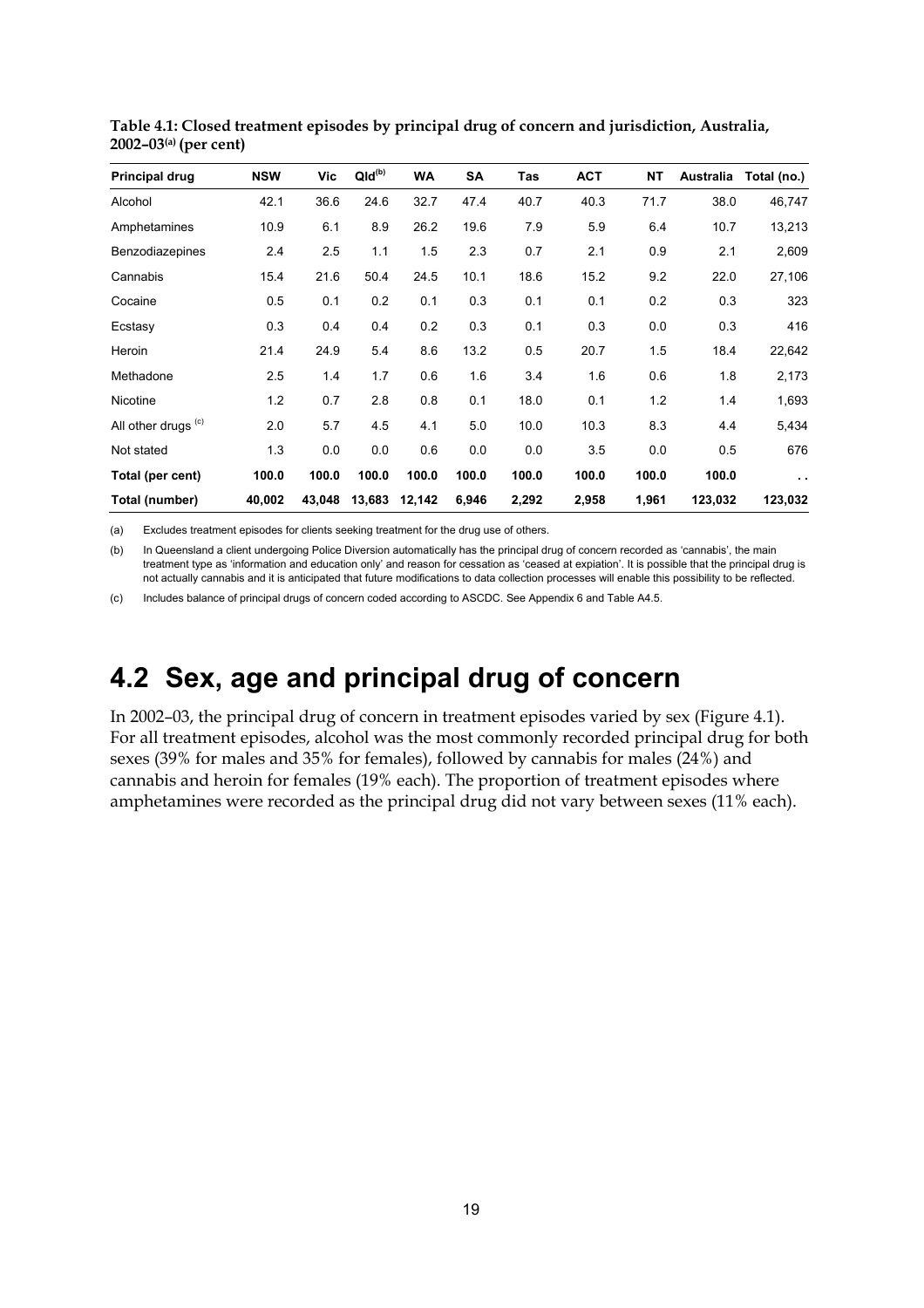

The principal drug of concern in treatment episodes was strongly related to the client's age. For closed treatment episodes involving 20–29 year olds, there was a fairly even distribution of drugs of concern, with younger clients much more likely to report cannabis as the drug of concern, and older clients to report alcohol (Figure 4.2). Specifically:

- For treatment episodes of clients in the 10–19 age group, the most commonly reported principal drug was cannabis (50%) (Figure 4.2). This proportion varied by sex—55% for males in this age group and 38% for females (Table A4.7). While 12% of all treatment episodes among the 10–19 years age group had heroin as the principal drug, females were more likely than males to be seeking treatment for this drug (19%, compared to 9%).
- Overall, for treatment episodes of clients in the 20–29 age group, heroin was the drug most commonly recorded (27%), followed closely by cannabis (26%) and then alcohol (22%). This general pattern was reflected for females in this age group (29%, 23% and 18% respectively). However, for treatment episodes involving male clients, the most commonly reported principal drug was cannabis (28%), followed by heroin (26%) and alcohol (24%).
- While, overall, alcohol was the drug most likely to be named as the principal drug of concern (38% of closed treatment episodes), this proportion was even higher for clients aged over 30 years (42%) and peaked for males in the 60 years and over age group (87%) and for females in the 50–59 age group (73%).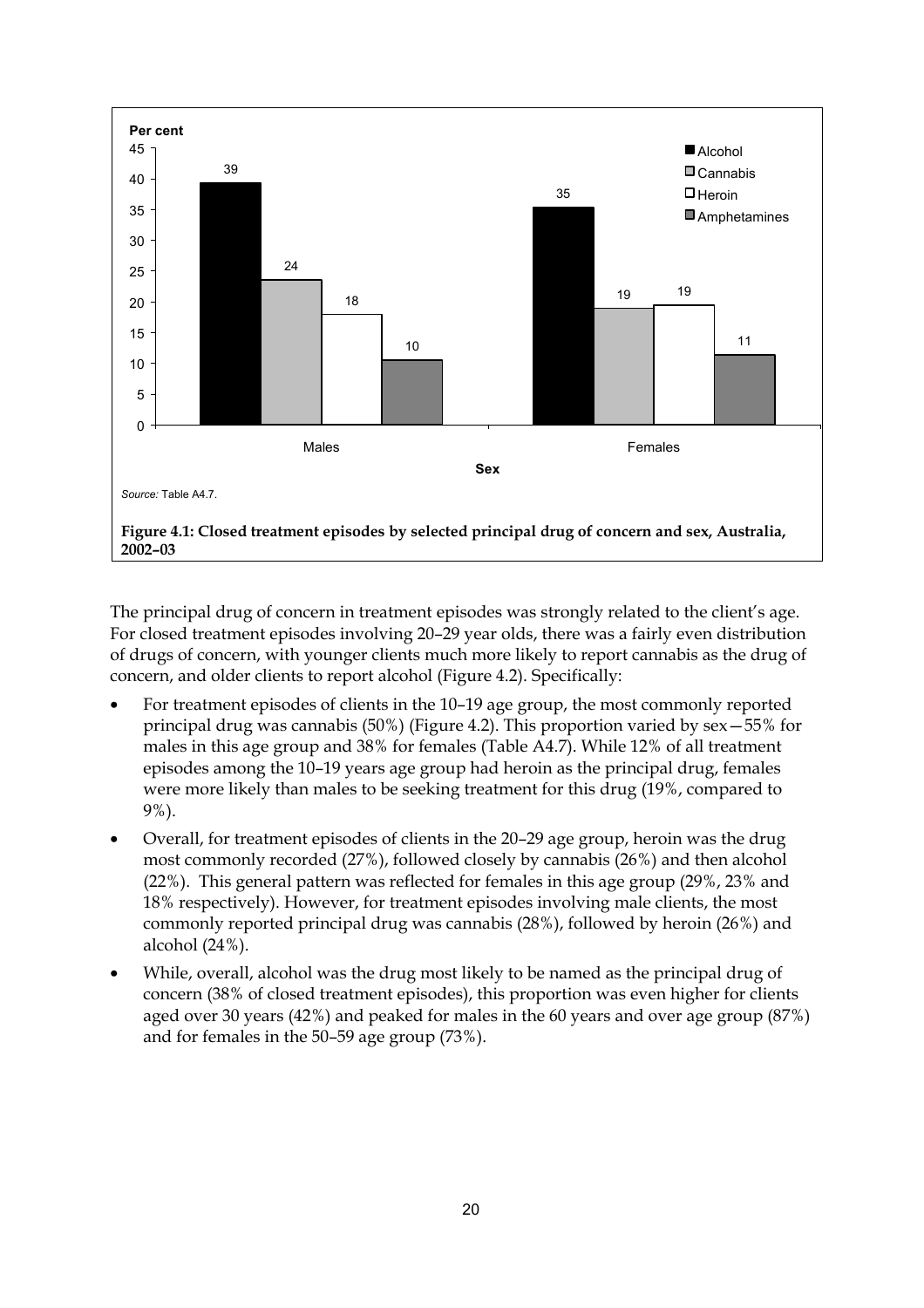

## **4.3 Country of birth and principal drug of concern**

The distribution of the reported principal drug of concern varied somewhat with the client's country of birth (Figure 4.3). For treatment episodes where clients reported being born in Australia, 37% reported alcohol as their principal drug of concern, followed by cannabis (23%) and heroin (18%). This pattern was reflected for clients born in a number of other countries, including New Zealand (40% alcohol, 27% cannabis and 15% heroin), South Africa (50%, 26% and 12%), England (57%, 13% and 11%) and Germany (63%, 12% and 9%).

Alcohol was the principal drug most commonly reported for treatment episodes where clients were born in Italy (46%), followed by heroin (21%), cannabis (10%) and amphetamines (8%). Treatment episodes for clients born in Viet Nam were most likely to have heroin (84%) as the principal drug of concern, followed by alcohol (5%).

The highest proportion of treatment episodes where amphetamines were reported as the principal drug of concern were recorded for clients born in Australia (11%), followed by New Zealand and England (10% each) and Scotland and Italy (8% each).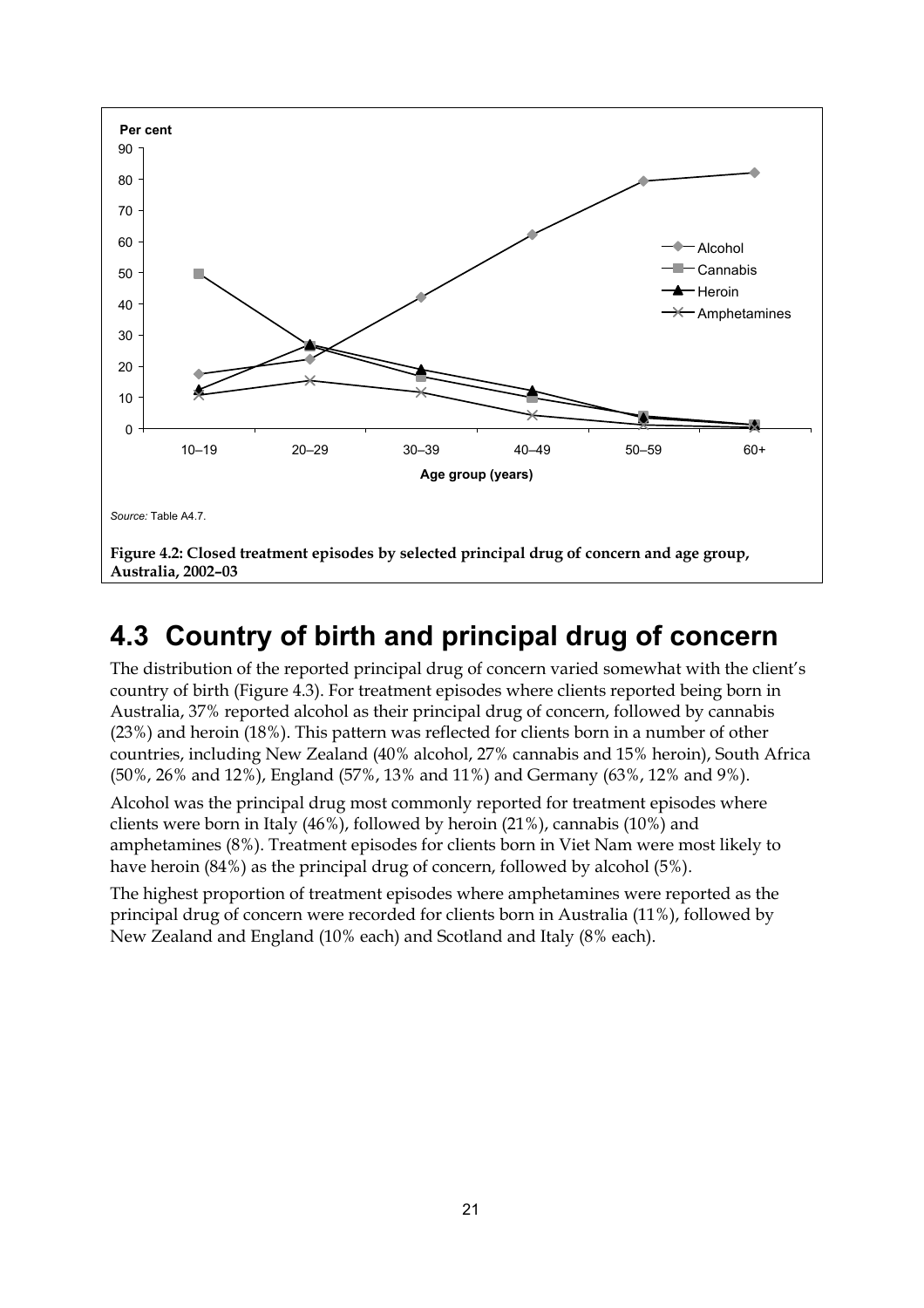It is important to note that the age distributions of migrants from the aforementioned countries are not the same, for example, migrants from the United Kingdom and European countries are likely to be older than those from many Asian countries (ABS 2003). Given the strong relationship between age and principal drug of concern, it is not surprising that alcohol is the most likely drug of concern for most European migrants.



## **4.4 Indigenous status and principal drug of concern**

Overall, treatment episodes involving Aboriginal and Torres Strait Islander clients were most likely to involve alcohol (46%), cannabis (23%), heroin (12%) and amphetamines  $(11%)$  – that is, the same four principal drugs of concern as the population overall – but with alcohol much more likely to be nominated (46%, compared to 38%) and heroin less so (12%, compared to 18%) (Table 4.2). As previously noted, data relating to Indigenous status should be interpreted with caution for a number of reasons, including the relatively high proportion of treatment episodes where Indigenous status was 'not stated' (6%) (see Section 1.3 for further details). Further, for some principal drugs of concern, the number of treatment episodes where Indigenous status was 'not stated' was higher than the number of episodes where the client identified as being an Aboriginal or Torres Strait Islander person. For example, 1,301 episodes where the client identified as being an Aboriginal or Torres Strait Islander person had heroin as the principal drug of concern, compared to 1,525 episodes where Indigenous status was 'not stated'.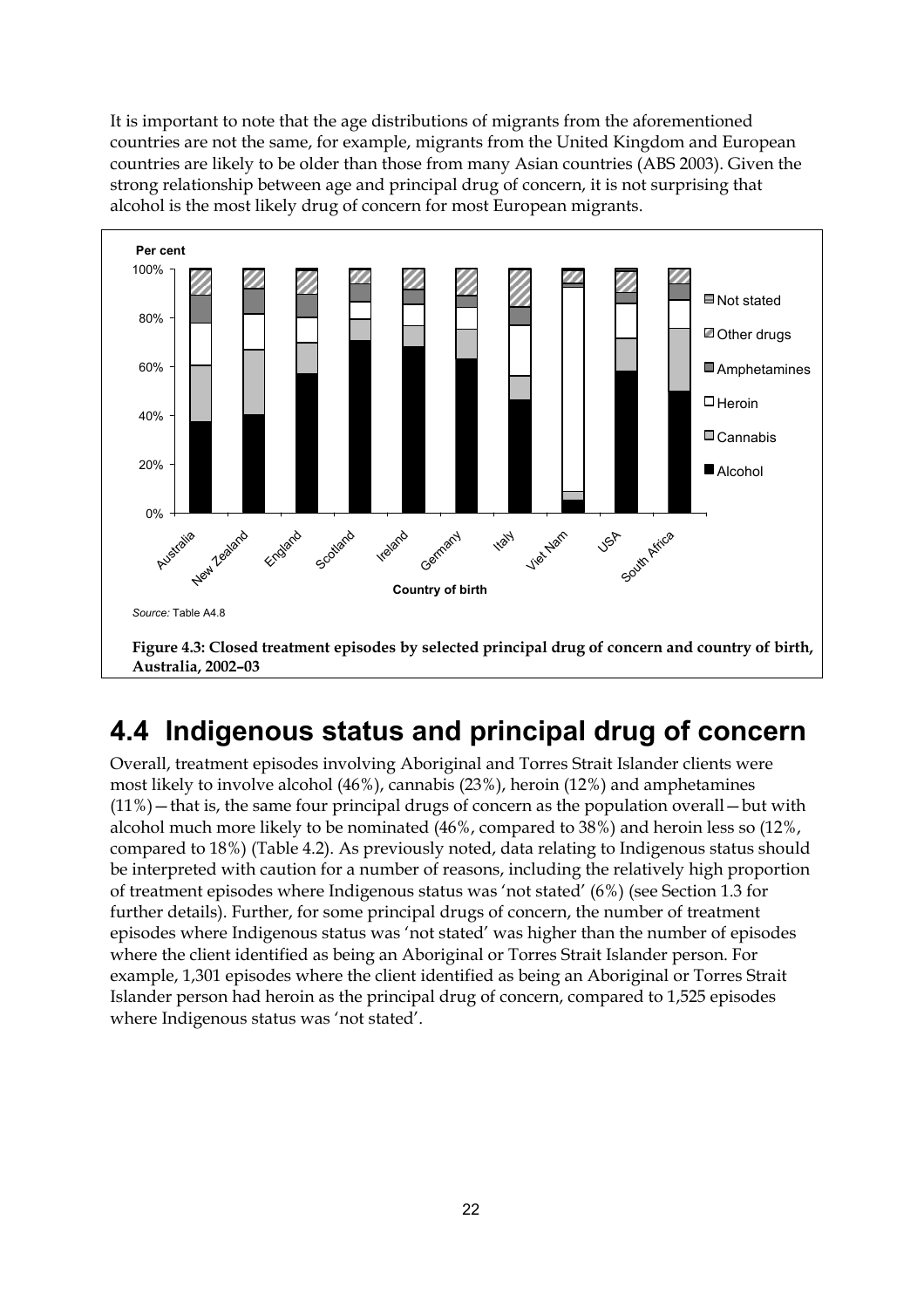| Principal drug                          | Indigenous <sup>(b)</sup> |           | Non-Indigenous |       | <b>Not stated</b> |       | <b>Total</b> |                 |
|-----------------------------------------|---------------------------|-----------|----------------|-------|-------------------|-------|--------------|-----------------|
| of concern                              | No.                       | %         | No.            | %     | No.               | %     | No.          | %               |
| Alcohol                                 | 5,047                     | 45.7      | 39,052         | 37.3  | 2,648             | 35.8  | 46,747       | 38.0            |
| Amphetamines                            | 1,168                     | 10.6      | 11,376         | 10.9  | 669               | 9.0   | 13,213       | 10.7            |
| Benzodiazepines                         | 124                       | 1.1       | 2,347          | 2.2   | 138               | 1.9   | 2,609        | 2.1             |
| Cannabis                                | 2,512                     | 22.7      | 23,219         | 22.2  | 1,375             | 18.6  | 27,106       | 22.0            |
| Cocaine                                 | 25                        | 0.2       | 275            | 0.3   | 23                | 0.3   | 323          | 0.3             |
| Ecstasy                                 | 22                        | 0.2       | 366            | 0.3   | 28                | 0.4   | 416          | 0.3             |
| Heroin                                  | 1,301                     | 11.8      | 19,816         | 18.9  | 1,525             | 20.6  | 22,642       | 18.4            |
| Methadone                               | 187                       | 1.7       | 1,839          | 1.8   | 147               | 2.0   | 2,173        | 1.8             |
| Nicotine                                | 99                        | 0.9       | 1,443          | 1.4   | 151               | 2.0   | 1,693        | 1.4             |
| All other drugs <sup>(c)</sup>          | 495                       | 4.5       | 4,376          | 4.2   | 563               | 7.6   | 5,434        | 4.4             |
| Not stated                              | 62                        | 0.6       | 485            | 0.5   | 129               | 1.7   | 676          | 0.5             |
| Total                                   | 11,042                    | 100.0     | 104,594        | 100.0 | 7,396             | 100.0 | 123,032      | 100.0           |
| Per cent of<br><b>Indigenous status</b> | 9.0                       | $\cdot$ . | 85.0           | . .   | 6.0               | . .   | 100.0        | $\cdot$ $\cdot$ |

**Table 4.2: Closed treatment episodes by principal drug of concern and Indigenous status, Australia, 2002–03(a)**

(a) Excludes treatment episodes for clients seeking treatment for the drug use of others.

(b) In tables the term 'Indigenous' refers to people who identified as Aboriginal or Torres Strait Islander people; 'Non-Indigenous' refers to people who said they were not Aboriginal or Torres Strait Islander people.

(c) Includes balance of principal drugs of concern coded according to ASCDC. See Appendix 6.

The pattern of principal drug of concern among treatment episodes for Aboriginal and Torres Strait Islander clients also varied according to clients' sex (Figure 4.4). Forty-nine per cent of treatment episodes for male clients identifying as Aboriginal and Torres Strait Islander people involved alcohol as the principal drug of concern, compared with 39% for other male clients; while 40% of closed treatment episodes for female Aboriginal and Torres Strait Islander clients involved alcohol as the principal drug of concern, compared with 35% for other female clients.

Heroin was reported as the principal drug of concern for 12% of closed treatment episodes where the clients were identified as Aboriginal and Torres Strait Islander people, compared with 19% for other clients. Treatment episodes for female Indigenous clients were more likely than those for male Indigenous clients to involve heroin as the principal drug of concern (15% of all treatment episodes compared to 10% for male Indigenous clients). This relates to the higher proportion of treatment episodes involving Indigenous male clients where alcohol is the principal drug of concern. This difference was less apparent in other clients—20% of treatment episodes for other female clients involved heroin as the principal drug of concern, compared to 19% for other male clients.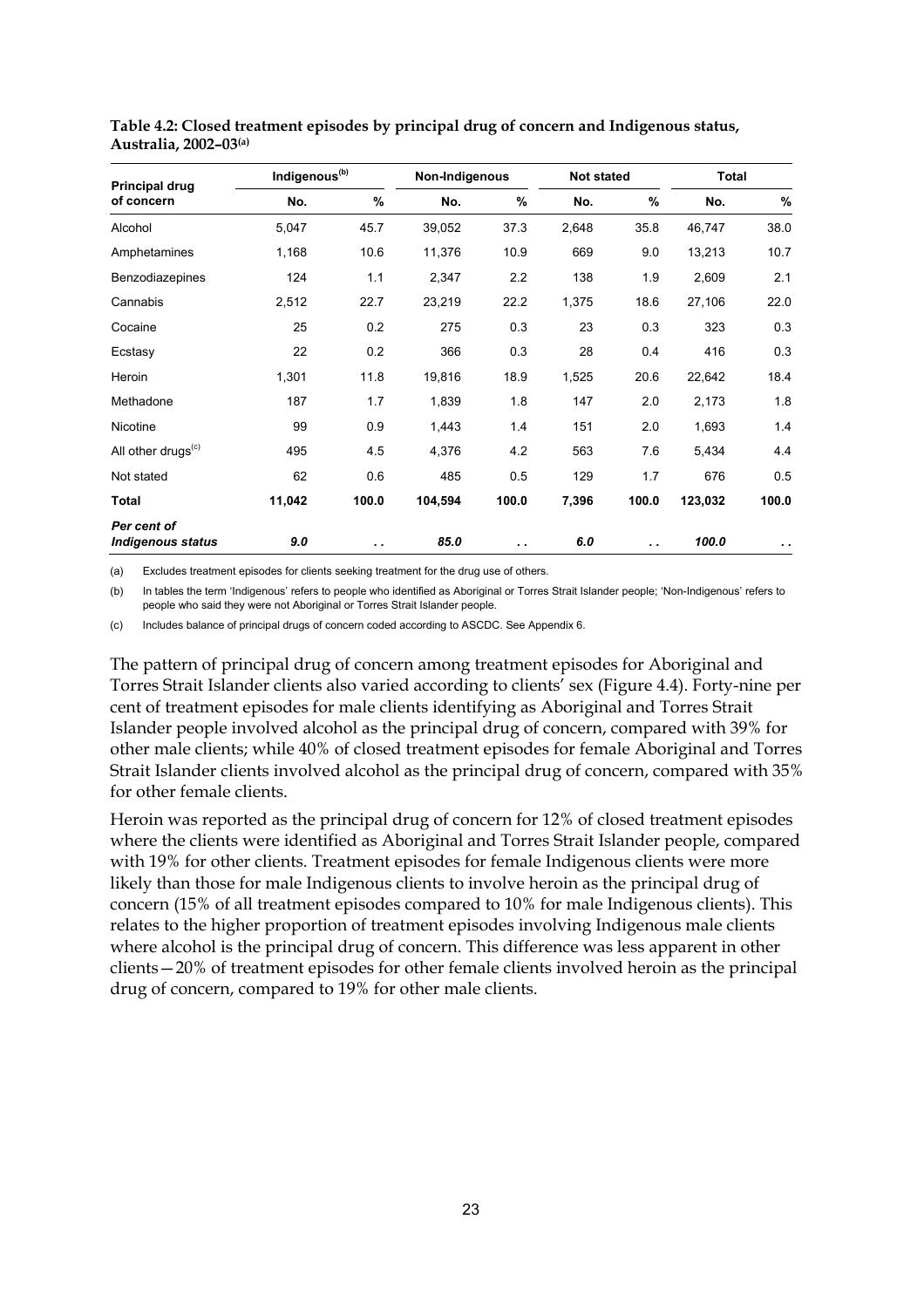

## **4.5 Geographic location and principal drug of concern**

The geographic location of treatment agencies in the 2002–03 AODTS–NMDS has been analysed using the Remoteness Areas of the Australian Bureau of Statistics Australian Standard Geographical Classification (see Appendix 5 for information on how these categories are derived). In 2002–03, across all areas, alcohol was the most commonly reported drug of concern (42% inner regional, 38% outer regional, 68% remote areas and 67% very remote areas—Table 4.3). In most areas, the second most prominent drug of concern reported was cannabis (28% inner regional, 36% outer regional, 18% remote and 31% very remote). In major cities, alcohol, while still the most common principal drug of concern, was nominated in 37% of treatment episodes, followed by heroin 23%, cannabis 19% and amphetamines 12%—a much more even spread than in other regions.

Caution should be taken when interpreting geographical data—especially for remote and very remote areas—due to the small population size of some areas. In addition, the number of agencies located in major cities may be over-represented as some treatment agencies, particularly in non-metropolitan areas, were only reported under the main administrative centre of the services. Geographical location may also have an effect on the type of treatment services available, especially in more remote areas with the focus of the services available possibly targeted to a particular substance.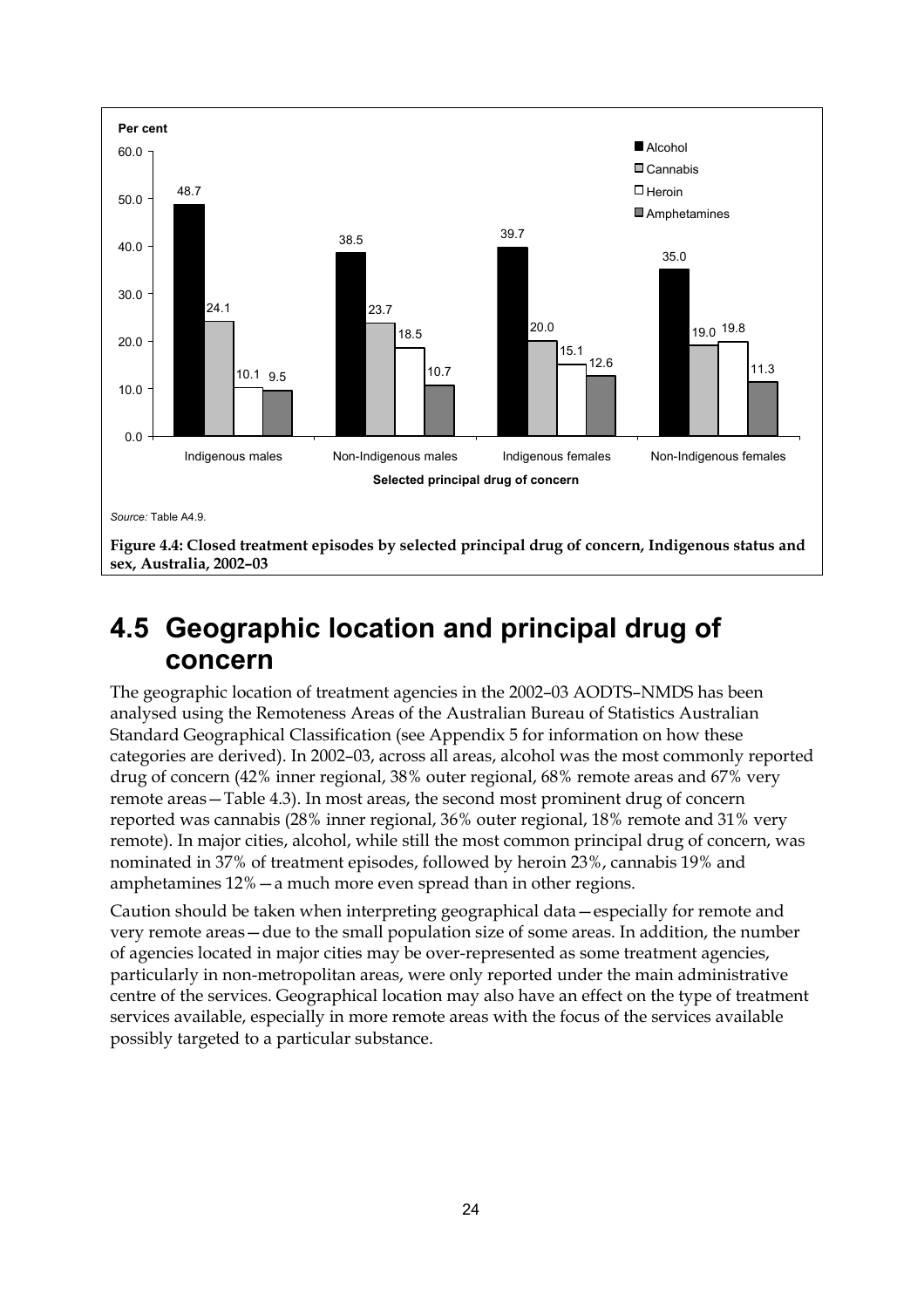| Principal drug of<br>concern   | Major<br>cities | Inner<br>regional | Outer<br>regional | Remote | Very<br>remote | Total <sup>b)</sup> | <b>Total</b><br>(number) <sup>(b)</sup> |
|--------------------------------|-----------------|-------------------|-------------------|--------|----------------|---------------------|-----------------------------------------|
| Alcohol                        | 36.5            | 41.5              | 38.2              | 67.9   | 67.2           | 38.0                | 46,747                                  |
| Amphetamines                   | 11.6            | 9.1               | 7.8               | 6.6    | 0.7            | 10.7                | 13,213                                  |
| Benzodiazepines                | 2.3             | 1.9               | 1.3               | 0.1    |                | 2.1                 | 2,609                                   |
| Cannabis                       | 18.9            | 27.8              | 36.3              | 17.9   | 31.4           | 22.0                | 27,106                                  |
| Cocaine                        | 0.3             | 0.1               | 0.3               |        |                | 0.3                 | 323                                     |
| Ecstasy                        | 0.4             | 0.1               | 0.4               |        |                | 0.3                 | 416                                     |
| Heroin                         | 22.9            | 9.1               | 3.2               | 2.1    |                | 18.4                | 22,642                                  |
| Methadone                      | 1.7             | 2.2               | 1.9               | 0.2    |                | 1.8                 | 2,173                                   |
| Nicotine                       | 0.9             | 2.6               | 2.5               | 1.6    |                | 1.4                 | 1,693                                   |
| All other drugs <sup>(c)</sup> | 3.9             | 4.9               | 7.9               | 3.6    | 0.7            | 4.4                 | 5,434                                   |
| Not stated                     | 0.6             | 0.5               | 0.3               |        |                | 0.5                 | 676                                     |
| Total (per cent)               | 100.0           | 100.0             | 100.0             | 100.0  | 100.0          | 100.0               | $\sim$                                  |
| Total (number)                 | 88,127          | 23,375            | 9,852             | 1,517  | 137            | $\sim$              | 123,032                                 |
| Per cent of<br><b>location</b> | 71.6            | 19.0              | 8.0               | 1.2    | 0.1            | 100.0               | $\epsilon$ .                            |

**Table 4.3: Closed treatment episodes by principal drug of concern and geographic location, Australia, 2002–03(a) (per cent)** 

(a) Excludes treatment episodes for clients seeking treatment for the drug use of others.

(b) Includes not stated for location.

(c) Includes balance of principal drugs of concern coded according to ASCDC. See Appendix 6.

## **4.6 Source of referral and principal drug of concern**

More than one-third of all closed treatment episodes (37%) involved clients who were selfreferred, followed by referrals from alcohol and other drug treatment services (12%) and community-based corrections and police or court diversions (10% each) (Table 4.4).

Of treatment episodes where the client was self-referred, the principal drug of concern was most likely to be recorded as alcohol (41%) or heroin (21%). Much smaller proportions of self-referring clients nominated cocaine (0.2%) or ecstasy (0.3%) as their principal drug of concern. Referrals from community-based corrections were most likely to involve clients who nominated alcohol (38%), cannabis (22%) or heroin (21%) as their principal drug.

The majority of referrals to treatment through the police or court diversion process involved clients who nominated cannabis as their principal drug of concern (63% of closed treatment episodes in this group). Of treatment episodes where the client was referred from a psychiatric and/or other hospital, the principal drug of concern was most likely to be recorded as alcohol (55%), cannabis (11%) or amphetamines (10%).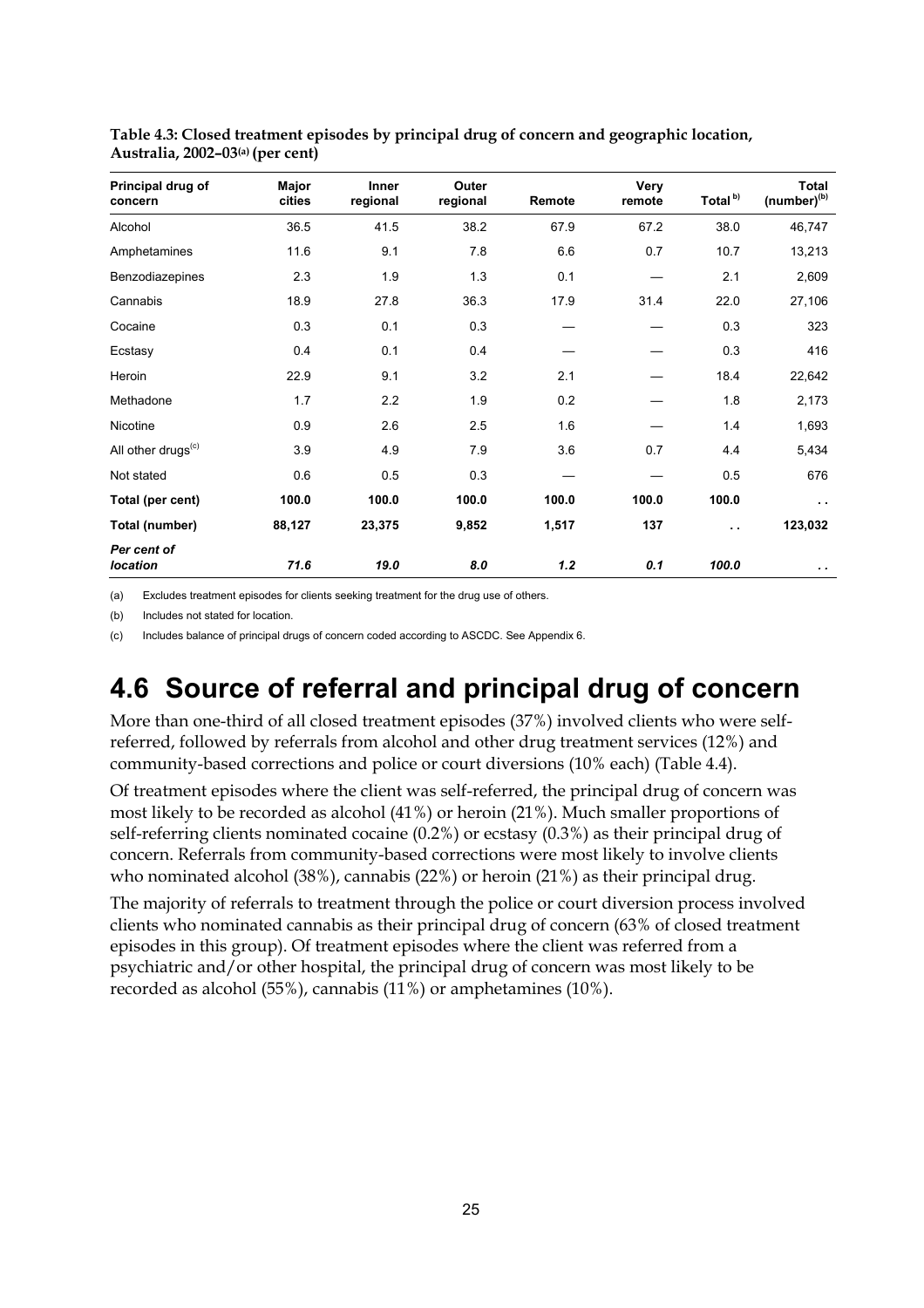| Principal drug of<br>concern   | <b>Self</b> | $\cdots$ $\cdots$<br>Family<br>member/<br>friend | —— г<br><b>GP/medical</b><br>specialist | о<br><b>Psychiatric</b><br>and/or other<br>hospital | Community<br>mental health<br>service | <b>AODTS</b> | Other<br>community<br>health/care<br>services | Community<br>-based<br>corrections | Police/court<br>diversions | Other  | <b>Not</b><br>stated | <b>Total</b> |
|--------------------------------|-------------|--------------------------------------------------|-----------------------------------------|-----------------------------------------------------|---------------------------------------|--------------|-----------------------------------------------|------------------------------------|----------------------------|--------|----------------------|--------------|
|                                |             |                                                  |                                         |                                                     |                                       | (number)     |                                               |                                    |                            |        |                      |              |
| Alcohol                        | 18,448      | 2,235                                            | 3,964                                   | 2,480                                               | 1,219                                 | 5,930        | 2,153                                         | 4,733                              | 1,050                      | 4,186  | 349                  | 46,747       |
| Amphetamines                   | 4,748       | 1,067                                            | 589                                     | 453                                                 | 277                                   | 1,570        | 646                                           | 1,743                              | 1,122                      | 887    | 111                  | 13,213       |
| <b>Benzodiazepines</b>         | 1,041       | 93                                               | 351                                     | 143                                                 | 84                                    | 409          | 97                                            | 107                                | 93                         | 164    | 27                   | 2,609        |
| Cannabis                       | 7,082       | 1,642                                            | 923                                     | 493                                                 | 769                                   | 2,607        | 1,180                                         | 2,792                              | 7,358                      | 2,115  | 145                  | 27,106       |
| Cocaine                        | 104         | 25                                               | 19                                      | 8                                                   | 4                                     | 34           | 13                                            | 35                                 | 39                         | 38     | 4                    | 323          |
| Ecstasy                        | 144         | 55                                               | 18                                      | 12                                                  | 7                                     | 29           | 15                                            | 31                                 | 47                         | 55     | 3                    | 416          |
| Heroin                         | 9,384       | 816                                              | 1,083                                   | 320                                                 | 157                                   | 3,574        | 712                                           | 2,574                              | 1,641                      | 2,231  | 150                  | 22,642       |
| Methadone                      | 1,007       | 62                                               | 292                                     | 127                                                 | 16                                    | 319          | 76                                            | 85                                 | 49                         | 108    | 32                   | 2,173        |
| Nicotine                       | 638         | 65                                               | 393                                     | 231                                                 | 32                                    | 53           | 60                                            | 37                                 | 9                          | 168    | $\overline{7}$       | 1,693        |
| All other drugs <sup>(b)</sup> | 2,190       | 247                                              | 633                                     | 203                                                 | 109                                   | 659          | 294                                           | 395                                | 128                        | 500    | 76                   | 5,434        |
| Total <sup>(c)</sup>           | 45,026      | 6,324                                            | 8,319                                   | 4,485                                               | 2,681                                 | 15,224       | 5,286                                         | 12,569                             | 11,687                     | 10,498 | 933                  | 123,032      |
|                                |             |                                                  |                                         |                                                     |                                       | (per cent)   |                                               |                                    |                            |        |                      |              |
| Alcohol                        | 41.0        | 35.3                                             | 47.6                                    | 55.3                                                | 45.5                                  | 39.0         | 40.7                                          | 37.7                               | 9.0                        | 39.9   | 37.4                 | 38.0         |
| Amphetamines                   | 10.5        | 16.9                                             | 7.1                                     | 10.1                                                | 10.3                                  | 10.3         | 12.2                                          | 13.9                               | 9.6                        | 8.4    | 11.9                 | 10.7         |
| Benzodiazepines                | 2.3         | 1.5                                              | 4.2                                     | 3.2                                                 | 3.1                                   | 2.7          | 1.8                                           | 0.9                                | 0.8                        | 1.6    | 2.9                  | 2.1          |
| Cannabis                       | 15.7        | 26.0                                             | 11.1                                    | 11.0                                                | 28.7                                  | 17.1         | 22.3                                          | 22.2                               | 63.0                       | 20.1   | 15.5                 | 22.0         |
| Cocaine                        | 0.2         | 0.4                                              | 0.2                                     | $0.2\,$                                             | 0.1                                   | 0.2          | 0.2                                           | 0.3                                | 0.3                        | 0.4    | 0.4                  | 0.3          |
| Ecstasy                        | 0.3         | 0.9                                              | 0.2                                     | 0.3                                                 | 0.3                                   | 0.2          | 0.3                                           | 0.2                                | 0.4                        | 0.5    | 0.3                  | 0.3          |
| Heroin                         | 20.8        | 12.9                                             | 13.0                                    | 7.1                                                 | 5.9                                   | 23.5         | 13.5                                          | 20.5                               | 14.0                       | 21.3   | 16.1                 | 18.4         |
| Methadone                      | 2.2         | 1.0                                              | 3.5                                     | 2.8                                                 | 0.6                                   | 2.1          | 1.4                                           | 0.7                                | 0.4                        | 1.0    | 3.4                  | 1.8          |
| Nicotine                       | 1.4         | 1.0                                              | 4.7                                     | 5.2                                                 | 1.2                                   | 0.3          | 1.1                                           | 0.3                                | 0.1                        | 1.6    | 0.8                  | 1.4          |
| All other drugs <sup>(b)</sup> | 4.9         | 3.9                                              | 7.6                                     | 4.5                                                 | 4.1                                   | 4.3          | 5.6                                           | 3.1                                | 1.1                        | 4.8    | 8.1                  | 4.4          |
| Total <sup>(c)</sup>           | 100.0       | 100.0                                            | 100.0                                   | 100.0                                               | 100.0                                 | 100.0        | 100.0                                         | 100.0                              | 100.0                      | 100.0  | 100.0                | 100.0        |
| Per cent of<br>referrals       | 36.6        | 5.1                                              | 6.8                                     | 3.6                                                 | 2.2                                   | 12.4         | 4.3                                           | 10.2                               | 9.5                        | 8.5    | $\pmb{0.8}$          | $\sim$       |

|  | Table 4.4: Closed treatment episodes by principal drug of concern and source of referral, Australia, 2002-03 <sup>(a)</sup> |  |  |  |  |  |
|--|-----------------------------------------------------------------------------------------------------------------------------|--|--|--|--|--|
|--|-----------------------------------------------------------------------------------------------------------------------------|--|--|--|--|--|

(a) Excludes treatment episodes for clients seeking treatment for the drug use of others.

(b) Includes balance of principal drugs of concern coded according to ASCDC. See Appendix 6.

(c) Includes not stated for principal drug of concern.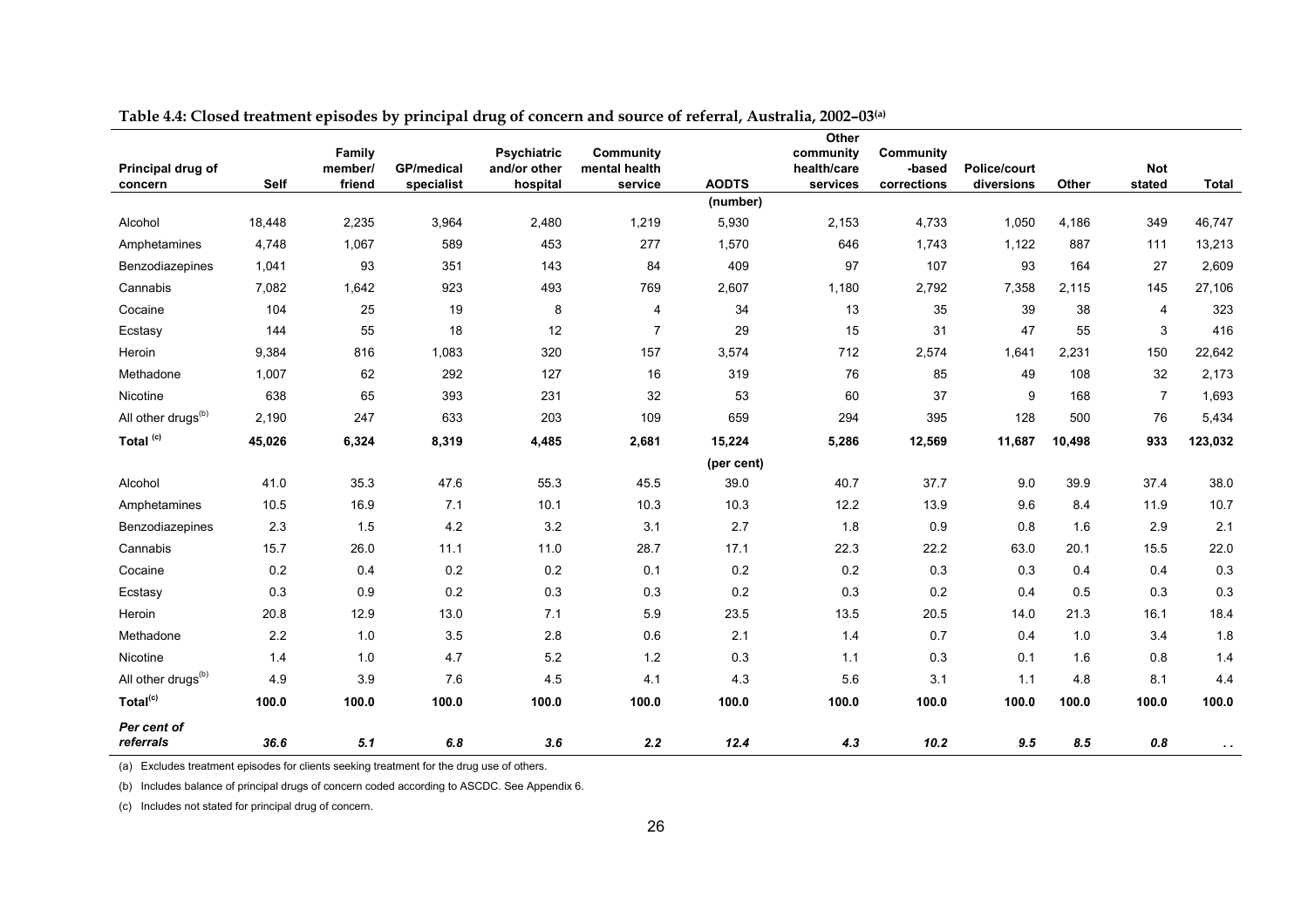## **4.7 Other drugs of concern**

In 2002–03, of the 123,032 closed treatment episodes where clients were seeking treatment for their own drug use, 63,115 episodes (51%) involved at least one other drug of concern—that is, a principal drug of concern and at least one other drug of concern (Table 4.5). This proportion varied with the principal drug of concern—in closed treatment episodes where cocaine was reported as the principal drug, 71% included at least one other drug of concern; where amphetamines were reported as the principal drug, 69% of episodes involved at least one other drug of concern; and for ecstasy, 68% included at least one other drug of concern. Treatment episodes where nicotine and alcohol were reported as the principal drug were less likely to report additional drugs of concern (20% and 42% respectively).

These data indicate the drugs of concern to clients and should not be used as a proxy indicator for poly-drug use.

| <b>Principal drug</b><br>of concern | <b>With</b><br>other drugs | With no<br>other drugs | <b>Total closed</b><br>treatment episodes | <b>Proportion of episodes</b><br>with 'other drugs' of<br>concern (%) |
|-------------------------------------|----------------------------|------------------------|-------------------------------------------|-----------------------------------------------------------------------|
| Alcohol                             | 19,642                     | 27,105                 | 46,747                                    | 42.0                                                                  |
| Amphetamines                        | 9,135                      | 4,078                  | 13,213                                    | 69.1                                                                  |
| Benzodiazepines                     | 1,671                      | 938                    | 2,609                                     | 64.0                                                                  |
| Cannabis                            | 13,937                     | 13,169                 | 27,106                                    | 51.4                                                                  |
| Cocaine                             | 229                        | 94                     | 323                                       | 70.9                                                                  |
| Ecstasy                             | 282                        | 134                    | 416                                       | 67.8                                                                  |
| Heroin                              | 13,460                     | 9,182                  | 22,642                                    | 59.4                                                                  |
| Methadone                           | 1,303                      | 870                    | 2,173                                     | 60.0                                                                  |
| Nicotine                            | 342                        | 1,351                  | 1,693                                     | 20.2                                                                  |
| All other drugs <sup>(b)</sup>      | 3,014                      | 2,420                  | 5,434                                     | 55.5                                                                  |
| Not stated                          | 100                        | 576                    | 676                                       | 14.8                                                                  |
| Total <sup>(b)</sup>                | 63,115                     | 59,917                 | 123,032                                   | 51.3                                                                  |

**Table 4.5: Number of closed treatment episodes by principal drug of concern, with or without other drug of concern, Australia, 2002–03(a)**

(a) Excludes treatment episodes for clients seeking treatment for the drug use of others.

(b) Includes balance of principal drugs of concern coded according to ASCDC. See Appendix 6.

From the 63,115 closed treatment episodes that did involve at least one other drug of concern, 109,314 other drugs of concern were reported (clients are able to report up to five other drugs of concern). This equates to 1.7 other drugs of concern for clients of these treatment episodes.

When considering all drugs of concern, alcohol and cannabis remain the two most commonly reported drugs of concern (Figure 4.5). Alcohol was reported as the principal drug of concern in 38% of treatment episodes, yet, when all drugs are considered 52% of treatment episodes included alcohol as one of the drugs of concern. A similar pattern can be seen for cannabis (identified in 22% of treatment episodes as the principal drug of concern and in 44% of treatment episodes as one of the drugs of concern) (Table A4.10).

Likewise, benzodiazepines were reported as a principal drug of concern in 2% of treatment episodes, yet when all drugs are considered, 11% of treatment episodes included benzodiazepines as one of the drugs of concern. Treatment episodes involving amphetamines also followed this pattern—11% of treatment episodes involved amphetamines as the principal drug of concern, whereas 22% included them as a drug of concern. Eighteen per cent of closed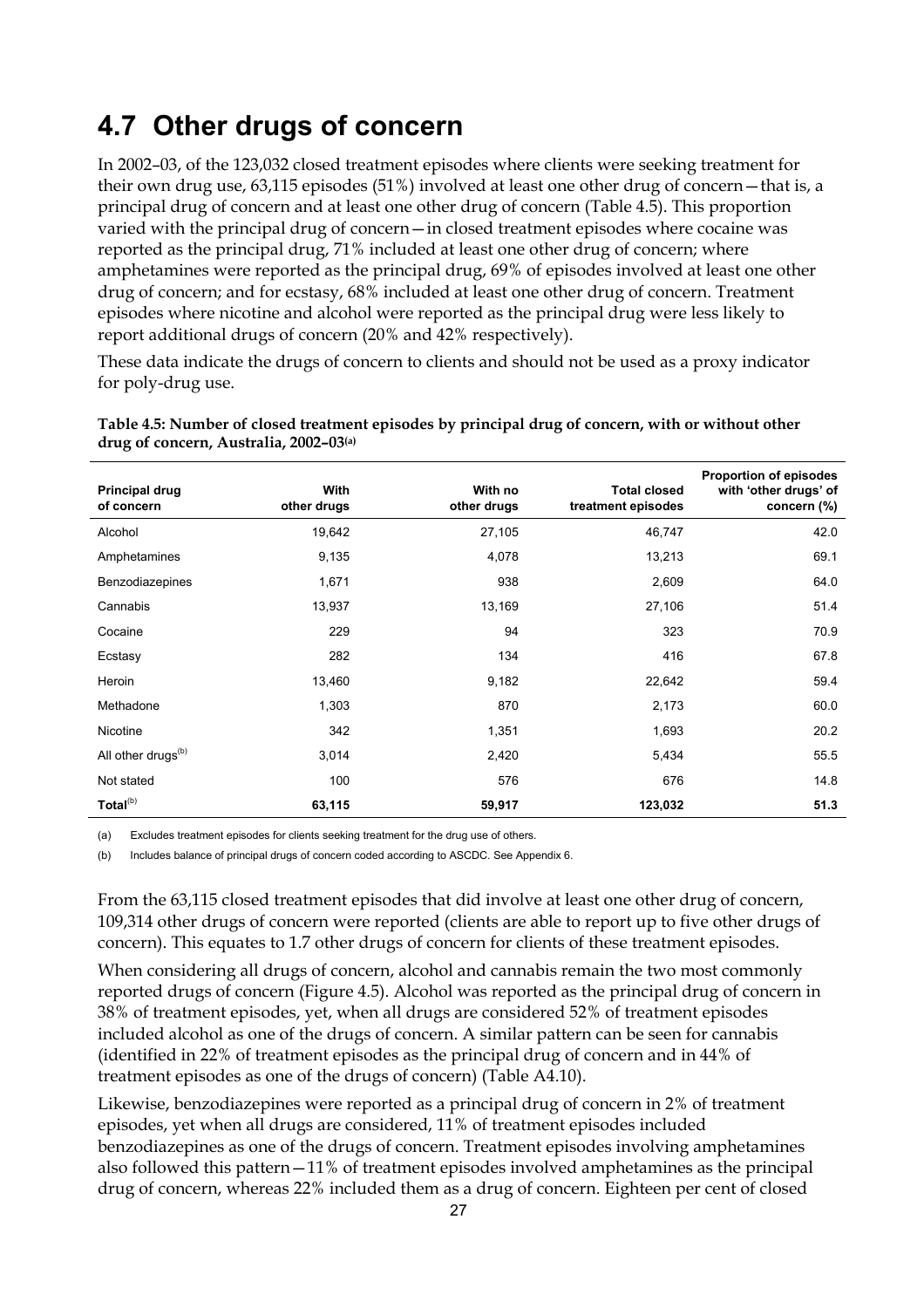treatment episodes involved heroin as the principal drug of concern, rising to 23% when all drugs of concern are considered.

Despite being reported as a principal drug of concern in 1% of treatment episodes, nicotine was the fifth most common overall, reported in 16% of closed treatment episodes as one of the clients' drugs of concern (see Section 4.1 for further information on nicotine treatment).



## **4.8 Injecting drug use and method of use**

For the purposes of the AODTS–NMDS collection, 'injecting drug use' includes drug administration methods such as intravenous, intramuscular and subcutaneous forms of injection*.* 

Over two-fifths (41%) of closed treatment episodes involved clients who reported never having injected drugs (Table 4.6). Over one-quarter (26%) of treatment episodes involved clients who identified themselves as current injectors (i.e. injected within the previous 3 months) and a further 19% involved clients who reported they had injected drugs in the past (9% between 3 months and 12 months ago and 10% 12 or more months ago).

Caution should be taken, however, when interpreting data for 'injecting drug use' due to the high 'not stated' response for this item (14% of treatment episodes).

A relatively high proportion of closed treatment episodes for clients in the 20–29 and 30–39 age groups reported being 'current injectors' (36% and 28% respectively), with a significant proportion of clients within these age groups also reporting having injected drugs some time in the past (approximately 22% of treatment episodes for each age group).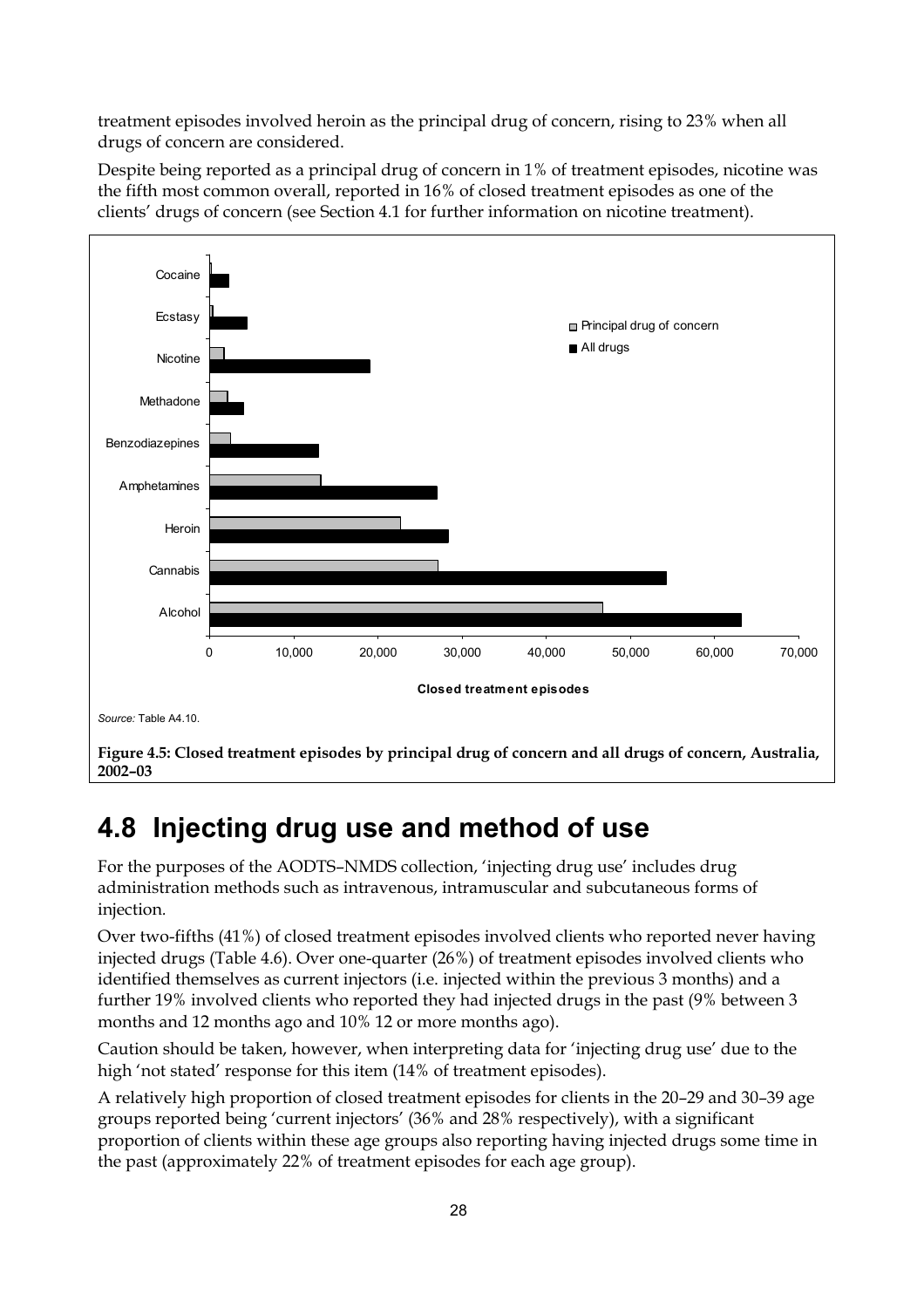In only a small proportion of treatment episodes were clients aged 50 years or more reported as being 'current injectors' (5% of episodes in the 50–59 age group and 1% for those aged 60 years or more). Accordingly, a very high proportion of treatment episodes for clients in these age groups were reported as never having injected drugs—72% of treatment episodes for clients aged 50–59 years and 81% for clients aged 60 years or more.

| Injecting drug use       | $10 - 19$  | $20 - 29$ | $30 - 39$ | $40 - 49$ | $50 - 59$ | $60+$ | <b>Not</b><br>stated | Total   |  |
|--------------------------|------------|-----------|-----------|-----------|-----------|-------|----------------------|---------|--|
|                          |            |           |           | (number)  |           |       |                      |         |  |
| Current injector         | 3,157      | 15,359    | 9,690     | 3,151     | 334       | 24    | 426                  | 32,141  |  |
| Injected 3-12 months ago | 1,125      | 5,185     | 3,181     | 1,174     | 133       | 26    | 168                  | 10,992  |  |
| Injected 12+ months ago  | 564        | 4,187     | 4,163     | 2,285     | 358       | 23    | 102                  | 11,682  |  |
| Never injected           | 8,089      | 12,500    | 12,326    | 10,055    | 5,047     | 1,957 | 535                  | 50,509  |  |
| Not stated               | 2,110      | 5,375     | 4,897     | 3,133     | 1,147     | 380   | 666                  | 17,708  |  |
| <b>Total persons</b>     | 15,045     | 42,606    | 34,257    | 19,798    | 7,019     | 2,410 | 1,897                | 123,032 |  |
|                          | (per cent) |           |           |           |           |       |                      |         |  |
| Current injector         | 21.0       | 36.0      | 28.3      | 15.9      | 4.8       | 1.0   | 22.5                 | 26.1    |  |
| Injected 3-12 months ago | 7.5        | 12.2      | 9.3       | 5.9       | 1.9       | 1.1   | 8.9                  | 8.9     |  |
| Injected 12+ months ago  | 3.7        | 9.8       | 12.2      | 11.5      | 5.1       | 1.0   | 5.4                  | 9.5     |  |
| Never injected           | 53.8       | 29.3      | 36.0      | 50.8      | 71.9      | 81.2  | 28.2                 | 41.1    |  |
| Not stated               | 14.0       | 12.6      | 14.3      | 15.8      | 16.3      | 15.8  | 35.1                 | 14.4    |  |
| <b>Total persons</b>     | 100.0      | 100.0     | 100.0     | 100.0     | 100.0     | 100.0 | 100.0                | 100.0   |  |

**Table 4.6: Closed treatment episodes by injecting drug use and age group, Australia, 2002–03(a)**

(a) Excludes treatment episodes for clients seeking treatment for the drug use of others.

As part of the AODTS–NMDS, clients are asked to nominate the usual method of administering their principal drug of concern, that is, their 'method of use'. In 2002–03, the most likely methods of use were ingestion (45% of all treatment episodes for clients seeking treatment for their own drug use), followed by injection (28%) and smoking (23%). Sniffing or inhaling was the method of use for around 1% of treatment episodes each (Table A4.5).

## **4.9 Reason for cessation and principal drug of concern**

According to the AODTS–NMDS definition, there are a number of reasons why a treatment episode can cease. The treatment may be completed, which in the context of this collection means that all of the immediate goals of the treatment plan have been fulfilled. Other reasons include a change in main treatment type for the client; a change in delivery setting; the client ceasing to participate without notice, or by mutual agreement with the service provider; or the client being imprisoned or dying.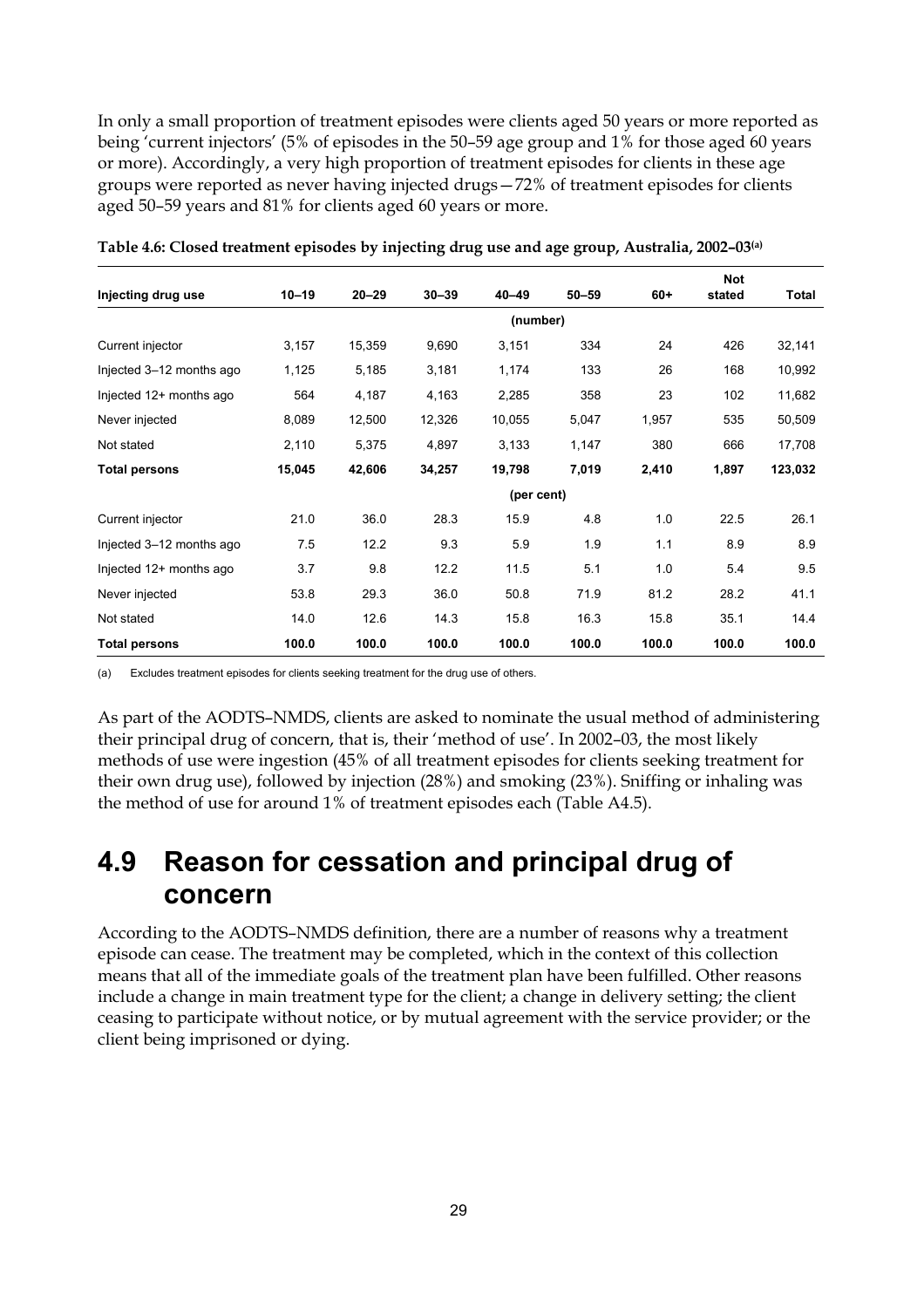In 2002–03, the majority of treatment episodes involving clients seeking treatment for their own drug use ceased because the treatment was completed (51%; Table A4.11a).

The next most common reason for treatment episodes to end was that the client ceased to participate without notice (16%) or the client transferred to another service provider (7%). Only 5% of episodes ended because the client ceased to participate against advice and 6% ended at expiation—that is, where the client had expiated their offence by completing a recognised education or information program. Nationally, a very small proportion of treatment episodes ceased because the client had died (0.1%) or because the client was imprisoned (1%).

The reason for cessation varied across treatment episodes according to the principal drug of concern. For example, treatment episodes where alcohol was the principal drug of concern were more likely to end because treatment was completed (58%) than treatment episodes where heroin (50%), amphetamines (43%) or cannabis (43%) were the principal drug (Figure 4.6). Nearly one-quarter of all treatment episodes with cannabis as the principal drug ceased due to expiation (24%), compared to about 1% each of treatment episodes for alcohol, heroin and amphetamines. Compared to heroin, alcohol and cannabis, a relatively high proportion of treatment episodes with amphetamines as the principal drug ended because the client ceased to participate without notice (21%, compared to 16%, 16% and 14% respectively).

Examining these figures from another angle we see that, of all treatment episodes ending due to expiation, 89% involved cannabis as the principal drug of concern (Table A4.11b). Accordingly, only a small proportion of treatment episodes where alcohol, heroin or amphetamines were the principal drug ended due to expiation (4% of episodes for alcohol and heroin and 2% for amphetamines).

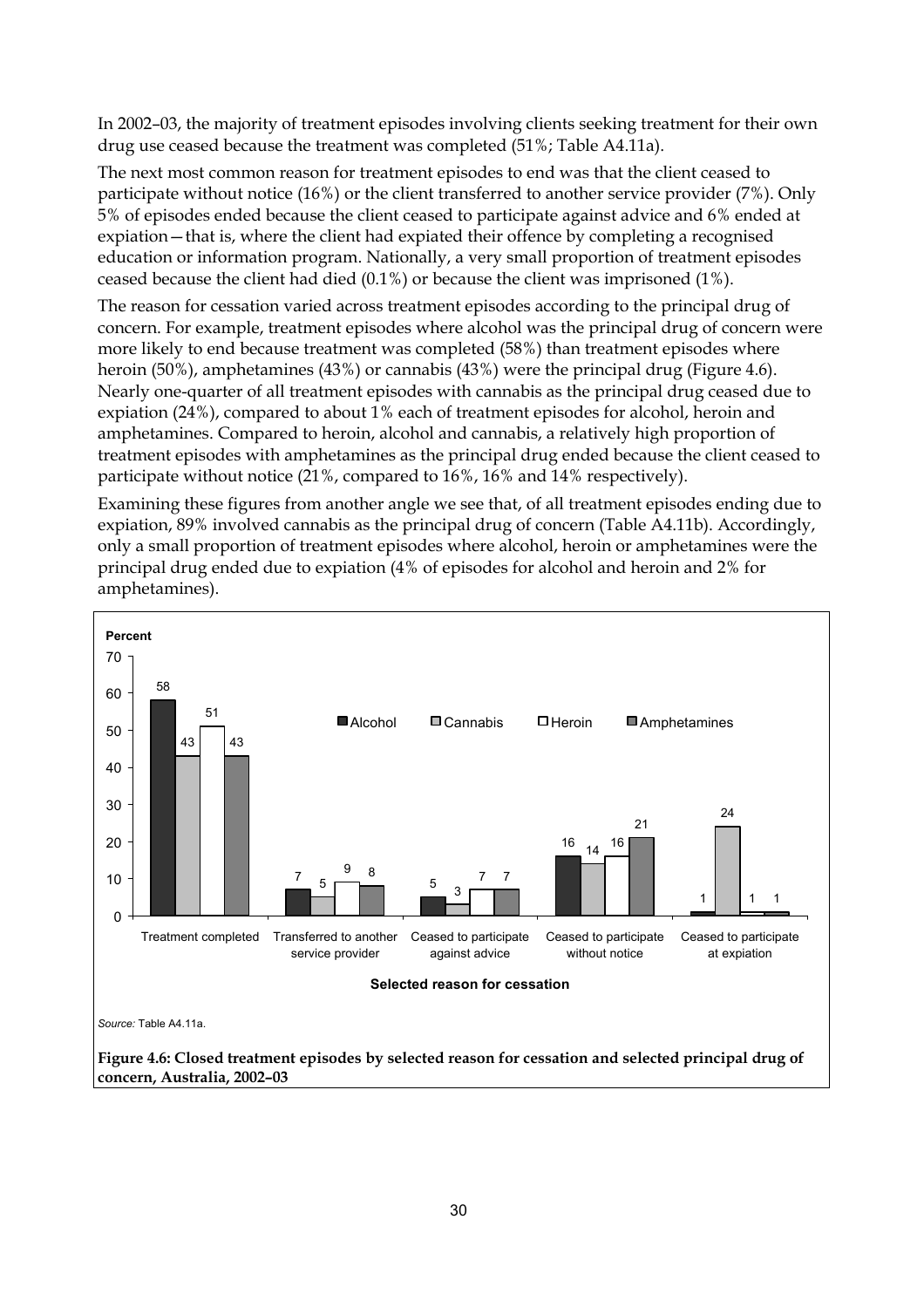# **5 Treatment programs**

'Main treatment type' is the main activity determined at assessment by the treatment agency to treat the client's principal alcohol and/or other drug problem. This chapter focuses on these treatment types and programs, and examines them and their relationship to a selection of variables of interest. The chapter begins with a summary of clients' main treatment types and the combination of main treatment type with principal drug of concern.

#### **Box 5.1: Key definitions and counts for treatment programs, 2002–03**

*Closed treatment episode refers to a period of contact, with defined dates of commencement and cessation, between a client and a treatment agency. In 2002–03 there were 130,930 closed treatment episodes.* 

*Main treatment type refers to the principal activity, as judged by the treatment provider, that is necessary for the completion of the treatment plan for the principal drug of concern. In 2002–03, main treatment type was reported for 130,930 treatment episodes..* 

*Caution should be taken when comparing the number of closed treatment episodes for main treatment type in 2002–03 with those of 2001–02: in 2001–02 records from South Australia were excluded from tables using main treatment type as South Australia did not provide this data item.* 

*Main treatment type with principal drug of concern In 2002–03, data on the combination of these two data items were reported for 123,032 closed treatment episodes. This count excludes closed treatment episodes for clients seeking treatment for the drug use of others.* 

*Other treatment type refers to all other forms of treatment provided to the client in addition to the main treatment (the client can have up to three other treatment types). In 2002–03, there were 16,108 closed treatment episodes which provided a total of 20,245 other treatment types. In 2002–03, closed treatment episodes from Victoria are excluded from any analysis involving 'other treatment types' as Victoria did not provide data for 'other treatment types'.* 

*All treatment types refers to all treatment types reported by a client including main treatment and other treatment. In 2002–03, there were a total of 151,175 treatment types reported, either as a main or other treatment type.* 

*See Section 1.2 and Boxes 3.1 and 4.1 for other definitions.* 

 $\overline{a}$ 

## **5.1 Jurisdictions and treatment programs**

Nationally in 2002–03, counselling (42%), withdrawal management (detoxification) (19%) and assessment only (13%) were the most common main treatment types provided within alcohol and other drug treatment services (Table 5.1)3. Compared to 2001–02, in 2002–03 a slightly lower proportion of treatment episodes were for assessment only (13% in 2002–03, compared to 15% in

<sup>3</sup> In 2002–03, a very small number of closed treatment episodes (2,064) involved pharmacotherapy as the main treatment type. Throughout this chapter these episodes are included in the main treatment type category 'other'. It is important to note that agencies whose sole activity is to prescribe and/or dose for methadone or other opioid pharmacotherapies are currently excluded from the AODTS–NMDS. Data on pharmacotherapy services in Australia are discussed in Section 7.4.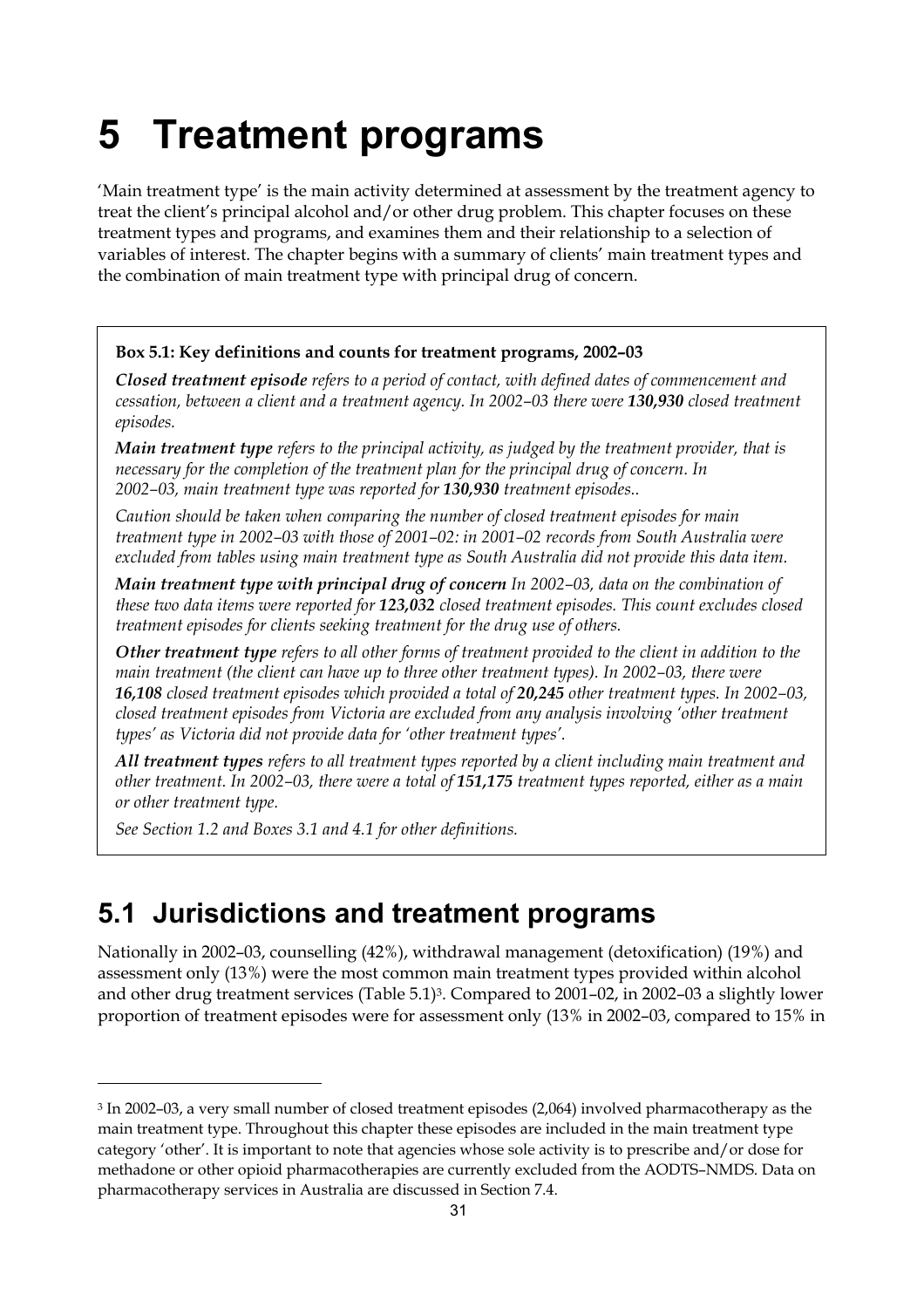2001–02) and a slightly higher proportion for counselling (42% in 2002–03, compared to 39% in 2001–02).

In 2002–03, counselling was the most common main treatment type reported in all jurisdictions except for Queensland and the Australian Capital Territory. In Western Australia, counselling as the main treatment accounted for 58% of all treatment episodes, Tasmania 56% and Victoria 49%. The Australian Capital Territory reported the lowest proportion of treatment episodes where counselling was the main treatment (16%) and the highest proportion of treatment episodes where withdrawal management (detoxification) was the main treatment (51%).

South Australia reported an even spread of treatment episodes across most treatment types, with both counselling and rehabilitation each accounting for 23% of treatment episodes and withdrawal management (detoxification) and assessment only 22% each. In Queensland, the highest proportion of closed treatment episodes were for information and education only (45%), followed by counselling (29%). This pattern of main treatment in Queensland relates largely to the scope of their collection in 2002–03 (namely the inclusion of police diversion and government-provided services but not non-government-funded services; see Section 1.3 for further details).

| Table 5.1: Closed treatment episodes by main treatment type and jurisdiction, Australia, 2002–03 |  |
|--------------------------------------------------------------------------------------------------|--|
| (per cent)                                                                                       |  |

| <b>Main treatment type</b>                | <b>NSW</b> | Vic    | QId <sup>(a)</sup> | <b>WA</b> | <b>SA</b> | Tas   | <b>ACT</b> | <b>NT</b> | <b>Australia</b> | Total (no.)   |
|-------------------------------------------|------------|--------|--------------------|-----------|-----------|-------|------------|-----------|------------------|---------------|
| Withdrawal management<br>(detoxification) | 22.6       | 21.0   | 5.4                | 9.7       | 21.6      | 15.7  | 50.7       | 8.9       | 18.9             | 24,767        |
| Counselling                               | 37.9       | 48.6   | 29.2               | 58.0      | 23.3      | 55.7  | 15.8       | 24.7      | 41.5             | 54,395        |
| Rehabilitation                            | 9.0        | 3.7    | 7.4                | 6.1       | 22.6      | 5.3   | 7.4        | 17.4      | 7.5              | 9,865         |
| Support and case<br>management only       | 6.0        | 11.2   | 4.2                | 0.7       | 2.5       | 3.2   | 15.8       | 3.7       | 6.9              | 9,097         |
| Information and<br>education only         | 2.8        | 0.3    | 45.1               | 13.8      | 1.9       | 0.8   | 0.1        | 21.4      | 8.0              | 10,478        |
| Assessment only                           | 17.3       | 10.6   | 5.6                | 9.5       | 21.8      | 7.5   | 4.4        | 19.9      | 12.7             | 16,632        |
| Other <sup>(b)</sup>                      | 4.4        | 4.6    | 3.1                | 2.1       | 6.3       | 11.8  | 5.8        | 4.1       | 4.4              | 5,696         |
| Total (per cent)                          | 100.0      | 100.0  | 100.0              | 100.0     | 100.0     | 100.0 | 100.0      | 100.0     | 100.0            | $\sim$ $\sim$ |
| Total (number)                            | 41,166     | 45,306 | 14,195             | 14,222    | 7,440     | 2,568 | 3,001      | 3,032     | 130,930          | 130,930       |
| Per cent of closed<br>treatment episodes  | 31.4       | 34.6   | 10.8               | 10.9      | 5.7       | 2.0   | 2.3        | 2.3       | 100.0            | $\sim$ $\sim$ |

(a) In Queensland a client undergoing Police Diversion automatically has the principal drug of concern recorded as 'cannabis', the main treatment type as 'information and education only' and the reason for cessation as 'ceased to participate at expiation'. It is possible that the principal drug is not actually cannabis and it is anticipated that future modifications to data collection processes will enable this possibility to be reflected.

(b) 'Other' includes 2,064 closed treatment episodes where the main treatment was reported as pharmacotherapy. This represents a small proportion of pharmacotherapy treatment in Australia as agencies whose sole activity is to prescribe and/or dose for methadone or other opioid maintenance pharmacotherapies are currently excluded from the AODTS–NMDS (see also Section 7.4).

## **5.2 Main treatment for selected principal drugs**

The main treatment type varied depending on the principal drug of concern the client sought treatment for. Overall, counselling accounted for the highest proportion of closed treatment episodes when alcohol (44%), cannabis (36%), heroin (33%) or amphetamines (43%) were the principal drug of concern (Figure 5.1). Where alcohol was the principal drug, the next most common treatment type was withdrawal management (detoxification) (23% of treatment episodes), followed by assessment only (15%) and rehabilitation (9%).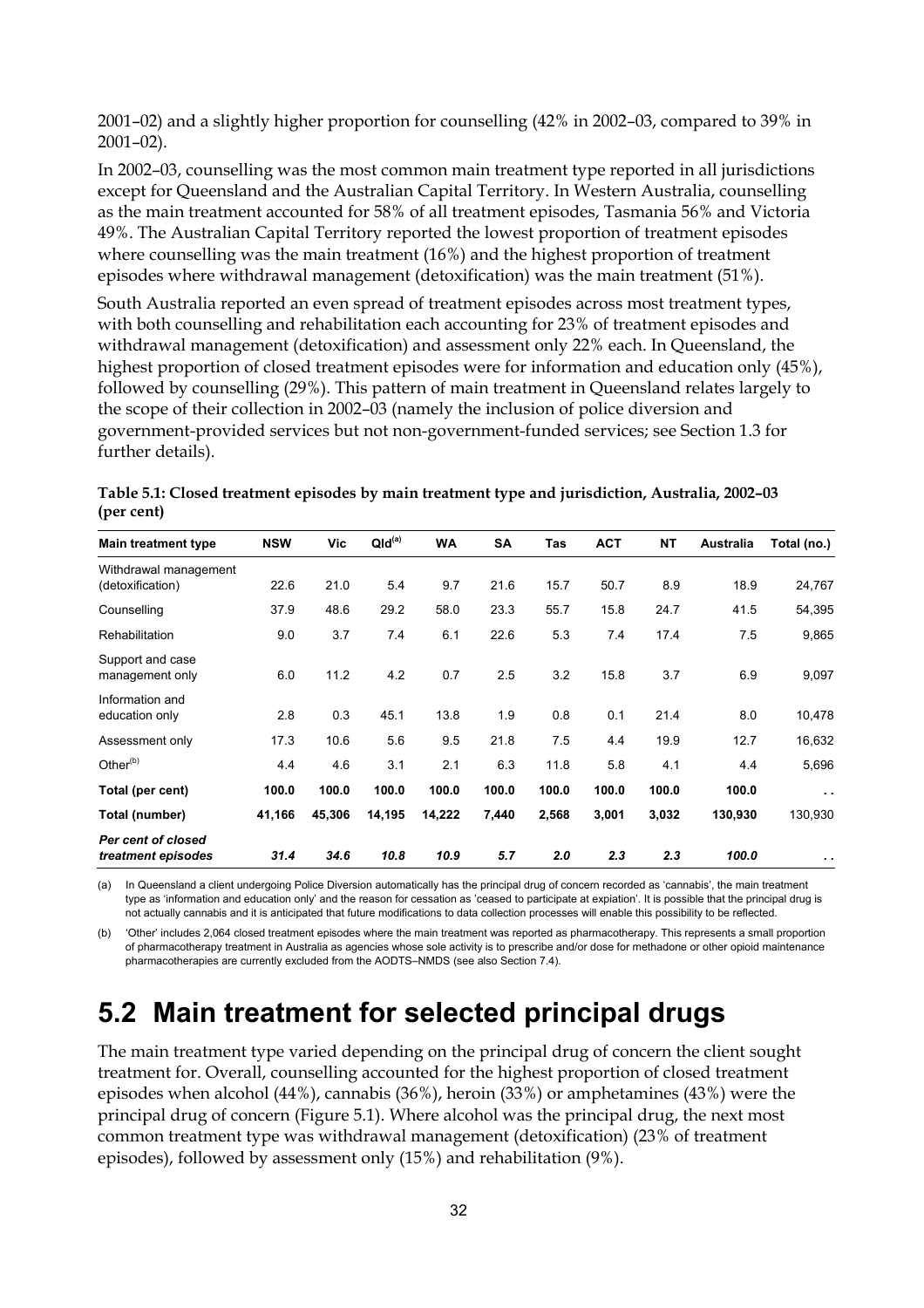For treatment episodes where cannabis was reported as the principal drug, information and education only followed counselling as the next most common treatment (26%), with withdrawal management (detoxification) and assessment only the next most common treatments (13% and 10% respectively).

The most common treatment types reported for treatment episodes where heroin was the principal drug of concern were counselling (33%), withdrawal management (detoxification) (25%), assessment only (14%) and other (7%). For treatment episodes where amphetamines were reported as the principal drug, following counselling, assessment only (18%), withdrawal management (detoxification) (16%) and rehabilitation (14%) were the most common treatments.



### **Duration of treatment episode—principal drug of concern**

Duration of a closed treatment episode is determined in the AODTS–NMDS by calculating the number of days between the date the client commenced a treatment episode and the date the client ended the treatment episode. The following analysis investigates duration using the 'median number of days' per treatment episode for principal drug of concern.

The duration of a treatment episode may depend on the type of treatment received and the principal drug of concern for which treatment is provided. Overall, the median number of days for a treatment episode was 17 days (Table 5.2). The highest median number of treatment days within a treatment episode occurred where the principal drug of concern was heroin (22 days), followed by treatment episodes where either alcohol or amphetamines were the principal drug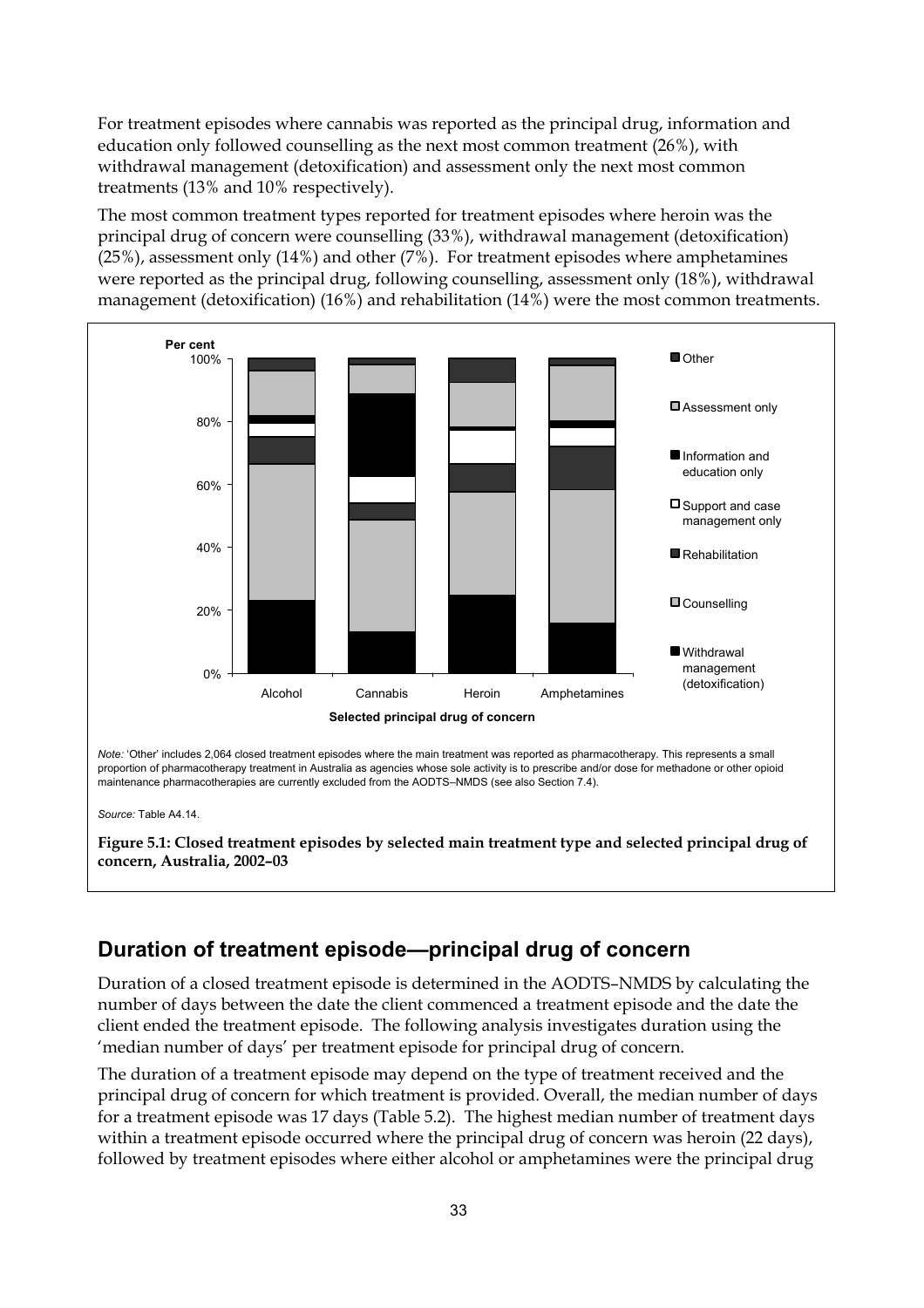of concern (17 days). Treatment episodes where the principal drug was cannabis had the lowest median treatment days (11 days) of the four drugs considered.

The category 'other' treatment had the highest number of treatment days per treatment episode (55 days). This is largely due to the inclusion of treatment episodes where pharmacotherapy was identified as the main treatment type.

Counselling had the second highest median number of treatment days per treatment episode (44 days). This varied slightly when principal drug was considered. For treatment episodes where the client was receiving counselling as their main treatment, the median number of days per treatment episode was highest when heroin was the principal drug of concern (52 days), compared to 44 days when alcohol was the principal drug, 43 days for cannabis and 42 days for amphetamines.

The median length of time spent on support and case management was longest where the principal drug of concern was heroin (51 days) and shortest where alcohol was the principal drug (32 days). For rehabilitation treatment, the overall median number of treatment days per treatment episode was 32 days, ranging from 26 days when amphetamines were the principal drug to 39 days for heroin.

| Table 5.2: Duration of closed treatment episodes by main treatment type and selected principal |  |
|------------------------------------------------------------------------------------------------|--|
| drugs of concern, Australia, 2002–03 <sup>(a)</sup>                                            |  |

| <b>Main treatment type</b>             | <b>Alcohol</b> | Heroin | <b>Cannabis</b>         | Amphetamines | Total <sup>(b)</sup> |
|----------------------------------------|----------------|--------|-------------------------|--------------|----------------------|
|                                        |                |        | (median number of days) |              |                      |
| Withdrawal management (detoxification) |                | 7      | 9                       | 6            |                      |
| Counselling                            | 44             | 52     | 43                      | 42           | 44                   |
| Rehabilitation                         | 35             | 39     | 29                      | 26           | 32                   |
| Support and case management only       | 32             | 51     | 49                      | 40           | 43                   |
| Information and education only         | 3              |        | 1                       |              |                      |
| Assessment only                        |                | 8      | 2                       |              |                      |
| Other $(c)$                            | 43             | 87     | 32                      | 25           | 55                   |
| Total (median number of days)          | 17             | 22     | 11                      | 17           | 17                   |
| Total (number of treatment episodes)   | 46.747         | 22.642 | 27,106                  | 13,213       | 123.032              |

(a) Excludes treatment episodes for clients seeking treatment for the drug use of others.

(b) Includes not stated for Principal drug of concern and balance of principal drugs of concern coded according to ASCDC. See Appendix 6.

(c) 'Other' includes 2,064 closed treatment episodes where the main treatment was reported as pharmacotherapy. This represents a small proportion of pharmacotherapy treatment in Australia as agencies whose sole activity is to prescribe and/or dose for methadone or other opioid maintenance pharmacotherapies are currently excluded from the AODTS–NMDS (see also Section 7.4).

## **5.3 Client type, source of referral and treatment programs**

Overall in 2002–03, the most common referrals to services were self-referrals (37% of treatment episodes), followed by referrals from alcohol and other drug treatment services (12%) and referrals from community-based corrections (10%) and police and court diversions (9%) (Table 5.3). Compared to 2001–02, treatment episodes in 2002–03 were slightly more likely to have resulted from self- referral (37% in 2002–03, compared to 35% in 2001–02) and referral via policy and court diversions (9% in 2002–03, compared to 8% in 2001–02).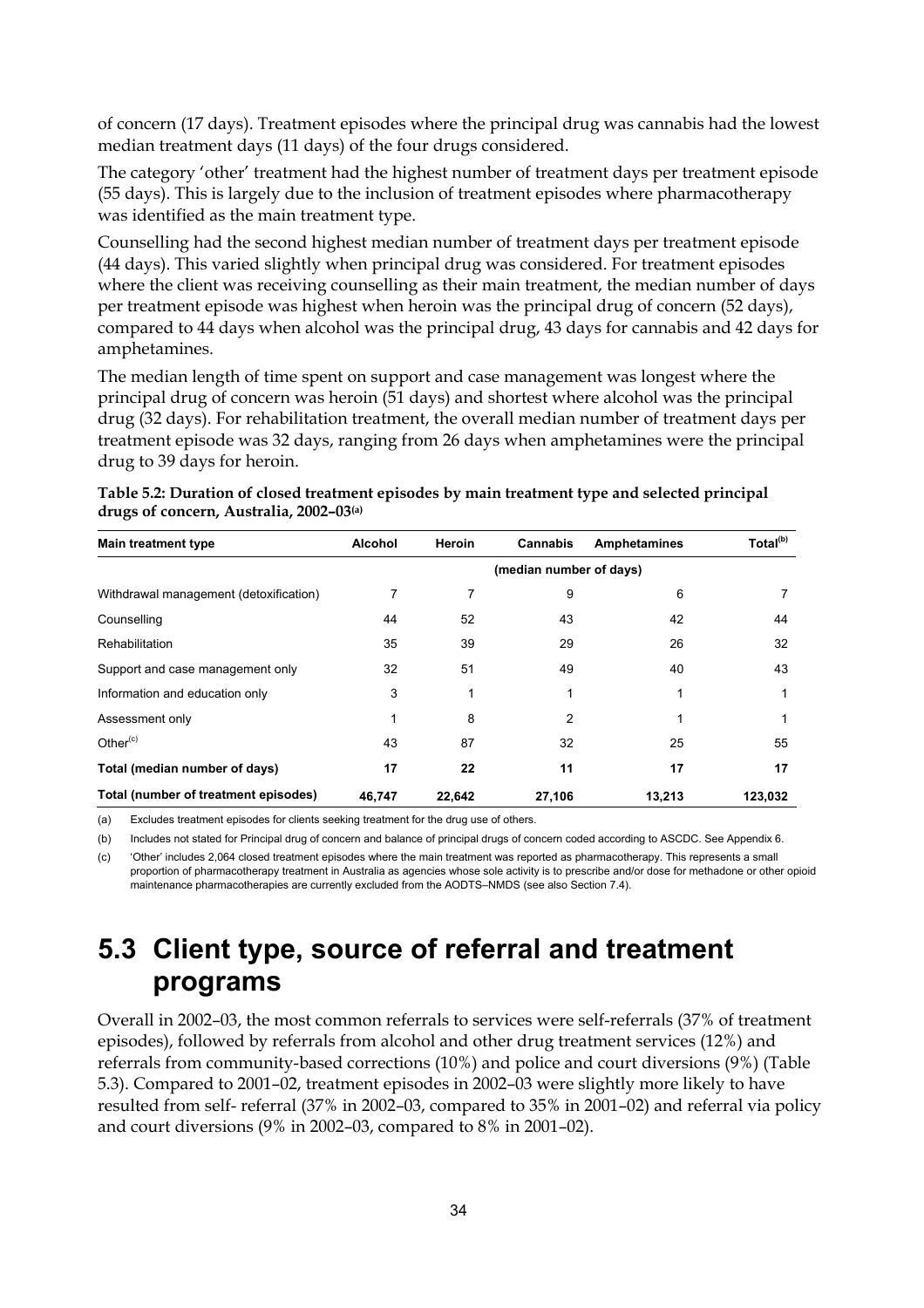As noted in Section 3.3, a very high proportion of closed treatment episodes were for clients seeking treatment for their own drug use (94%), and therefore the pattern of referral for this client group is expected to mirror the overall referral patterns. However, the referral pattern for clients seeking treatment for others' drug use was different from those seeking treatment for their own drug use. Where treatment is sought for someone else's drug use, a higher proportion of closed treatment episodes were self-referred (47%), followed by referrals from family members or friends (16%).

|                                                        | Own drug use |           |       | Others' drug use<br>Total |         |       |
|--------------------------------------------------------|--------------|-----------|-------|---------------------------|---------|-------|
| Source of referral                                     | No.          | $\%$      | No.   | %                         | No.     | %     |
| Self                                                   | 45,026       | 36.6      | 3,679 | 46.6                      | 48,705  | 37.2  |
| Family member/friend                                   | 6,324        | 5.1       | 1,221 | 15.5                      | 7,545   | 5.8   |
| GP/medical specialist                                  | 8,319        | 6.8       | 291   | 3.7                       | 8,610   | 6.6   |
| Psychiatric and/or other hospitals                     | 4,485        | 3.6       | 74    | 0.9                       | 4,559   | 3.5   |
| Community mental health services <sup>(a)</sup>        | 2,681        | 2.2       | 109   | 1.4                       | 2,790   | 2.1   |
| Alcohol & other drug treatment services <sup>(a)</sup> | 15,224       | 12.4      | 559   | 7.1                       | 15,783  | 12.1  |
| Other community/health care services <sup>(b)</sup>    | 5,286        | 4.3       | 583   | 74                        | 5,869   | 4.5   |
| Community-based corrections                            | 12,569       | 10.2      | 146   | 1.8                       | 12,715  | 9.7   |
| Police and court diversions                            | 11,687       | 9.5       | 263   | 3.3                       | 11,950  | 9.1   |
| Other                                                  | 10,498       | 8.5       | 895   | 11.3                      | 11,393  | 8.7   |
| Not stated                                             | 933          | 0.8       | 78    | 1.0                       | 1,011   | 0.8   |
| Total                                                  | 123,032      | 100.0     | 7,898 | 100.0                     | 130,930 | 100.0 |
| Per cent of closed treatment episodes                  | 94.0         | $\cdot$ . | 6.0   | . .                       | 100.0   | . .   |

| Table 5.3: Closed treatment episodes by client type and source of referral, Australia, 2002-03 |  |  |
|------------------------------------------------------------------------------------------------|--|--|
|                                                                                                |  |  |

(a) Includes residential and non-residential services.

(b) Comprises other residential community care unit; non-residential medical and/or allied health care agency; other non-residential community health care agency/out-patient clinic; and other community service agency.

When closed treatment episodes for clients seeking treatment for their own drug use are considered, the most common treatments received were counselling (40%), withdrawal management (detoxification) (20%) and assessment only (13%) (Table 5.4). These proportions are very similar to those for the treatment population overall (Section 5.1)

As might be expected, some treatment types, such as withdrawal management (detoxification) and rehabilitation, are not used by clients receiving treatment only for someone else's drug use. Of the treatments used by people seeking treatment for others' drug use, the highest proportion of closed treatment episodes were for counselling (74%), then information and education only (16%). Clients seeking treatment for others' drug use also received support and case management only (4% of treatment episodes) and assessment only (3%).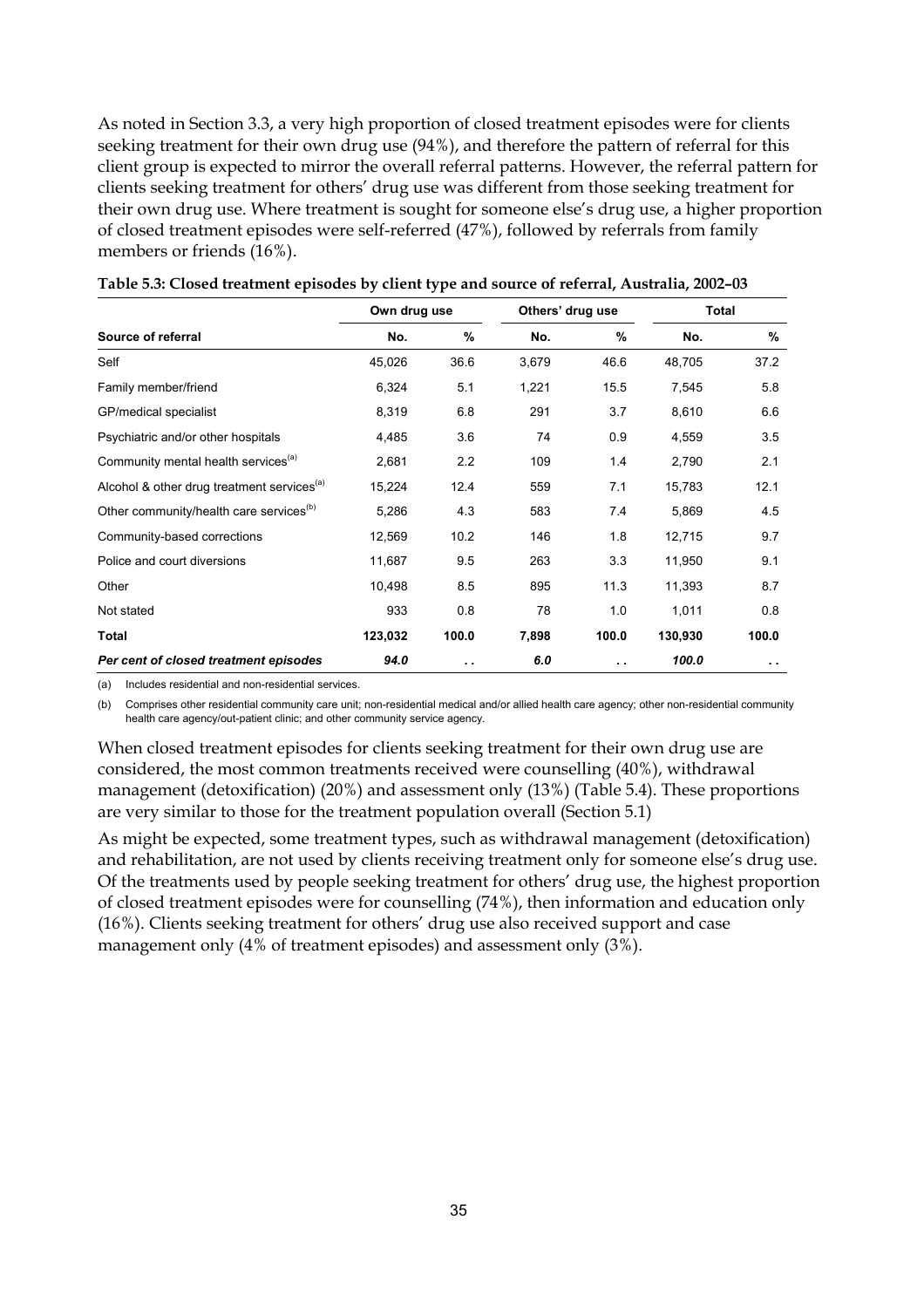|                                        | Own drug use |       | Others' drug use |       | Total   |       |
|----------------------------------------|--------------|-------|------------------|-------|---------|-------|
| <b>Main treatment type</b>             | No.          | $\%$  | No.              | %     | No.     | %     |
| Withdrawal management (detoxification) | 24.767       | 20.1  |                  |       | 24,767  | 18.9  |
| Counselling                            | 48,577       | 39.5  | 5.818            | 73.7  | 54.395  | 41.5  |
| Rehabilitation                         | 9,865        | 8.0   |                  |       | 9,865   | 7.5   |
| Support and case management only       | 8,774        | 7.1   | 323              | 4.1   | 9,097   | 6.9   |
| Information and education only         | 9,219        | 7.5   | 1,259            | 15.9  | 10.478  | 8.0   |
| Assessment only                        | 16.365       | 13.3  | 267              | 3.4   | 16,632  | 12.7  |
| Other $(a)$                            | 5.465        | 4.4   | 231              | 2.9   | 5.696   | 4.4   |
| <b>Total</b>                           | 123,032      | 100.0 | 7.898            | 100.0 | 130,930 | 100.0 |

**Table 5.4: Closed treatment episodes by client type and main treatment type, Australia, 2002–03**

(a) 'Other' includes 2,064 closed treatment episodes where the main treatment was reported as pharmacotherapy. This represents a small proportion of pharmacotherapy treatment in Australia as agencies whose sole activity is to prescribe and/or dose for methadone or other opioid maintenance pharmacotherapies are currently excluded from the AODTS–NMDS (see also Section 7.4).

## **5.4 Sex, age and treatment program**

In 2002–03, the main treatment type often varied depending on the sex and age group of the client (Figures 5.2 and 5.3). Of treatment episodes where the clients were female, a higher proportion involved counselling as the main treatment (47%) than for males (39%). Male clients were slightly more likely to receive withdrawal management (detoxification) as their main treatment (20% of treatment episodes) than were females (18%), as was the case for assessment only (15% of treatment episodes for males, compared to 9% for females) and information and education only (9% for males and 6% for females). Seven per cent of treatment episodes for males and females were for clients receiving support and case management only.

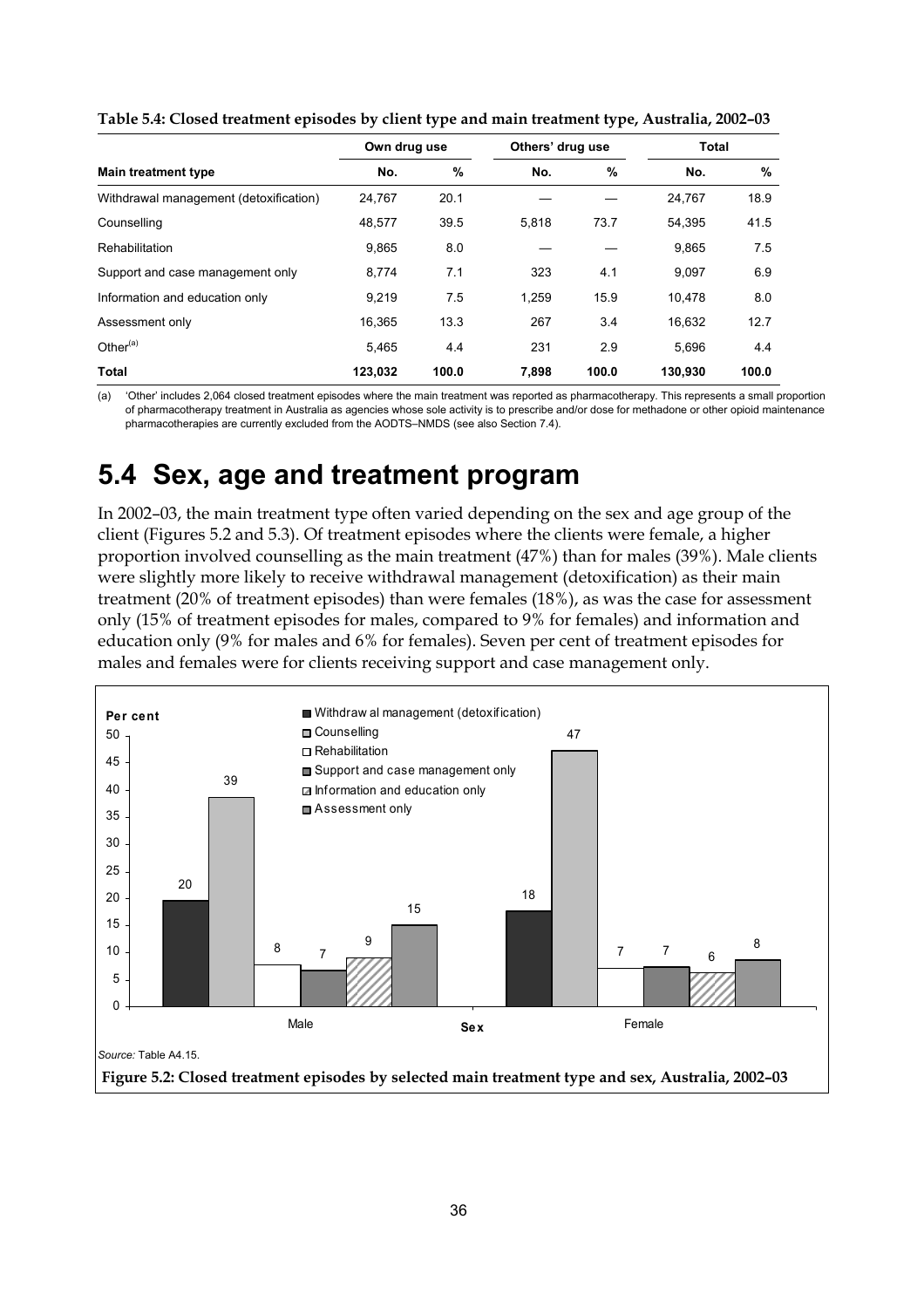Overall, counselling accounted for 42% of closed treatment episodes nationally; however, this proportion varied when age group was considered (Figure 5.3). In 2002–03, the proportion of treatment episodes where counselling was the main treatment increased with the age of the client, from 32% of closed treatment episodes for clients aged between 10 and 19 years to 50% of episodes for clients in the 50–59 and the 60 and over age groups.

Withdrawal management (detoxification) was most common in treatment episodes where the clients were aged between 40 and 49 years (23%), followed by those aged in the 50–59 age group and clients aged 60 years or more (22% of treatment episodes each). Withdrawal management was least common amongst the younger age groups—11% of treatment episodes for clients aged between 10 and 19 years and 18% for those in the 20–29 age group.

Compared with counselling and withdrawal management (detoxification), there was a more even spread of closed treatment episodes across age groups for rehabilitation services. Rehabilitation ranged between 5% and 8% of treatment episodes for all age groups, slightly higher in younger clients (e.g. 8% of closed treatment episodes among those 20–29 years of age) and slightly lower in older clients (e.g. 5% of episodes for clients aged 60 years or more).



## **5.5 Indigenous status and treatment program**

There are a number of differences when comparing treatment types for Aboriginal and Torres Strait Islander clients and other Australians. Specifically, treatment episodes involving Aboriginal and Torres Strait Islander clients were less likely to have withdrawal management (detoxification) as the main treatment (13% of treatment episodes for Indigenous clients, compared to 20% of episodes for other Australians) or counselling as the main treatment (38% for Indigenous clients, compared to 42% for other Australian clients) (Table 5.5). On the other hand, treatment episodes involving Aboriginal and Torres Strait Islander clients were more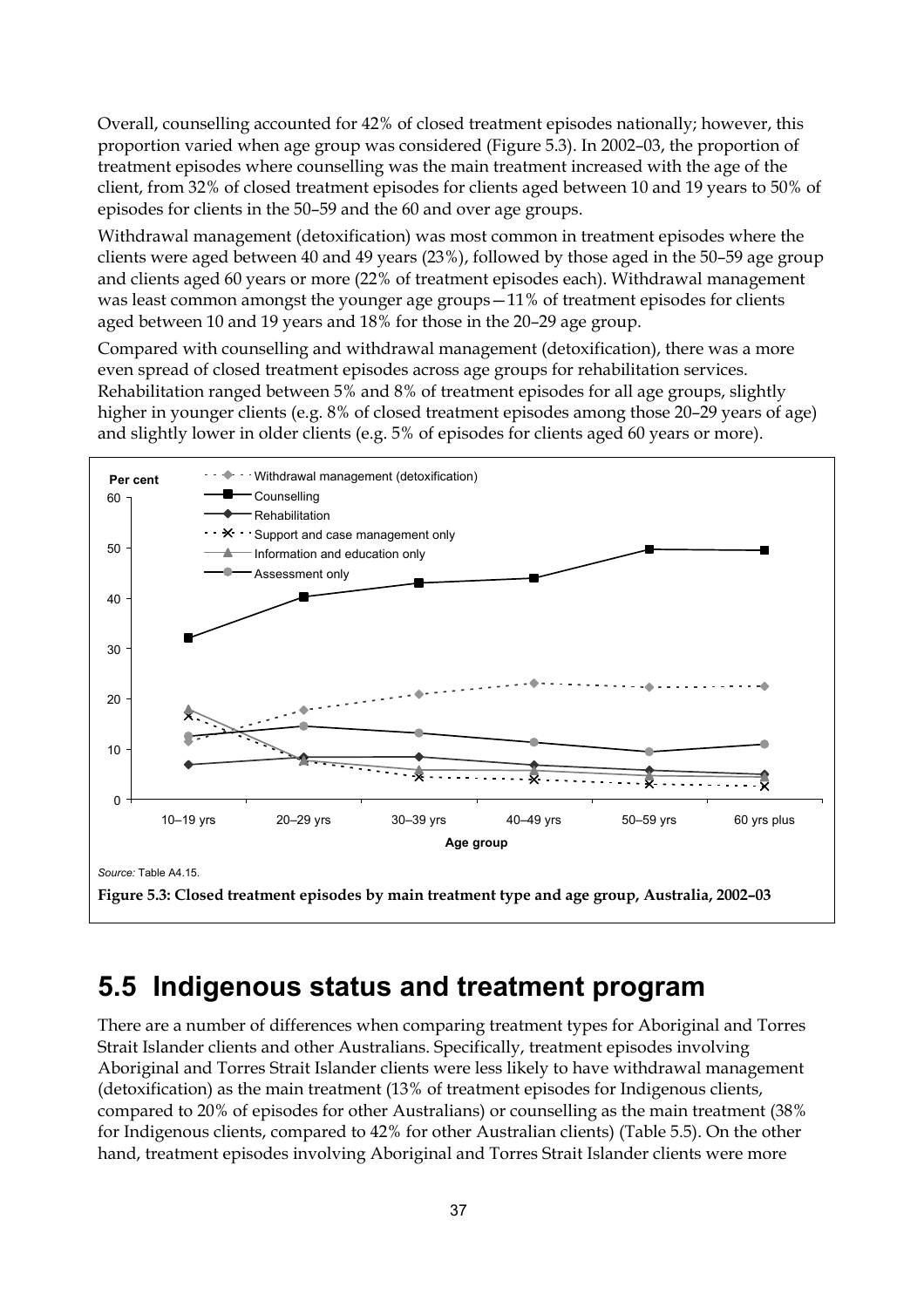likely to have information and education only and assessment only as the main treatments (15% each), compared to episodes for other Australian clients (8% and 12% respectively).

|                                           | Indigenous <sup>(a)</sup> |       | Non-Indigenous |       | <b>Not stated</b> |       | <b>Total</b> |               |
|-------------------------------------------|---------------------------|-------|----------------|-------|-------------------|-------|--------------|---------------|
| <b>Main treatment type</b>                | No.                       | $\%$  | No.            | %     | No.               | $\%$  | No.          | $\%$          |
| Withdrawal management<br>(detoxification) | 1,597                     | 13.1  | 22,164         | 20.0  | 1,006             | 12.8  | 24,767       | 18.9          |
| Counselling                               | 4,580                     | 37.7  | 46,651         | 42.1  | 3,164             | 40.3  | 54,395       | 41.5          |
| <b>Rehabilitation</b>                     | 1,189                     | 9.8   | 8,308          | 7.5   | 368               | 4.7   | 9,865        | 7.5           |
| Support and case<br>management only       | 849                       | 7.0   | 7,466          | 6.7   | 782               | 10.0  | 9,097        | 6.9           |
| Information and<br>education only         | 1,828                     | 15.0  | 8,279          | 7.5   | 371               | 4.7   | 10,478       | 8.0           |
| Assessment only                           | 1,797                     | 14.8  | 13,206         | 11.9  | 1,629             | 20.8  | 16,632       | 12.7          |
| Other <sup>(b)</sup>                      | 308                       | 2.5   | 4,858          | 4.4   | 530               | 6.8   | 5,696        | 4.4           |
| Total                                     | 12,148                    | 100.0 | 110,932        | 100.0 | 7,850             | 100.0 | 130,930      | 100.0         |
| Per cent of closed<br>treatment episodes  | 9.3                       | . .   | 84.7           | . .   | 6.0               | . .   | 100.0        | $\sim$ $\sim$ |

|                    | Table 5.5: Closed treatment episodes by main treatment type and Indigenous status, |  |
|--------------------|------------------------------------------------------------------------------------|--|
| Australia, 2002–03 |                                                                                    |  |

(a) In tables the term 'Indigenous' refers to people who identified as Aboriginal or Torres Strait Islander people; 'Non-Indigenous' refers to people who said they were not Aboriginal or Torres Strait Islander people.

(b) 'Other' includes 2,064 closed treatment episodes where the main treatment was reported as pharmacotherapy. This represents a small proportion of pharmacotherapy treatment in Australia as agencies whose sole activity is to prescribe and/or dose for methadone or other opioid maintenance pharmacotherapies are currently excluded from the AODTS–NMDS (see also Section 7.4).

## **5.6 Geographic location and treatment program**

In 2002–03, across all areas—except for very remote areas—counselling was the most commonly reported main treatment (accounting for 39% of treatment episodes in major cities, 50% in inner regional, 42% in outer regional and 45% in remote areas) (Table 5.6). In very remote areas, rehabilitation was the most common treatment type (35% of treatment episodes). The spread of other treatment types varied by geographic location of the treatment agency. In major cities and inner regional areas, withdrawal management (detoxification) was the second most common treatment (22% and 13% respectively), followed by assessment only in major cities (15%) and information and education only in inner regional areas (10%). In outer regional, remote and very remote areas, information and education only was the second most prominent treatment type (27%, 17% and 28%respectively), followed by withdrawal management (detoxification) in outer regional and very remote areas (9% and 22% respectively) and assessment only in remote areas (12%). As noted in Section 4.5 caution should be taken when interpreting geographical data.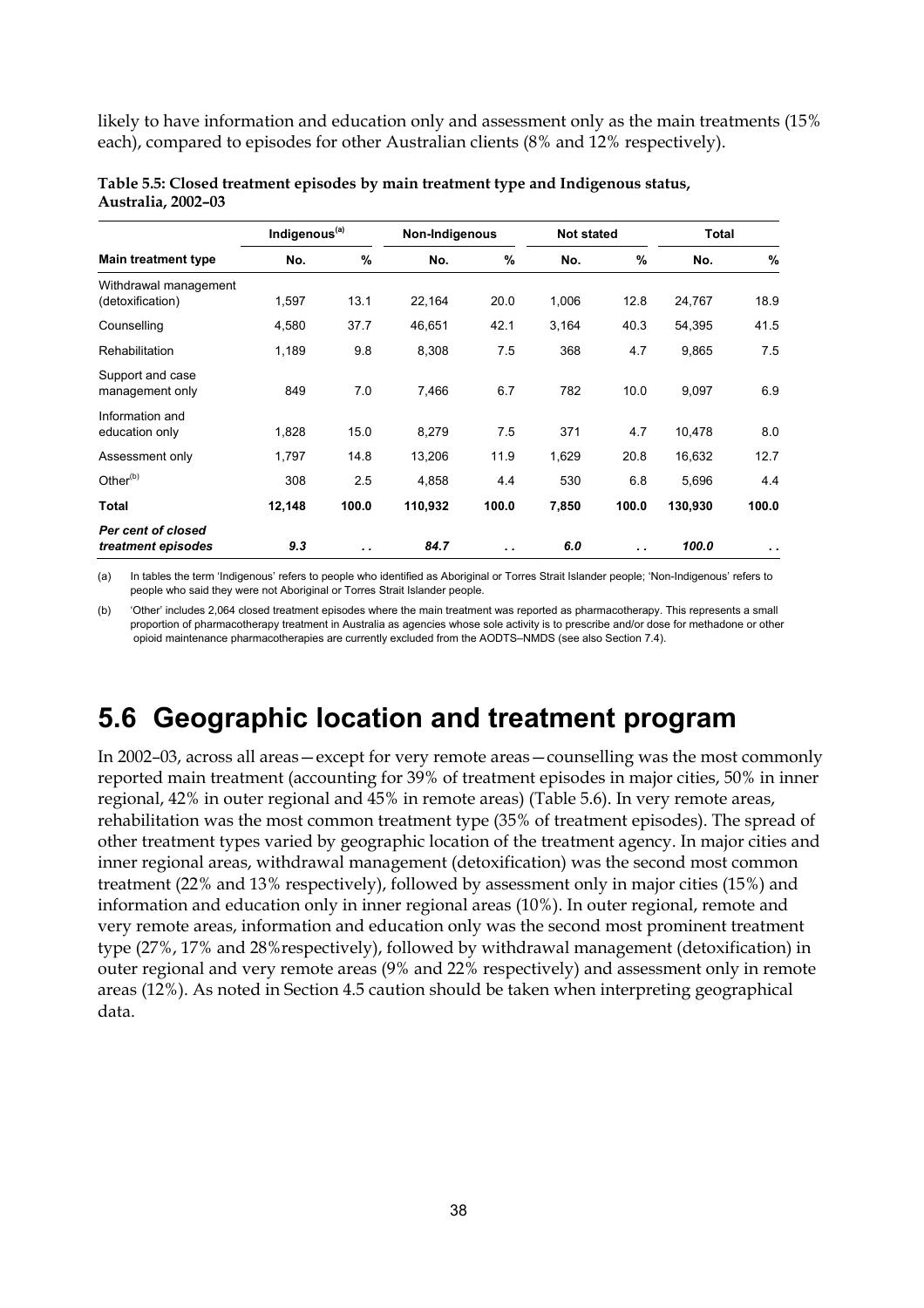| <b>Main</b><br>treatment type       | Major<br>cities | Inner<br>regional | Outer<br>regional | Remote | Very<br>remote | Total <sup>(b)</sup> | <b>Total</b><br>$(number)^{(b)}$ |
|-------------------------------------|-----------------|-------------------|-------------------|--------|----------------|----------------------|----------------------------------|
| Withdrawal<br>management            |                 |                   |                   |        |                |                      |                                  |
| (detoxification)                    | 21.9            | 13.0              | 8.9               | 7.7    | 21.8           | 18.9                 | 24,767                           |
| Counselling                         | 39.1            | 50.1              | 42.4              | 44.8   | 7.0            | 41.5                 | 54,395                           |
| Rehabilitation                      | 8.1             | 6.3               | 4.4               | 15.2   | 34.5           | 7.5                  | 9,865                            |
| Support and case<br>management only | 6.6             | 8.6               | 7.2               | 2.8    | 2.8            | 6.9                  | 9,097                            |
| Information and<br>education only   | 4.9             | 10.2              | 27.1              | 16.5   | 27.5           | 8.0                  | 10,478                           |
| Assessment only                     | 14.6            | 8.4               | 6.8               | 11.5   | 4.9            | 12.7                 | 16,632                           |
| Other $(c)$                         | 4.8             | 3.4               | 3.2               | 1.5    | 1.4            | 4.4                  | 5,696                            |
| <b>Total</b>                        | 100.0           | 100.0             | 100.0             | 100.0  | 100.0          | 100.0                | 130,930                          |
| Per cent of closed<br>treatment     |                 |                   |                   |        |                |                      |                                  |
| episodes                            | 70.8            | 19.0              | 8.6               | 1,3    | 0.1            | 100.0                | $\sim$                           |

**Table 5.6: Closed treatment episodes by main treatment type and geographic location,(a) Australia, 2002–03 (per cent)** 

(a) The geographic location of treatment agencies in the 2002–03 AODTS–NMDS has been analysed using the Australian Bureau of Statistics Australian Standard Geographical Classification (see Appendix 5).

(b) Includes not stated for geographic location.

(c) 'Other' includes 2,064 closed treatment episodes where the main treatment was reported as pharmacotherapy. This represents a small proportion of pharmacotherapy treatment in Australia as agencies whose sole activity is to prescribe and/or dose for methadone or other opioid maintenance pharmacotherapies are currently excluded from the AODTS–NMDS (see also Section 7.4).

## **5.7 Additional treatments**

As well as identifying the main treatment type, all other forms of treatment provided to the client for alcohol and other drugs are also recorded as part of the AODTS–NMDS. This section looks at the main treatment type of clients together with a short list of other treatment types. This analysis provides an indication of multiple treatment usage in alcohol and other drug treatment services. For this analysis, Victoria was excluded as it did not provide data for 'other treatment type'.

In 2002–03, of the 85,624 closed treatment episodes where clients were seeking treatment, 16,108 episodes (19%) reported at least one other treatment type—that is, a main treatment type and at least one other treatment type (Table 5.7). This proportion varied with the main treatment type—in closed treatment episodes where rehabilitation was the main treatment type, 45% of clients reported at least one other treatment; and where withdrawal management (detoxification) was the main treatment, 35% of clients reported more than one treatment type. Where counselling was the main treatment, only 17% of clients reported at least one other treatment type.

The nature of some treatments—such as support and case management only, information and education only and assessment only—means that they can not be reported as a secondary treatment type, therefore these treatments were only recorded as main treatments.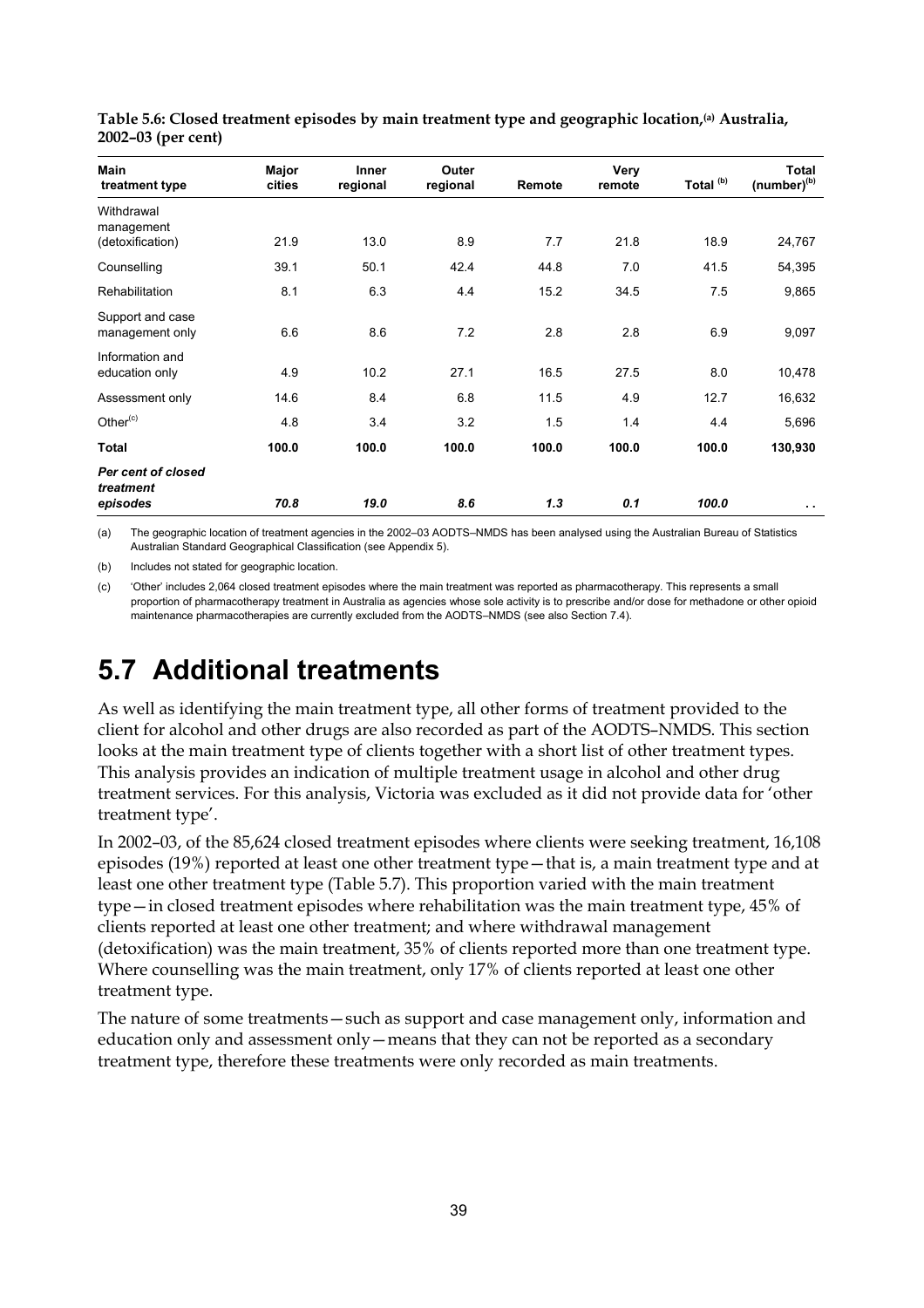| <b>Main treatment type</b>                | <b>With other</b><br>treatment type | With no other<br>treatment type | <b>Total episodes</b> | <b>Proportion of</b><br>episodes with other<br>treatment type |
|-------------------------------------------|-------------------------------------|---------------------------------|-----------------------|---------------------------------------------------------------|
| Withdrawal management<br>(detoxification) | 5,361                               | 9,894                           | 15,255                | 35.1                                                          |
|                                           |                                     |                                 |                       |                                                               |
| Counselling                               | 5,386                               | 27,006                          | 32,392                | 16.6                                                          |
| <b>Rehabilitation</b>                     | 3,693                               | 4,500                           | 8,193                 | 45.1                                                          |
| Support and case<br>management only       |                                     | 4,011                           | 4,011                 |                                                               |
| Information and<br>education only         |                                     | 10,341                          | 10,341                |                                                               |
| Assessment only                           |                                     | 11,814                          | 11,814                |                                                               |
| Other <sup>(b)</sup>                      | 1,668                               | 1,950                           | 3,618                 | 46.1                                                          |
| Total                                     | 16,108                              | 69,516                          | 85,624                | 18.8                                                          |

**Table 5.7: Number of closed treatment episodes by main treatment type, with or without other treatment type, Australia, 2002–03(a)**

(a) Excludes 45,306 closed treatment episodes from Victoria, as it did not provide data for 'other treatment type'.

(b) 'Other' includes 2,064 closed treatment episodes where the main treatment was reported as pharmacotherapy. This represents a small proportion of pharmacotherapy treatment in Australia as agencies whose sole activity is to prescribe and/or dose for methadone or other opioid maintenance pharmacotherapies are currently excluded from the AODTS–NMDS (see also Section 7.4).

From the 16,108 closed treatment episodes that did report at least one other treatment type, 20,245 other treatment types were reported (clients are able to report up to four other treatment types) (Table A4.13). This equates to an average of 1.3 other treatments for clients of these treatment episodes.

## **5.8 Reason for cessation and treatment program**

As described in Section 4.9, in the AODTS–NMDS there are a number of reasons why a treatment episode can end. Overall, the most common reason for ending a treatment episode was because the treatment was completed (52%), followed by treatment ending where the client ceased to participate without notice to the treatment agency (16%)4 (Table 5.8).

The reason for cessation of a treatment episode differs by main treatment type. Treatment was relatively more likely to be completed where the main treatment type was assessment only (73% of episodes with this treatment type) and less likely where the main treatment type was rehabilitation (35%) or information and education only (26%) (Table 5.8). The low proportion of episodes for information and education ending in completion related to the fact that the majority of these treatment episodes ended at expiation (62%). This finding may be expected as expiation, as defined in the AODTS–NMDS, refers to when a client has expiated their offence by completing a recognised education or information program. This relates closely to the use of

 $\overline{a}$ 

<sup>4</sup> This number is different from that reported in Chapter 4, as data reported in this Chapter include all client types, not just those receiving treatment for their own drug use or their own and someone else's drug use (as is the case in Chapter 4).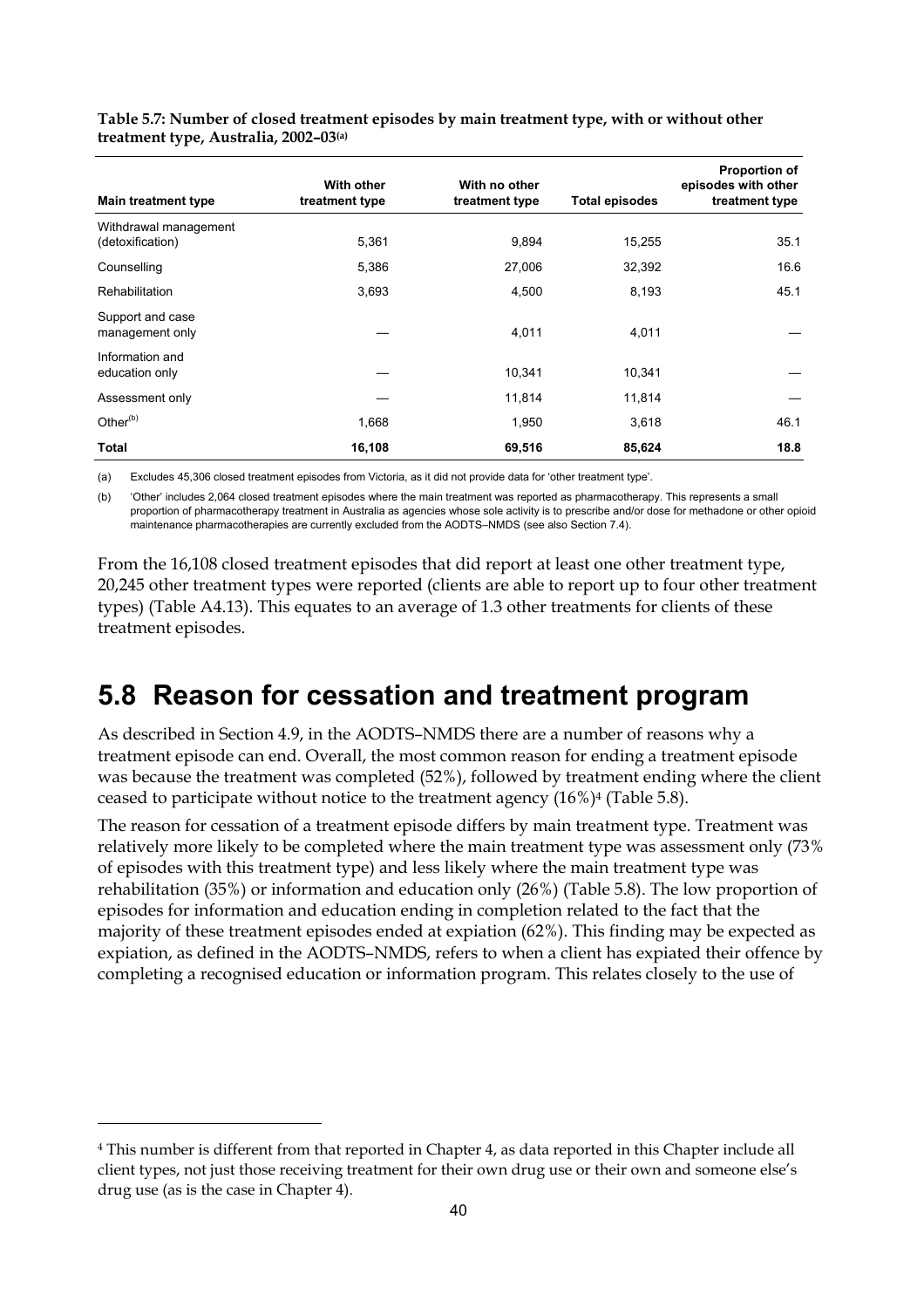expiation for cannabis use—77% of all treatment episodes where information and education was the main treatment type involved cannabis as the principal drug of concern5.

A relatively high proportion of treatment episodes for counselling were recorded as ending because the client ceased to participate without notice (25% of all episodes for counselling). Rehabilitation and withdrawal management (detoxification) were the treatment types with the highest proportion of episodes ending with a client ceasing to participate against advice (16% and 11% of treatment episodes respectively).

| Main<br>treatment type                       | <b>Treatment</b><br>completed | <b>Transferred</b><br>to another<br>service<br>provider | <b>Ceased to</b><br>participate<br>without<br>notice | <b>Ceased to</b><br>participate<br>against<br>advice | <b>Ceased to</b><br>participate<br>at expiation | Other <sup>(a)</sup> | Total <sup>(b)</sup> | Total<br>(no.)       |
|----------------------------------------------|-------------------------------|---------------------------------------------------------|------------------------------------------------------|------------------------------------------------------|-------------------------------------------------|----------------------|----------------------|----------------------|
| Withdrawal<br>management<br>(detoxification) | 60.1                          | 4.9                                                     | 9.8                                                  | 11.6                                                 | 0.7                                             | 10.9                 | 100.0                | 24,767               |
| Counselling                                  | 49.0                          | 7.0                                                     | 25.4                                                 | 2.3                                                  | 1.0                                             | 13.5                 | 100.0                | 54,395               |
| Rehabilitation                               | 34.7                          | 5.9                                                     | 13.8                                                 | 16.1                                                 | 1.0                                             | 26.0                 | 100.0                | 9,865                |
| Support and case<br>management only          | 57.9                          | 9.2                                                     | 11.4                                                 | 2.0                                                  | 0.6                                             | 17.6                 | 100.0                | 9,097                |
| Information and<br>education only            | 25.7                          | 1.9                                                     | 2.3                                                  | 1.1                                                  | 61.6                                            | 6.7                  | 100.0                | 10,478               |
| Assessment only                              | 73.3                          | 11.5                                                    | 4.5                                                  | 1.1                                                  | 0.5                                             | 8.3                  | 100.0                | 16,632               |
| Other $(c)$                                  | 48.7                          | 10.3                                                    | 18.4                                                 | 2.1                                                  | 0.5                                             | 14.6                 | 100.0                | 5,696                |
| Total (per cent)                             | 51.9                          | 7.0                                                     | 15.8                                                 | 4.8                                                  | 5.7                                             | 13.1                 | 100.0                | $\ddot{\phantom{1}}$ |
| Total (number)                               | 67,892                        | 9,144                                                   | 20,654                                               | 6,314                                                | 7,454                                           | 17,118               | 130,930              | $\sim$               |

| Table 5.8: Closed treatment episodes by main treatment type and selected reason for cessation, |  |
|------------------------------------------------------------------------------------------------|--|
| Australia, 2002–03 (per cent)                                                                  |  |

(a) Includes: change in main treatment type; change in delivery setting; change in the principal drug of concern; all other ceased to participate categories; drug court and/or sanctioned by court diversion service; Imprisoned other than drug court sanctioned; and died.

(b) Includes not stated for reason for cessation.

 $\overline{a}$ 

(c) 'Other' includes 2,064 closed treatment episodes where the main treatment was reported as pharmacotherapy. This represents a small proportion of pharmacotherapy treatment in Australia as agencies whose sole activity is to prescribe and/or dose for methadone or other opioid maintenance pharmacotherapies are currently excluded from the AODTS–NMDS (see also Section 7.4).

<sup>5</sup> In Queensland a client undergoing Police Diversion automatically has the principal drug of concern recorded as 'cannabis', the main treatment type as 'information and education only' and reason for cessation as 'ceased to participate at expiation'. It is possible that the principal drug of concern is not actually cannabis and it is anticipated that future modifications to data collection processes will enable this to be reflected.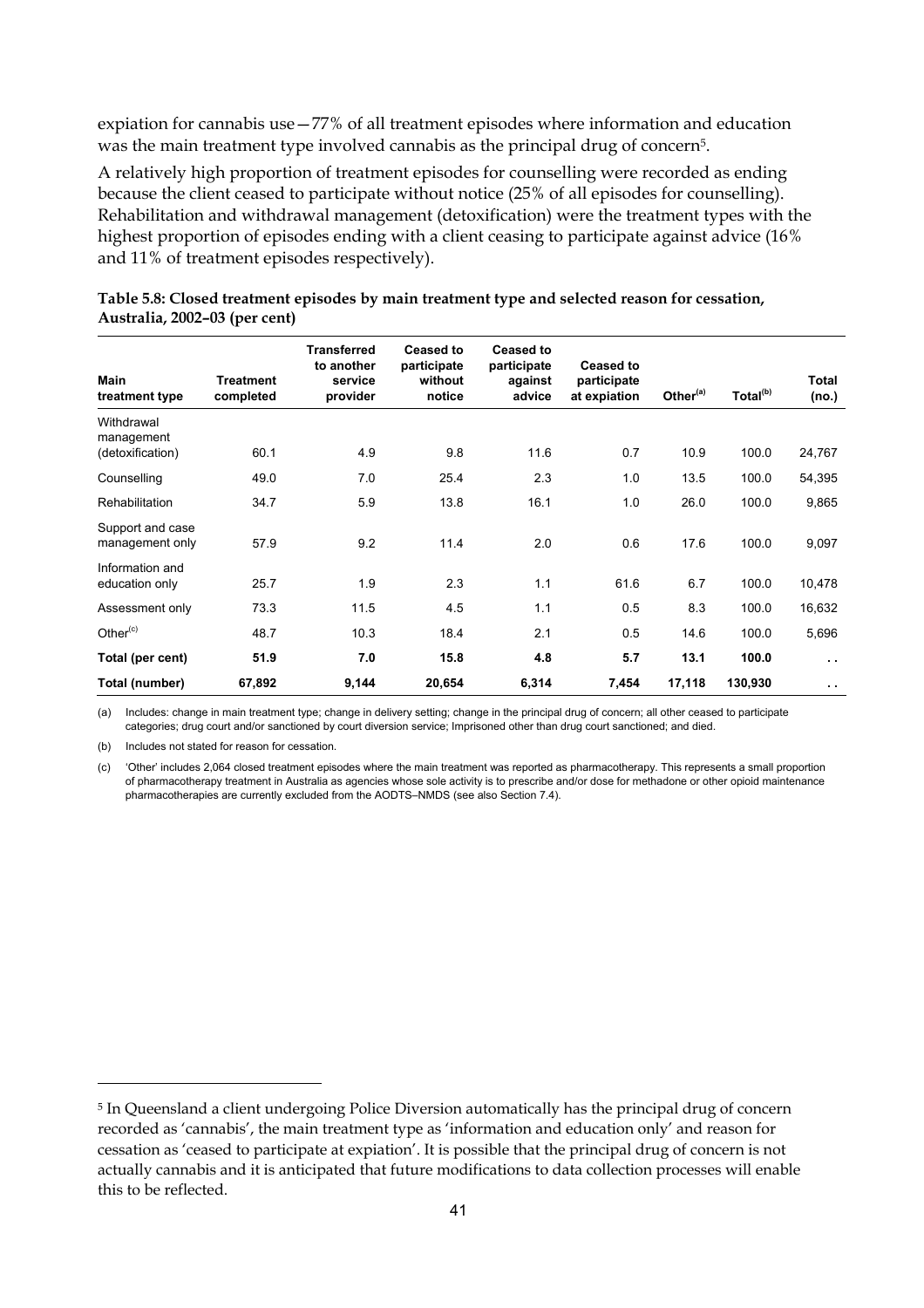## **5.9 Treatment delivery setting and treatment program**

Treatment delivery setting refers to the setting in which the main treatment is provided settings include non-residential or residential facilities, homes, outreach settings or other settings. Just over two-thirds  $(67%)$  of treatment episodes occurred at a non-residential facility<sup>6</sup> (Table 5.9). About one-fifth (21%) of treatment episodes occurred in residential facilities and 7% in an outreach setting such as a mobile van service.

Treatment episodes conducted in residential facilities or home settings were most likely to be for withdrawal management (detoxification) (56% and 68% respectively). The next most likely treatment in a residential treatment facility was rehabilitation (27%), while, for home settings, the next most likely treatment type was counselling (16%) or assessment only (10%).

Of treatment episodes that were conducted in a non-residential treatment facility, the majority of episodes had counselling as the main treatment (56%), followed by assessment only (16%) and withdrawal management (detoxification) and information and education only (8% each).

A high proportion of treatment episodes that were conducted in an outreach setting reported support and case management only as their main treatment (45%). The next most common treatments for this delivery setting were counselling (28%) and information and education only  $(16\%)$ .

|                                           | Non-residential<br>treatment | <b>Residential</b><br>treatment |       | <b>Outreach</b> |              |         |
|-------------------------------------------|------------------------------|---------------------------------|-------|-----------------|--------------|---------|
| <b>Main treatment type</b>                | facility                     | facility                        | Home  | setting         | <b>Other</b> | Total   |
| Withdrawal management<br>(detoxification) | 7.8                          | 55.6                            | 68.3  | 2.8             | 2.6          | 18.9    |
| Counselling                               | 56.2                         | 4.7                             | 15.9  | 27.7            | 17.7         | 41.5    |
| Rehabilitation                            | 2.2                          | 27.1                            | 0.6   | 2.1             | 7.6          | 7.5     |
| Support and case<br>management only       | 5.1                          | 0.6                             | 2.8   | 45.3            | 1.3          | 6.9     |
| Information and education<br>only         | 8.1                          | 2.6                             | 1.7   | 15.6            | 45.1         | 8.0     |
| Assessment only                           | 15.7                         | 5.8                             | 10.0  | 5.1             | 16.0         | 12.7    |
| Other <sup>(a)</sup>                      | 4.9                          | 3.5                             | 0.6   | 1.4             | 9.6          | 4.4     |
| Total (per cent)                          | 100.0                        | 100.0                           | 100.0 | 100.0           | 100.0        | 100.0   |
| Total (number)                            | 88,178                       | 27,827                          | 3,066 | 9,474           | 2,385        | 130,930 |
| Per cent of closed<br>treatment episodes  | 67.3                         | 21.3                            | 2.3   | 7.2             | 1.8          | 100.0   |

**Table 5.9: Closed treatment episodes by main treatment type and treatment delivery setting, Australia, 2002–03 (per cent)** 

(a) 'Other' includes 2,064 closed treatment episodes where the main treatment was reported as pharmacotherapy. This represents a small proportion of pharmacotherapy treatment in Australia as agencies whose sole activity is to prescribe and/or dose for methadone or other opioid maintenance pharmacotherapies are currently excluded from the AODTS–NMDS (see also Section 7.4).

### **Duration of treatment episode—treatment delivery setting**

 $\overline{a}$ 

Overall, the median number of treatment days for a treatment episode was 17 days (Table 5.10). The highest median number of days within a treatment episode occurred where the treatment delivery was either in a non-residential treatment facility or in an outreach setting (26

<sup>6</sup> Some of these non-residential facilities may also have a component of residential care available.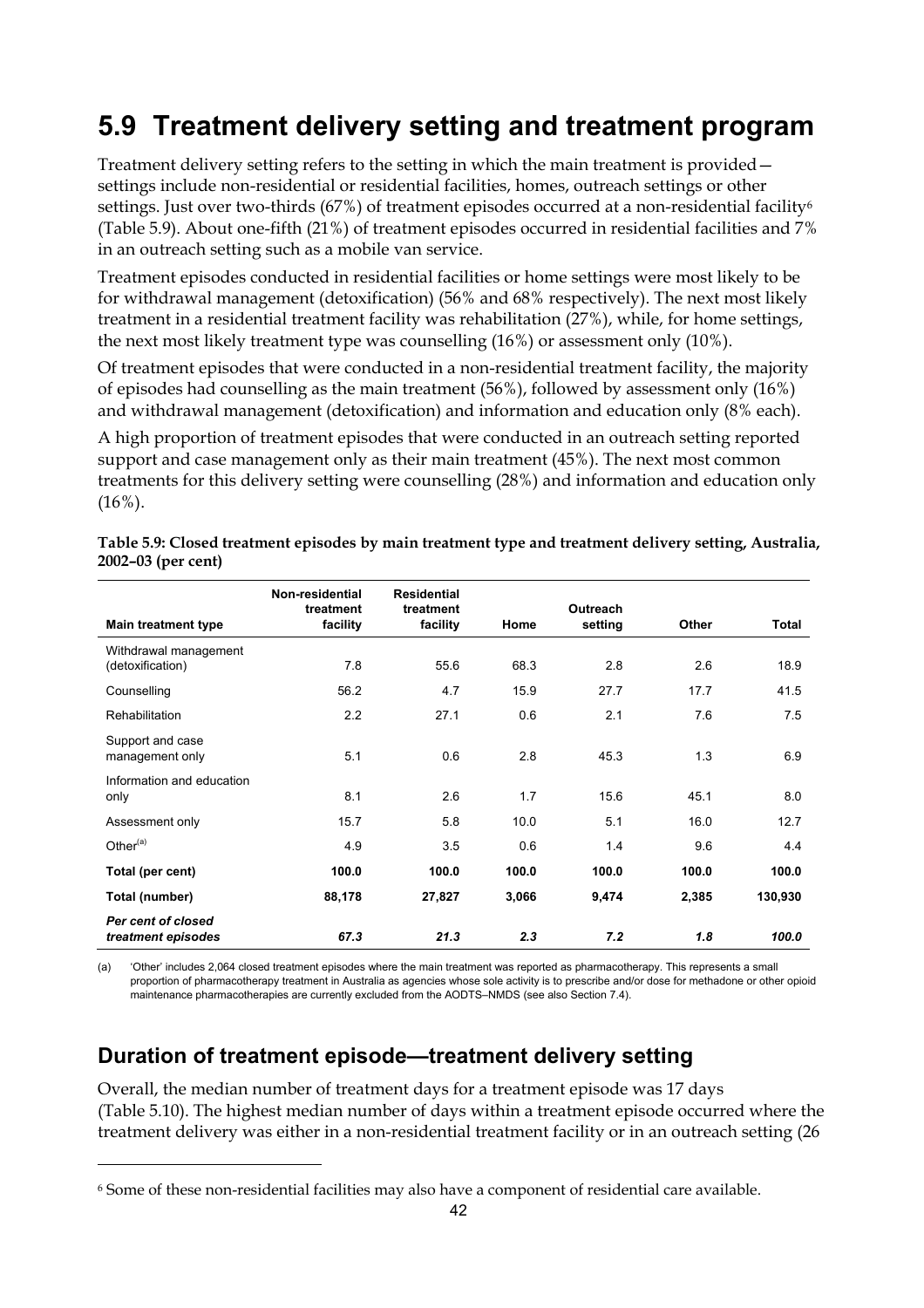and 25 days respectively). Treatment episodes where the treatment delivery setting was a client's home had a median length of treatment of 16 days, while clients receiving treatment in residential treatment facilities had a median length of 7 treatment days.

The category 'other' treatment had the highest number of treatment days per treatment episode (51 days). This is largely due to the inclusion of treatment episodes where pharmacotherapy was identified as the main treatment type.

Overall, the median length of time spent on support and case management was 43 days. This varied by treatment delivery setting—46 days for those receiving treatment in an outreach setting, 39 days for non-residential treatment facilities, 21 days for home and 8 days for residential treatment facilities.

The median duration of treatment episodes involving withdrawal management (detoxification) was 7 days. The highest median length for this treatment type was for clients receiving services in a non-residential treatment facility or at home (17 and 16 days respectively). The shortest median duration for this treatment type was for clients receiving treatment through an outreach setting (4 days).

|                                                | Non-residential       |                                          |                         |                            |       |         |
|------------------------------------------------|-----------------------|------------------------------------------|-------------------------|----------------------------|-------|---------|
| <b>Main treatment type</b>                     | treatment<br>facility | <b>Residential</b><br>treatment facility | Home                    | <b>Outreach</b><br>setting | Other | Total   |
|                                                |                       |                                          | (median number of days) |                            |       |         |
| Withdrawal management<br>(detoxification)      | 17                    | 6                                        | 16                      | 4                          | 5     | 7       |
| Counselling                                    | 47                    | 22                                       | 64                      | 29                         | 30    | 45      |
| Rehabilitation                                 | 24                    | 35                                       | 29                      | 4                          | 32    | 32      |
| Support and case<br>management only            | 39                    | 8                                        | 21                      | 46                         | 19    | 43      |
| Information and education<br>only              | 1                     | 3                                        | 1                       | 1                          | 1     | 1       |
| Assessment only                                | $\overline{2}$        | 1                                        | 1                       | 1                          | 1     | 1       |
| Other <sup>(b)</sup>                           | 42                    | 113                                      | 23                      | 3                          | 31    | 51      |
| Total                                          | 26                    | 7                                        | 16                      | 25                         | 1     | 17      |
| <b>Total (number of treatment</b><br>episodes) | 88,178                | 27,827                                   | 3,066                   | 9,474                      | 2,385 | 130,930 |

Table 5.10: Duration<sup>(a)</sup> of closed treatment episodes by main treatment type and treatment delivery **setting, Australia, 2002–03** 

(a) As stated in Section 5.3, duration of a closed treatment episode is determined in the AODTS–NMDS by calculating the number of days between the date the client commenced a treatment episode and the data the client ended a treatment episode. This analysis investigates duration using the 'median number of days' per treatment episode for treatment delivery setting.

(b) 'Other' includes 2,064 closed treatment episodes where the main treatment was reported as pharmacotherapy. This represents a small proportion of pharmacotherapy treatment in Australia as agencies whose sole activity is to prescribe and/or dose for methadone or other opioid maintenance pharmacotherapies are currently excluded from the AODTS–NMDS (see also Section 7.4).

### **Treatment delivery setting and principal drug of concern**

For treatment episodes where the delivery setting was either a non-residential treatment facility, a residential treatment facility or the client's home, the principal drug of concern to the client was most likely to be alcohol (38%, 43% and 38% respectively) (Table 5.11). The next most common principal drug for clients in non-residential facilities and at home was cannabis (24% and 21% respectively), followed by heroin for both treatment settings (17% each). The second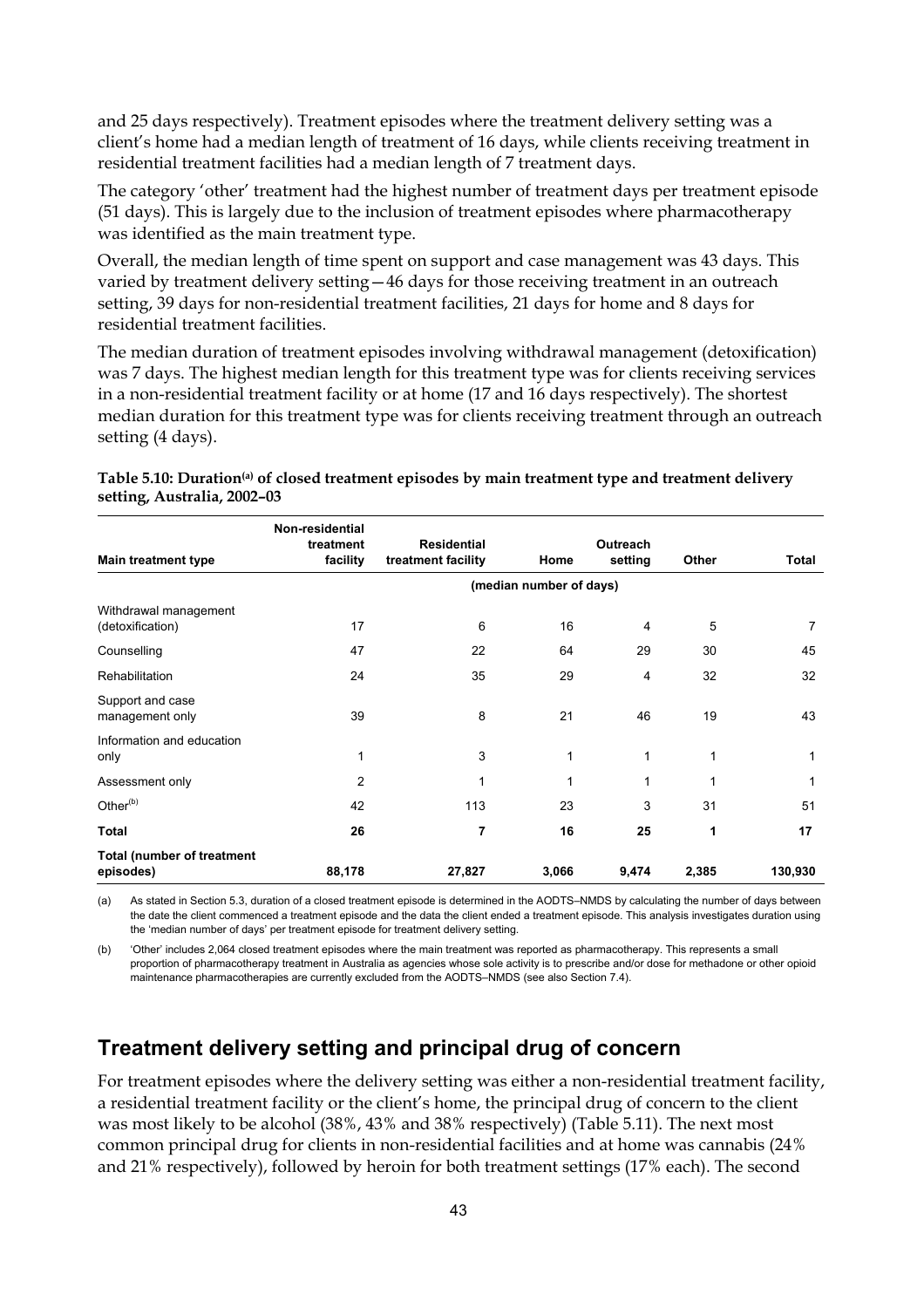most common principal drug of concern where the treatment delivery setting was a residential treatment facility was heroin (24%), then amphetamines and cannabis (12% each).

For treatment episodes where the delivery setting was either an outreach setting or an 'other' delivery setting, the most common principal drug was cannabis (28% and 47% respectively). The next most common principal drug of concern for clients receiving treatment through an outreach setting was alcohol (24%), then heroin (15%) and amphetamines (11%). This pattern was repeated for those receiving treatment through 'other' delivery settings (26%, 9% and 9% respectively).

These patterns reflect the fact that alcohol, cannabis, heroin and amphetamines are the four most common principal drugs of concern in the AODTS–NMDS for 2002–03.

| Principal drug of concern                | Non-residential<br>treatment<br>facility | <b>Residential</b><br>treatment<br>facility | Home  | Outreach<br>setting | Other | Total   |
|------------------------------------------|------------------------------------------|---------------------------------------------|-------|---------------------|-------|---------|
|                                          |                                          |                                             |       |                     |       |         |
| Alcohol                                  | 38.1                                     | 42.8                                        | 38.2  | 23.9                | 25.9  | 38.0    |
| Amphetamines                             | 10.3                                     | 11.9                                        | 11.1  | 11.3                | 9.1   | 10.7    |
| Benzodiazepines                          | 2.1                                      | 2.2                                         | 4.4   | 1.3                 | 1.0   | 2.1     |
| Cannabis                                 | 24.1                                     | 12.2                                        | 21.0  | 28.0                | 46.5  | 22.0    |
| Cocaine                                  | 0.3                                      | 0.3                                         | 0.1   | 0.4                 | 0.3   | 0.3     |
| Ecstasy                                  | 0.4                                      | 0.1                                         | 0.2   | 0.7                 | 0.2   | 0.3     |
| Heroin                                   | 17.0                                     | 24.3                                        | 16.9  | 15.4                | 8.8   | 18.4    |
| Methadone                                | 1.7                                      | 1.7                                         | 1.9   | 2.8                 | 1.7   | 1.8     |
| Nicotine                                 | 1.1                                      | 0.5                                         | 0.4   | 7.8                 | 1.2   | 1.4     |
| Other drugs <sup>(b)</sup>               | 4.2                                      | 3.7                                         | 5.6   | 8.4                 | 4.3   | 4.4     |
| Not stated                               | 0.7                                      | 0.4                                         | 0.2   | 0.2                 | 1.0   | 0.5     |
| Total (per cent)                         | 100.0                                    | 100.0                                       | 100.0 | 100.0               | 100.0 | 100.0   |
| Total (number)                           | 81,714                                   | 27,727                                      | 2,989 | 8,346               | 2,256 | 123,032 |
| Per cent of closed<br>treatment episodes | 66.4                                     | 22.5                                        | 2.4   | 6.8                 | 1.8   | 100.0   |

| Table 5.11: Closed treatment episodes by principal drug of concern and treatment delivery setting, |  |
|----------------------------------------------------------------------------------------------------|--|
| Australia, $2002-03^{\text{(a)}}$ (per cent)                                                       |  |

(a) Excludes treatment episodes for clients seeking treatment for the drug use of others.

(b) Includes not stated for principal drug of concern, and balance of principal drugs of concern coded according to ASCDC. See Appendix 6.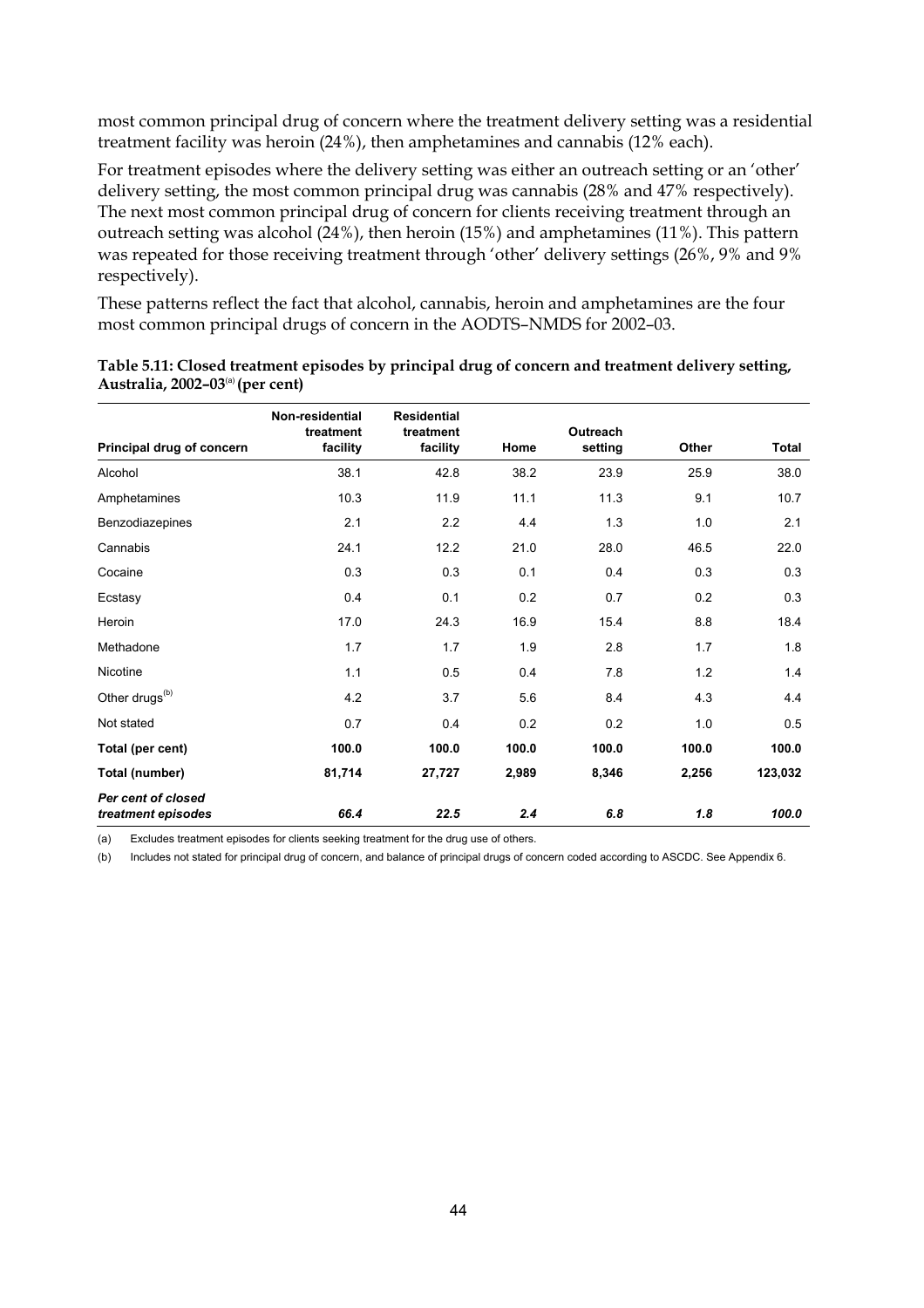## **6 Special theme—clients aged 10–29 years**

Previous chapters of this report have profiled clients who seek treatment from governmentfunded alcohol and other drug treatment services, the types of drugs for which they seek treatment and the types of treatment they receive. This special theme chapter shifts the focus to younger clients (aged between 10 and 29 years), comparing their characteristics and treatment experiences to older clients (aged 30 years and over). This theme was selected on the basis of feedback received from the agencies that provide data for the AODTS–NMDS via the 2003 Survey of Treatment Agencies.

Further information about the use of and perceptions about use of drugs among different age groups within the Australian population is included in Section 7.3 on the National Drug Strategy Household Survey.

#### **Box 6.1: Key definitions and counts for closed treatment episodes and treatment programs, 2002–03**

*Closed treatment episode refers to a period of contact, with defined dates of commencement and cessation, between a client and a treatment agency. In 2002–03 there were:* 

- *15,968 closed treatment episodes for clients aged 10–19 years;*
- *43,529 closed treatment episodes for clients aged 20–29 years; and*
- *69,158 closed treatment episodes for clients aged 30 years or more.*

*Principal drug of concern refers to the main substance that the client states led him or her to seek treatment from the alcohol and other drug treatment agency. Within this report, only clients seeking treatment for their own substance use are included in analysis involving principal drug of concern. It is assumed that only substance users themselves can accurately report on the principal drug of concern to them. In 2002–03 there were:*

- *15,045 closed treatment episodes for clients aged 10–19 years reporting a principal drug;*
- *42,606 closed treatment episodes for clients aged 20–29 years reporting a principal drug; and*
- *63,484 closed treatment episodes for clients aged 30 years or more reporting a principal drug.*

*Main treatment type refers to the principal activity, as judged by the treatment provider, that is necessary for the completion of the treatment plan for the principal drug of concern. In 2002–03 the number of closed treatment episodes reporting a main treatment is the same as the 'closed treatment episode' count above.* 

*See Section 1.2 and Boxes 3.1, 4.1 and 5.1 for other definitions.*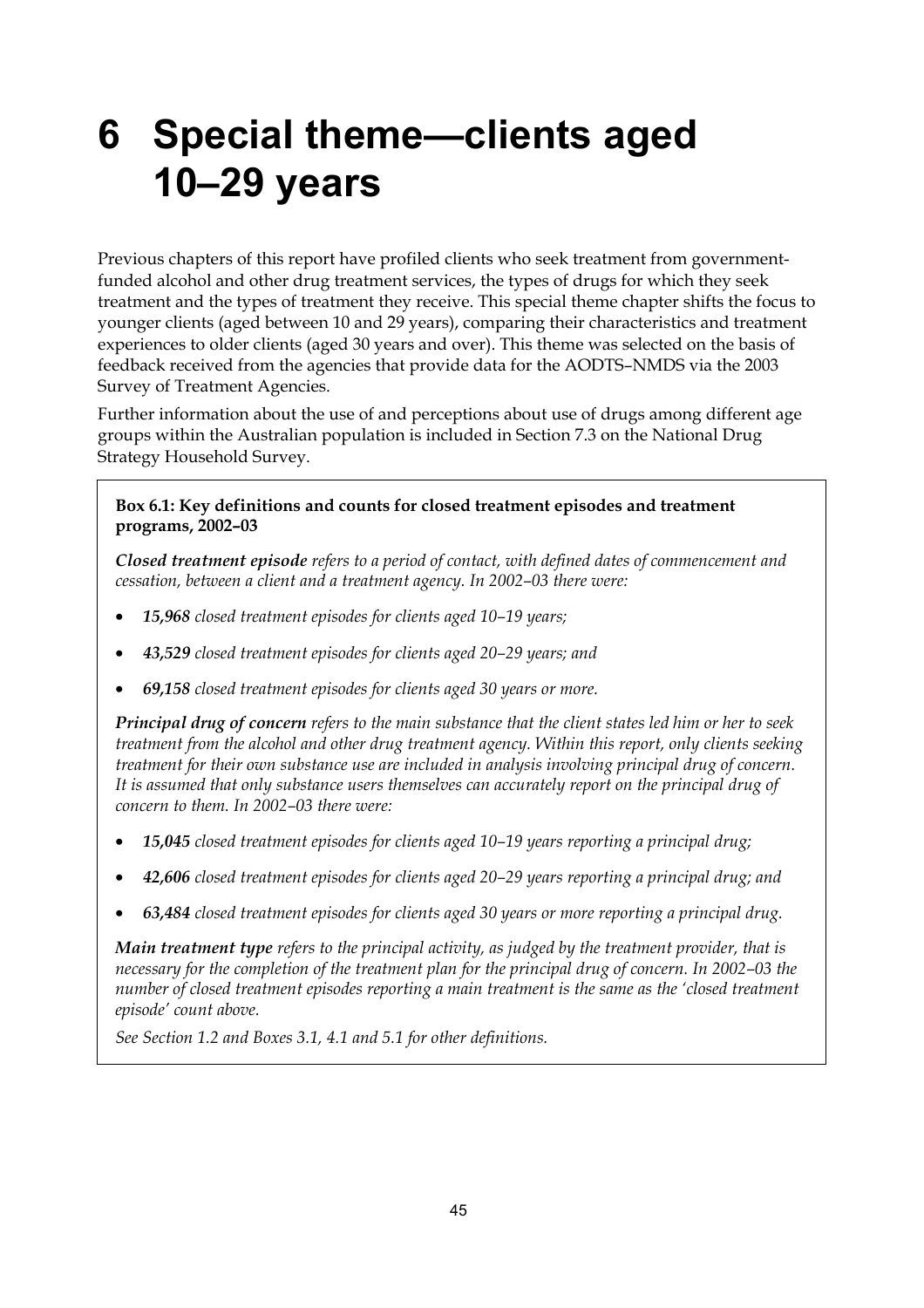## **6.1 Client profile**

### **Client type and sex**

Of the 130,930 closed treatment episodes in 2002–03, approximately 12% (15,955) were for clients aged 10–19 years, 33% (43,478) were for clients aged 20–29 years and 53% (69,076) for clients aged 30 years or more (Table 6.1).

Among the treatment population overall, males were more likely than females to receive treatment—65% of treatment episodes relating to male and 35% to female clients of all ages. This pattern was slightly accentuated among the younger treatment population—males accounting for 68% of 10–19 year olds and 67% of 20–29 year olds receiving treatment.

Overall, clients aged under 30 years of age were less likely than clients aged 30 years or more to receive treatment for someone else's drug problem—3% (or 1,846 from 59,433) of treatment episodes among clients aged 10–29 years, compared with 8% (or 5,659 from 69,076) of treatment episodes among clients aged 30 years or more. However, this pattern varied within the younger age groups and between the sexes. Among females, clients aged 30 years or more were substantially more likely to seek treatment in relation to another person's drug use (16%, compared to 4% of female clients aged 20–29 years and 8% of female clients aged 10–19 years). In contrast, while males aged 30 years or more were more likely than those aged 20–29 years to receive treatment for someone else's drug problem (4%, compared to 1%), they were marginally less likely to do so than males aged 10–19 years (5%).

|                                 |              | $10-19$ years  |              | $20 - 29$ years |              | 30 years and over |              | Total <sup>(a)</sup> |                        |
|---------------------------------|--------------|----------------|--------------|-----------------|--------------|-------------------|--------------|----------------------|------------------------|
| <b>Client type</b>              | <b>Males</b> | <b>Females</b> | <b>Males</b> | <b>Females</b>  | <b>Males</b> | <b>Females</b>    | <b>Males</b> | <b>Females</b>       | Persons <sup>(b)</sup> |
|                                 |              |                |              |                 | (Number)     |                   |              |                      |                        |
| Own drug use                    | 10,340       | 4,692          | 28,980       | 13,575          | 42,483       | 20,934            | 82,932       | 39,954               | 123,032                |
| Others' drug use                | 491          | 432            | 329          | 594             | 1,662        | 3,997             | 2,605        | 5,277                | 7,898                  |
| Total                           | 10,831       | 5,124          | 29,309       | 14,169          | 44,145       | 24,931            | 85,537       | 45,231               | 130,930                |
|                                 |              |                |              |                 | (Per cent)   |                   |              |                      |                        |
| Own drug use                    | 95.5         | 91.6           | 98.9         | 95.8            | 96.2         | 84.0              | 97.0         | 88.3                 | 94.0                   |
| Others' drug use                | 4.5          | 8.4            | 1.1          | 4.2             | 3.8          | 16.0              | 3.0          | 11.7                 | 6.0                    |
| <b>Total</b>                    | 100.0        | 100.0          | 100.0        | 100.0           | 100.0        | 100.0             | 100.0        | 100.0                | 100.0                  |
| Per cent of<br>closed treatment |              |                |              |                 |              |                   |              |                      |                        |
| episodes                        | 8.3          | 3.9            | 22.4         | 10.8            | 33.7         | 19.0              | 65.3         | 34.5                 | 100.0                  |

| Table 6.1: Closed treatment episodes by age group by client type and sex, Australia, 2002-03 |  |  |
|----------------------------------------------------------------------------------------------|--|--|
|                                                                                              |  |  |

(a) Includes 2,275 closed treatment episodes where age was not stated.

(b) Includes 162 closed treatment episodes where sex was not stated.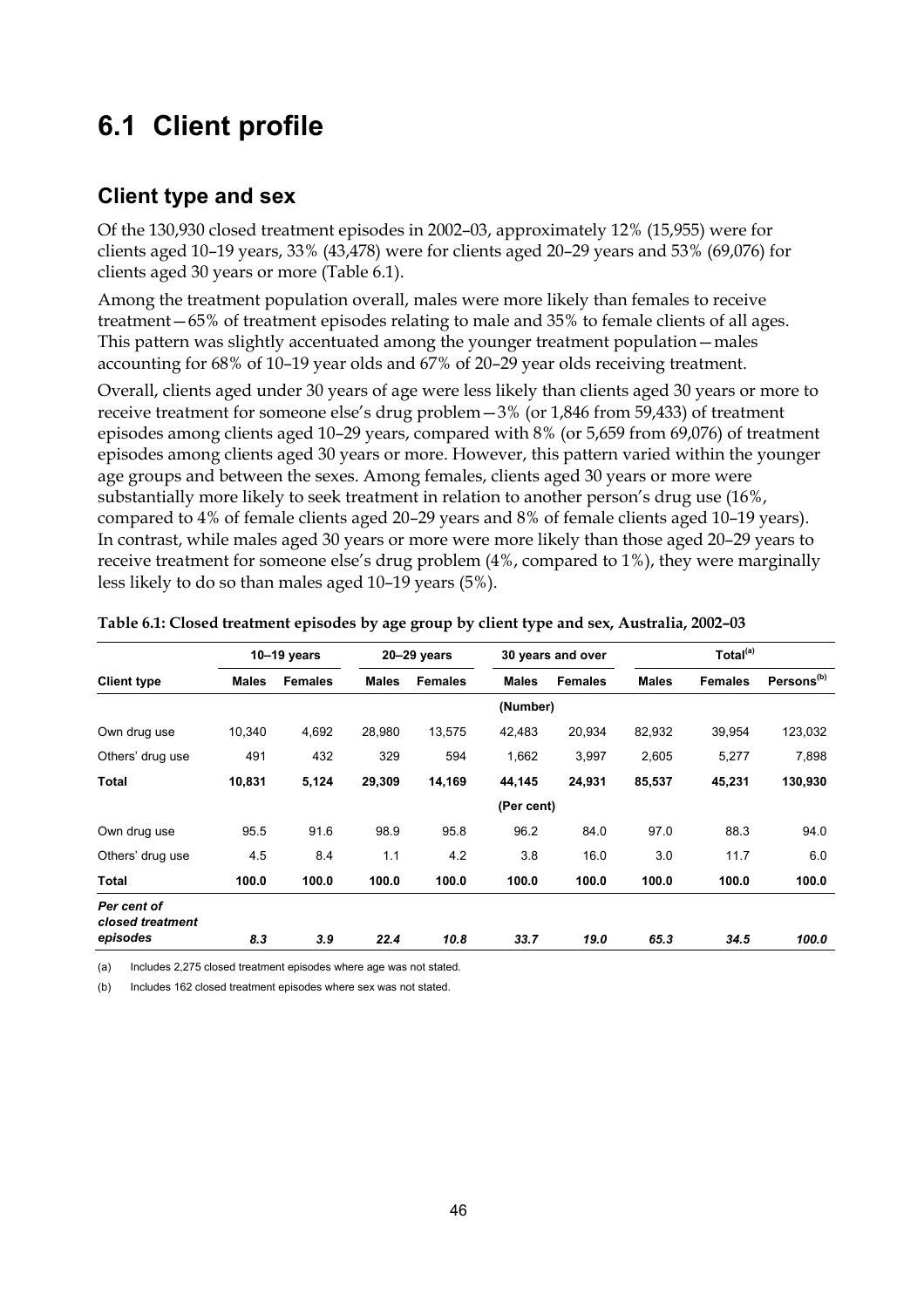### **Indigenous status**

As noted in Chapter 3, 12,136 closed treatment episodes (or 9% of the 130,930 closed treatment episodes in 2002–03) involved clients who identified as Aboriginal and Torres Strait Islander people (Table 3.3), which is higher than the overall proportion of Aboriginal and Torres Strait Islander people in the total Australian population (2.4%; ABS 2004)7. The percentage of treatment episodes for clients aged 10–19 years was higher for Aboriginal and Torres Strait Islander clients (17%) than for other Australians (12% in the same age group) (Table A4.16). However, treatment episodes for clients aged over 30 years were relatively less common among Aboriginal and Torres Strait Islander clients (46% of Aboriginal and Torres Strait Islander clients were aged over 30 years) compared to other Australian clients (53% of other Australian clients were aged over 30 years). It is likely that these patterns relate to differences in the underlying age structure of Aboriginal and Torres Strait Islander people in the general population, with Indigenous people having a younger age profile than other Australians.

## **6.2 Drugs of concern**

### **Principal drug of concern**

 $\overline{a}$ 

Young clients have a markedly different profile in terms of their principal drug of concern (Table 6.2). For example:

- clients aged under 30 years were much more likely than older clients to receive treatment related to cannabis—50% of treatment episodes among the 10–19 age group and 26% among the 20–29 age group had cannabis as the principal drug of concern, compared to 13% of treatment episodes for clients aged 30 years or more;
- clients aged under 30 years were also somewhat more likely to receive treatment related to amphetamines (accounting for 11% of treatment episodes among 10–19 year olds and 15% among 20–29 year olds, compared to 8% among clients aged 30 years or more);
- clients aged under 30 years were far less likely to receive treatment for alcohol as the principal drug of concern (accounting for 17% of treatment episodes among 10–19 year olds, 22% among 20–29 year olds and 54% among clients aged 30 years or more); and
- the age group most likely to be receiving treatment for heroin was the 20–29 age group 27% of all treatment episodes in this age group were for heroin, compared to 12% among clients aged 10–19 years and 14% among clients aged 30 years or more.

<sup>7</sup> As also noted in Chapter 3, data on Aboriginal and Torres Strait Islander people in the AODTS treatment population should be interpreted with caution. The overall proportion of episodes relating to clients reported as being of Aboriginal and/or Torres Strait Islander origin is only slightly higher than the proportion of episodes where Indigenous status was 'not stated'. Further, the majority of dedicated Indigenous substance use services are not included in the AODTS–NMDS collection (see Section 1.3 for further details).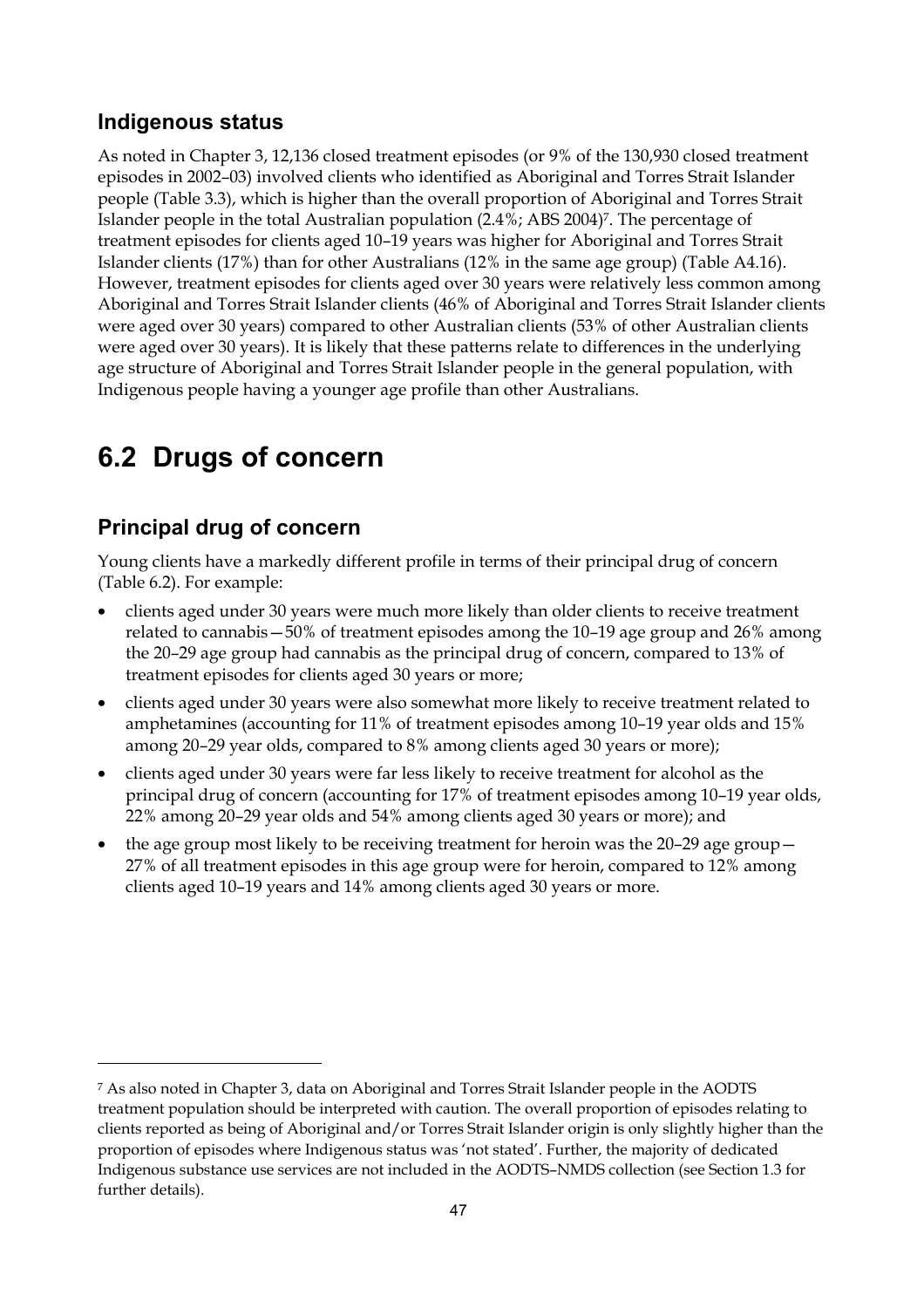| Principal drug<br>of concern   | $10 - 19$<br>vears | $20 - 29$<br>vears | 30 years<br>or more | Total <sup>(b)</sup> | $10 - 19$<br>years | $20 - 29$<br>years | 30 years<br>or more | Total <sup>(b)</sup> |  |  |
|--------------------------------|--------------------|--------------------|---------------------|----------------------|--------------------|--------------------|---------------------|----------------------|--|--|
|                                |                    | (Number)           |                     |                      | (Per cent)         |                    |                     |                      |  |  |
| Alcohol                        | 2,616              | 9,432              | 34,233              | 46,747               | 17.4               | 22.1               | 53.9                | 38.0                 |  |  |
| Amphetamines                   | 1,599              | 6,498              | 4,863               | 13,213               | 10.6               | 15.3               | 7.7                 | 10.7                 |  |  |
| Benzodiazepines                | 108                | 777                | 1,686               | 2,609                | 0.7                | 1.8                | 2.7                 | 2.1                  |  |  |
| Cannabis                       | 7,466              | 11,218             | 7,924               | 27,106               | 49.6               | 26.3               | 12.5                | 22.0                 |  |  |
| Cocaine                        | 26                 | 126                | 146                 | 323                  | 0.2                | 0.3                | 0.2                 | 0.3                  |  |  |
| Ecstasy                        | 87                 | 219                | 88                  | 416                  | 0.6                | 0.5                | 0.1                 | 0.3                  |  |  |
| Heroin                         | 1,855              | 11,439             | 9,095               | 22,642               | 12.3               | 26.8               | 14.3                | 18.4                 |  |  |
| Methadone                      | 80                 | 861                | 1,206               | 2,173                | 0.5                | 2.0                | 1.9                 | 1.8                  |  |  |
| Nicotine                       | 213                | 171                | 1,221               | 1,693                | 1.4                | 0.4                | 1.9                 | 1.4                  |  |  |
| All other drugs <sup>(c)</sup> | 894                | 1,624              | 2,698               | 5,434                | 5.9                | 3.8                | 4.2                 | 4.4                  |  |  |
| Not stated/ missing            | 101                | 241                | 324                 | 676                  | 0.7                | 0.6                | 0.5                 | 0.5                  |  |  |
| Total                          | 15,045             | 42,606             | 63,484              | 123,032              | 100.0              | 100.0              | 100.0               | 100.0                |  |  |

**Table 6.2: Closed treatment episodes by age group and principal drug of concern, Australia, 2002–03(a)**

(a) Excludes treatment episodes for clients seeking treatment for the drug use of others.

(b) Includes not stated for age.

(c) Includes balance of principal drug of concern coded according to the ASCDC. See Appendix 6.

### **'Party drugs'**

'Party drugs' are a group of drugs commonly used at dance parties, raves and night clubs. Party drugs include, but are not limited to: ecstasy, LSD, Ketamine, amphetamines (including methamphetamines such as speed, crystal and base), GHB and cocaine. These drugs—mainly stimulants—are used to enhance the party environment by making the music sound different, lights appear brighter and, due to the stimulant effect, enable the user to dance for longer periods, giving them more energy and the ability to stay awake. The potential for harm when using 'party drugs' may range from general confusion through to psychosis and, in extreme cases, death (NDARC 2000).

In 2002–03 there were 13,991 closed treatment episodes relating to drugs often referred to as 'party drugs' or 'club drugs' (Table 6.3). These treatment episodes represent a relatively small proportion of all treatment received and reported under the AODTS–NMDS, accounting for about 11% of all treatment episodes in 2002–03 for which a principal drug was reported.

When we consider 'party drugs' as the principal drug of concern, we see that, overall, treatment episodes involving clients aged 10–29 were more than one and a half times as likely to involve these selected drugs—accounting for 8,575 treatment episodes, compared to 5,265 treatment episodes among clients aged 30 years or more. The 20–29 age group accounted for by far the highest number of treatment episodes relating to these drugs (6,856 treatment episodes).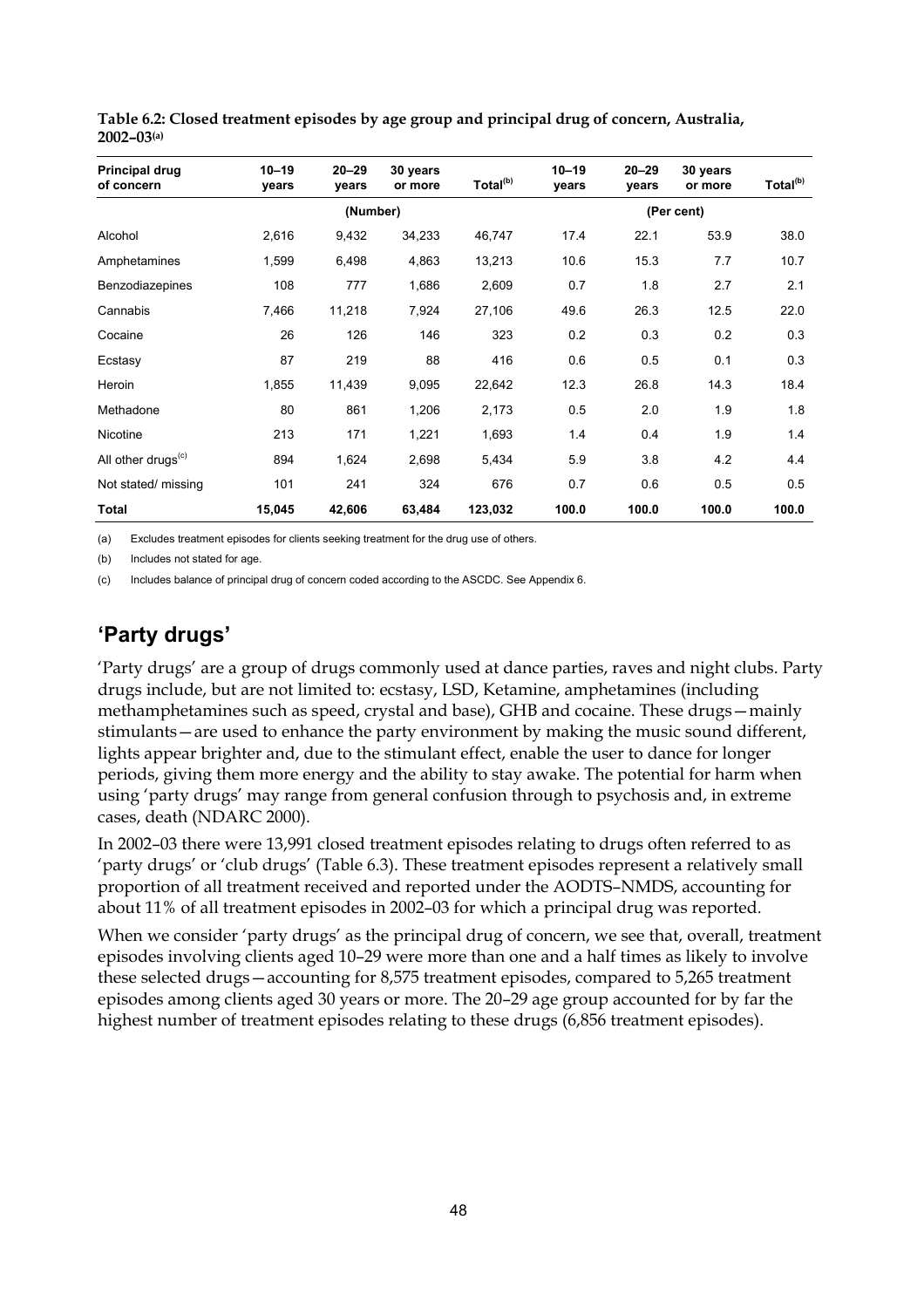By far the most common 'party drugs' for which treatment was received were amphetamines, accounting for around 94% of treatment episodes for these drugs. Ecstasy and cocaine were the next most likely 'party drugs' for which treatment was sought; however, the ordering of these drugs varied slightly among the three age groups. Among the younger age groups the second most likely 'party drug' was ecstasy (5% for 10–19 year olds and 3% for 20–29 year olds) and then cocaine (2% each), while for clients aged 30 years or more, cocaine was the second most likely (3%) and then ecstasy (2%). Very few treatment episodes related to other party drugs such as LSD (30 episodes), GHB (1), ketamine (6) and amyl nitrate (2) as a principal drug.

| <b>Principal drug</b><br>of concern | $10-19$ years |       | $20 - 29$ years |       | 30 years and over |       | Total <sup>(c)</sup> |       |
|-------------------------------------|---------------|-------|-----------------|-------|-------------------|-------|----------------------|-------|
|                                     | No.           | %     | No.             | %     | No.               | %     | No.                  | $\%$  |
| Amphetamines <sup>(b)</sup>         | 1.599         | 93.0  | 6.498           | 94.8  | 4,863             | 92.4  | 13.213               | 94.4  |
| Ecstasy                             | 87            | 5.1   | 219             | 3.2   | 88                | 1.7   | 416                  | 3.0   |
| Cocaine                             | 26            | 1.5   | 126             | 1.8   | 146               | 2.8   | 323                  | 2.3   |
| <b>LSD</b>                          | 7             | 0.4   | 7               | 0.1   | 5                 | 0.1   | 30                   | 0.2   |
| <b>GHB</b>                          | $\mathbf 0$   | 0.0   | $\mathbf{1}$    | 0.0   | 0                 | 0.0   | 1                    | 0.0   |
| Ketamine                            | $\mathbf 0$   | 0.0   | 5               | 0.1   | 1                 | 0.0   | 6                    | 0.0   |
| Amyl nitrate                        | $\mathbf 0$   | 0.0   | 0               | 0.0   | $\overline{2}$    | 0.0   | $\overline{2}$       | 0.0   |
| <b>Total</b>                        | 1,719         | 100.0 | 6,856           | 100.0 | 5,265             | 100.0 | 13,991               | 100.0 |

**Table 6.3: Closed treatment episodes by age group and principal drug of concern—'party drugs', Australia, 2002–03(a)**

(a) Excludes treatment episodes for clients seeking treatment for the drug use of others.

(b) Amphetamines include methamphetamines such as ice, crystal, base and speed.

(c) Includes not stated for age.

When considering all 'party drugs' of concern (that is, 'party drugs' nominated as the principal drug of concern or as an other drug of concern), a different pattern emerges (Figure 6.1). For all age groups, 29% of closed treatment episodes involved a 'party drug' as one of their drugs of concern, compared to 11% as the principal drug of concern (Table A4.17). This pattern was particularly marked in the case of treatment episodes involving amphetamines (13,213 or 11% of treatment episodes involved amphetamines as the principal drug of concern whereas, 27,074 or 22% included them as a drug of concern), ecstasy (identified in 416 or 0.3% of treatment episodes as the principal drug and 4,436 or 4% as a drug of concern) and cocaine (identified in 323 or 0.3% of treatment episodes as the principal drug and 2,345 or 2% as a drug of concern).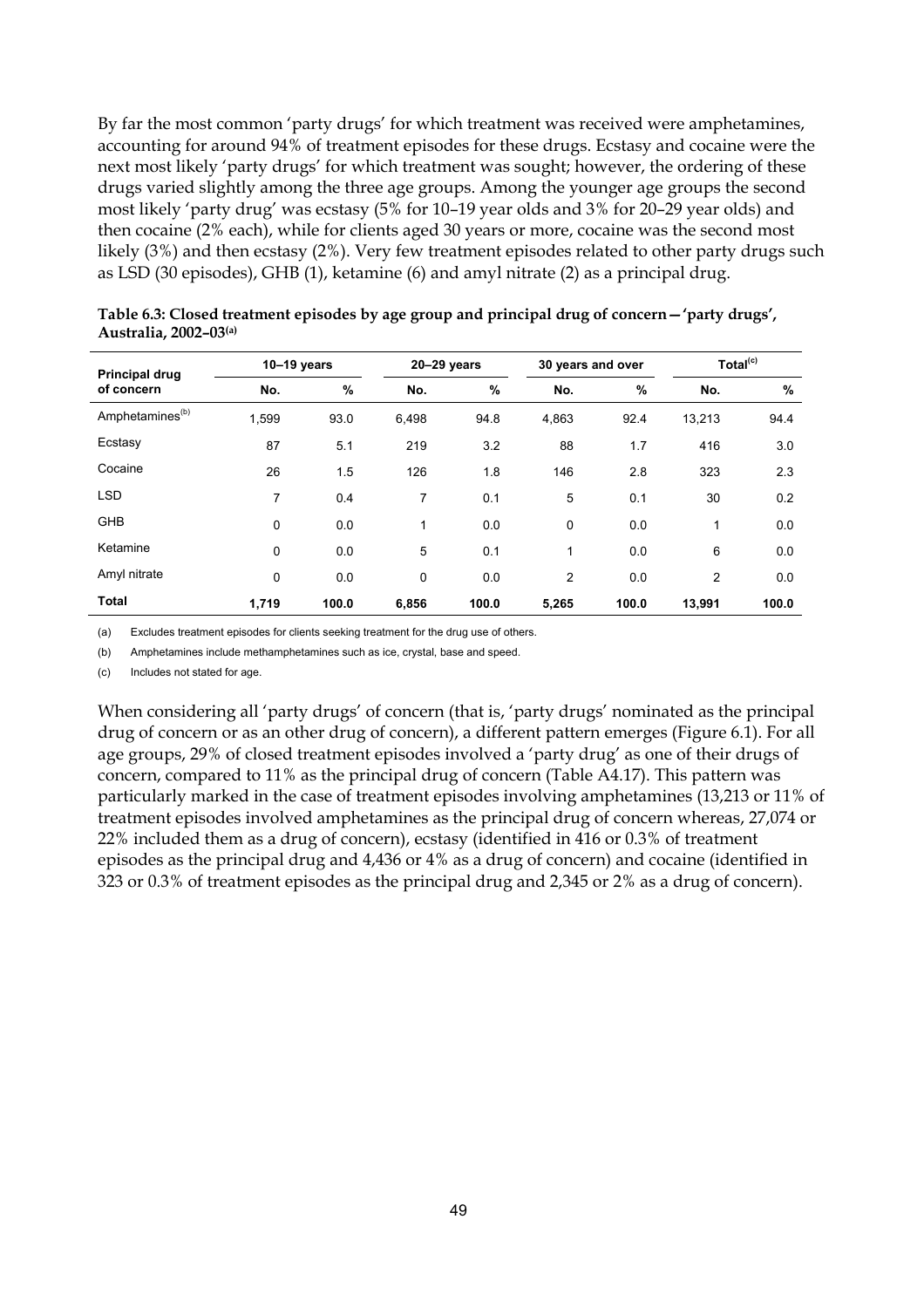

### **Injecting drug use**

Overall, 26% of clients reported that they were current injectors, a further 19% had injected in the past (9% between 3 and 12 months ago and 10% 12 or more months ago) and 41% had never injected (Table 4.6 or Table A4.18). The 20–29 age group were more likely than the younger and older age groups to be current injectors (36%, compared with 21% for both clients aged 10–19 years and 30 years or more) and less likely to have never injected (29%, compared with 54% and 46% respectively) (Figure 6.2). Note that caution should be taken when interpreting data for 'injecting drug use' due to the high 'not stated' response for this item (14% of treatment episodes).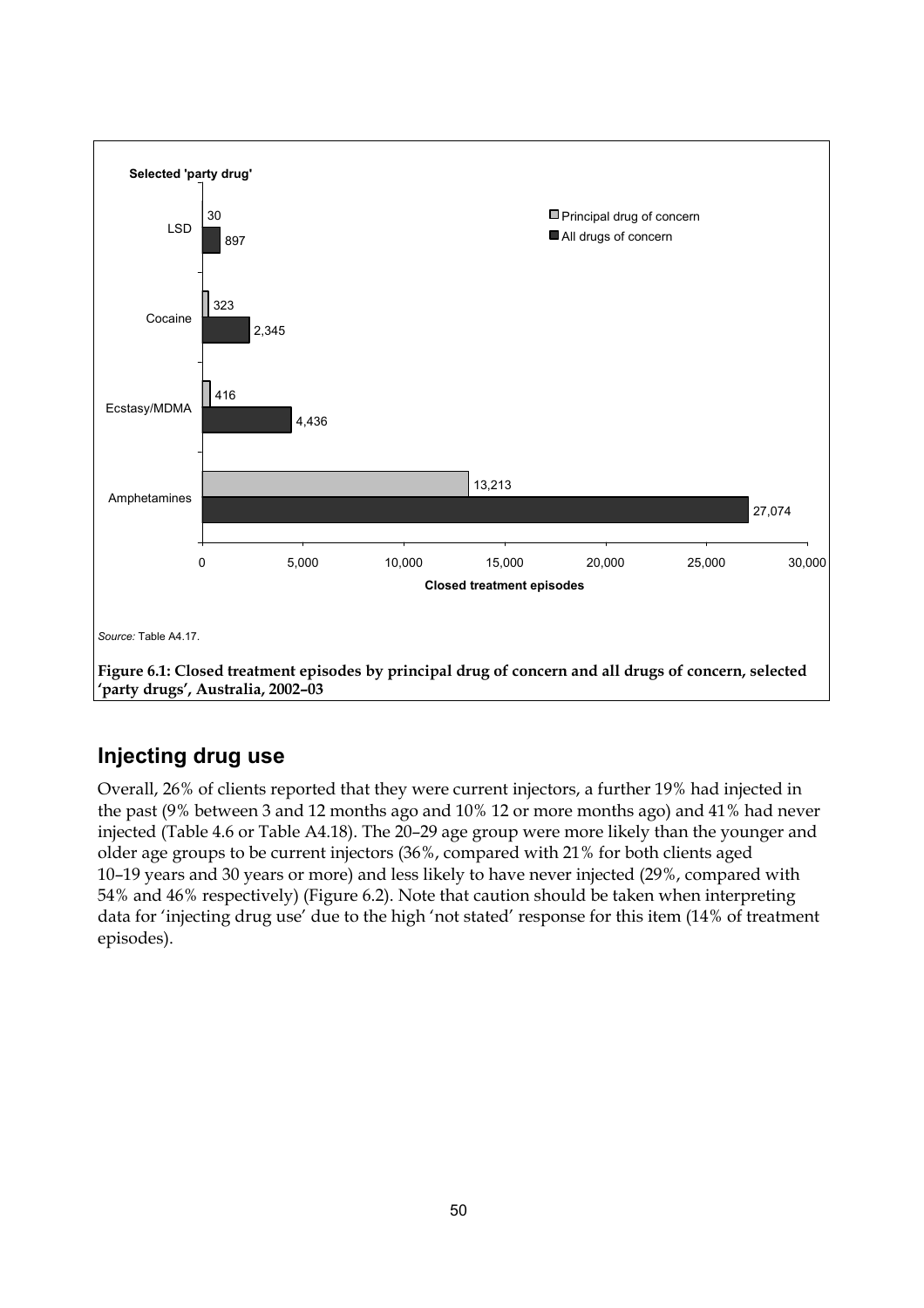

### **Source of referral**

 $\overline{a}$ 

Compared to clients aged 30 years or more, younger clients were less likely to self-refer (21% among treatment episodes for 10–19 year olds and 35% for 20–29 year olds, compared with 41% among clients aged 30 years or more), less likely to be referred by a general practitioner or medical specialist (2% and 5%, compared with 9% respectively), and more likely to be referred via community-based corrections (18% and 12%, compared with 7%) or police/court diversion processes (17% and 12%, compared with 6%) (Table 6.4). It is likely that the relatively high proportion of referrals via police/court diversion processes among the younger age groups relates to the higher proportion of treatment for cannabis among younger clients compared with older clients. Cannabis was the principal drug of concern for 50% of clients aged 10–19 and 26% of clients age 20–29 years, compared with 13% for clients aged 30 year or more in 2002–03, and cannabis was the principal drug in 63% of treatment episodes referred by police or court diversion processes (Tables 6.2 and 4.4). This pattern, in turn, is affected by the large number of treatment episodes from Queensland for clients undergoing police diversion (these accounted for more than half of all treatment episodes of this referral type)8.

<sup>8</sup> In Queensland, clients referred for treatment as part of a police diversion process automatically have the principal drug of concern recorded as 'cannabis', the main treatment type as 'information and education only' and reason for cessation as 'ceased at expiation'. It is possible that the principal drug is not actually cannabis and it is anticipated that future modifications to data collection processes will enable this possibility to be reflected.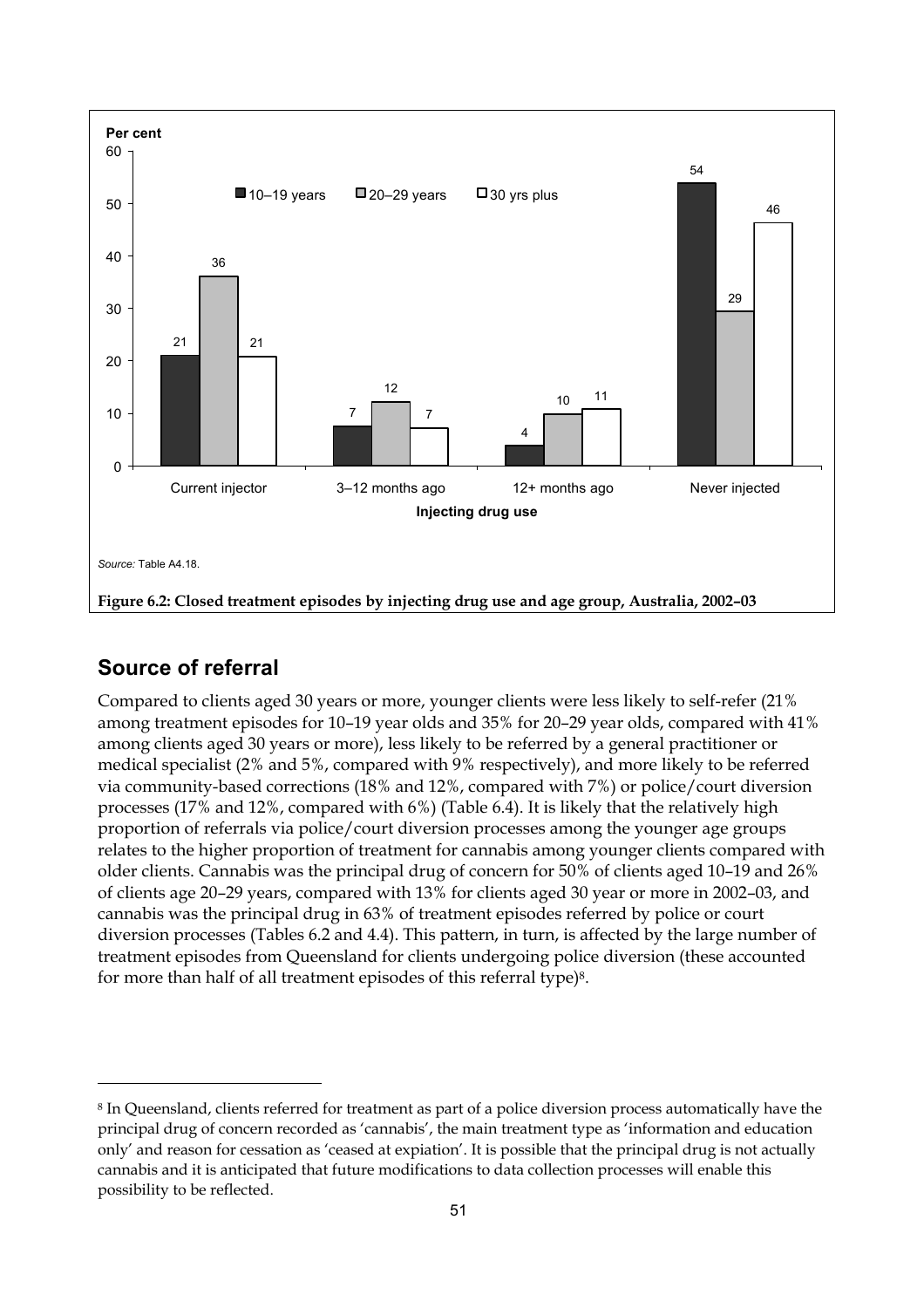|                                                           | $10-19$ years |       | $20 - 29$ years |       | 30 years and over |       | Total <sup>(b)</sup> |       |
|-----------------------------------------------------------|---------------|-------|-----------------|-------|-------------------|-------|----------------------|-------|
| Source of referral                                        | No.           | $\%$  | No.             | %     | No.               | $\%$  | No.                  | $\%$  |
| Self                                                      | 3,202         | 21.3  | 14,941          | 35.1  | 25,974            | 40.9  | 45,026               | 36.6  |
| Family<br>member/friend                                   | 1,293         | 8.6   | 2,254           | 5.3   | 2,612             | 4.1   | 6,324                | 5.1   |
| GP/medical<br>specialist                                  | 355           | 2.4   | 2,014           | 4.7   | 5,892             | 9.3   | 8,319                | 6.8   |
| Psychiatric/other<br>hospital                             | 243           | 1.6   | 1,117           | 2.6   | 3,107             | 4.9   | 4,485                | 3.6   |
| Community mental<br>health service <sup>(c)</sup>         | 261           | 1.7   | 945             | 2.2   | 1,452             | 2.3   | 2,681                | 2.2   |
| AODTS <sup>(c)</sup>                                      | 1,472         | 9.8   | 5,401           | 12.7  | 8,181             | 12.9  | 15,224               | 12.4  |
| Other community<br>health/care<br>services <sup>(d)</sup> | 981           | 6.5   | 1,644           | 3.9   | 2,545             | 4.0   | 5,286                | 4.3   |
| Community-based<br>corrections                            | 2,762         | 18.4  | 5,057           | 11.9  | 4,699             | 7.4   | 12,569               | 10.2  |
| Police/court<br>diversions                                | 2,618         | 17.4  | 5,128           | 12.0  | 3,918             | 6.2   | 11,687               | 9.5   |
| Other                                                     | 1,739         | 11.6  | 3,789           | 8.9   | 4,617             | 7.3   | 10,498               | 8.5   |
| Not stated                                                | 119           | 0.8   | 316             | 0.7   | 487               | 0.8   | 933                  | 0.8   |
| <b>Total</b>                                              | 15,045        | 100.0 | 42,606          | 100.0 | 63,484            | 100.0 | 123,032              | 100.0 |

**Table 6.4: Closed treatment episodes by source of referral and age group, Australia, 2002–03(a)** 

(a) Excludes treatment episodes for clients seeking treatment for the drug use of others.

(b) Includes not stated for age.

(c) Includes residential and non-residential services.

(d) Comprises other residential community care unit; non-residential medical and/or allied health care agency; other non-residential community health care agency/out-patient clinic; and other community service agency.

## **6.3 Treatment programs**

### **Main treatment type**

Overall, the most common main treatment type for clients was counselling (42%), followed by withdrawal management (detoxification) (19%), assessment only (13%), rehabilitation (8%) and information and education only (8%) (Table 6.5). There were some variations in this treatment pattern according to age group. For example, clients aged under 30 years were somewhat less likely than clients aged 30 years or more to receive counselling as their main treatment type (accounting for 32% of treatment episodes among 10–19 year olds and 40% among 20–29 year olds, compared with 44% among clients aged 30 years or more) or withdrawal management (detoxification) (11% and 18%, compared with 22% respectively). Conversely, younger clients were more likely than older clients to receive support and case management only (accounting for 17% of treatment episodes among 10–19 year olds and 8% among 20–29 year olds, compared with 4% among clients aged 30 years or more) and information and education only (18% and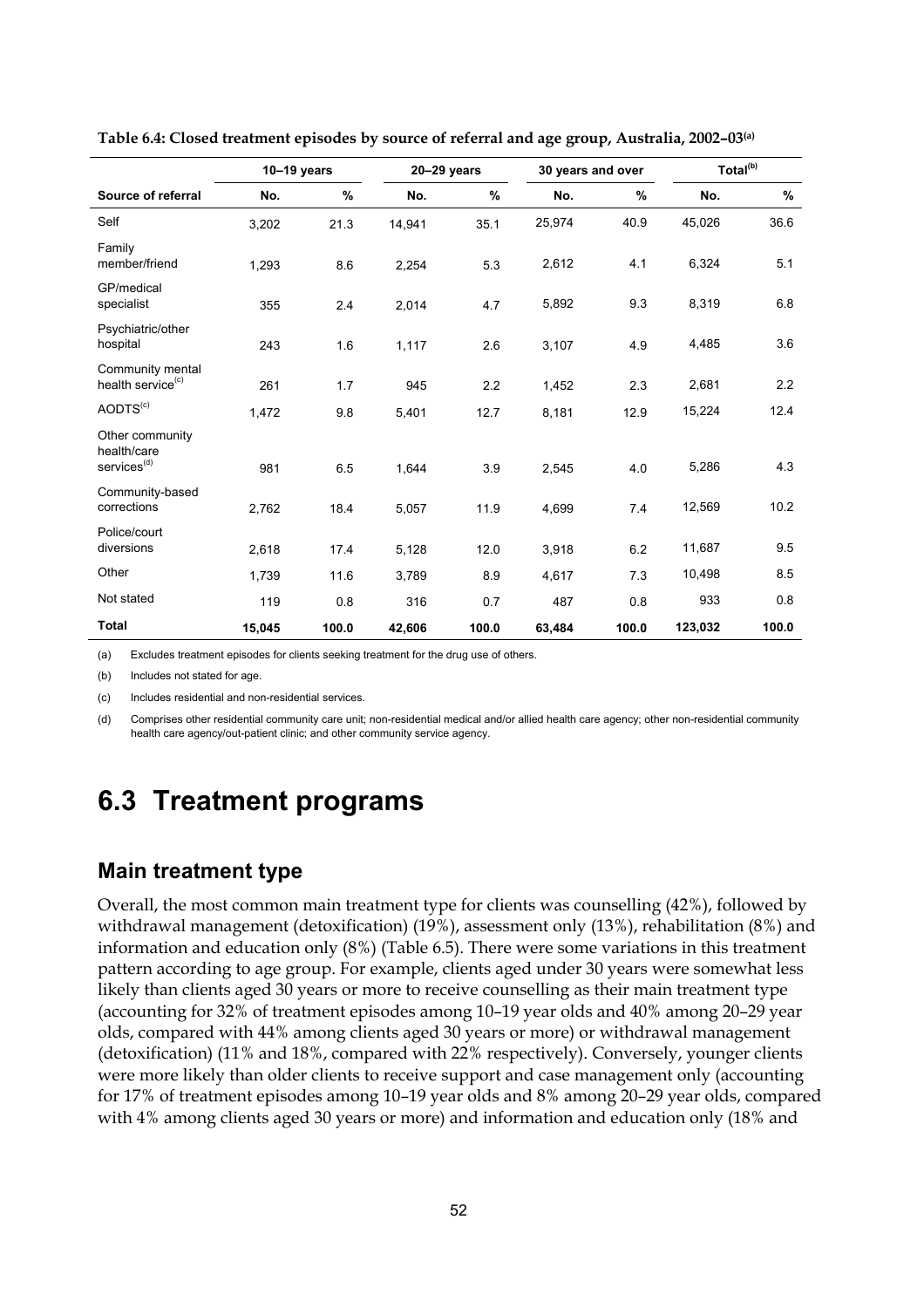8%, compared with 6% respectively). These patterns also relate to the most likely principal drug of concern for the different age groups. For example, treatment episodes relating to clients aged 30 years or more were more likely than those for younger clients to relate to alcohol which, in turn, was more likely to be associated with counselling as a main treatment type. In contrast, as noted previously, treatment episodes for the 10–19 age group were far more likely to relate to cannabis, which was in turn more likely to be associated with information and education only as a main treatment type (see Tables 6.2 and A4.15 for more detail).

| <b>Main</b>                                      | $10-19$ years |       | 20-29 years |       | 30 years and over |       | Total <sup>(a)</sup> |       |
|--------------------------------------------------|---------------|-------|-------------|-------|-------------------|-------|----------------------|-------|
| treatment type                                   | No.           | %     | No.         | $\%$  | No.               | %     | No.                  | $\%$  |
| Withdrawal<br>management<br>(detoxification)     | 1,828         | 11.4  | 7,704       | 17.7  | 15,065            | 21.8  | 24,767               | 18.9  |
| Counselling                                      | 5,111         | 32.0  | 17,495      | 40.2  | 30,679            | 44.4  | 54,395               | 41.5  |
| <b>Rehabilitation</b>                            | 1.095         | 6.9   | 3,629       | 8.3   | 5,109             | 7.4   | 9,865                | 7.5   |
| Support and case<br>management only              | 2,641         | 16.5  | 3,278       | 7.5   | 2,747             | 4.0   | 9,097                | 6.9   |
| Information and<br>education only <sup>(b)</sup> | 2,851         | 17.9  | 3,347       | 7.7   | 3,847             | 5.6   | 10,478               | 8.0   |
| Assessment only                                  | 1,994         | 12.5  | 6,311       | 14.5  | 8,283             | 12.0  | 16,632               | 12.7  |
| Other <sup>(c)</sup>                             | 448           | 2.8   | 1,765       | 4.0   | 3,328             | 4.9   | 5,696                | 4.4   |
| <b>Total</b>                                     | 15,968        | 100.0 | 43,529      | 100.0 | 69,158            | 100.0 | 130,930              | 100.0 |

|  | Table 6.5: Closed treatment episodes by main treatment type and age group, Australia, 2002–03 |  |
|--|-----------------------------------------------------------------------------------------------|--|
|  |                                                                                               |  |

(a) Includes not stated for age.

(b) In Queensland a client undergoing Police Diversion automatically has the 'principal drug of concern' recorded as cannabis, the 'main treatment type' as information and education only and 'reason for cessation' as ceased at expiation. It is possible that the principal drug is not actually cannabis and it is anticipated that future modifications to data collection processes will enable this possibility to be reflected.

(c) Other includes 2,064 treatment episodes where the main treatment type was reported as pharmacotherapy. This represents a small proportion of pharmacotherapy treatment in Australia as agencies whose sole activity is to prescribe and/or dose for methadone or other opioid maintenance pharmacotherapies are currently excluded from the AODTS–NMDS.

### **Treatment delivery setting**

Overall, around two-thirds of all treatment episodes are conducted in non-residential treatment facilities (67%), around one-fifth in residential treatment facilities (21%) and 7% in outreach settings (see Table 5.9). This pattern varied somewhat for the youngest age group—with a much higher proportion of treatment episodes for 10–19 year olds being conducted in outreach settings (21%, compared to 6% for 20–29 year olds and 4% for clients aged 30 years or more) (Figure 6.3). Clients aged 10–19 years were less likely to receive treatment in non-residential treatment facilities (59% of treatment episodes among 10–19 year olds were in this setting, compared with 69% for both the 20–29 and 30 years or more age groups) and residential treatment facilities (14% for 10–19 year olds, compared with 21% for the 20–29 years and 24% for the 30 years or more age group).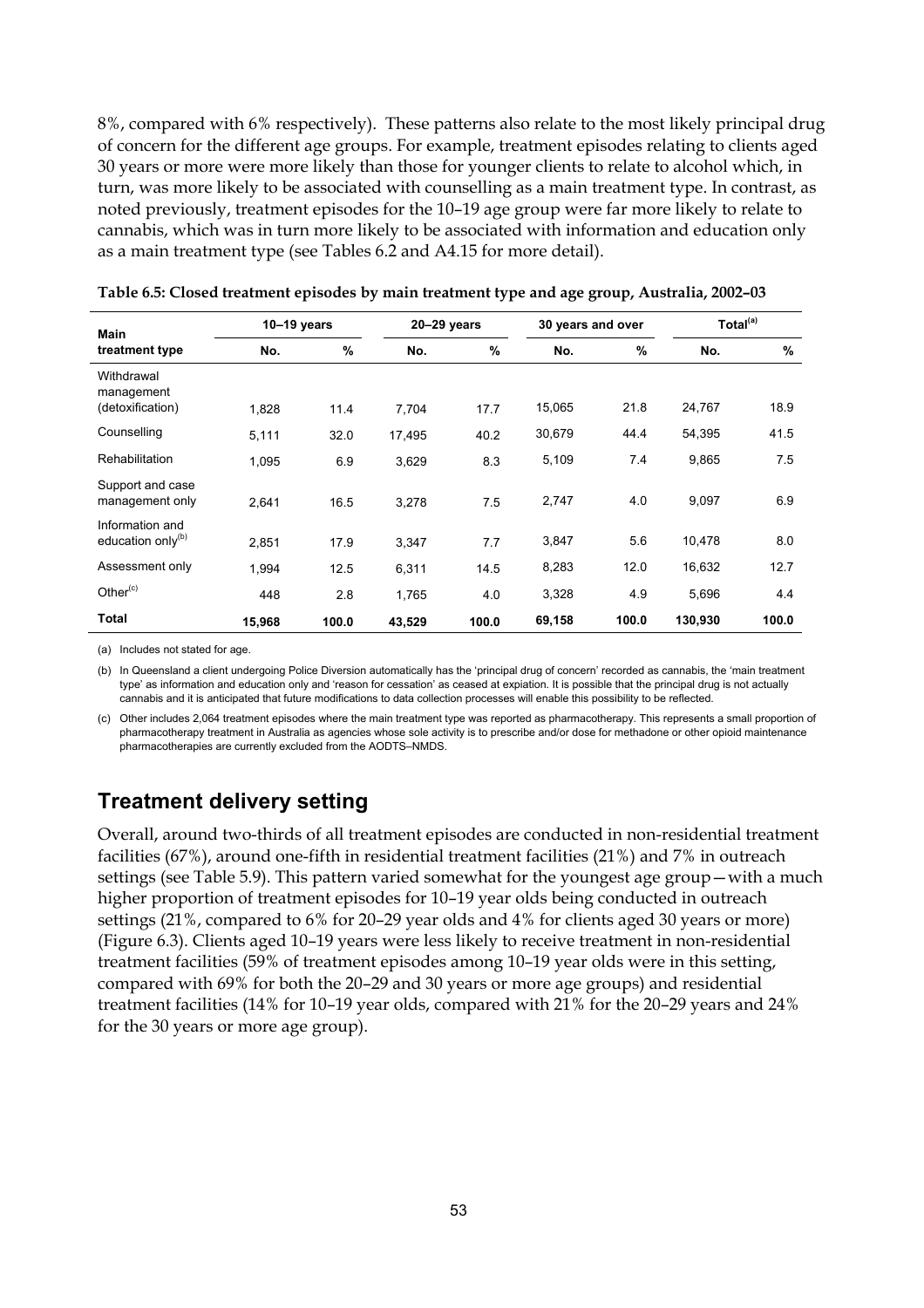

### **Reason for cessation of treatment episode**

In 2002–03, younger clients were a little less likely than older clients to cease treatment because treatment had been completed (51% of treatment episodes for clients aged 10–19 years and 48% for clients aged 20–29 years ceased for this reason, compared with 55% for clients aged 30 years or more) and more likely to cease treatment due to expiation (13% and 7%, compared with 4%) (Table 6.6). Reason for cessation also relates closely to the principal drug of concern, with younger clients more likely to be receiving treatment for cannabis, which in turn is more likely to the subject of a police/court diversion process and therefore more likely to cease due to expiation. There was very little difference between the two broad age groups in all other reasons for cessation of treatment.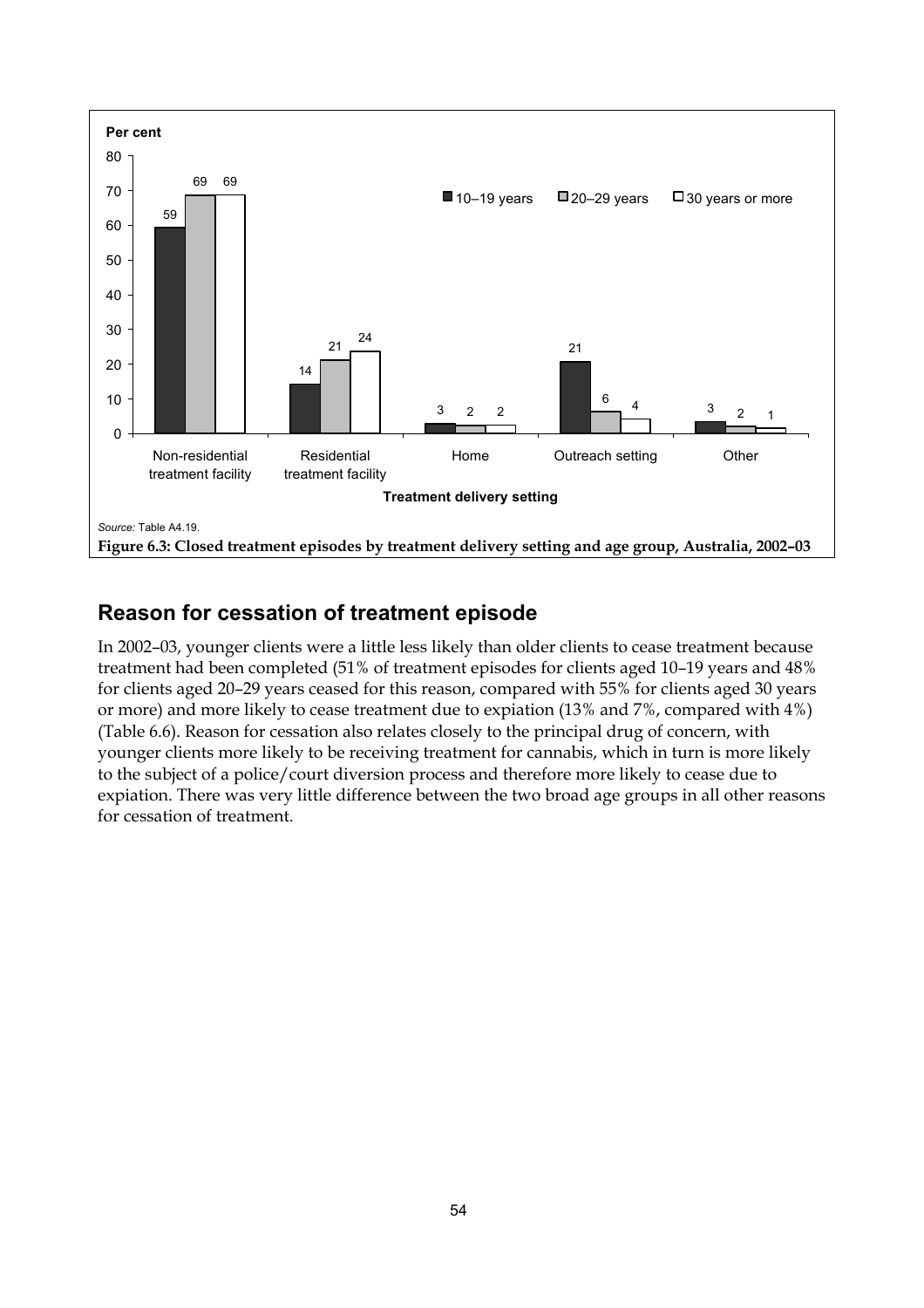|                                                           | $10-19$ years |       | $20 - 29$ years |       | 30 years and over |       | Total <sup>(a)</sup> |       |  |
|-----------------------------------------------------------|---------------|-------|-----------------|-------|-------------------|-------|----------------------|-------|--|
| <b>Reason for cessation</b>                               | No.           | %     | No.             | %     | No.               | %     | No.                  | $\%$  |  |
| <b>Treatment completed</b>                                | 8,085         | 50.6  | 21,074          | 48.4  | 37,873            | 54.8  | 67,892               | 51.9  |  |
| Change in main treatment                                  | 250           | 1.6   | 785             | 1.8   | 1,097             | 1.6   | 2,171                | 1.7   |  |
| Change in delivery setting                                | 141           | 0.9   | 227             | 0.5   | 445               | 0.6   | 1,054                | 0.8   |  |
| Change in principal drug                                  | 65            | 0.4   | 83              | 0.2   | 122               | 0.2   | 277                  | 0.2   |  |
| Transferred to another<br>service provider                | 835           | 5.2   | 3,209           | 7.4   | 4,969             | 7.2   | 9,144                | 7.0   |  |
| Ceased to participate<br>against advice                   | 590           | 3.7   | 2,331           | 5.4   | 3,363             | 4.9   | 6,314                | 4.8   |  |
| Ceased to participate<br>without notice                   | 2,104         | 13.2  | 7,440           | 17.1  | 10,845            | 15.7  | 20,654               | 15.8  |  |
| Ceased to participate<br>involuntary (non-<br>compliance) | 406           | 2.5   | 1,244           | 2.9   | 1,293             | 1.9   | 2,956                | 2.3   |  |
| Ceased to participate at<br>expiation                     | 2,089         | 13.1  | 2,933           | 6.7   | 2,411             | 3.5   | 7,454                | 5.7   |  |
| Ceased to participate by<br>mutual agreement              | 509           | 3.2   | 1,088           | 2.5   | 2,245             | 3.2   | 3,995                | 3.1   |  |
| Drug court &/or sanctioned<br>by court diversion          | 35            | 0.2   | 191             | 0.4   | 125               | 0.2   | 351                  | 0.3   |  |
| Imprisoned, other than drug<br>court sanctioned           | 140           | 0.9   | 370             | 0.9   | 363               | 0.5   | 886                  | 0.7   |  |
| Died                                                      | 7             | 0.0   | 48              | 0.1   | 126               | 0.2   | 188                  | 0.1   |  |
| Other                                                     | 501           | 3.1   | 1,760           | 4.0   | 2,516             | 3.6   | 5,240                | 4.0   |  |
| Not stated                                                | 211           | 1.3   | 746             | 1.7   | 1,365             | 2.0   | 2,354                | 1.8   |  |
| <b>Total</b>                                              | 15,968        | 100.0 | 43,529          | 100.0 | 69,158            | 100.0 | 130,930              | 100.0 |  |

**Table 6.6: Closed treatment episodes by reason for cessation and age group, Australia, 2002–03**

(a) Includes not stated for age.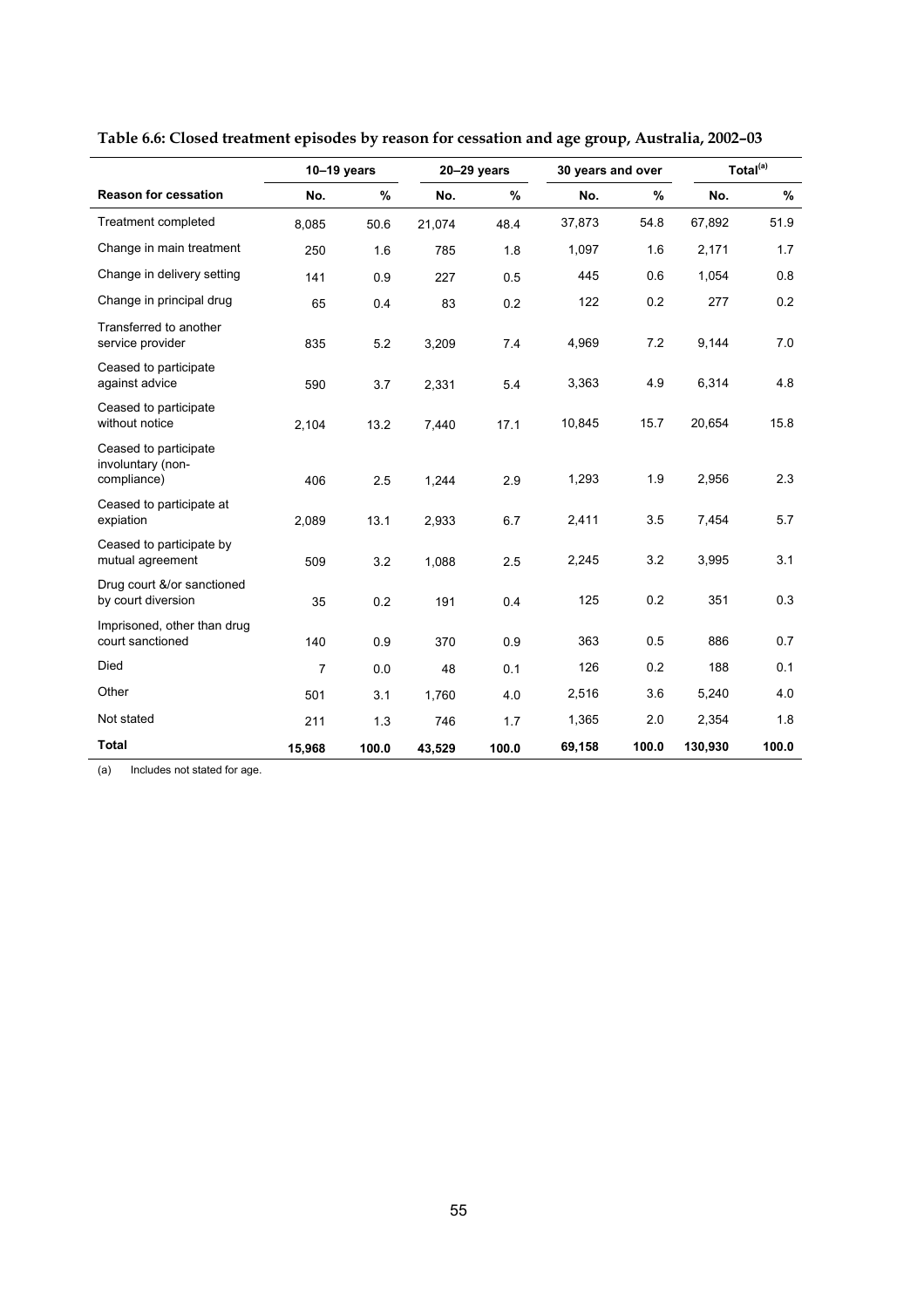# **7 Other data collections**

This chapter briefly describes a range of relevant Australian data collections that provide context to the information presented in the remainder of this report.

## **7.1 Background**

Harmful drug use has many social, health and economic impacts on Australian society. It is estimated that, in 1998, 17,671 deaths and 185,558 hospital separations were related to drug use (633 of the deaths were attributable to alcohol, 12,944 to tobacco and 14,414 to illicit drugs; 43,033 of the hospital separations were attributable to alcohol, 142,525 to tobacco and 14,471 to illicit drugs) (Ridolfo & Stevenson 2001). The economic costs associated with harmful drug use, including prevention, treatment, loss of productivity in the workplace, property crime, theft, accidents and law-enforcement activities, amount to over \$18 billion annually (Collins & Lapsley 1996).

Internationally, there is great interest in improving the coordination of drug information systems. An effective and integrated drug information system should be able to 'address questions about emerging drug trends, general population prevalence, treatment seeking, demographics of drug users, at-risk groups, the drugs-crime nexus, drug-related harms (mortality and morbidity) and the effectiveness of education, health and law enforcement strategies' (Shand et al. 2003). In Australia, data are already collected in all of these areas. For example, the AODTS–NMDS provides data about a large proportion of the treatment-seeking population (those attending government-funded treatment services), the National Drug Strategy Household Survey provides information about national prevalence of drug use and perceptions of drugs, and school-based surveys provide information about at-risk groups. These and a range of other Australian data sources relating to drugs are described below.

## **7.2 Monitoring alcohol and other drug problems**

### **Key data collections relating to alcohol and other drug treatment services**

- Alcohol and Other Drug Treatment Services National Minimum Data Set (AODTS–NMDS).
- Aboriginal and Torres Strait Islander substance use specific services data from the Australian Government Department of Health and Ageing. See for example, *Drug and Alcohol Service Report (DASR): 2000–2001 Key Results* (DoHA 2003a).
- Indigenous primary health care services (includes substance use services) data from a joint initiative of the Office for Aboriginal and Torres Strait Islander Health (OATSIH) and the National Aboriginal Community Controlled Health Organisations (NACCHO). See, for example, *A National Profile of Australian Government Funded Aboriginal and Torres Strait Islander Primary Health Care Services, Service Activity Reporting: 2000–2001 Key Results* (DoHA 2003b).
- Pharmacotherapy client statistics provide data on the number of pharmacotherapy clients and the type and location of their prescribers (see Section 7.4).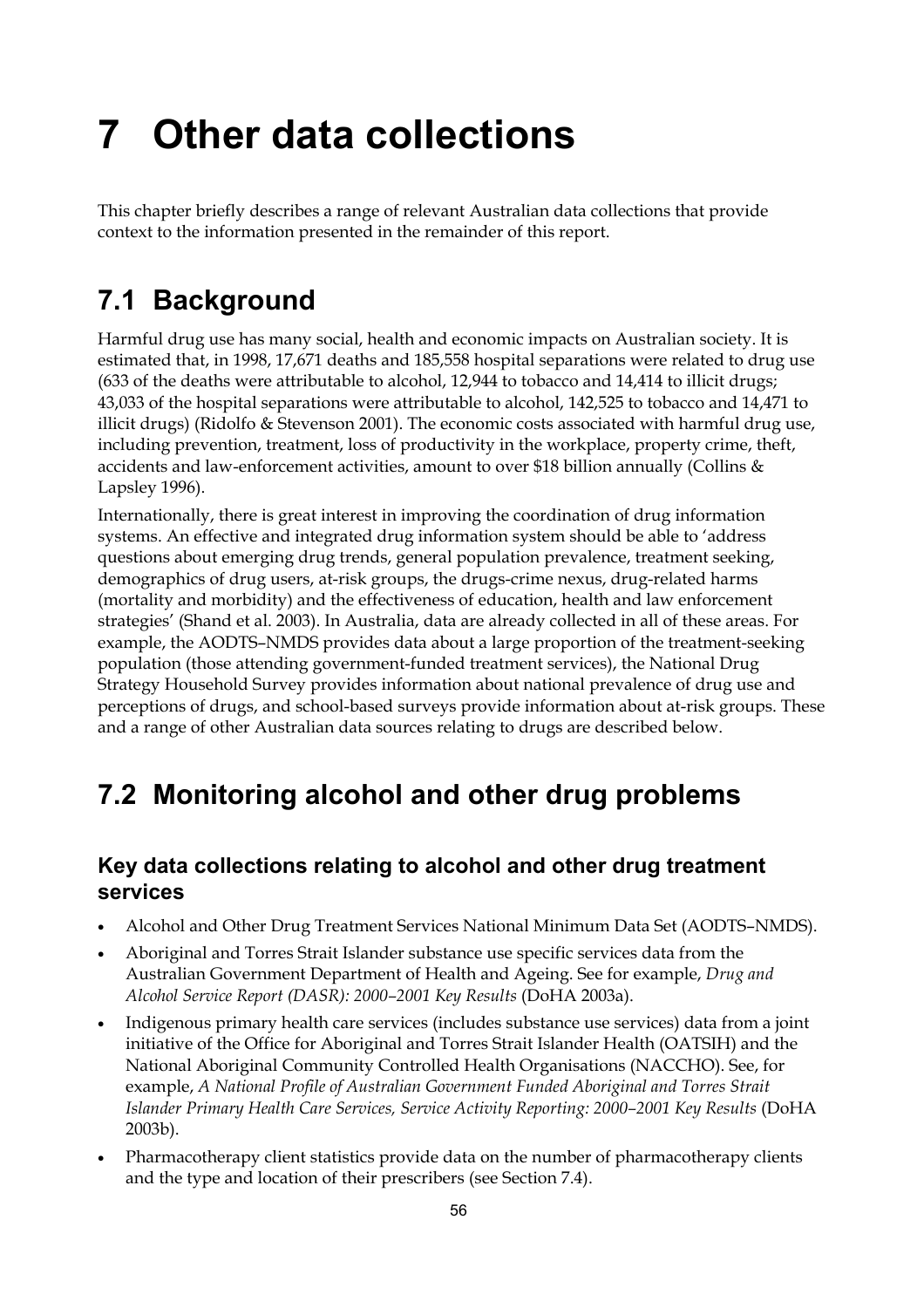- National Hospital Morbidity database (held by AIHW) on the estimated numbers of hospital episodes and bed days caused by alcohol, cigarettes and illicit drug use in Australia (see Section 7.3).
- National Mortality database (held by AIHW) for deaths related to alcohol, tobacco and illicit drug use (see Section 7.3).

### **Key population surveys relating to drug use and treatment**

- National Drug Strategy Household Survey (see Section 7.3).
- Australian Secondary School Alcohol and Drugs Survey (ASSADS) (1996 and 1999) samples school students aged 12–17 years across Australia and uses a self-completion questionnaire to identify drug and alcohol knowledge, attitudes, awareness and behaviours among secondary school students. The data are collected under the umbrella of the National Cancer Council.

### **Other data collections and surveys relating to drug use and treatment**

The following collections include information of relevance to drug and alcohol use and treatment activities:

- Clients of Treatment Services Agencies (COTSA): a one-day snapshot census of all clients using drug and alcohol treatment services across Australia, conducted in 1990, 1992, 1995 and 2001 (e.g. Shand & Mattick 2002). This census has effectively been superseded by the AODTS–NMDS.
- The Council of Australian Governments Illicit Drug Diversion Initiative (COAG IDDI) provides drug users with the opportunity to be diverted from the criminal justice system to receive education, treatment and support to address their drug problem (DoHA 2004). All government and non-government agencies funded under this initiative are asked to collect data under the COAG IDDI NMDS, and available data are held centrally by the Australian Government Department of Health and Ageing.
- Drug Use Monitoring in Australia (DUMA): an ongoing quarterly collection that measures recent drug use among persons detained by police and includes information on demographic characteristics and financial, criminal, drug use, drug market and treatment activities. Treatment information includes current and previous treatment history, types of treatment utilised, substance being treated for and reasons for entering treatment (AIC 2003).
- Drug Use Careers of Offenders (DUCO): a survey of a random sample from prisons in all states and territories which examines the relationship between drug-using careers and criminal careers. Key objectives are to examine: the relationship between illicit drug use and violent and property crime in the adult and juvenile incarcerated population; links between criminal careers and family background and mental health; and the nature of alcohol and other drug treatment both in and outside of prison. The interviewer-administered questionnaire includes questions on sociodemographic characteristics, past criminal history, past drug history, illicit drug market activity, offender decision-making processes, estimated costs associated with drug use, and use of alcohol and other drug treatment, including perceptions of effectiveness of treatment currently received (AIC 2004).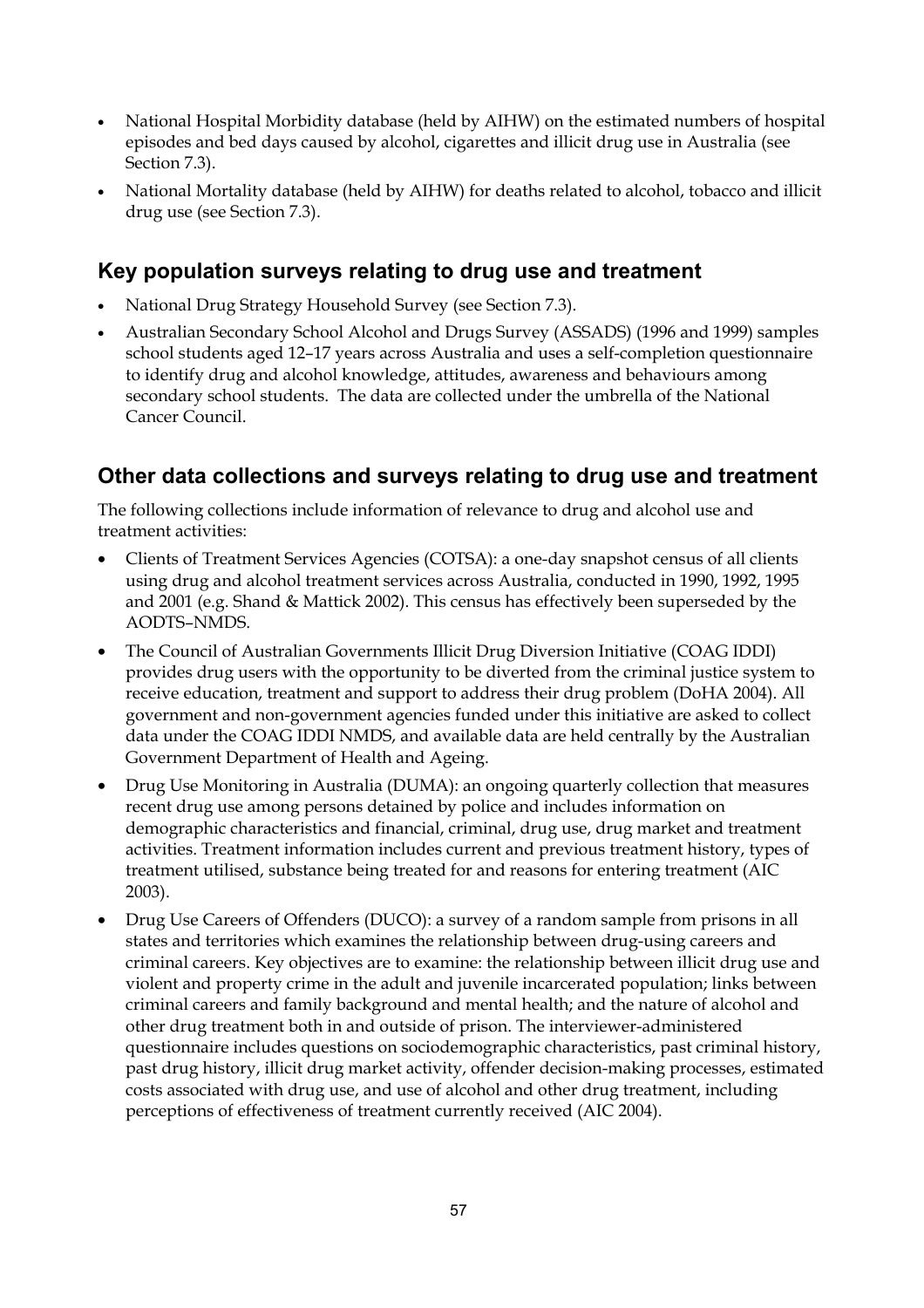- Illicit Drug Reporting System (IDRS): a survey that monitors emerging trends in the use and supply of illicit drugs in Australia. The system collects data annually about the price, purity, availability and patterns of use of heroin, methamphetamine, cocaine and cannabis. The IDRS has three components: interviews with injecting drug users; interviews with key informants (professionals who have regular contact with illicit drug users through their work); and analysis of other sources of indicator data related to illicit drugs. The survey is designed to be sensitive to trends over time rather than describing issues in detail and is not based on a representative sample of intravenous drug users (Breen et al. 2004a). The IDRS also involves a Party Drug Initiative, conducted nationally for the first time in 2003. This collection involves surveys with regular ecstasy users, interviews with people who have had contact with users, and analysis of existing indicator data sources to monitor emerging issues in party drugs markets (see, for example, Breen et al. 2004b).
- Bettering the Evaluation and Care of Health survey data (BEACH): a continuous survey of general practice activity covering about 100,000 general practitioner–patient encounters each year. Information is available on the number of encounters that provide advice, education, counselling or rehabilitation for alcohol, tobacco and illicit drug use and alcohol and tobacco risk factors (see, for example, Britt et al. 2003).
- National Survey of Mental Health and Wellbeing of Adults (ABS 1998): provided information on estimates of the population prevalence of the more common forms of illicit drug use and on alcohol use and misuse and comorbid disorders.
- National Coroners Information System (NCIS): a national Internet-based data storage and retrieval system for coronial cases in Australia. The NCIS draws on coroners' files including police investigation reports, autopsy reports, supporting forensic medical reports and coroners' findings, and the core data set includes case demographics, cause of death details, and incident information such as the activity the person was engaged in at the time of death (MUNCCI 2004).
- National Community Mental Health Care Database (held by AIHW): contains information on non-admitted patient service contacts provided by public community mental health establishments. Data include basic demographic details of patients such as date of birth and sex, clinically relevant information such as principal diagnosis and mental health legal status, and the date of service contact (e.g. AIHW 2003b).
- Australian Needle and Syringe Programme Survey: collected and collated by the National Centre in HIV Epidemiology and Clinical Research annually since 1995, this collection surveys intravenous drug users to monitor the prevalence of HIV, HBV and HCV infection among injecting drug users and examines injecting and sexual behaviours associated with these infections (NCHECR 2003).
- Medicare data: these data provide information on the type of service provided and the benefit paid by Medicare for the service. The Health Insurance Commission collects these data and provides them to the Australian Government Department of Health and Ageing.
- Pharmaceuticals Benefits Scheme (PBS) data: these data provide information on the type and cost of medication prescribed, the speciality of the prescribing practitioner and the location of the supplying pharmacy. The Health Insurance Commission collects these data and provides them to the Australian Government Department of Health and Ageing.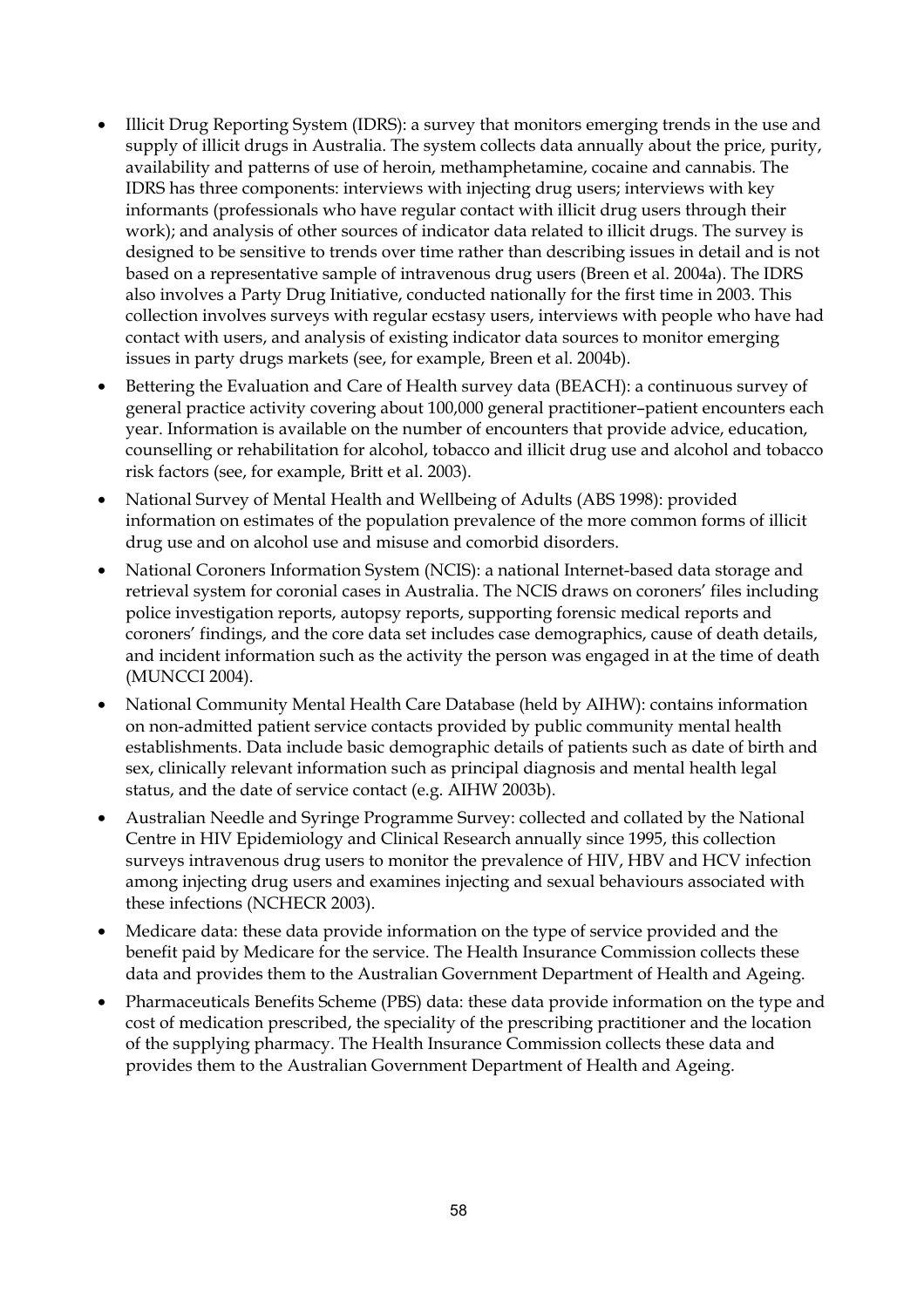Information on a range of national sources of data relating to illicit drug use is available from the ABS publication *Illicit Drug Use, Sources of Australian Data* (2001). Information on a range of national data sources relating to alcohol is available from the AIHW publication *A Guide to Australian Alcohol Data* (AIHW 2004d) <www.aihw.gov.au>.

The following sections outline more detailed information from the National Drug Strategy Household Survey; National Hospital Morbidity database; National Mortality database; and pharmacotherapy client statistics.

# **7.3 Use, mortality and morbidity data**

This section provides an overview of trends in alcohol and other drug use, as well as trends in mortality and morbidity that can be attributed to the use of alcohol and other drugs.

## **National Drug Strategy Household Survey**

The National Drug Strategy Household Survey provides information on patterns and trends in the use of alcohol and other drugs in the Australian population. Surveys have been conducted every two to three years from 1985 onwards, with the most recent survey underway in 2004. The 2001 and 2004 surveys have been managed by the AIHW on behalf of the Australian Government Department of Health and Ageing (AIHW 2002b).

In 2001, almost 27,000 participants aged 14 years and over were surveyed from a stratified random sample of households across Australia. As the sample was based on households it excluded homeless and institutionalised persons. The 2001 survey was designed to explore the opinions and perceptions of Australians about a variety of drug-related issues, including personal approval of drug use, the impact of drugs on the general community and on mortality, and perceptions about health risks from alcohol and tobacco consumption. Participants were therefore asked about their knowledge and attitudes towards drugs, their drug consumption histories and related behaviours (AIHW 2002b).

The 2001 survey found that the most commonly used drugs in 2001 were alcohol (82%), tobacco (23%) and marijuana/cannabis (13%) (Table 7.1). Illicit drugs were used by less than one in five Australians (17%) in the last 12 months, with generally greater proportions of males than females, and 20–29 year olds being recent illicit drug users (AIHW 2002b). Marijuana/cannabis was the most used illicit drug in 2001, with over 2 million Australians aged 14 years and over (or 12.9% of the population of this age) using the drug in the last 12 months. A much smaller proportion of Australians aged 14 years and over had used other illicit drugs such as hallucinogens (1.1%), heroin (0.2%), methadone (0.1%), other opiates (0.3%), amphetamines (3.4%), ecstasy/designer drugs (2.9%) or cocaine (1.3%) in the last 12 months.

Between 1993 and 2001, the proportion of the population recently consuming alcohol increased from 73% to 82%. Between 1998 and 2001, the proportion using tobacco decreased slightly (from 25% to 23%), as did the proportion using any illicit drugs (22% to 17%) (Table 7.1). There were fluctuations in the proportion of the population recently using marijuana/cannabis, with a peak in 1998 of 18%, before a return to 13% in 2001.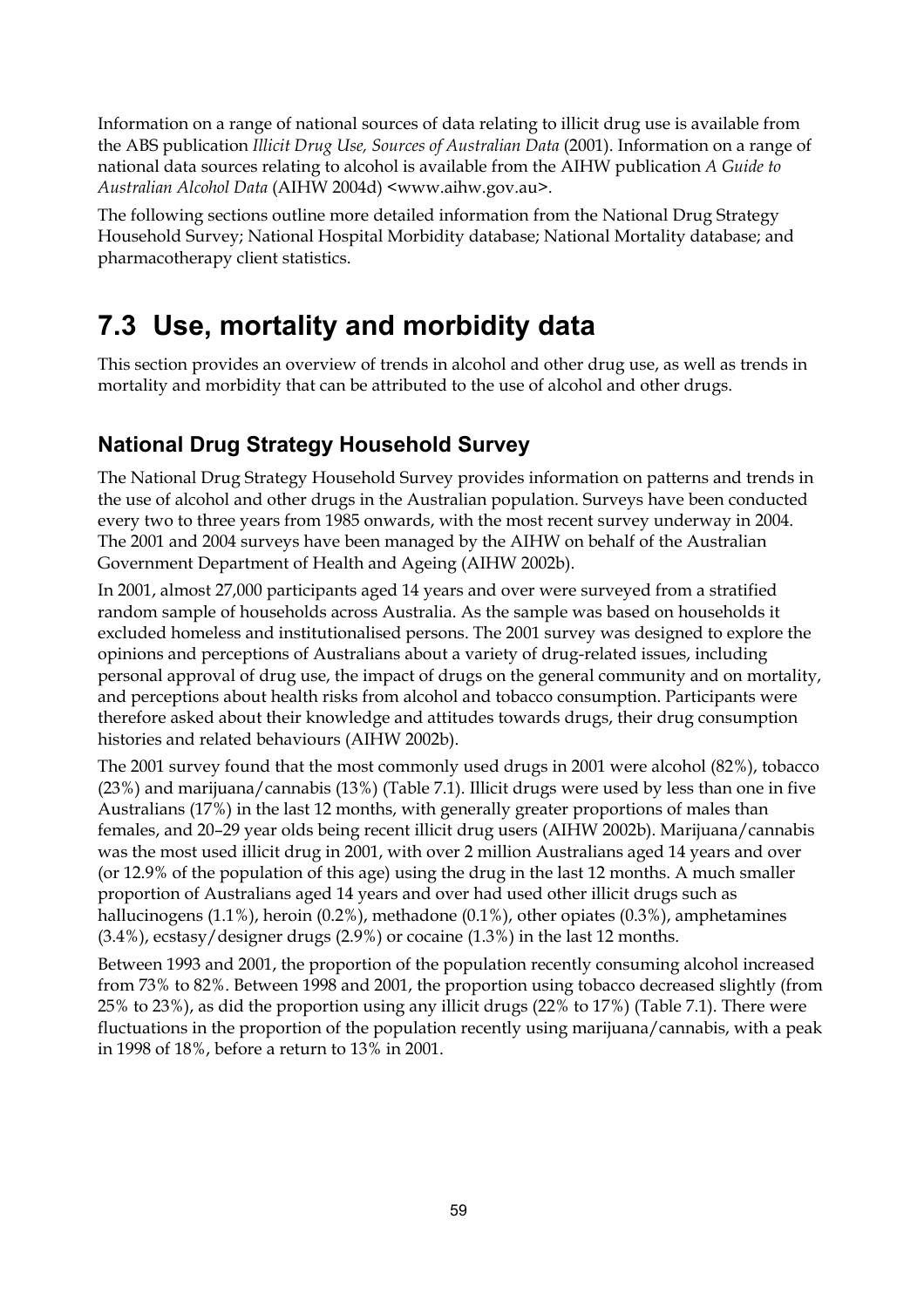The survey also explored drug use behaviour and found that approximately one in ten Australians reported drinking at levels considered risky or high risk for both short- and longterm harm to health. While males were more likely to have recently consumed at levels risky to their short-term health, males and females were similar in terms of consumption levels considered risky to long-term health (AIHW 2002b).

| <b>Drug</b>                                  | 1993 | 1995 | 1998 | 2001 |
|----------------------------------------------|------|------|------|------|
| Tobacco                                      | n.a. | n.a. | 24.9 | 23.2 |
| Alcohol                                      | 73.0 | 78.3 | 80.7 | 82.4 |
| <b>Illicits</b>                              |      |      |      |      |
| Marijuana/cannabis                           | 12.7 | 13.1 | 17.9 | 12.9 |
| Painkillers/analgesics <sup>(b)</sup>        | 1.7  | 3.5  | 5.2  | 3.1  |
| Tranquillisers/sleeping pills <sup>(b)</sup> | 0.9  | 0.6  | 3.0  | 1.1  |
| Steroids <sup>(b)</sup>                      | 0.3  | 0.2  | 0.2  | 0.2  |
| Barbiturates <sup>(b)</sup>                  | 0.4  | 0.2  | 0.3  | 0.2  |
| Inhalants                                    | 0.6  | 0.6  | 0.9  | 0.4  |
| Heroin                                       | 0.2  | 0.4  | 0.8  | 0.2  |
| Methadone <sup>(c)</sup>                     | n.a. | n.a. | 0.2  | 0.1  |
| Other opiates <sup>(b)</sup>                 | n.a. | n.a. | n.a. | 0.3  |
| Amphetamines <sup>(b)</sup>                  | 2.0  | 2.1  | 3.7  | 3.4  |
| Cocaine                                      | 0.5  | 1.0  | 1.4  | 1.3  |
| Hallucinogens                                | 1.3  | 1.8  | 3.0  | 1.1  |
| Ecstasy/designer drugs                       | 1.2  | 0.9  | 2.4  | 2.9  |
| Injected drugs                               | 0.5  | 0.6  | 0.8  | 0.6  |
| Any illicit                                  | 14.0 | 17.0 | 22.0 | 16.9 |
| None of the above                            | 21.0 | 17.8 | 14.2 | 14.7 |

|                      | Table 7.1: Summary of drugs recently <sup>(a)</sup> used by the population aged 14 years and over, Australia, |  |  |
|----------------------|---------------------------------------------------------------------------------------------------------------|--|--|
| 1993–2001 (per cent) |                                                                                                               |  |  |

(a) Used in the last 12 months. For tobacco 'recent use' means daily, weekly and less than weekly smokers.

(b) For non-medical purposes.

(c) Used for non-maintenance purposes.

n.a. not available

*Source:* AIHW 2002b.

### **Age patterns**

Some data on age patterns from the National Drug Strategy Household Survey are presented here to support the information in Chapter 6 on the younger AODTS population.

Younger survey respondents, particularly those aged 20–29 years, were more likely to approve of the regular use by an adult of selected drugs. For example, of all age groups, people in the 20–29 age group were most likely to personally approve of the regular use of tobacco (54% of 20–29 year old males, compared to 43% of all males; 50% of 20–29 year old females, compared to 37% of all females), alcohol (86% of 20–29 year old males, compared to 81% of all males; 78% of 20–29 year old females, compared to 68% of all females) (Table 7.2). Younger people were also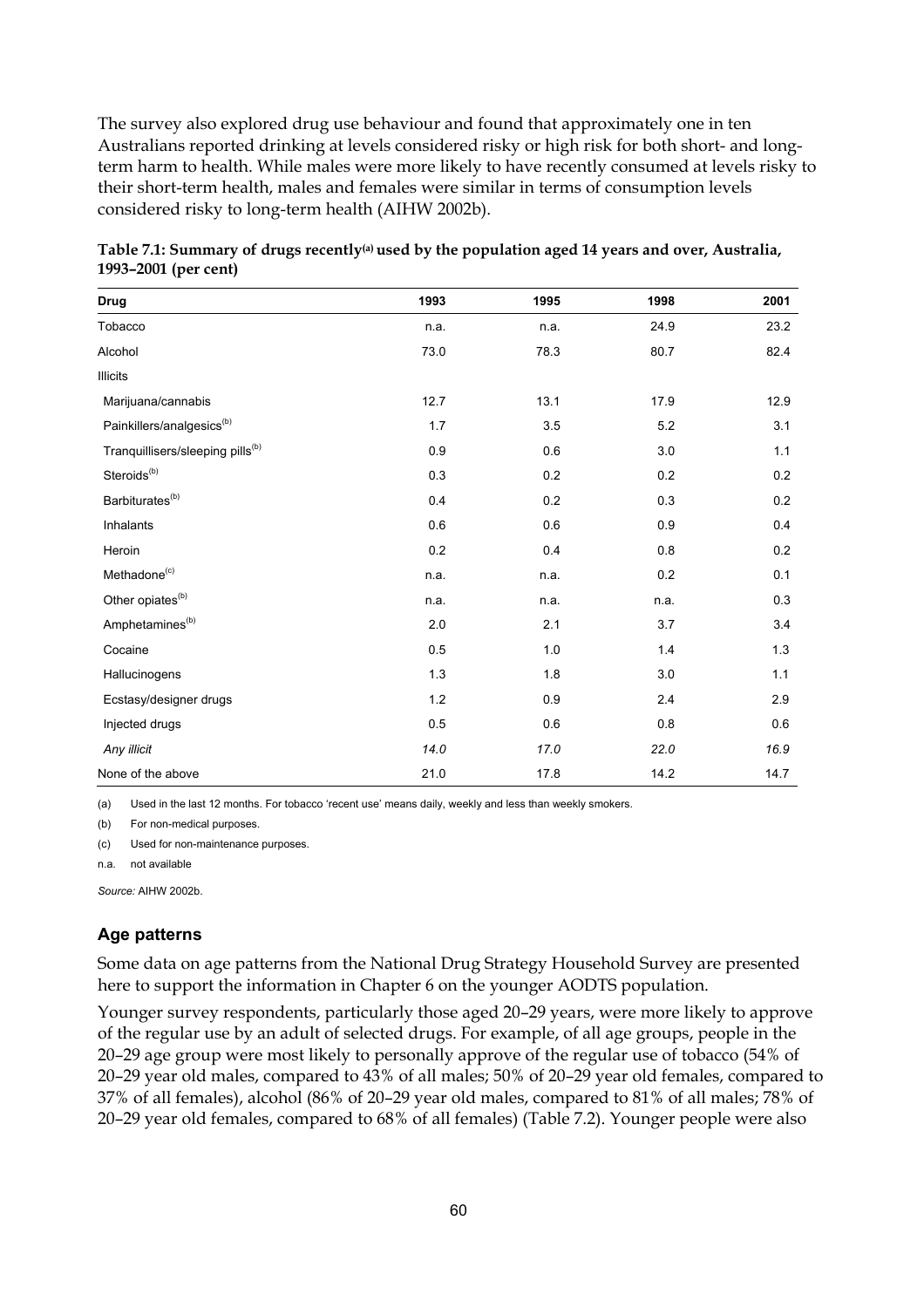more likely to approve of the regular use by an adult of a range of illicit drugs such as marijuana/cannabis (32% of 14–19 and 45% of 20–29 year old males, compared to 27% of all males and 27% of 14–19 and 36% of 20–29 year old females, compared to 20% of all females) and ecstasy/designer drugs (7% of 14–19 year old males and 14% of 20–29 year old males, compared to 5% of all males; 5% of 14–19 year old females and 7% of 20–29 year old females, compared to 3% of all females) (AIHW 2002a).

|                                 |               | <b>Males</b>    |          | <b>Females</b> |                 |          |  |
|---------------------------------|---------------|-----------------|----------|----------------|-----------------|----------|--|
| <b>Drug</b>                     | $14-19$ years | $20 - 29$ years | All ages | $14-19$ years  | $20 - 29$ years | All ages |  |
| Tobacco                         | 44.8          | 53.6            | 42.5     | 47.8           | 50.3            | 36.8     |  |
| Alcohol                         | 79.7          | 85.6            | 81.4     | 76.3           | 78.3            | 68.0     |  |
| Illicit drugs                   |               |                 |          |                |                 |          |  |
| Marijuana/cannabis              | 31.6          | 44.8            | 27.4     | 27.3           | 35.6            | 20.1     |  |
| Prescribed drugs <sup>(a)</sup> | 9.8           | 13.2            | 8.9      | 9.7            | 9.3             | 6.8      |  |
| Inhalants                       | 0.9           | 2.5             | 1.1      | 1.0            | 0.6             | 0.5      |  |
| Heroin                          | 1.3           | 2.1             | 1.5      | 1.1            | 1.0             | 0.6      |  |
| Amphetamines/speed              | 5.1           | 9.4             | 4.1      | 5.3            | 5.7             | 2.3      |  |
| Cocaine                         | 3.0           | 6.0             | 2.9      | 2.1            | 3.7             | 1.5      |  |
| Hallucinogens                   | 6.7           | 12.5            | 5.7      | 4.5            | 6.0             | 2.5      |  |
| Ecstasy/designer drugs          | 6.9           | 13.7            | 5.3      | 4.8            | 7.3             | 2.6      |  |
| Methadone <sup>(b)</sup>        | 1.6           | 2.7             | 1.7      | 1.1            | 1.5             | 0.9      |  |

| Table 7.2: Personal approval of the regular use by an adult of selected drugs, persons aged 14 years |
|------------------------------------------------------------------------------------------------------|
| and over by age group and sex, Australia, 2001 (per cent)                                            |

(a) Includes prescription drugs such as pain-killers/analgesics, tranquillisers/sleeping pills, steroids and barbiturates, used for non-medical purposes.

(b) Used for non-maintenance purposes.

#### *Source:* AIHW 2002b.

Younger people were generally more likely to have had the opportunity to use selected drugs in the past 12 months. For example, 48% of 14–19 year olds and 50% of 20–29 year olds reported having the opportunity to use marijuana/cannabis in the last 12 months, compared to 24% of all people (Table 7.3). These patterns applied to all selected illicit drugs but not to prescribed drugs such as pain-killers/analgesics and sleeping pills (where 39% of the 14–19 age group had had an opportunity to use, compared to 46% overall) (AIHW 2002b).

People aged 20–29 years were more likely to have had the opportunity to use alcohol (96%) in the last 12 months, compared with those aged 14–19 years and of all people (90% each). Further to this, younger people were also more likely than the older surveyed population to experience memory loss after drinking at least once in the previous 12 months—28% of 14–19 year olds and 31% of 20–29 year olds reported this, compared to 18% of 30–39 year olds and 9% of people aged 40 years or more (AIHW 2002b).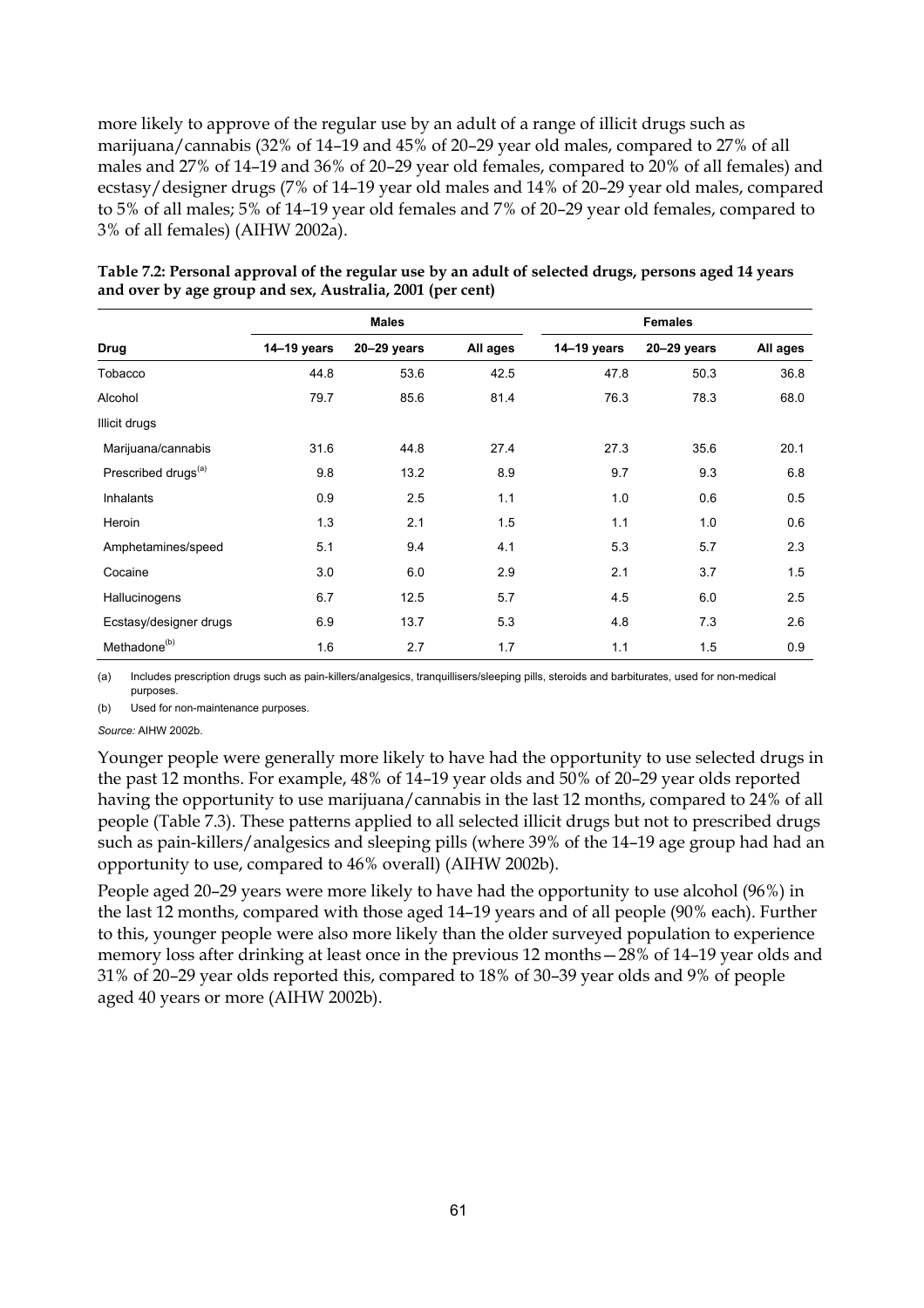|                                 | Age group     |                 |          |  |  |  |
|---------------------------------|---------------|-----------------|----------|--|--|--|
| <b>Drug</b>                     | $14-19$ years | $20 - 29$ years | All ages |  |  |  |
| Tobacco                         | 70.3          | 77.7            | 57.2     |  |  |  |
| Alcohol                         | 89.2          | 95.5            | 90.4     |  |  |  |
| Illicit drugs                   |               |                 |          |  |  |  |
| Marijuana/cannabis              | 48.3          | 50.1            | 24.2     |  |  |  |
| Prescribed drugs <sup>(a)</sup> | 39.4          | 49.3            | 46.2     |  |  |  |
| Inhalants                       | 6.8           | 6.1             | 3.2      |  |  |  |
| Heroin                          | 3.5           | 3.4             | 1.5      |  |  |  |
| Amphetamines/speed              | 15.8          | 21.8            | 7.6      |  |  |  |
| Cocaine                         | 5.5           | 10.1            | 3.4      |  |  |  |
| Hallucinogens                   | 9.8           | 12.6            | 4.3      |  |  |  |
| Ecstasy/designer drugs          | 16.4          | 24.1            | 7.8      |  |  |  |

#### **Table 7.3: Opportunity to use selected drugs in the past 12 months, persons aged 14 years and over, by age group, Australia 2001**

(a) Includes prescription drugs such as pain-killers/analgesics, tranquillisers/sleeping pills, steroids and barbiturates, used for non-medical purposes.

*Source:* AIHW 2002b.

Finally, younger people were more likely to have used an illicit drug in the last 12 months—28% of 14–19 year olds and 36% of 20–29 year olds, compared to 20% of 30–39 year olds and 8% of people aged 40 year or more (Table 7.4). For example, the younger age groups were more likely to have used marijuana/cannabis in the last 12 months (25% of 14–19 year olds and 29% of 20–29 year olds, compared to 16% of 30–39 year olds and 4% of people aged 40 years or more) (AIHW 2002b).

Overall, the younger age groups (14–19 years and 20–29 years) were more likely than the older age groups (30–39 years and 40 years or more) to have taken all listed drugs in the last 12 months, with one exception. In the case of cocaine, the same proportion of people in the 14– 19 and the 30–39 age groups were estimated to have used cocaine in the last 12 months (less than 2%), compared to 4% of people aged 30–39 years and less than 1% of people aged 40 years or more.

More information on this topic is available from the report *2001 National Drug Strategy Household Survey: detailed findings* (AIHW 2002b).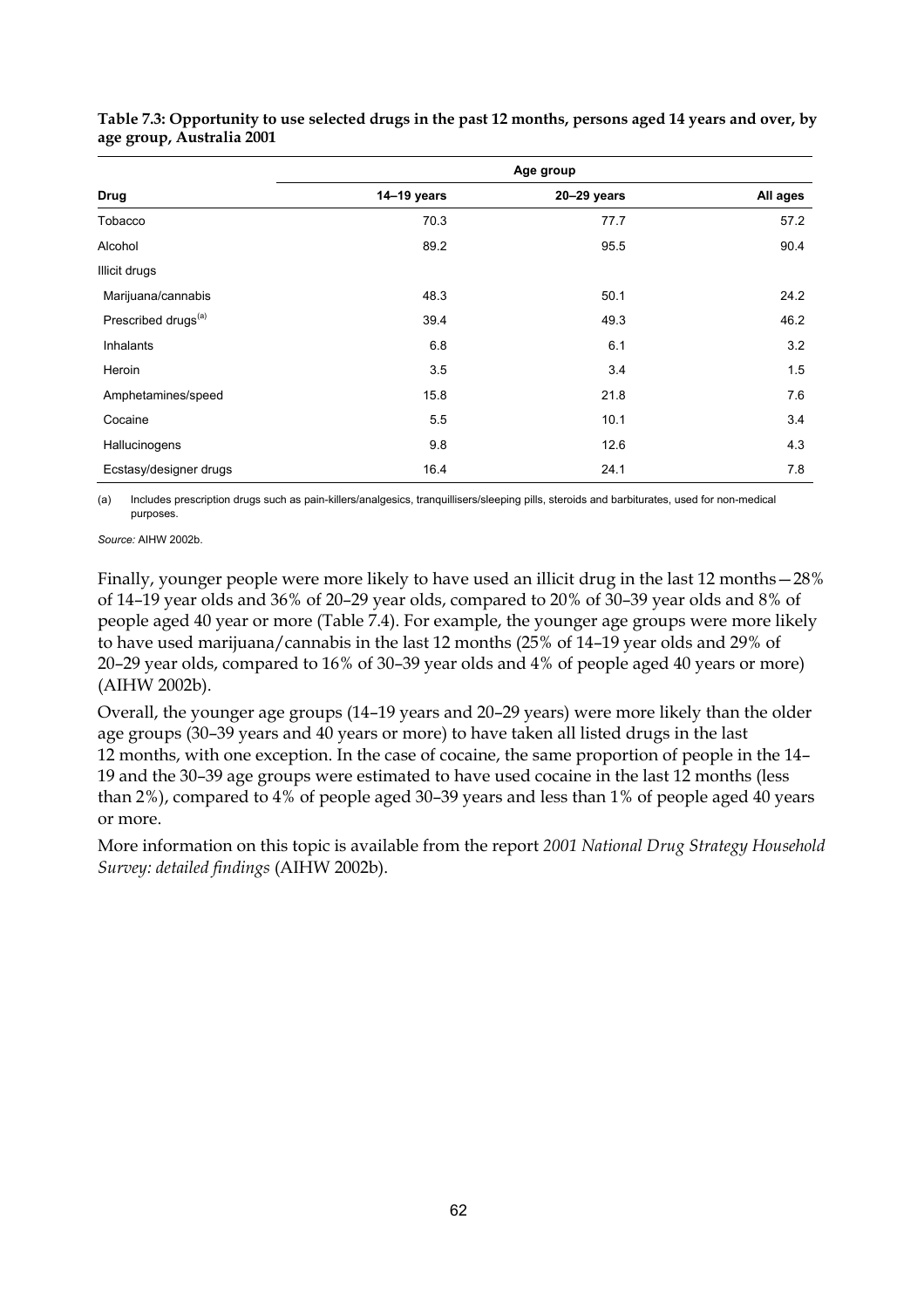|                                        | Age group     |                 |             |           |          |  |  |  |
|----------------------------------------|---------------|-----------------|-------------|-----------|----------|--|--|--|
| Drug                                   | $14-19$ years | $20 - 29$ years | 30-39 years | 40+ years | All ages |  |  |  |
| Marijuana/cannabis                     | 24.6          | 29.3            | 16.1        | 4.1       | 12.9     |  |  |  |
| Prescribed drugs <sup>(a)</sup>        | 4.4           | 5.9             | 3.8         | 3.0       | 3.8      |  |  |  |
| Inhalants                              | 1.0           | 1.0             | 0.5         | 0.1       | 0.4      |  |  |  |
| Heroin, methadone and/or other opiates | 0.9           | 1.1             | 0.5         | 0.2       | 0.5      |  |  |  |
| Amphetamines/speed                     | 6.2           | 11.2            | 3.1         | 0.4       | 3.4      |  |  |  |
| Cocaine                                | 1.5           | 4.3             | 1.5         | 0.3       | 1.3      |  |  |  |
| Hallucinogens                          | 2.4           | 4.0             | 1.0         | 0.1       | 1.1      |  |  |  |
| Ecstasy/designer drugs                 | 5.0           | 10.4            | 2.4         | 0.2       | 2.9      |  |  |  |
| Any illicit drug                       | 27.7          | 35.5            | 20.3        | 7.5       | 37.7     |  |  |  |

**Table 7.4: Summary of illicit drugs used in the last 12 months by persons aged 14 years and over by age group, Australia 2001 (per cent)** 

(a) Includes prescription drugs such as pain-killers/analgesics, tranquillisers/sleeping pills, steroids and barbiturates, used for non-medical purposes.

*Source:* AIHW 2002b.

### **Mortality and morbidity attributable to tobacco, alcohol and illicit drug use**

### **Mortality**

The misuse of alcohol and the use of tobacco and illicit drugs are responsible, directly and indirectly, for a considerable number of accidents, injuries, illnesses and deaths. In 2001, there were 20,624 deaths attributed to the smoking of tobacco, the use of illicit drugs and to alcoholrelated diseases (AIHW 2003 unpublished data).

An estimated 15,524 deaths in 2001 were attributable to the smoking of tobacco—10,185 for males and 5,339 for females. The standardised death rate for males (1,229 deaths per million population) was higher than that for females (479 deaths per million population). A total of 36 diseases are attributed to the smoking of tobacco; however, the majority of smoking-related deaths are due to lung cancer, ischaemic heart disease and chronic obstructive pulmonary disease (COPD) (Table 7.5; AIHW 2003 unpublished data).

An estimated 4,279 deaths in 2001 (3,058 for males and 1,221 for females) were attributable to alcohol. The standardised death rate for males (348 deaths per million population) was three times that for females (115 deaths per million population). Alcohol intake also had some benefits through the reduction of heart disease deaths which are not included below. There are 35 diseases, accidents or injuries such as stroke, liver cancer, alcoholic liver cirrhosis, road and fall injuries, drowning and assault that can be partially attributed to the consumption of alcohol.

An estimated 821 deaths in 2001 (573 for males and 249 for females) were attributed to illicit drugs. The standardised death rate for males (60 deaths per million population) was higher than that for females (25 deaths per million population) (AIHW 2003 unpublished data).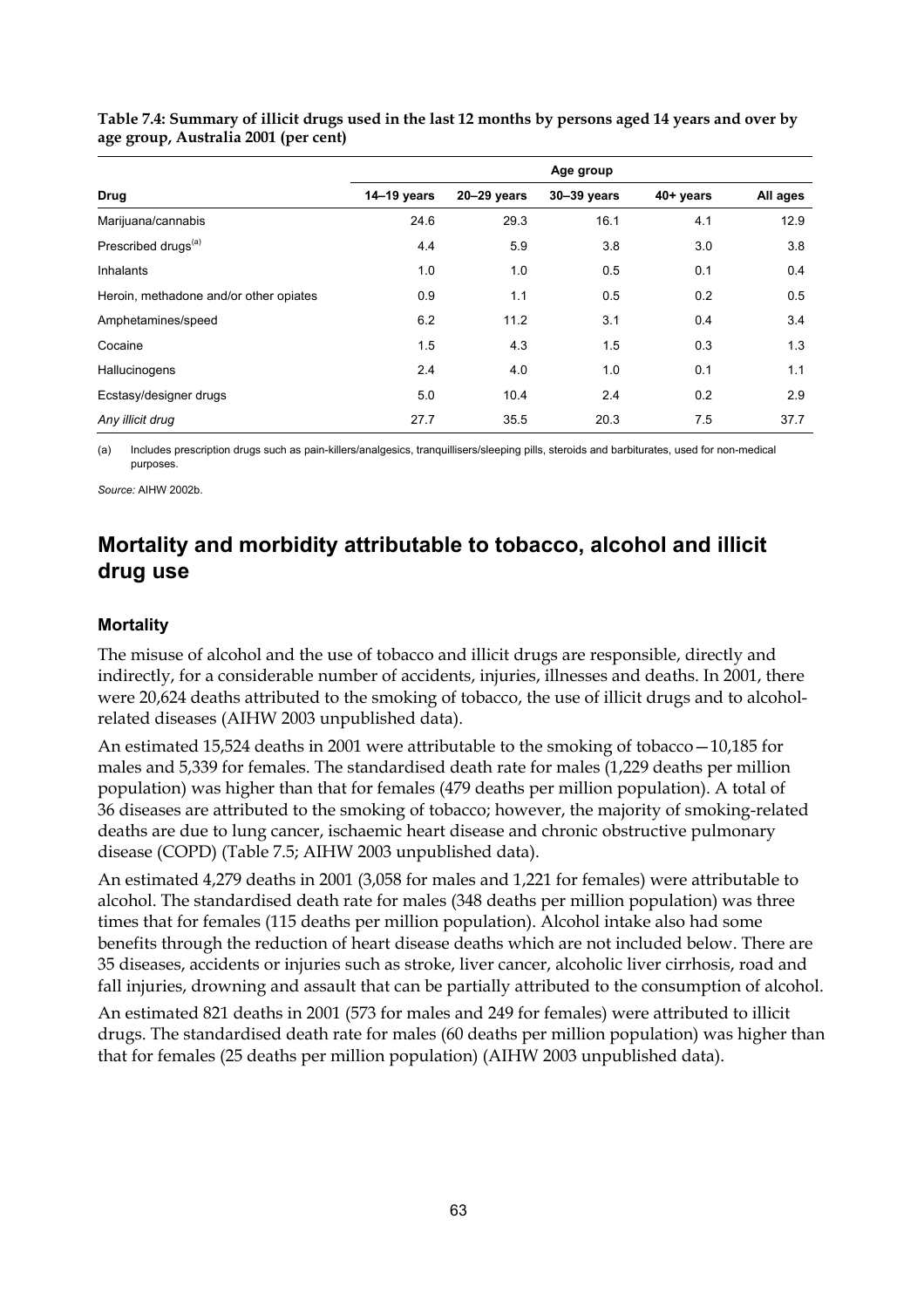|                         | Age-standardised death rate per million population |                |                |  |  |
|-------------------------|----------------------------------------------------|----------------|----------------|--|--|
|                         | <b>Males</b>                                       | <b>Females</b> | <b>Persons</b> |  |  |
| Tobacco                 | 1,229                                              | 479            | 854            |  |  |
| Lung cancer             | 524                                                | 190            | 357            |  |  |
| Ischaemic heart disease | 111                                                | 39             | 75             |  |  |
| COPD                    | 345                                                | 139            | 242            |  |  |
| Other                   | 248                                                | 111            | 180            |  |  |
| Alcohol harm            | 348                                                | 115            | 232            |  |  |
| Alcohol dependence      | 25                                                 | 5              | 15             |  |  |
| Road traffic accidents  | 39                                                 | 6              | 23             |  |  |
| Stroke                  | 57                                                 | 13             | 35             |  |  |
| Liver cirrhosis         | 52                                                 | 19             | 36             |  |  |
| Other                   | 176                                                | 72             | 124            |  |  |
| <b>Illicit drugs</b>    | 60                                                 | 25             | 42             |  |  |
| Heroin and poly drug    | 37                                                 | 14             | 25             |  |  |
| Poisoning               | $\overline{7}$                                     | 5              | 6              |  |  |
| Suicide                 | 2                                                  | 1              | 1              |  |  |
| Other                   | 14                                                 | 5              | 9              |  |  |

**Table 7.5: Death rates attributable to tobacco, alcohol and illicit drugs related diseases, Australia, 2001** 

*Notes* 

1. Age-standardised to the June 2001 Australian population.

2. Attribution of deaths to different drugs estimated using risk ratios and methods from AIHW: Mathers et al. The burden of disease and injury in Australia 1999; and Statistics on drug use in Australia which contains estimates of drug use prevalence in 2001 (AIHW 2002b).

*Source:* AIHW 2003 unpublished data.

### **Morbidity**

There were 69,875 hospital separations reported in 2002–03 with a substance use disorder as the principal diagnosis (Table 7.6). As in 2001–02, this represents 1.1% of all separations in Australia this year (AIHW 2004b). Separations are reported separately by same day (where the patient was admitted and separated on the same day) and overnight (where the patient spends at least one night in hospital) as well as by drugs of concern. The following sections refer only to those separations that had a substance use disorder as the principal diagnosis.

#### **Separations by drugs of concern**

As in previous years, sedatives and hypnotics accounted for the highest number of hospital separations (41,660 or 60% of all separations), with alcohol the main contributor in this category (32,143 or 46% of all separations) (Table 7.6). Fifteen per cent (or 10,782) of all separations reported were for analgesics, with opioids (heroin, opium and methadone) accounting for more than half of this group (5,620 or 8% of all separations). Antidepressants and antipsychotics accounted for 10% (or 6,791) of all separations.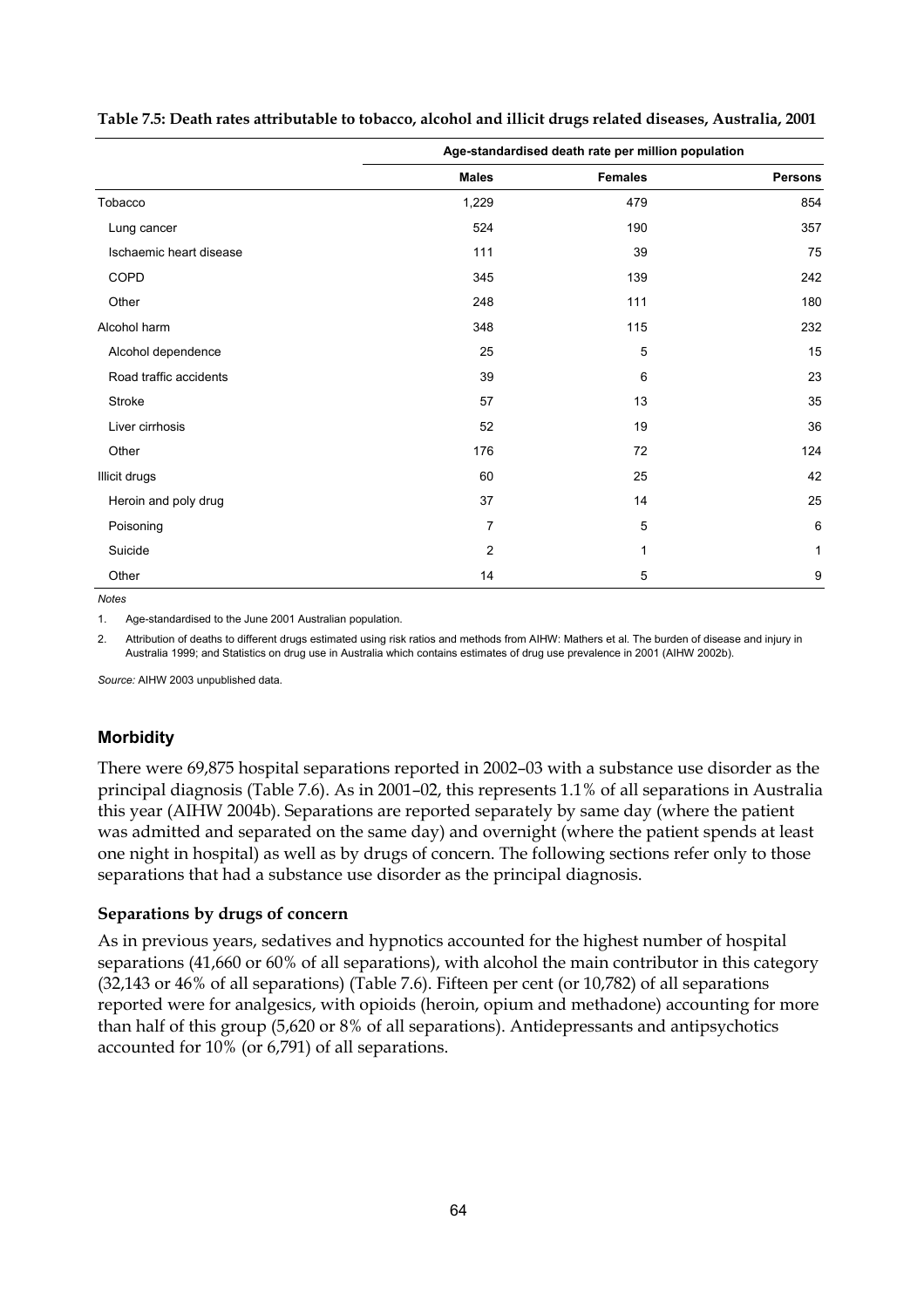#### **Same-day versus overnight separations**

Overnight separations were more common than same-day separations, accounting for 63% of all separations (Table 7.6). Separations were relatively more likely to be overnight when the principal drug identified was an opioid (77% of such separations were overnight), for multiple drug use (77%), tobacco and nicotine (76%) or cocaine (74%). The highest proportion of sameday and overnight separations were for separations where the principal diagnosis was alcohol (57% of same-day separations and 39% of overnight separations).

| Drug of concern identified in principal diagnosis <sup>(a)</sup>                           | Same-day<br>separations | Overnight<br>separations | Total separations <sup>(b)</sup> |
|--------------------------------------------------------------------------------------------|-------------------------|--------------------------|----------------------------------|
| Analgesics                                                                                 |                         |                          |                                  |
| Opioids (includes heroin, opium & methadone)                                               | 1,318                   | 4,302                    | 5,620                            |
| Non-opioid analgesics (includes paracetamol)                                               | 1,603                   | 3,559                    | 5,162                            |
| Total                                                                                      | 2,921                   | 7,861                    | 10,782                           |
| Sedatives & hypnotics                                                                      |                         |                          |                                  |
| Alcohol                                                                                    | 14,759                  | 17,384                   | 32,143                           |
| Other sedatives & hypnotics (includes barbiturates &<br>benzodiazepines; excludes alcohol) | 3,151                   | 6,366                    | 9,517                            |
| Total                                                                                      | 17,910                  | 23,750                   | 41,660                           |
| Stimulants & hallucinogens                                                                 |                         |                          |                                  |
| Cannabinoids (includes cannabis)                                                           | 700                     | 1,814                    | 2,514                            |
| Hallucinogens (includes LSD & ecstasy)                                                     | 87                      | 82                       | 169                              |
| Cocaine                                                                                    | 21                      | 59                       | 80                               |
| Tobacco & nicotine                                                                         | 16                      | 51                       | 67                               |
| Other stimulants (includes amphetamines, volatile<br>nitrates & caffeine)                  | 1,074                   | 2,687                    | 3,761                            |
| Total                                                                                      | 1,898                   | 4,693                    | 6,591                            |
| Antidepressants & antipsychotics                                                           | 1,956                   | 4,835                    | 6,791                            |
| Volatile solvents                                                                          | 405                     | 498                      | 903                              |
| Other & unspecified drugs of concern                                                       |                         |                          |                                  |
| Multiple drug use                                                                          | 690                     | 2,271                    | 2,961                            |
| Unspecified drug use & other drugs not elsewhere<br>classified                             | 74                      | 113                      | 187                              |
| Total                                                                                      | 764                     | 2,384                    | 3,148                            |
| Total (number)                                                                             | 25,854                  | 44.021                   | 69,875                           |

| Table 7.6: Same-day and overnight separations with a principal diagnosis related to substance use |  |
|---------------------------------------------------------------------------------------------------|--|
| disorders, by drug of concern, Australia, 2002-03                                                 |  |

(a) Drug of concern codes based on Australian Standard Classification of Drugs of Concern which are mapped to ICD-10-AM 2nd edition codes.

(b) Refers to total separations for substance use disorders.

*Source:* AIHW analysis of the National Hospital Morbidity Database 2002–03.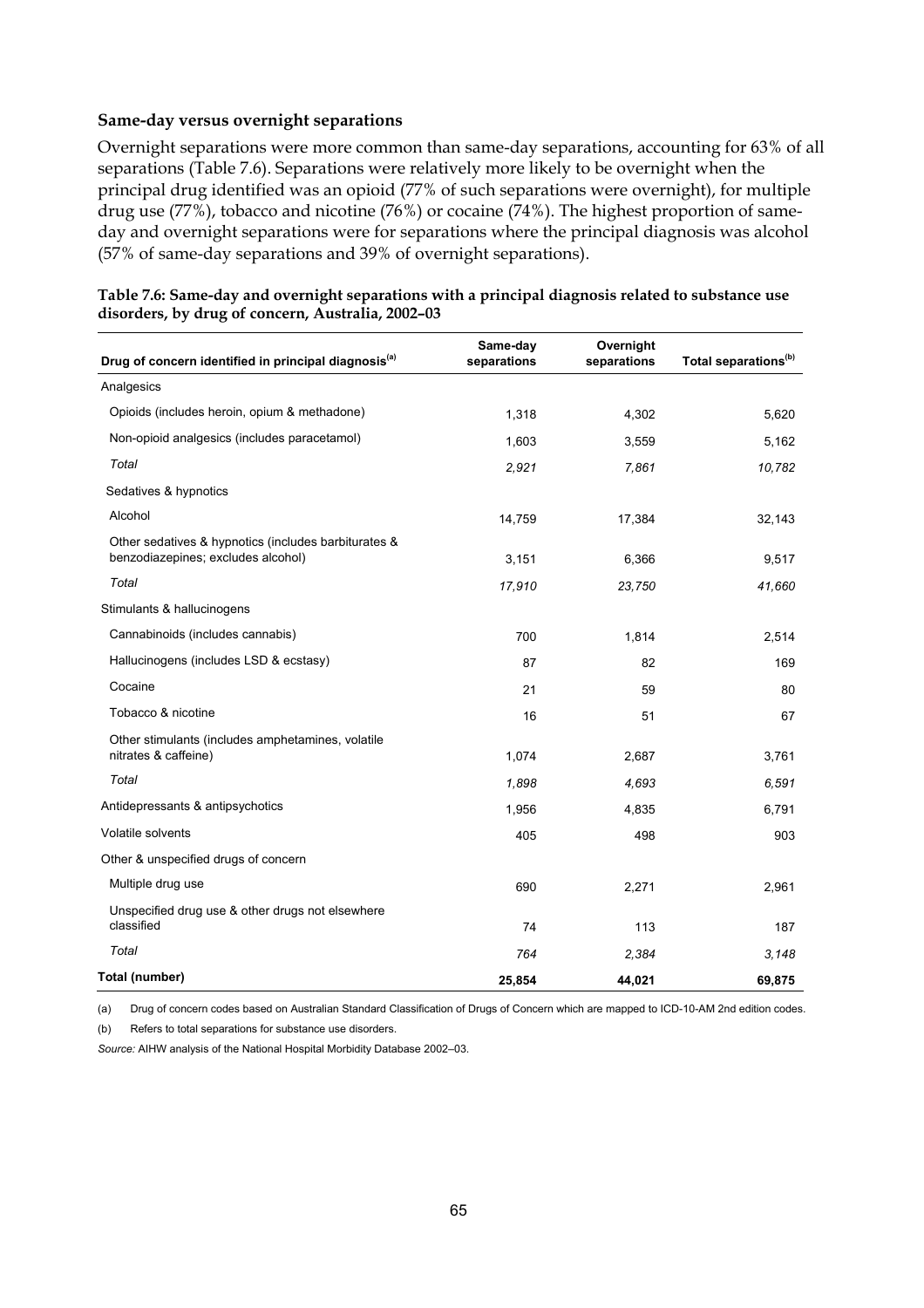# **7.4 National pharmacotherapy statistics**

The first part of this section presents information about pharmacotherapy statistics collected by state and territory governments and provided to the Australian Government Department of Health and Ageing. This is followed in the second part of the section by some information about the small number of treatment episodes relating to opioid maintenance pharmacotherapies, collected as part of the AODTS–NMDS.

### **Opioid maintenance pharmacotherapy program data**

Methadone maintenance was endorsed as an effective treatment for opioid dependence in 1985. The *National Pharmacotherapy Policy for People Dependent on Opioids* (DoHA personal communication, 2004) recognises that methadone is currently the most common pharmacotherapy used in Australia and is recognised nationally and internationally as an effective method for treating opioid dependence. Buprenorphine has also been used as a maintenance treatment for opioid dependence in Australia since 2000. These opioid pharmacotherapy treatment programs facilitate access to treatment and promote the principle of harm reduction and education of users.

Data on the clients participating in opioid pharmacotherapy maintenance programs are routinely collected by the state and territory health departments and provided each year to the Australian Government Department of Health and Ageing. Data items held include number of clients registered with public and private prescribers and correctional institutions in each state and territory, and number of clients collecting doses at pharmacies, public clinics, private clinics, correctional facilities and other outlets in each state and territory.

Numbers of pharmacotherapy clients have been collected since 1986, with the most recent data being from 2003. The type of data collected has varied in detail over this period of time.

|              | <b>NSW</b> | Vic   | Qld   | <b>WA</b> | <b>SA</b> | Tas | <b>ACT</b> | <b>NT</b> | Australia |
|--------------|------------|-------|-------|-----------|-----------|-----|------------|-----------|-----------|
| $1998^{(b)}$ | 12.107     | 5,334 | 3,011 | 1,654     | 1,839     | 306 | 406        |           | 24,657    |
| 1999         | 12.500     | 6,700 | 3.341 | 2.449     | 1,985     | 370 | 559        | 2         | 27,906    |
| 2000         | 13.594     | 7,647 | 3,588 | 2,140     | 2,198     | 423 | 615        | 32        | 30,237    |
| 2001         | 15.069     | 7,743 | 3,745 | 2,307     | 2,522     | 464 | 641        | 25        | 32,516    |
| 2002         | 15.471     | 7.700 | 3,896 | 3,602     | 2.417     | 513 | 590        | 21        | 34,210    |
| 2003         | 16,165     | 8,685 | 4,289 | 4,079     | 2,486     | 498 | 686        | 98        | 36,986    |

| Table 7.7: Number of pharmacotherapy clients by state and territory, Australia, 1998–2003(a) |  |  |  |  |  |  |  |
|----------------------------------------------------------------------------------------------|--|--|--|--|--|--|--|
|----------------------------------------------------------------------------------------------|--|--|--|--|--|--|--|

(a) The number of clients on the program at 30 June each year, except for Western Australia in 2003, when the number of clients treated throughout the year is reported.

(b) The figure for SA has been updated from 1,810 to 1,839, to include pharmacotherapy provided in prisons. The total figure for Australia in 1998 has therefore been amended from 24,628 to 24,657 and differs from previous reports.

*Source:* Unpublished data from the Australian Government Department of Health and Ageing, 2004.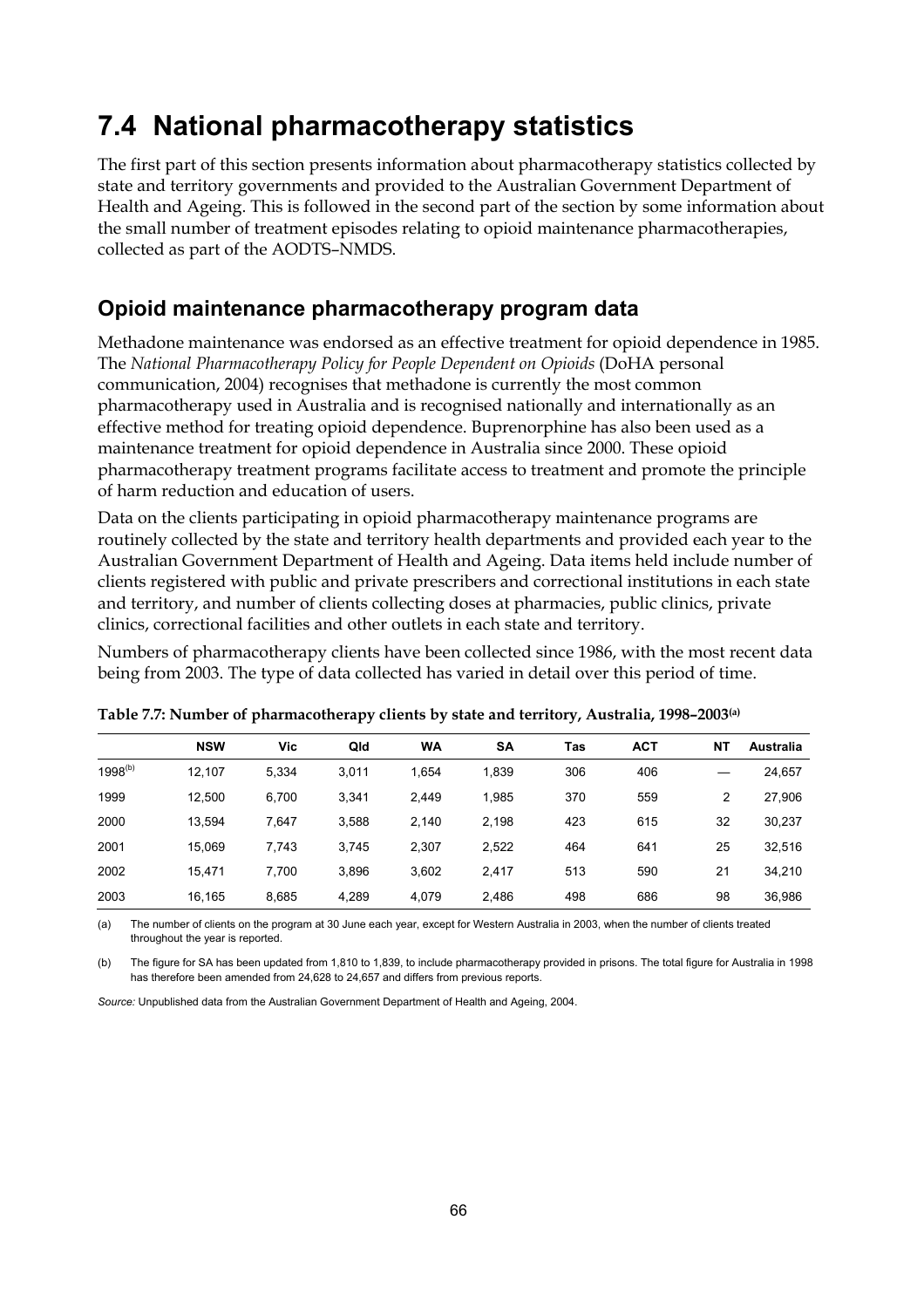| <b>Prescriber</b>                           | <b>NSW</b> | Vic   | Qld   | <b>WA</b> | SΑ    | Tas   | <b>ACT</b> | <b>NT</b> | Australia |
|---------------------------------------------|------------|-------|-------|-----------|-------|-------|------------|-----------|-----------|
| Public prescriber                           | 16.8       | 0.0   | 78.1  | 34.2      | 33.7  | 30.3  | 79.7       | 79.6      | 24.5      |
| Private prescriber                          | 68.9       | 97.4  | 19.4  | 60.2      | 57.8  | 67.7  | 17.9       | 20.4      | 67.0      |
| Public/private<br>prescriber <sup>(b)</sup> | 2.0        |       |       |           |       |       |            |           | 0.9       |
| <b>Correctional facilities</b>              | 11.7       | 2.6   | 2.6   | 5.6       | 8.5   | 2.0   | 2.3        |           | 7.3       |
| Total (per cent) $(c)$                      | 100.0      | 100.0 | 100.0 | 100.0     | 100.0 | 100.0 | 100.0      | 100.0     | 100.0     |
| Total (number)                              | 16.165     | 8,685 | 4.289 | 4.079     | 2.486 | 498   | 686        | 98        | 36.986    |

**Table 7.8: Proportion of pharmacotherapy clients by prescriber, states and territories, Australia, 2003(a) (per cent)** 

(a) Number of clients on program at 30 June, except for Western Australia, where the number of clients treated throughout the year is reported.

(b) Public/private prescriber includes hospitals.

(c) Includes 85 clients in New South Wales with missing program type.

*Source:* Unpublished data from the Australian Government Department of Health and Ageing, 2004.

#### **Table 7.9: Proportion of pharmacotherapy clients by dosing site, states and territories, Australia, 2003(a) (per cent)**

| <b>Dosing site</b>         | NSW <sup>(b)</sup> | $Vic^{(c)}$ | QId <sup>(d)</sup> | <b>WA</b> | SA <sup>(e)</sup> | $\mathsf{ Tas}^\mathsf{(f)}$ | <b>ACT</b> | <b>NT</b> | <b>Australia</b> |
|----------------------------|--------------------|-------------|--------------------|-----------|-------------------|------------------------------|------------|-----------|------------------|
| Pharmacies                 | 38.3               | 94.7        | 79.7               | 81.6      | 88.2              | 95.8                         | 62.2       | 79.6      | 65.8             |
| Public clinics             | 23.8               | 0.0         | 10.3               | 12.8      | 3.2               | 0.0                          | 35.4       | 20.4      | 14.0             |
| Private clinics            | 18.5               | 1.6         | 0.0                | 0.0       | 0.0               | 0.0                          | 0.0        | 0.0       | 8.5              |
| Correctional<br>facilities | 12.8               | 2.6         | 1.9                | 5.6       | 8.5               | 2.0                          | 2.3        | 0.0       | 7.7              |
| Other                      | 4.2                | 1.0         | 8.1                | 0.0       | 0.1               | 2.2                          | 0.0        | 0.0       | 3.1              |
| Total (per cent)           | 100.0              | 100.0       | 100.0              | 100.0     | 100.0             | 100.0                        | 100.0      | 100.0     | 100.0            |
| Total (number)             | 16,165             | 8,685       | 4.236              | 4,079     | 2.486             | 498                          | 686        | 98        | 36.933           |

(a) Number of clients on program at 30 June, except for Western Australia, where the number of clients treated throughout the year is reported.

(b) Due to a lag in the recording of program end date for some persons, numbers may be higher than the actual number of people in the program as at 30 June 2003. 'Public clinics' include patients dosed in a public hospital in-patient and public hospital out-patient setting. 'Private clinics' include surgeries and private hospital in-patients and out-patients. 'Other' includes 600 people who are missing information about their current dosing point. A dosing point may be listed as missing where the payment type has not been identified (public or private), the dosing point type has not been identified (pharmacy or a clinic) or the drug type has not been identified (for pharmacotherapy statistics).

(c) 'Other' comprises 275 clients receiving doses at hospitals and 70 clients receiving doses from doctors.

(d) For Queensland there are 53 less clients than in Table 7.8 because: (i) if a client changed between pharmacy types then they are counted once for each change; (ii) there are a number of dispensings entered which are currently being checked for data entry errors. 'Other' includes 275 dosings at hospitals and 70 by doctors.

(e) 'Other' comprises 2 clients who were private patients receiving doses from a public hospital pharmacy.

(f) 'Other' comprises 11 clients receiving doses at public hospitals.

*Source:* Unpublished data from the Australian Government Department of Health and Ageing, 2004.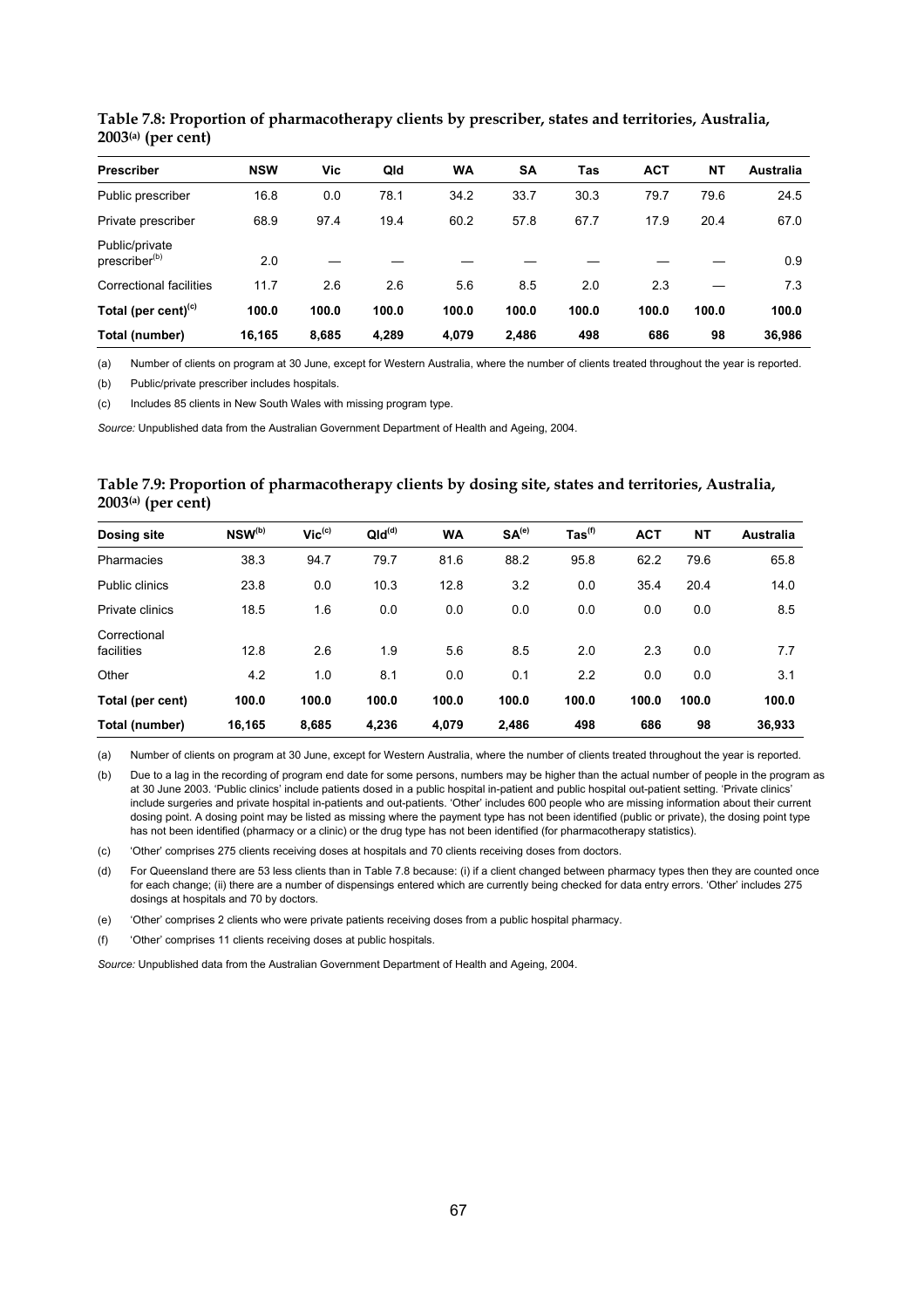### **Data on opioid maintenance pharmacotherapies from the AODTS–NMDS**

As outlined in Section 1.3, agencies whose sole activity is to prescribe and/or dose for opioid maintenance pharmacotherapy treatment (and their clients) are excluded from the AODTS– NMDS. In 2002–03 there were, however, 2,064 or 2% of closed treatment episodes where pharmacotherapy was the main treatment type provided (and where the client was seeking treatment for their own drug use). These treatment episodes were provided by AODT agencies that, among other treatment types included in the AODTS–NMDS, also prescribed and/or dosed for methadone or other opioid pharmacotherapies during the collection period. Throughout this report these treatment episodes have been included in the 'other' treatment type category.

Of the 2,064 AODTS–NMDS treatment episodes with pharmacotherapy as the main treatment type, most were provided in Victoria (898 treatment episodes) and South Australia (410), followed by Western Australia (233), Queensland (214), New South Wales (210), the Australian Capital Territory (61) and the Northern Territory (38). No treatment episodes with pharmacotherapy as the main treatment type were reported in Tasmania.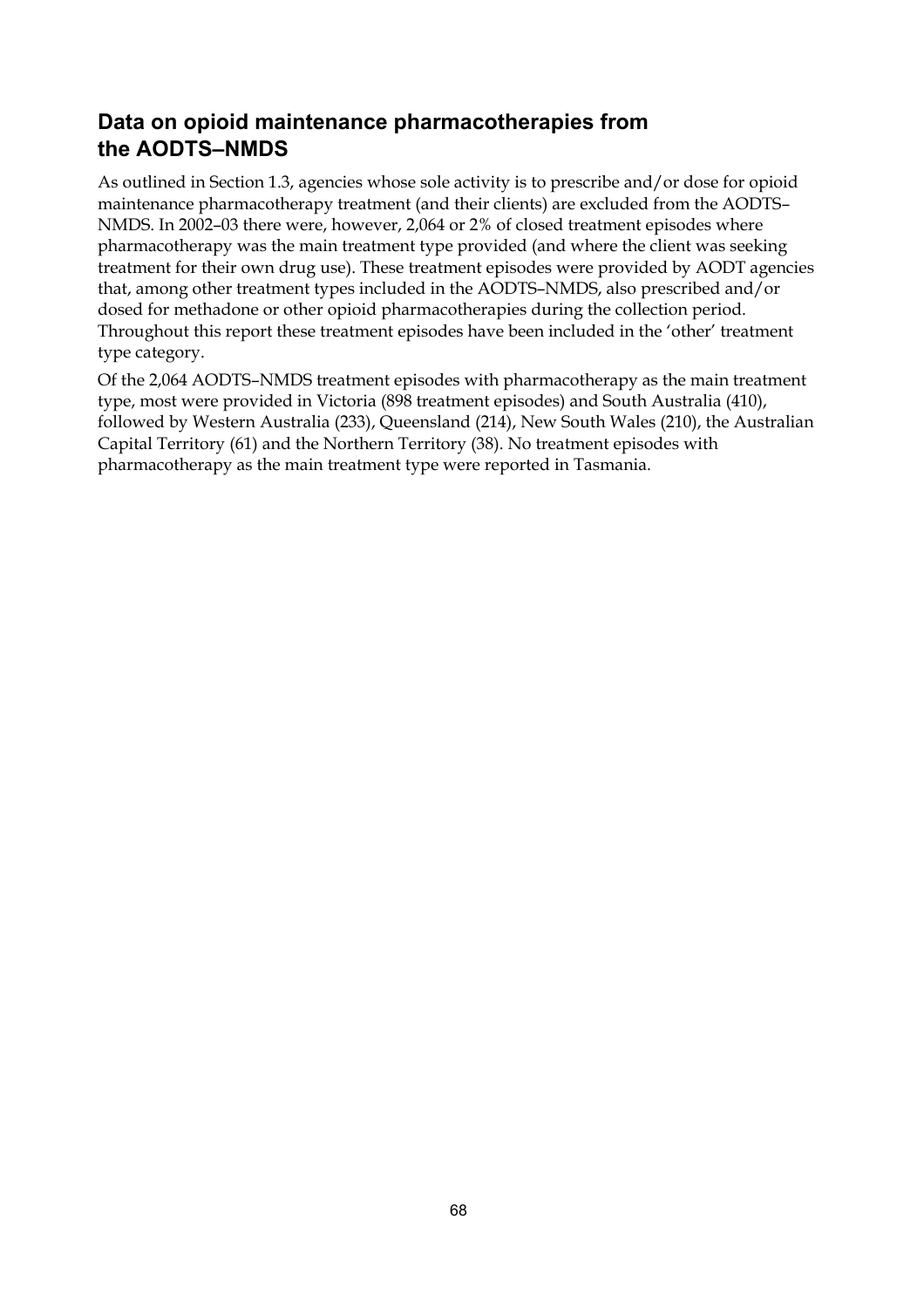# **8 Data quality of the AODTS–NMDS in 2002–03**

The data transmission process for the 2002–03 AODTS–NMDS collection represented an improvement on that of previous years. Jurisdictions were able to transmit their data to the AIHW much earlier than in previous years and the AIHW also streamlined its data receipt and validation processes with the introduction of new software. These factors have contributed to the more timely release of this annual report and associated data products for the 2002–03 collection.

# **8.1 Introduction**

A range of activities is undertaken in each year of the AODTS–NMDS collection to maximise the quality of the data collected, including:

- communication between the AIHW and jurisdictions prior to the supply of data, including written guidelines and file specifications;
- updating by the AIHW of the guidelines on the validation process to improve data collating and editing (see AIHW 2002c);
- jurisdictions improving their own data quality and checking mechanisms, and providing training to their service providers and written guidelines for collecting the National Minimum Data Set; and
- the validation processes that occur within each jurisdiction prior to forwarding the data to the AIHW, and within the AIHW on receipt of the data.

### **Comprehensiveness of the data**

In 2002–03, data were provided from 589 (94%) of the 628 agencies that were in scope for this collection. More detailed information on the undercount of Indigenous substance use services and Aboriginal health care services, as well as other data caveats, are available in Section 1.3.

### **Presentation of Australian government data**

Data reported for each state/territory in 2002-03 include services provided under the National Illicit Drug Strategy Non-Government Organisation Treatment Grants Programme (funded by the Australian Government). Unlike previous reports, Australian government data are therefore not analysed separately under the title 'other'; rather, they have been analysed as part of the jurisdiction in which the agency was located.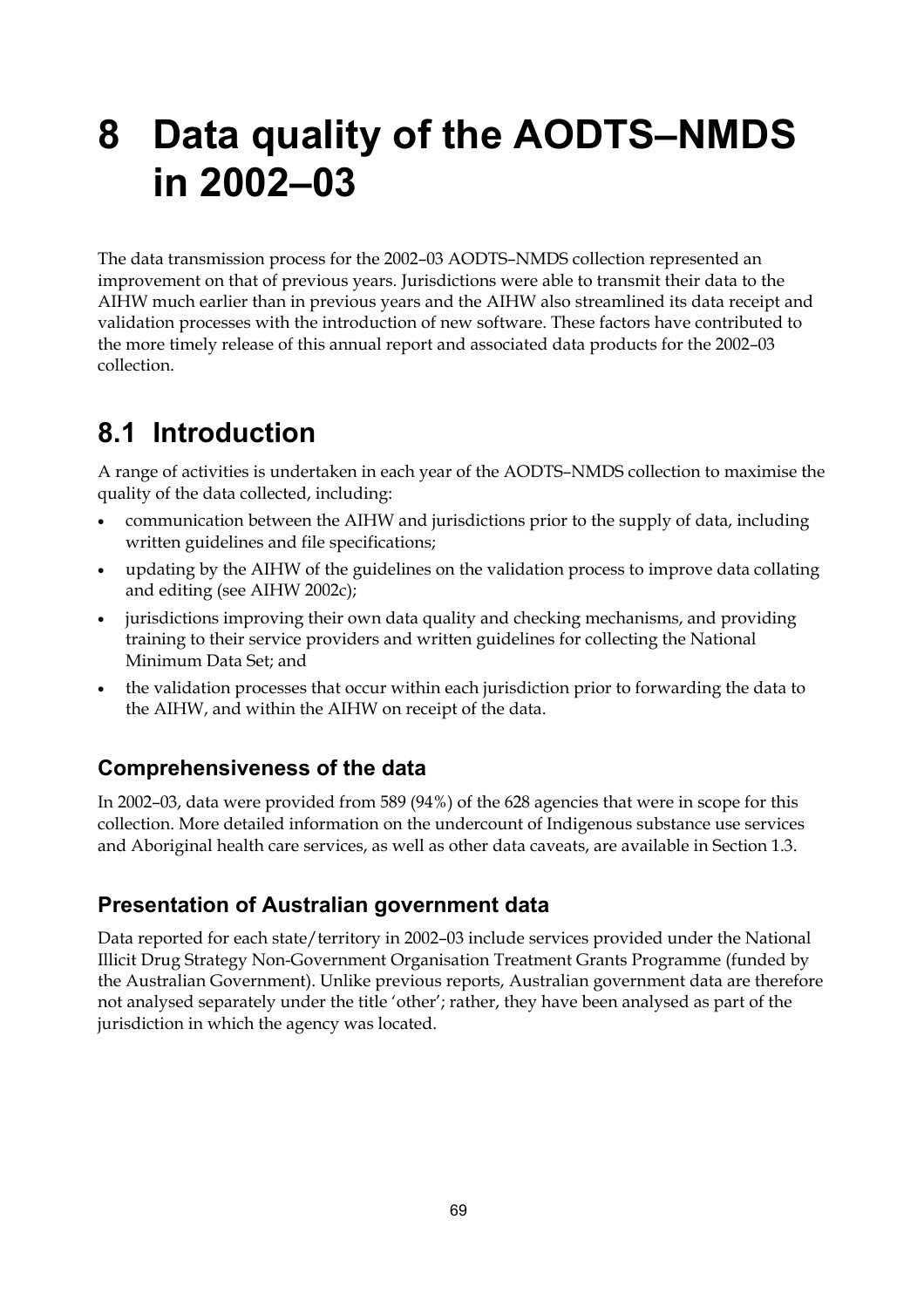# **8.2 Data quality**

Overall, the quality of the 2002–03 AODTS–NMDS data is better than in previous years (e.g. AIHW 2003a). Nationally, the proportion of responses that were 'not stated', 'missing' or 'unknown' was lower for all data items except country of birth and date of birth.

Proportions of those responses that were 'not stated', 'missing' or 'unknown' in 2002–03 are given for each state and territory and nationally, in Table 8.1, as a proportion of total responses for each data item.

For the client data items:

- 'Indigenous status' was 'not stated' for 6% of responses—with the highest rates in the Tasmanian data (20% missing) and the Victorian and Australian Capital Territory data (8% each).
- Overall, 2% of responses were 'not stated' for 'preferred language' this proportion was higher in the Australian Capital Territory (8%) and the Northern Territory (7%).
- The Australian Capital Territory had higher proportions of 'not stated' responses, compared to national proportions for all client data items, except for 'date of birth'.

For drug data items:

- 'Injecting drug use' was 'not stated' for 14% of responses—higher in Tasmania (38%), the Australian Capital Territory (22%), the Northern Territory (20%), South Australia (18%) and Victoria (15%).
- Nationally, 2% of responses were 'not stated' for 'method of use'; however, this proportion was higher in the Australian Capital Territory (12%).

For treatment data items, 'reason for cessation' was 'not stated' for 2% of responses—higher in the Northern Territory and the Australian Capital Territory (16% each).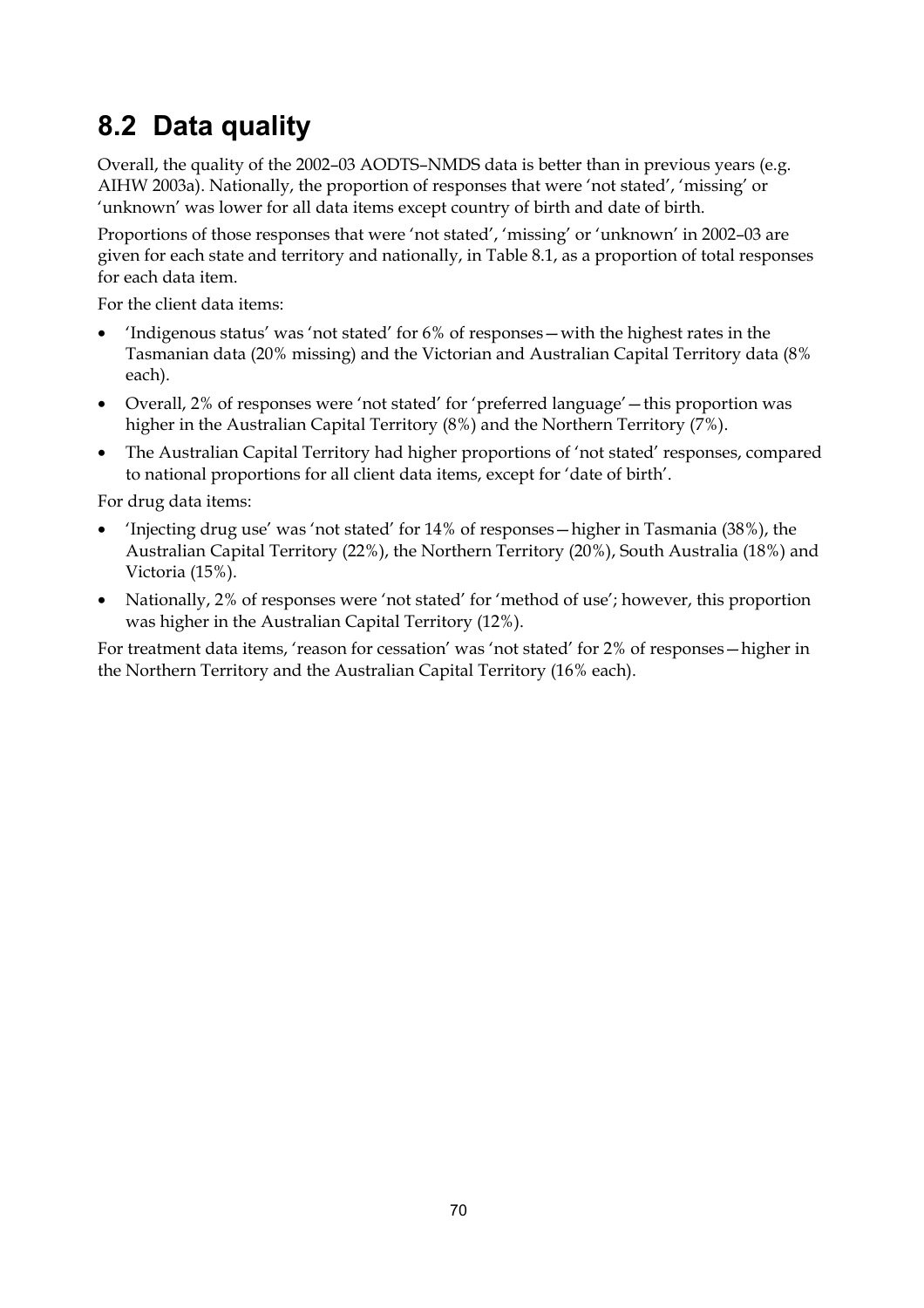| Data item                      | <b>NSW</b> | Vic  | Qld  | <b>WA</b> | SA   | Tas  | <b>ACT</b> | <b>NT</b> | <b>Australia</b> |
|--------------------------------|------------|------|------|-----------|------|------|------------|-----------|------------------|
| <b>Client data items</b>       |            |      |      |           |      |      |            |           |                  |
| Client type                    |            |      |      |           |      |      |            |           |                  |
| Country of birth               | 1.7        | 3.7  | 0.1  | 0.4       | 3.2  |      | 5.7        | 0.5       | 2.2              |
| Date of birth/age              | 0.1        | 2.7  | 6.6  | 0.2       | 0.5  |      | 1.0        | 0.0       | 1.7              |
| Indigenous status              | 5.1        | 8.0  | 4.1  | 1.3       | 7.2  | 19.9 | 7.7        | 2.2       | 6.0              |
| Preferred language             | 0.6        | 4.1  | 1.3  | 0.4       | 2.7  | 0.0  | 7.7        | 7.1       | 2.3              |
| Sex                            | 0.1        | 0.1  | 0.0  | 0.0       |      |      | 1.8        |           | 0.1              |
| Source of referral             | 0.9        | 0.4  | 0.2  | 1.5       | 1.1  | 0.1  | 1.3        | 1.8       | 0.8              |
| Drug data items <sup>(b)</sup> |            |      |      |           |      |      |            |           |                  |
| Principal drug of concern      | 1.3        |      | 0.0  | 0.6       |      |      | 3.5        |           | 0.5              |
| Method of use                  | 2.0        | 2.1  | 1.6  | 0.6       | 3.2  | 1.4  | 11.8       | 1.8       | 2.2              |
| Injecting drug use             | 13.2       | 15.4 | 11.9 | 8.8       | 17.5 | 37.9 | 21.8       | 19.7      | 14.4             |
| <b>Treatment data items</b>    |            |      |      |           |      |      |            |           |                  |
| Main treatment type            |            |      |      |           |      |      |            |           |                  |
| Reason for cessation           | 1.5        | 1.0  | 1.4  | 0.3       | 0.2  | 2.2  | 15.8       | 16.1      | 1.8              |
| Treatment delivery setting     |            |      |      |           |      |      |            |           |                  |

| Table 8.1: Not stated/missing/unknown responses for data items by jurisdiction, Australia, |  |  |
|--------------------------------------------------------------------------------------------|--|--|
| 2002–03 <sup>(a)</sup> (per cent)                                                          |  |  |

(a) Proportion of not stated of all responses for data item.

(b) Excludes treatment episodes for clients seeking treatment for the drug use of others.

*Note:* Includes inadequately described for all data items except age group and Indigenous status.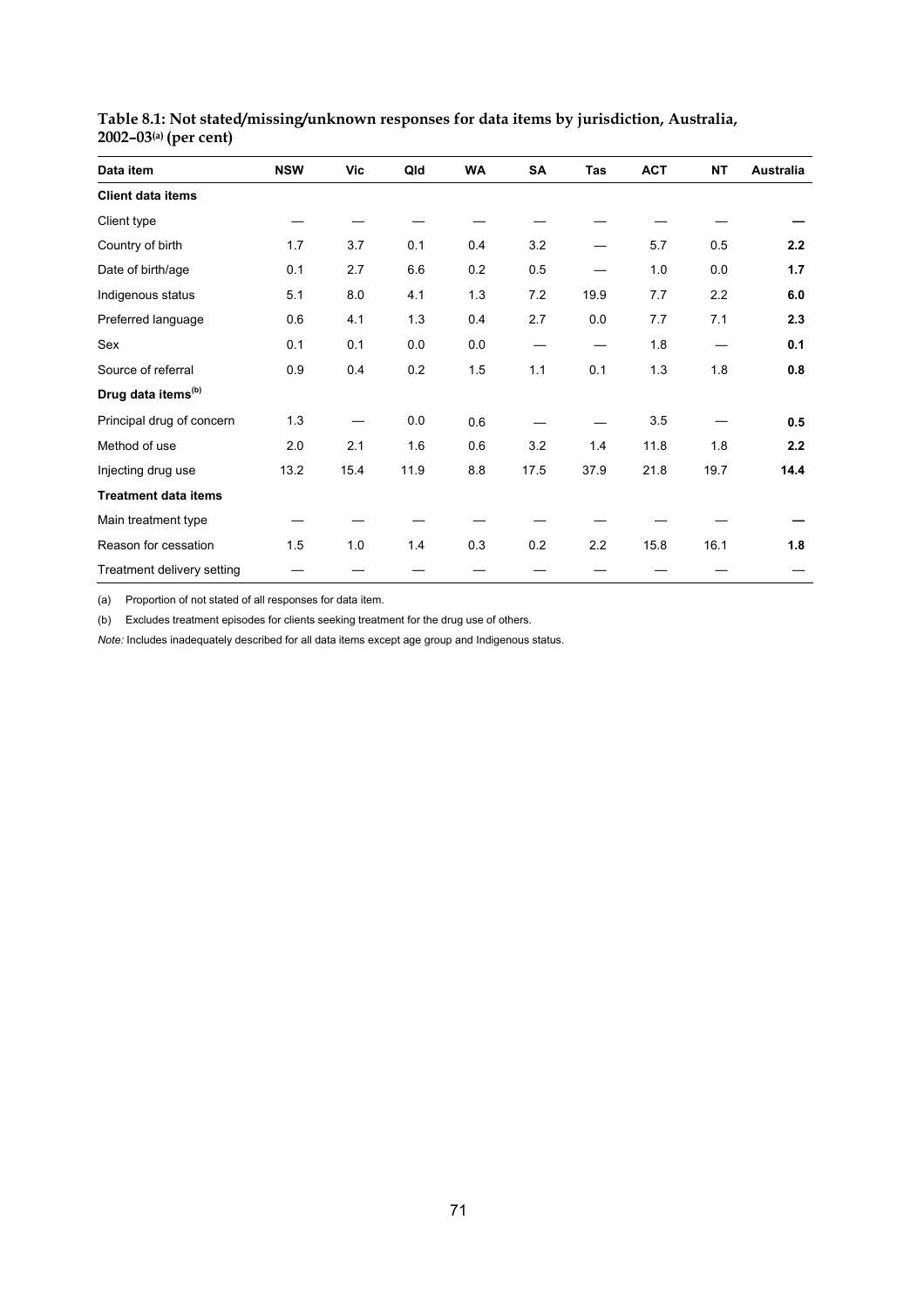# **Appendixes**

# **Appendix 1: Data elements included in the AODTS– NMDS for 2002–03**

The detailed data definitions for the data elements included in the AODTS–NMDS for 2002–03 are published in the National Health Data Dictionary (NHDD) version 12 (NDHC 2003). Table A1.1 lists all data elements collected for 2002–03.

| Data element                                                          | <b>NHDD</b> code |
|-----------------------------------------------------------------------|------------------|
| Establishment-level data elements                                     |                  |
| Establishment identifier (comprising)                                 | 000050           |
| - State identifier                                                    | 000380           |
| - Establishment sector                                                | 000379           |
| — Region code                                                         | 000378           |
| - Establishment number                                                | 000377           |
| Establishment type                                                    | 000327           |
| Geographical location of establishment                                | 000260           |
| <b>Client-level data elements</b>                                     |                  |
| Client type                                                           | 000426           |
| Country of birth                                                      | 000035           |
| Date of birth                                                         | 000036           |
| Date of cessation of treatment episode for alcohol and other drugs    | 000424           |
| Date of commencement of treatment episode for alcohol and other drugs | 000430           |
| Establishment identifier                                              | 000050           |
| Indigenous status                                                     | 000001           |
| Injecting drug use                                                    | 000432           |
| Main treatment type for alcohol and other drugs                       | 000639           |
| Method of use for principal drug of concern                           | 000433           |
| Other drugs of concern                                                | 000442           |
| Other treatment type for alcohol and other drugs                      | 000642           |
| Person identifier                                                     | 000127           |
| Preferred language                                                    | 000132           |
| Principal drug of concern                                             | 000443           |
| Reason for cessation of treatment episode for alcohol and other drugs | 000423           |
| Sex                                                                   | 000149           |
| Source of referral to alcohol and other drug treatment services       | 000444           |
| Treatment delivery setting for alcohol and other drugs                | 000646           |
| Supporting data element concepts                                      |                  |
| Cessation of treatment episode for alcohol and other drugs            | 000422           |
| Commencement of treatment episode for alcohol and other drugs         | 000427           |
| Service contact                                                       | 000401           |
| Treatment episode for alcohol and other drugs                         | 000647           |

#### **Table A1.1: Data elements for the AODTS–NMDS, 2002–03**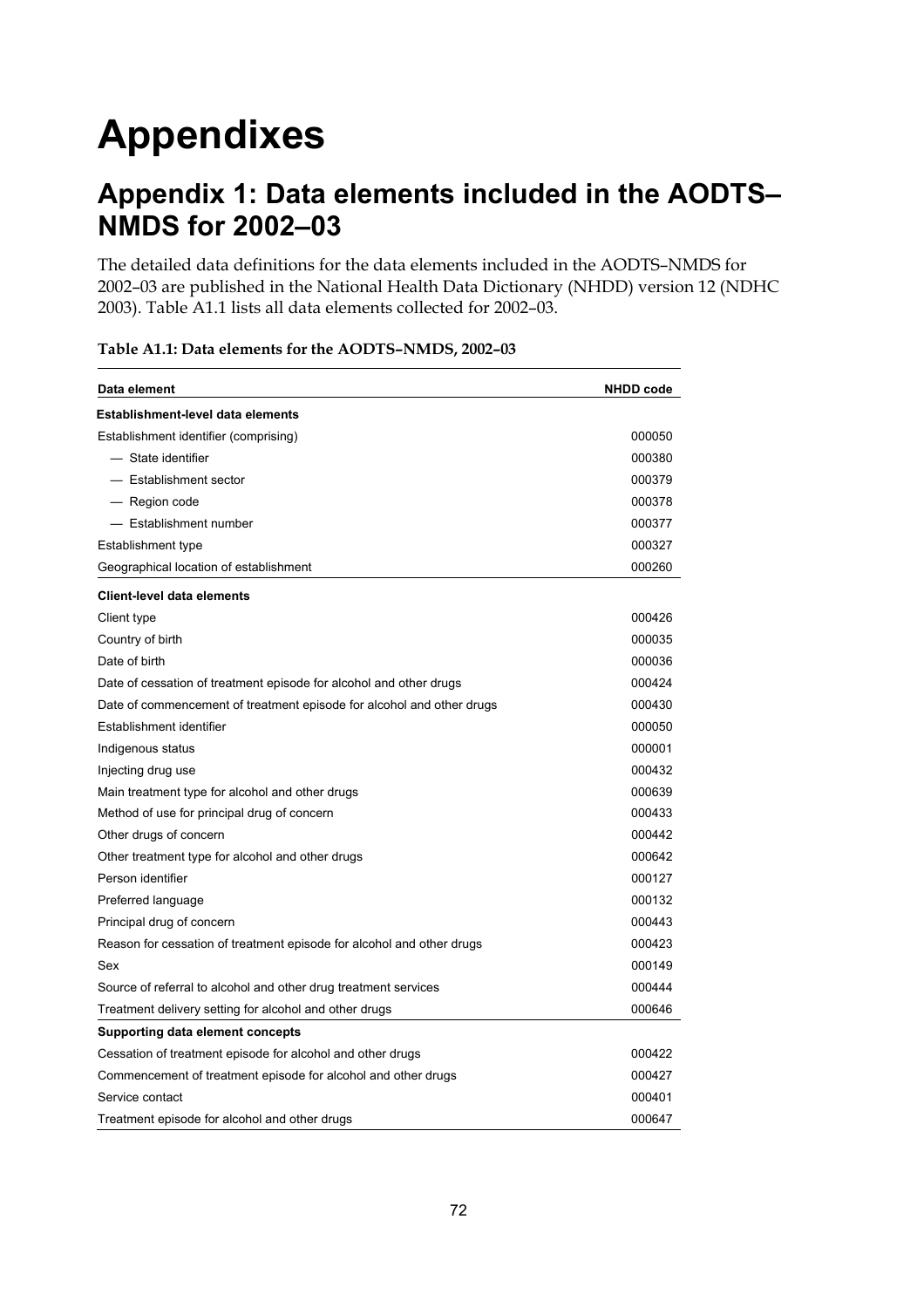# **Appendix 2: Technical notes**

This section provides information on data presentation, population definitions and transformation of data from treatment episodes to estimates of number of clients within agencies. As noted previously, the state/territory data collection systems for the AODTS-NMDS are highly diverse. As a result:

- it is important to understand the agreed definitions, terms and collection rules—these are outlined in this appendix, with full specifications available in AIHW (2002c); and
- there is a need to edit the data in a number of ways to enable their meaningful presentation in this report and to maximise comparability of the data between jurisdictions (see AIHW 2002c).

## **A2.1 Data presentation**

The tables within this report include data only for government-funded in-scope alcohol and other dug treatment services from the Australian Government, states and territories for which data were available. Throughout the publication, percentages may not add up to 100.0 due to rounding.

### **Population definitions**

Populations used in the publication comprise treatment agencies, client registrations and closed treatment episodes:

- *Treatment agency population* refers to the number of alcohol and other drug treatment agencies that provided data for 2002–03.
- *Client registration population* refers to the number of clients registering or re-registering during 2002–03 (also see A2.2).
- *Closed treatment episode population* refers to the number of treatment episodes that closed during 2002–03. For all tables using this population that include principal drug of concern, other drug of concern, or injecting drug use status, the treatment episode population excludes clients seeking treatment for the drug use of others.

See also Boxes 3.1, 4.1, 5.1 and 6.1 for other key definitions and counts.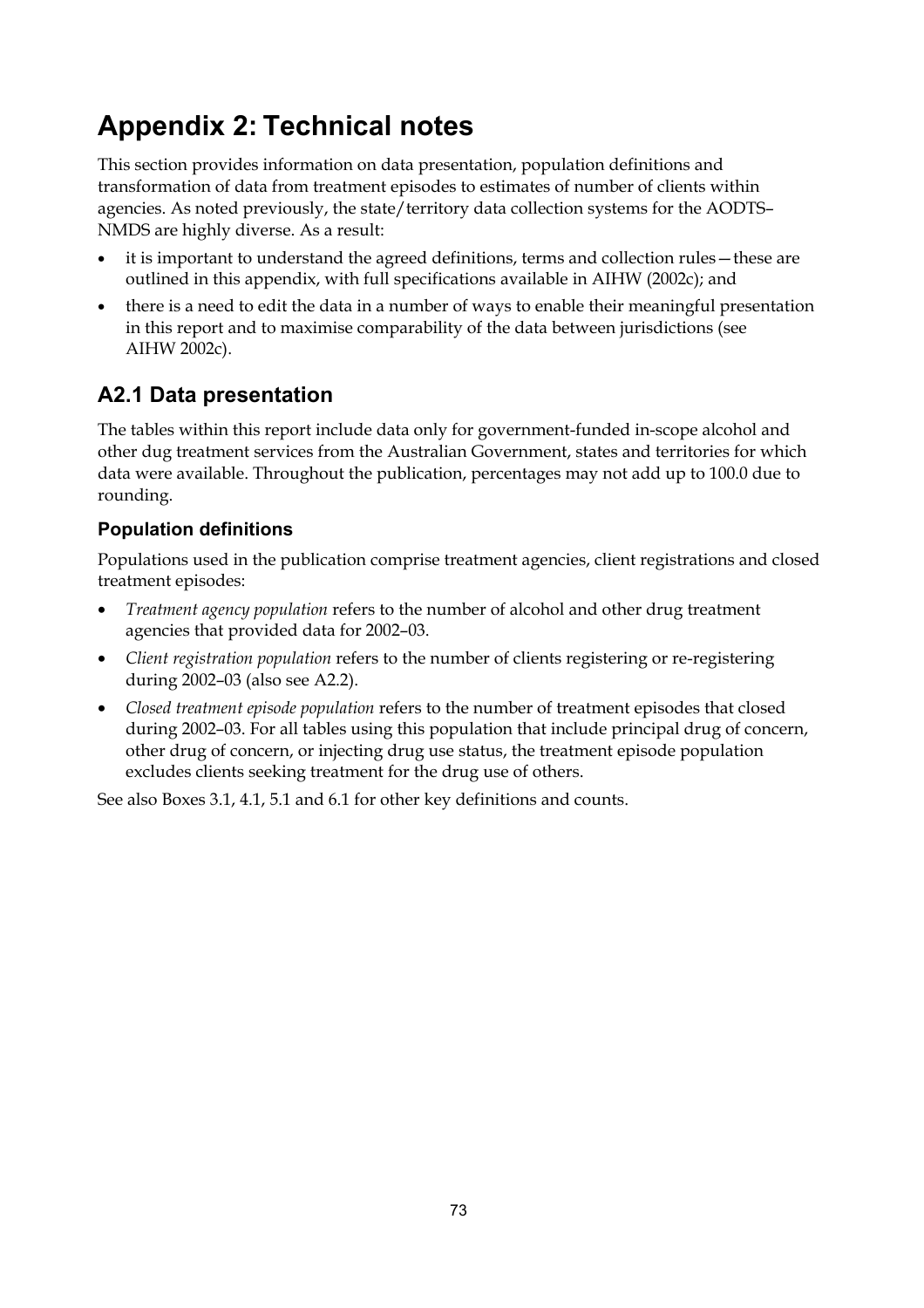### **A2.2 Client registration data versus treatment episode data**

### **Client registration data, 2000–01**

In 2000–01, unit record data were collected for both establishment-level and client-level data. For the establishment data, a single unit record was reported for each agency/organisation that provided client data. For client-level data, all new or returning clients who registered or reregistered for treatment during the reporting period were required to be included in the collection. Data were to be reported as a single unit record for each new client registration on commencement of treatment. A client is identified as commencing treatment when one or more of the following applies:

- (a) they are a new client; or
- (b) they have had no contact with the service for a period of 3 months, nor plan in place for further contact; and/or
- (c) they are a current client whose principal drug of concern has changed.

For the 2000–01 collection, the AODTS–NMDS was to be a registration-based data collection that consisted of an establishment-level component and a client-level component. The establishment-level data items collected information about the type and location of the service provider. The client-level data items collected demographic and drug-related information about clients using the services within scope for the NMDS.

In practice, the 2000–01 collection also contained treatment episode data. New South Wales, Victoria and the Australian Capital Territory provided data based on the forthcoming treatment episode approach and a further three jurisdictions provided data that were a mixture of both collection types. This had a number of implications for the data analysis phase and for obtaining comparable counts across jurisdictions. For example, the data based on completed treatment episodes excluded clients with open episodes or records at 30 June 2001. This resulted in an undercounting of actual client numbers from these jurisdictions for the 2000–01 collection period as clients with open records were to be included under the client registration-based collection system. All data were converted back to client registration data and reported on that basis (see AIHW 2002b).

### **Treatment episode data, 2001–02 and 2002–03**

For the 2001–02 collection, the majority of jurisdictions provided treatment episode data based on treatment episodes that closed during the period 1 July 2001 – 30 June 2002. South Australia supplied client registration data based on clients who opened treatment episodes during this period. For the 2002–03 collection, all jurisdictions were able to provide treatment episode data.

For the purposes of calculating a closed treatment episode, a treatment episode is considered closed when one or more of the following applies:

- (a) a client's treatment plan has been completed;
- (b) there has been no treatment contact between the client and the treatment agency for a period of 3 months, unless that period of non-contact was planned;
- (c) the client's principal drug of concern has changed;
- (d) the client's main treatment type has changed;
- (e) the treatment delivery setting for the client's main treatment type has changed; and/or
- (f) the client's treatment has ceased for other reasons (e.g. imprisoned, ceased treatment against advice or died).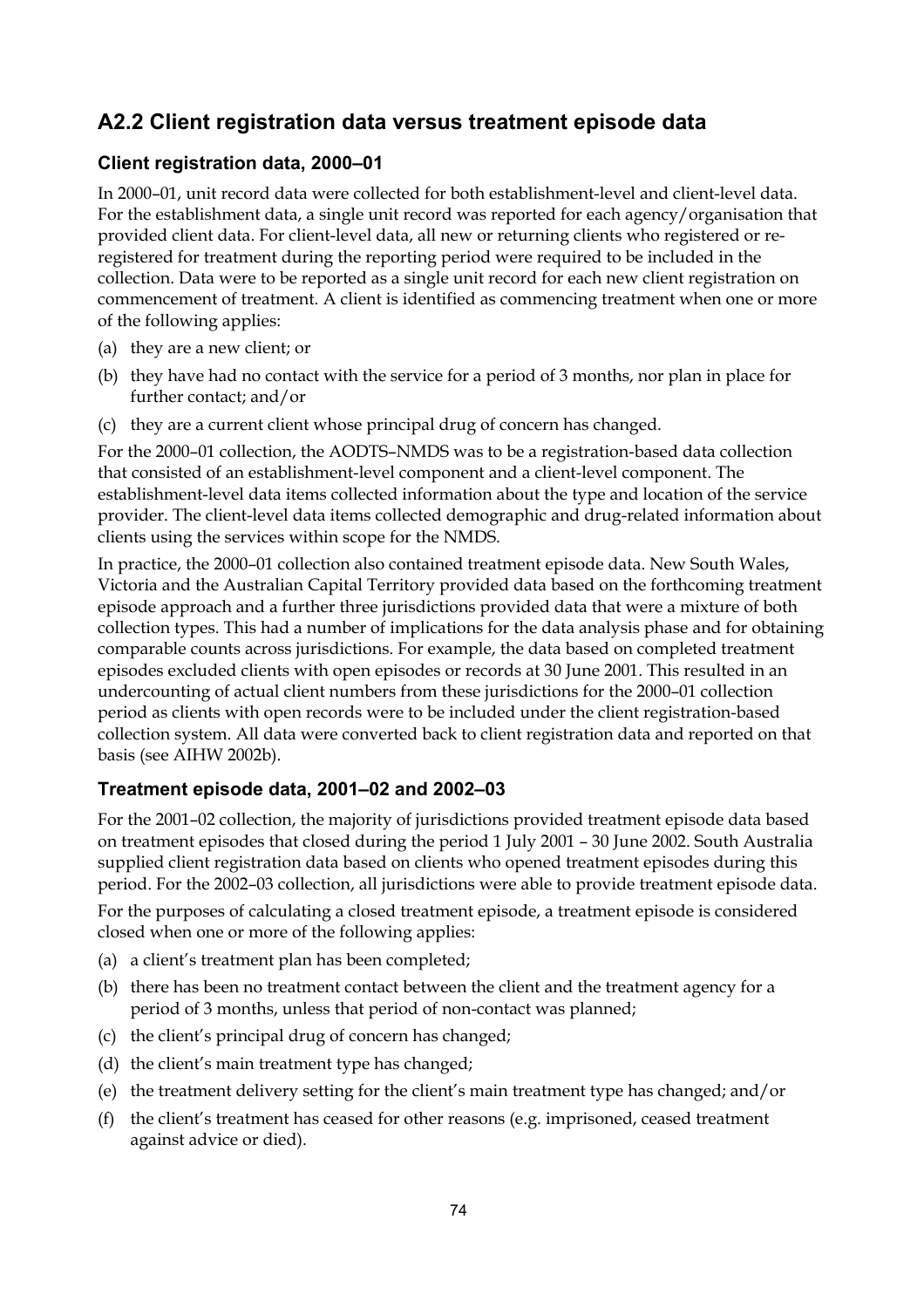### **Estimates of number of client registrations in 2001–02 and 2002–03**

Although the majority of data presented in this report are based on treatment episodes, the report also includes estimates of the number of client registrations within agencies (Section 3.1 and Tables A4.1–A4.3). These estimates were obtained through a data transformation process (see below). More detailed information on factors affecting these estimates is available in Section 1.3.

Transformation of 2002–03 treatment episode data to estimates of number of client registrations was done as follows:

- 1. Select each record where the establishment identifier, person identifier, date of birth and sex are the same.
- 2. From that group of records select the record that has the earliest date of cessation.
- 3. Use that record as the equivalent of an estimate of number of client registrations.

Note that, in contrast to 2000–01 client registration data, the 2002–03 (and 2001–02) estimates of client registrations, for all jurisdictions, were based on the date the client ceased treatment for an alcohol or other drug problem. In 2001–02, South Australian registration data were based on the date treatment commenced.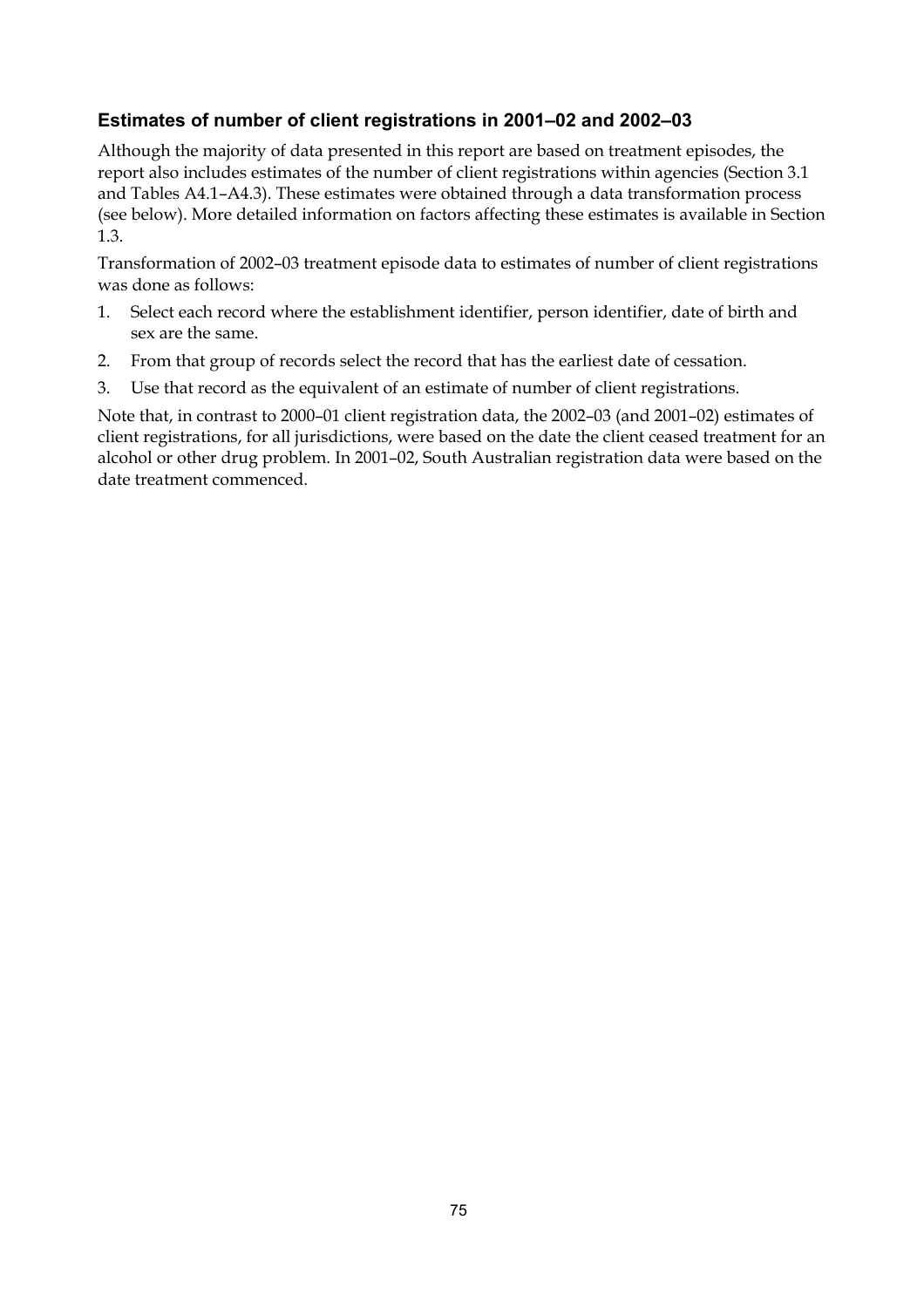# **Appendix 3: AODTS–NMDS treatment types**

Alcohol and other drug treatment activities can range from an early, brief intervention to longterm residential treatment. Brief intervention refers to the intervention at an early stage of a person's alcohol or drug use to prevent the development of serious drug problems later on. It involves less face-to-face counselling than other more traditional methods, has a strongly educational focus and places more emphasis on self-management (Australian Drug Foundation 2003). The brief intervention approach has been found successful in the treatment of alcohol misuse; simple advice from a general practitioner resulted in reductions in alcohol consumption for some patients (Teesson & Proudfoot 2003). In contrast, long-term residential treatment often involves a highly structured program of counselling and support services, designed to make changes in the drug user's lifestyle and facilitate long-term recovery (Australian Drug Foundation 2003).

The AODTS–NMDS covers a wide variety of treatment interventions and includes, among others, detoxification and rehabilitation programs, pharmacotherapy and counselling treatments, and information and education courses. A summary is provided below on each of these treatments.

### **Assessment**

All new or returning clients are assessed in some form to determine the most appropriate treatment. The method of assessment depends on the type of treatment offered, and the client's drug use, personal history and individual needs. A combination of interview and questionnaire may be used to obtain information on the client's lifestyle and drug taking habits, such as their levels of use and dependence, previous drug history, motivation to change and other health and lifestyle factors (Australian Drug Foundation 2003). Assessment itself is not a treatment; rather. its general aim is to match clients with an appropriate treatment intervention.

### **Withdrawal management (detoxification)**

Withdrawal management , or detoxification, refers to the elimination of toxic levels of a drug from the body. Detoxification usually also involves counselling and is often a gradual process, taking a number of days or weeks and may occur in a variety of settings including general hospitals, specialist drug and alcohol units, outpatient clinics and homes (Gowing et al. 2001). Although the detoxification process can be a treatment in itself, it can also be a precursor to a full treatment program.

Information gained on the type of drug used and the duration of use during the assessment period will guide the choice of detoxification program. For opiate detoxification these can range from several months on a stable dose of methadone prior to gradual reduction, through to detoxification using only non-opiates to alleviate withdrawal symptoms.

The following list contains the main types of opiate detoxification programs that are available (Ghodse 2002). These programs are not distinguished within the AODTS–NMDS collection but are grouped into the general heading 'withdrawal management (detoxification)'.

**Non-opiate treatment** includes neuroleptic drugs which reduce the symptoms of withdrawal, beta-adrenoreceptor blocking drugs which abolish the euphoric effect and reduce cravings, or other drugs such as clonidine which suppress the autonomic signs of withdrawal but are less successful at reducing subjective discomfort. These drugs are administered for periods of 5 days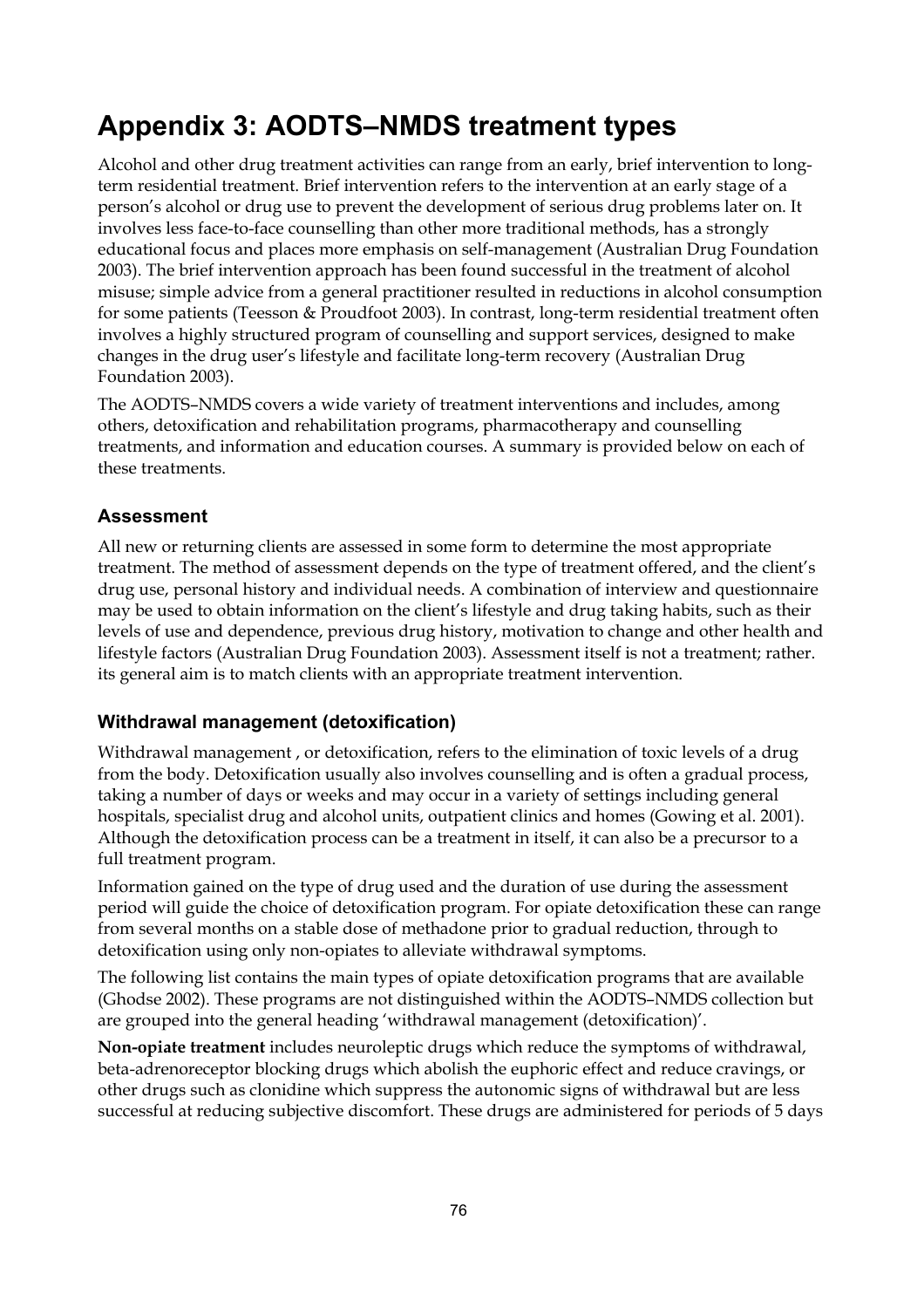up to 3 weeks. They are suitable for clients who are not opiate dependent or who do not want to use opiates in their withdrawal program. Clients are usually treated on an out-patient basis.

**Accelerated detoxification** over 4 days uses an opiate antagonist such as naloxone or naltrexone to displace the existing opiates in the body. During this process, withdrawal symptoms are treated with non-opiate medication and hospital or in-patient treatment is required.

**Detoxification using opiates** generally involves the administration of an opiate such as methadone or buprenorphine to stabilise the client before a dose reduction regime is implemented. Dose reduction programs can take one month or more and treatment can be provided on an in-patient or out-patient basis (see also 'Pharmacotherapy treatment' below).

Detoxification may also be required from alcohol or other non-opiate illicit drugs (Kasser et al. 2002).

For **alcohol detoxification** sedative-hypnotics such as benzodiazepine are most commonly used to reduce withdrawal symptoms and prevent seizures and delirium. Clients are usually treated as in-patients, but out-patient detoxification is also possible.

**Sedative-hypnotic withdrawal** does not usually require detoxification, although clients may be stabilised on a substitute medication such as diazepam before being tapered off. Treatment may occur in an in-patient or out-patient setting or a combination of both.

**Stimulant withdrawal** such as from cocaine or amphetamine does not usually require detoxification but symptoms can be alleviated by the use of bromacriptine or amantadine, tricyclic antidepressants or short-acting benzodiazepines (Kasser et al. 2002). In cases of severely dependent clients or those who have consumed large quantities of stimulants, in-patient detoxification may be necessary (Ghodse 2002).

Where clients require detoxification from multiple drugs of a different pharmacologic class, the program must provide treatment for each drug class (Kasser et al. 2002).

Relapse involving resumption of illicit drug use can occur both during the detoxification program or after it has been completed. As a result, for many individuals detoxification may need to be repeated (Ghodse 2002).

### **Pharmacotherapy treatment**

Pharmacotherapy treatments are provided by pharmacies, public and private clinics, general practitioners, or hospitals. In the AODTS–NMDS collection, pharmacotherapy treatment includes those used as maintenance therapies or relapse prevention (e.g. naltrexone, buprenorphine, LAAM (levo alpha acetyl methadol) and specialist methadone treatment). However, agencies whose sole activity is to prescribe and/or dose for methadone, or other opioid maintenance pharmacotherapies, are currently excluded from the AODTS–NMDS, as are treatments provided by pharmacies, private clinics or general practitioners.

Pharmacotherapy treatments include reduction therapy, where the aim is to reduce the quantity of all drugs used, and maintenance therapy (also known as substitution treatment) which aims to stabilise the user by prescribing a less harmful drug rather than eliminate drug use in the short term (Drugscope 2000).

The drugs prescribed for reduction therapy usually consist of blocking and aversive agents that either stop the drug of dependence having an effect or produce an undesirable effect when combined with the drug of dependence (e.g. naltrexone) (Gowing et al. 2001).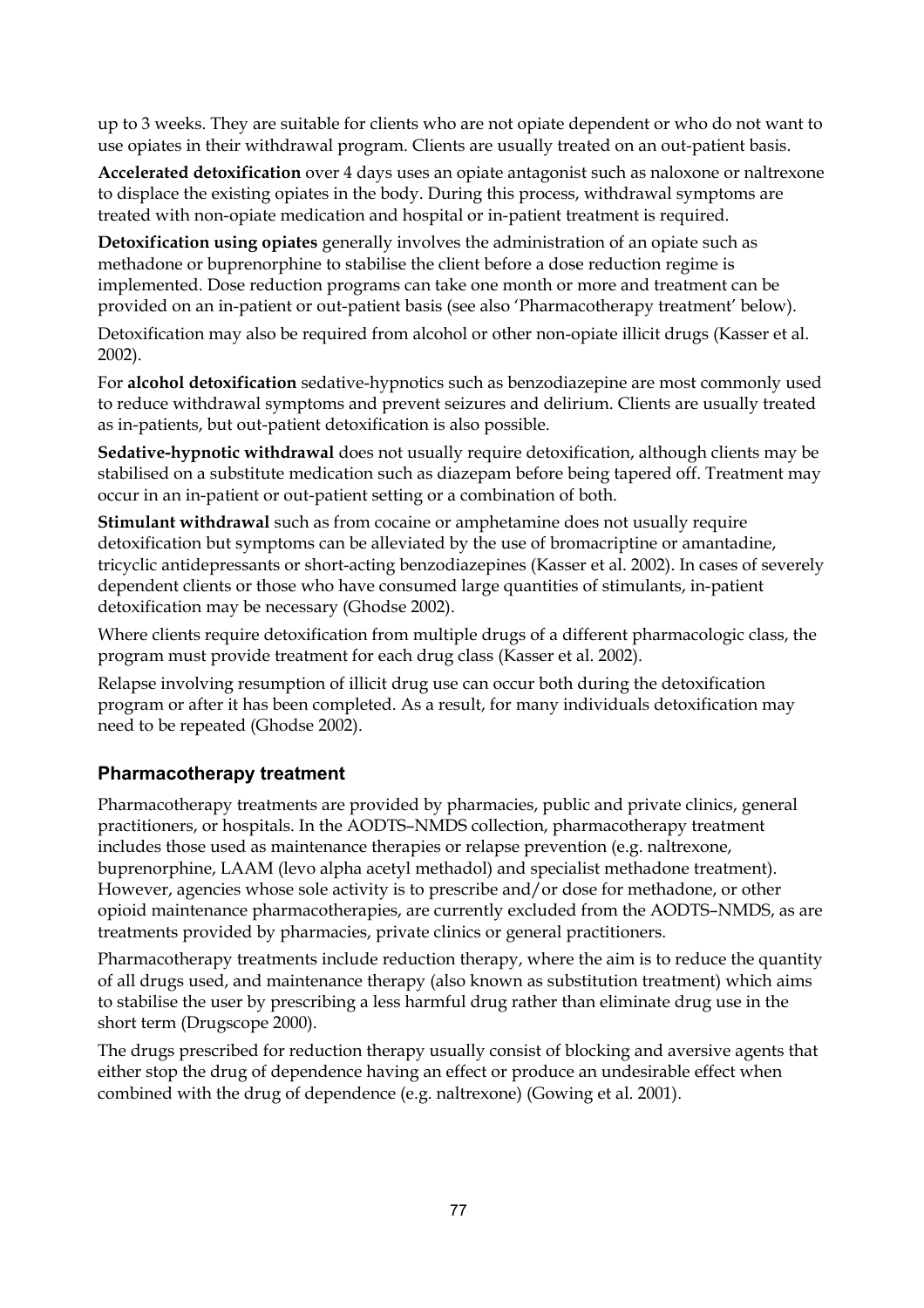Maintenance therapy is most commonly used for opiate addiction but can also be used for addiction to alcohol or other illicit drugs. There are two main drugs generally prescribed for opiate addiction, with methadone being the most common maintenance drug used in Australia. As a synthetic opioid antagonist it has reduced but similar effects to heroin and, although it is not a cure for heroin dependence, it can lead to improvements in the client's mental and physical health and the stability of their lifestyle. It is usually provided in syrup form and the effect lasts for around 24 hours, consequently most clients must attend on a daily basis to receive their treatment.

Buprenorphine is the other main drug used for maintenance therapy for opiate addiction. It is a partial opioid antagonist, that is, it blocks the effects of heroin. Unlike methadone, one dose may last up to 3 days so clients are not required to attend daily to receive their treatment. It is provided in tablet form and is dissolved under the tongue (Australian Drug Foundation 2003). It is quite common for clients to switch between buprenorphine and methadone treatments.

LAAM is a similar substance to methadone but has a milder effect. It is available in Australia under clinical trial arrangements and is being actively investigated as an additional treatment for opioid maintenance programs. One benefit of using LAAM is that it only needs to be administered every 3 days and therefore offers greater flexibility to clients and staff (Gowing et al. 2001).

For clients who want to maintain abstinence from heroin or other opioids, the drug naltrexone may be prescribed. Its effectiveness depends heavily on clients' commitment to remain off heroin, the level of support they receive and the continuation of regular counselling. Tablets are taken orally from 1 to 3 days apart depending on dose. It is more expensive than methadone or buprenorphine. In addition, because naltrexone reduces tolerance to heroin, there is a greater risk of a heroin overdose if treatment is discontinued and heroin use resumes (Australian Drug Foundation 2003).

Naltrexone can also be used to support abstinence or harm reduction measures for alcoholdependent clients, although the drug acamprosate is normally considered the treatment drug of choice for a total abstinence approach (Graham et al. 2002).

### **Counselling**

There are many different types of alcohol and other drug counselling available, including individual and group counselling in both out-patient and residential settings. The following discussion outlines the main types of counselling programs available. These programs are not distinguished within the AODTS–NMDS collection, but are grouped into the general heading 'counselling'.

At its most basic level, drug counselling provides advice and support to the client from a professional counsellor on an appointment basis. Areas discussed can include the client's drugtaking behaviour, their school, work and leisure activities and relationships with family and friends.

Types of counselling include motivational interviewing, cognitive and behavioural techniques such as problem-solving skills, drink and drug refusal skills, relapse prevention, contingency management and aversive conditioning, and other skills-based training such as anger or sleep management, relaxation, assertiveness training and vocational rehabilitation (Ghodse 2002). The treatment can be provided at the individual or group level and by a range of specialists such as psychologists, social workers, community nurses, drug and alcohol workers, medical practitioners, Alcoholics Anonymous or Narcotics Anonymous and others (New South Wales Health Department 2000).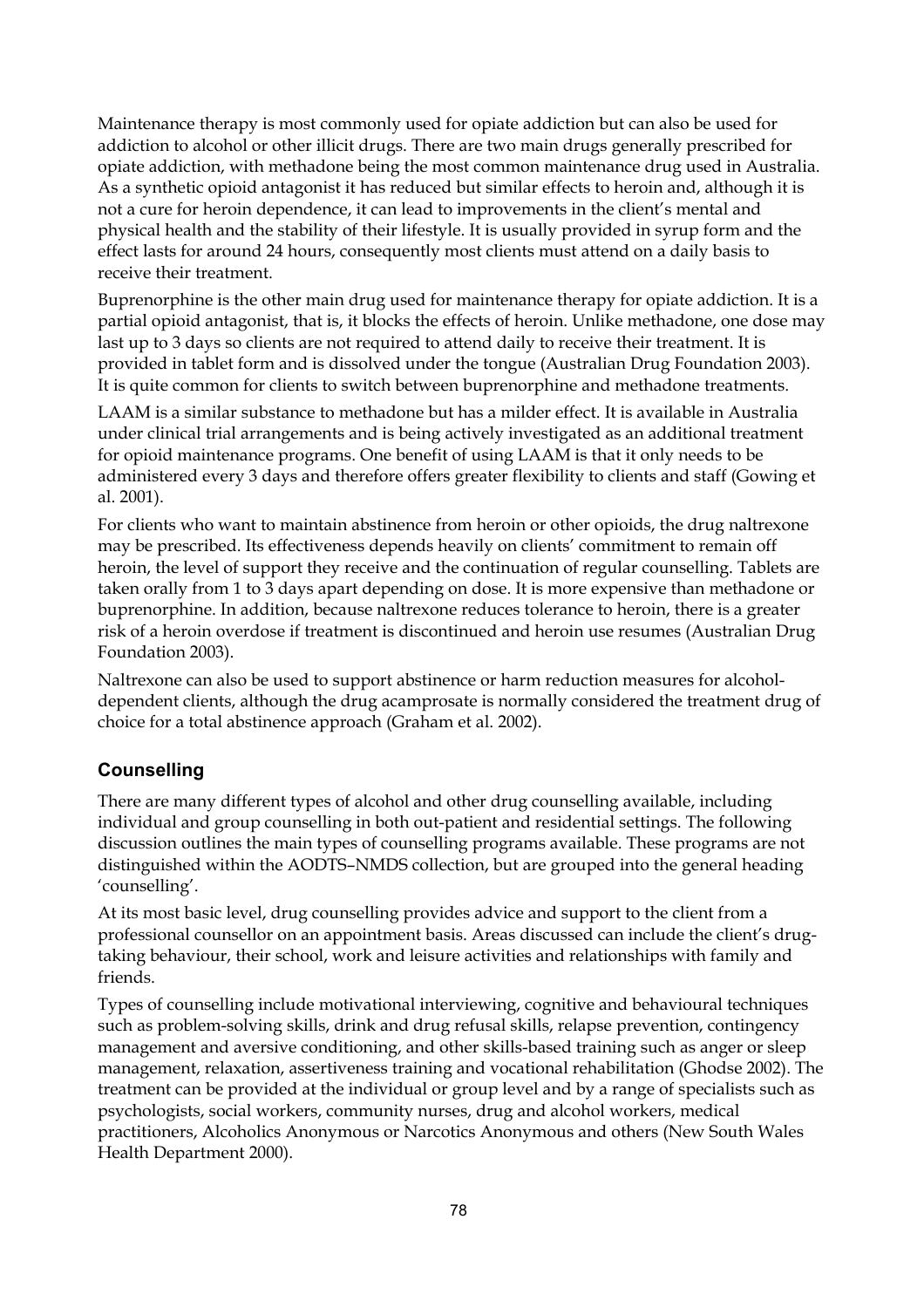The goal of counselling is to encourage and support emotional and behavioural change. Lifestyle adjustment is facilitated by the development of skills to cope with factors that trigger drug use or prevent full relapse to regular drug use (Gowing et al. 2001).

### **Rehabilitation**

Rehabilitation programs begin with a thorough assessment and detoxification, if necessary. A specific treatment plan is then developed which may be provided as residential or out-patient treatment. This plan may include regular counselling, group and/or family therapy sessions, a pharmacotherapy program, an education program providing advice on ways to achieve and maintain recovery, exercise and relaxation sessions, plus support with employment and living arrangements (Ghodse 2002).

Residential rehabilitation programs may be short term (4 to 6 weeks) or long term (2 to 6 months). Short-term programs are suitable for people without a long-term history of substance dependence, who have not succeeded at out-patient treatment, do not have significant cognitive impairment or co-morbidity and have better psycho-social supports. Long-term programs are preferred for people who have severe alcohol and drug use problems, or whose substance use problems were not addressed by out-patient or short-term residential treatment, or people with significant co-morbid disorders (New South Wales Health Department 2000).

The goals of rehabilitation and treatment activities in general include reducing the use of illicit drugs, reducing the risk of infectious diseases, improving physical and psychological health, reducing criminal behaviour and improving social functioning (Gowing et al. 2001).

### **Information and education**

Commonwealth, state and territory governments provide a number of information and education programs, as well as 24-hour telephone information services, on alcohol and other drugs as part of their public health programs. National initiatives to provide information on drug-related harm to the wider community include the Australian Drug Information Network and the Community Partnership Initiative (MCDS 1998). Services provided by the states and territories include 24-hour telephone services and fact sheets on specific drugs and other drugrelated reports available from the Internet. The telephone services provide information on drugs, access to drug and alcohol counselling, and referrals to appropriate services (Department of Human Services 2002).

Information and education programs are also provided specifically for clients of alcohol and other drug treatment services. These include: education on the effects of cannabis or other drugs for clients who have been required to attend the service as a result of a police or court diversion order; information on what the client can expect during the withdrawal (detoxification) process; and information on harm minimisation strategies to increase the client's ability to maintain behaviour that reduces drug-related harm (Department of Human Services 2002).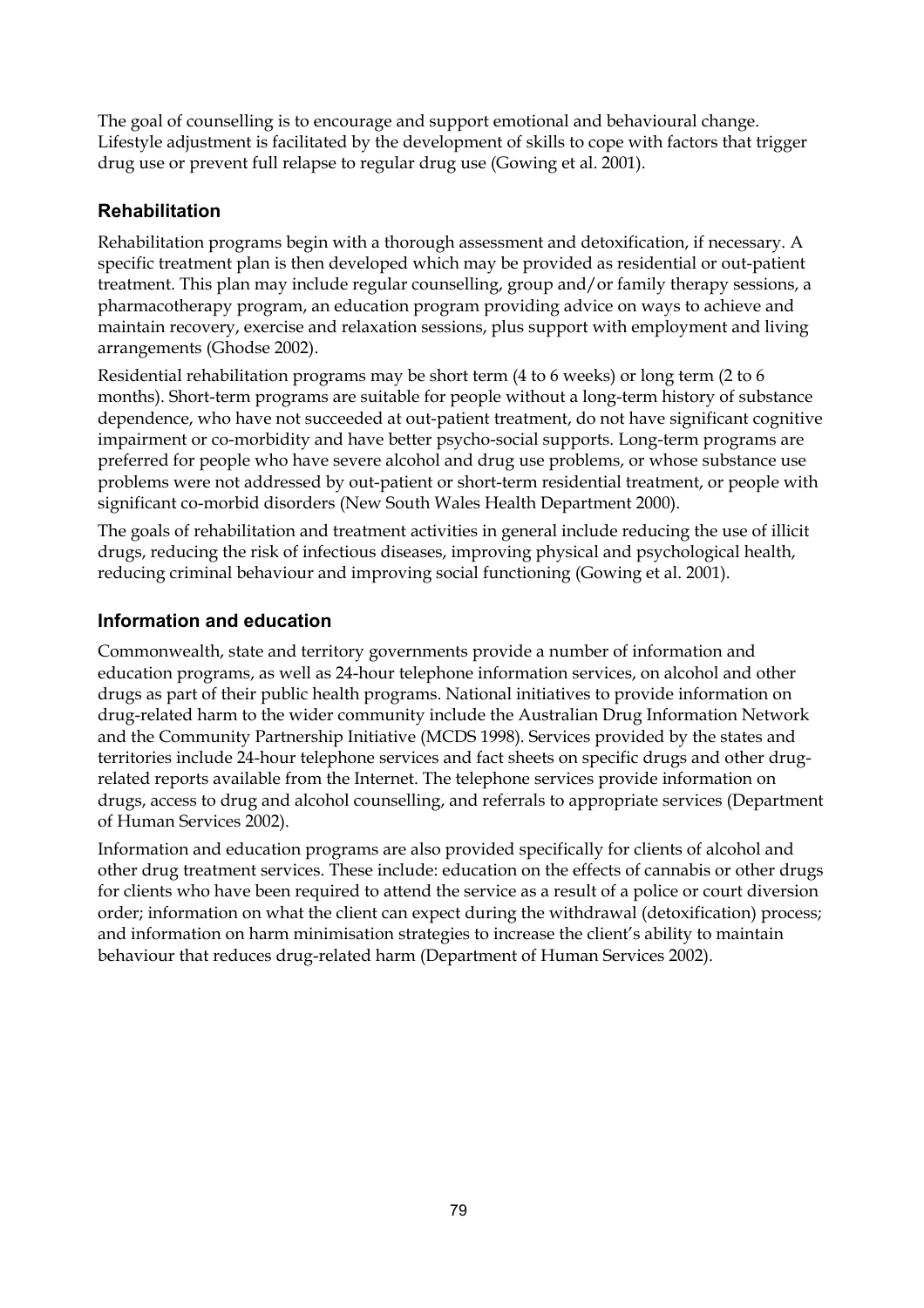# **Appendix 4: Detailed tables**

### **Client registrations**

|                   | <b>Males</b> |      |        | <b>Females</b> |     | <b>Not stated</b> | <b>Persons</b> |       |
|-------------------|--------------|------|--------|----------------|-----|-------------------|----------------|-------|
| Age group (years) | No.          | %    | No.    | %              | No. | $\%$              | No.            | %     |
| $10 - 19$         | 9,361        | 8.7  | 4,096  | 3.8            | 12  | 0.0               | 13.469         | 12.5  |
| $20 - 29$         | 24,809       | 23.0 | 11,476 | 10.6           | 47  | 0.0               | 36,332         | 33.6  |
| $30 - 39$         | 19,203       | 17.8 | 10,077 | 9.3            | 32  | 0.0               | 29,312         | 27.1  |
| $40 - 49$         | 10,932       | 10.1 | 6,581  | 6.1            | 26  | 0.0               | 17,539         | 16.2  |
| $50 - 59$         | 4,156        | 3.8  | 2,762  | 2.6            | 9   | 0.0               | 6,927          | 6.4   |
| $60+$             | 1,526        | 1.4  | 935    | 0.9            | 6   | 0.0               | 2,467          | 2.3   |
| Not stated        | 1,118        | 1.0  | 862    | 0.8            | 16  | 0.0               | 1,996          | 1.8   |
| <b>Total</b>      | 71,105       | 65.8 | 36,789 | 34.1           | 148 | 0.1               | 108,042        | 100.0 |

**Table A4.1: Estimated number of client registrations by age group and sex, Australia,(a) 2002–03** 

(a) Client registrations refer to the estimated number of clients who registered or re-registered for alcohol and other drug treatment services.

| Table A4.2: Estimated number of client registrations by client type and sex, Australia(a), 2002–03 |  |  |  |
|----------------------------------------------------------------------------------------------------|--|--|--|
|                                                                                                    |  |  |  |

|                             | <b>Males</b> |      | <b>Females</b> |      | <b>Not stated</b> |     | <b>Persons</b> |       |
|-----------------------------|--------------|------|----------------|------|-------------------|-----|----------------|-------|
| <b>Client type</b>          | No.          | %    | No.            | %    | No.               | %   | No.            | %     |
| Own drug use <sup>(b)</sup> | 68,803       | 63.7 | 32.064         | 29.7 | 135               | 0.1 | 101.002        | 93.5  |
| Others' drug use            | 2,302        | 2.1  | 4.725          | 4.4  | 13                | 0.0 | 7.040          | 6.5   |
| <b>Total</b>                | 71,105       | 65.8 | 36.789         | 34.1 | 148               | 0.1 | 108.042        | 100.0 |

(a) Client registrations refer to the estimated number of clients who registered or re-registered for alcohol and other drug treatment services.

(b) Own drug use also includes clients who were seeking treatment for both their own and other's drug use.

|                   | Indigenous |     |        | Non-Indigenous |       | Not stated | <b>Total</b> |       |
|-------------------|------------|-----|--------|----------------|-------|------------|--------------|-------|
| Age group (years) | No.        | %   | No.    | %              | No.   | %          | No.          | $\%$  |
| $10 - 19$         | 1,780      | 1.6 | 10,921 | 10.1           | 768   | 0.7        | 13,469       | 12.5  |
| $20 - 29$         | 3,323      | 3.1 | 30,725 | 28.4           | 2,284 | 2.1        | 36,332       | 33.6  |
| $30 - 39$         | 2,895      | 2.7 | 24,533 | 22.7           | 1,884 | 1.7        | 29,312       | 27.1  |
| $40 - 49$         | 1,187      | 1.1 | 15,274 | 14.1           | 1,078 | 1.0        | 17,539       | 16.2  |
| $50 - 59$         | 301        | 0.3 | 6,185  | 5.7            | 441   | 0.4        | 6,927        | 6.4   |
| $60+$             | 92         | 0.1 | 2,211  | 2.0            | 164   | 0.2        | 2,467        | 2.3   |
| Not stated        | 476        | 0.4 | 1.346  | 1.2            | 174   | 0.2        | 1.996        | 1.8   |
| <b>Total</b>      | 10,054     | 9.3 | 91,195 | 84.4           | 6,793 | 6.3        | 108,042      | 100.0 |

**Table A4.3: Estimated number of client registrations by age group and Indigenous status, Australia(a), 2002–03** 

(a) Client registrations refers to the estimated number of clients who registered or re-registered for alcohol and other drug treatment services.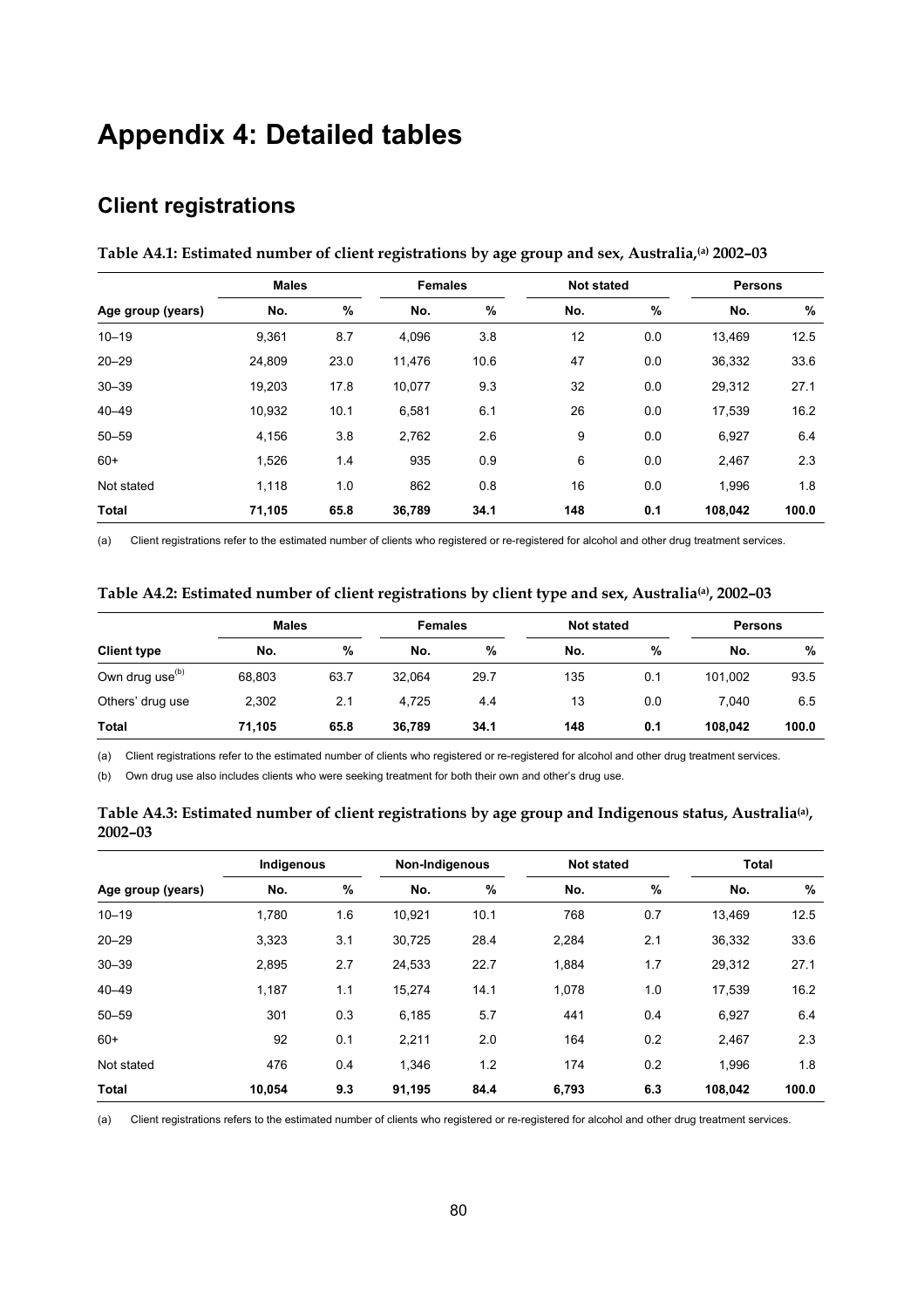### **Client tables**

**Table A4.4: Closed treatment episodes by client data items by jurisdiction, Australia, 2002–03(a)**

|                                    | <b>NSW</b> | <b>Vic</b> | Qld    | <b>WA</b> | SA             | Tas   | <b>ACT</b> | <b>NT</b> | Australia |
|------------------------------------|------------|------------|--------|-----------|----------------|-------|------------|-----------|-----------|
| <b>Client type</b>                 |            |            |        |           |                |       |            |           |           |
| Own drug use <sup>(b)</sup>        | 40,002     | 43,048     | 13,683 | 12,142    | 6,946          | 2,292 | 2,958      | 1,961     | 123,032   |
| Others' drug use                   | 1,164      | 2,258      | 512    | 2,080     | 494            | 276   | 43         | 1,071     | 7,898     |
| Sex                                |            |            |        |           |                |       |            |           |           |
| Male                               | 27,841     | 28,602     | 9,746  | 9,021     | 5,011          | 1,472 | 1,910      | 1,934     | 85,537    |
| Female                             | 13,276     | 16,647     | 4,448  | 5,200     | 2,429          | 1,096 | 1,037      | 1,098     | 45,231    |
| Not stated                         | 49         | 57         |        |           |                |       | 54         |           | 162       |
| Age group (years)                  |            |            |        |           |                |       |            |           |           |
| $10 - 19$                          | 3,368      | 6,165      | 2,279  | 2,708     | 561            | 292   | 401        | 194       | 15,968    |
| $20 - 29$                          | 13,760     | 16,010     | 4,534  | 4,513     | 2,163          | 719   | 1,073      | 757       | 43,529    |
| $30 - 39$                          | 12,126     | 11,880     | 3,315  | 3,528     | 2,324          | 593   | 768        | 1,100     | 35,634    |
| $40 - 49$                          | 7,661      | 6,848      | 2,100  | 2,139     | 1,476          | 535   | 489        | 662       | 21,910    |
| $50 - 59$                          | 3,118      | 2,477      | 724    | 1,034     | 568            | 306   | 179        | 250       | 8,656     |
| $60+$                              | 1,097      | 713        | 309    | 273       | 313            | 123   | 62         | 68        | 2,958     |
| Not stated                         | 36         | 1,213      | 934    | 27        | 35             |       | 29         |           | 2,275     |
| <b>Indigenous status</b>           |            |            |        |           |                |       |            |           |           |
| Indigenous                         | 3,579      | 2,504      | 1,308  | 1,904     | 629            | 196   | 196        | 1,832     | 12,148    |
| Not Indigenous                     | 35,472     | 39,178     | 12,307 | 12,132    | 6,276          | 1,860 | 2,574      | 1,133     | 110,932   |
| Not stated                         | 2,115      | 3,624      | 580    | 186       | 535            | 512   | 231        | 67        | 7,850     |
| <b>Country of birth</b>            |            |            |        |           |                |       |            |           |           |
| Australia                          | 35,409     | 37,859     | 12,542 | 11,826    | 6,287          | 2,432 | 2,489      | 2,878     | 111,722   |
| England                            | 1,129      | 586        | 308    | 887       | 400            | 30    | 77         | 43        | 3,460     |
| Germany                            | 125        | 126        | 40     | 41        | 31             | 6     | 9          |           | 378       |
| Ireland                            | 201        | 110        | 26     | 74        | 18             |       | 5          |           | 438       |
| Italy                              | 99         | 181        | 15     | 43        | 16             |       | 7          |           | 366       |
| Scotland                           | 208        | 229        | 47     | 138       | 71             | 10    | 18         | 15        | 736       |
| South Africa                       | 97         | 90         | 32     | 72        | 6              |       | 5          |           | 306       |
| New Zealand                        | 836        | 628        | 509    | 364       | 76             | 21    | 35         | 24        | 2,493     |
| United States of America           | 139        | 86         | 39     | 51        | $\overline{7}$ |       | 22         |           | 353       |
| Viet Nam                           | 248        | 880        | 16     | 26        | 35             |       | 20         |           | 1,227     |
| All other countries                | 1,945      | 2,526      | 591    | 643       | 256            | 54    | 143        | 47        | 6,205     |
| Not elsewhere classified           | 37         | 326        | 14     |           |                |       |            |           | 377       |
| Inadequately described             | 127        | 374        | 16     |           | 9              |       |            |           | 530       |
| Not stated                         | 566        | 1,305      |        | 57        | 228            |       | 167        | 16        | 2,339     |
| <b>Preferred language</b>          |            |            |        |           |                |       |            |           |           |
| Australian Indigenous<br>languages | 13         | 41         |        | 35        | 19             |       |            | 940       | 1,048     |
| Arabic                             | 45         | 23         |        |           |                |       |            |           | 73        |
| Cantonese                          | 15         | 24         |        |           |                |       |            |           | 49        |
| Croatian                           | 27         | 13         | 6      |           | $\overline{7}$ |       |            |           | 57        |

*(continued)*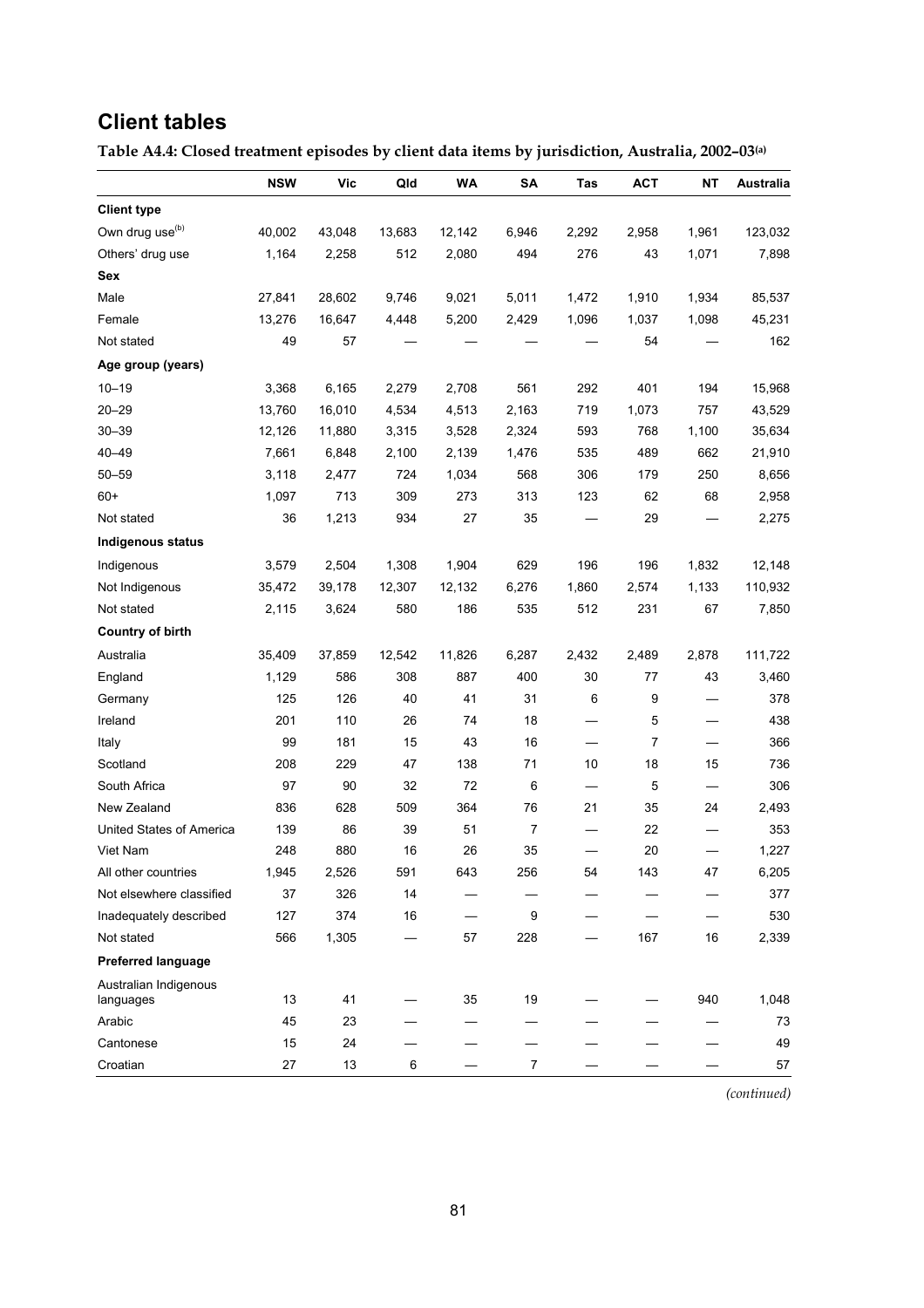|                                                             | <b>NSW</b> | Vic    | Qld            | WA     | SΑ    | Tas         | <b>ACT</b> | NΤ    | Australia |
|-------------------------------------------------------------|------------|--------|----------------|--------|-------|-------------|------------|-------|-----------|
| English                                                     | 40,299     | 42,218 | 13,917         | 14,006 | 7,158 | 2,567       | 2,757      | 1,797 | 124,719   |
| Greek                                                       | 33         | 30     | 9              |        |       |             |            |       | 73        |
| Italian                                                     | 40         | 36     |                | 10     | 5     |             |            |       | 96        |
| Polish                                                      | 19         | 32     |                | 9      |       |             |            |       | 69        |
| Spanish                                                     | 67         | 27     | 10             |        | 5     |             |            |       | 112       |
| Vietnamese                                                  | 134        | 455    | $\overline{7}$ | 7      | 9     |             |            |       | 613       |
| All other languages                                         | 231        | 547    | 47             | 84     | 25    | $\mathbf 0$ | 6          | 81    | 1,021     |
| Inadequately described                                      | 6          | 91     |                |        |       |             |            | 6     | 105       |
| Not stated                                                  | 237        | 1,769  | 187            | 61     | 202   |             | 231        | 208   | 2,895     |
| English Proficiency (EP) Groups <sup>(c)</sup>              |            |        |                |        |       |             |            |       |           |
| Australia                                                   | 35,403     | 37,633 | 12,542         | 11,825 | 6,287 | 2,432       | 2,489      | 2,878 | 111,489   |
| EP Group 1                                                  | 2,721      | 1,987  | 991            | 1,638  | 599   | 92          | 179        | 95    | 8,302     |
| EP Group 2                                                  | 899        | 1,247  | 257            | 379    | 123   | 19          | 72         | 28    | 3,024     |
| EP Group 3                                                  | 1,018      | 1,318  | 351            | 283    | 138   | 24          | 64         | 11    | 3,207     |
| EP Group 4                                                  | 395        | 1,116  | 24             | 40     | 56    |             | 26         |       | 1,662     |
| Inadequately<br>described/invalid                           | 127        | 374    | 16             |        | 9     |             |            |       | 530       |
| Not elsewhere classified                                    | 37         | 326    | 14             |        |       |             |            |       | 377       |
| Not stated/missing                                          | 566        | 1,305  |                | 57     | 228   |             | 167        | 16    | 2,339     |
| Source of referral                                          |            |        |                |        |       |             |            |       |           |
| Self                                                        | 17,650     | 15,863 | 3,252          | 4,285  | 2,816 | 1,365       | 1,977      | 1,497 | 48,705    |
| Family member/ friend                                       | 2,484      | 1,962  | 590            | 1,470  | 586   | 162         | 88         | 203   | 7,545     |
| GP/medical specialist                                       | 3,571      | 2,000  | 1,354          | 838    | 476   | 234         | 34         | 103   | 8,610     |
| Psychiatric and/or other<br>hospitals                       | 1,787      | 651    | 544            | 411    | 755   | 270         | 15         | 126   | 4,559     |
| Community mental<br>health services <sup>(d)</sup>          | 860        | 1,044  | 366            | 266    | 106   | 20          | 59         | 69    | 2,790     |
| Alcohol and other drug<br>treatment services <sup>(d)</sup> | 5,589      | 7,769  | 547            | 846    | 585   | 157         | 105        | 185   | 15,783    |
| Other community/health<br>care services <sup>(e)</sup>      | 1,502      | 2,152  | 466            | 692    | 451   | 116         | 262        | 228   | 5,869     |
| Community-based<br>corrections                              | 2,420      | 5,877  | 755            | 2,951  | 63    | 86          | 203        | 360   | 12,715    |
| Police and court<br>diversions                              | 3,399      | 1,063  | 5,721          | 1,096  | 428   | 22          | 102        | 119   | 11,950    |
| Other                                                       | 1,515      | 6,727  | 567            | 1,153  | 1,093 | 134         | 116        | 88    | 11,393    |
| Not stated                                                  | 389        | 198    | 33             | 214    | 81    |             | 40         | 54    | 1,011     |
| <b>Total</b>                                                | 41,166     | 45,306 | 14,195         | 14,222 | 7,440 | 2,568       | 3,001      | 3,032 | 130,930   |

**Table A4.4 (continued): Closed treatment episodes by client data items by jurisdiction, Australia, 2002–03** 

(a) Small cell sizes have been suppressed to preserve confidentiality. These are marked with a '—'.

(b) Own drug use also includes clients who were seeking treatment for both their own and others' drug use (that is, 0.4% of total closed treatment episodes).

(c) See AIHW 2003a for further information about English Proficiency Groups.

(d) Includes residential and non-residential services.

(e) Comprises other residential community care unit; non-residential medical and/or allied health care agency; other non-residential community health care agency/outpatient clinic; and other community service agency.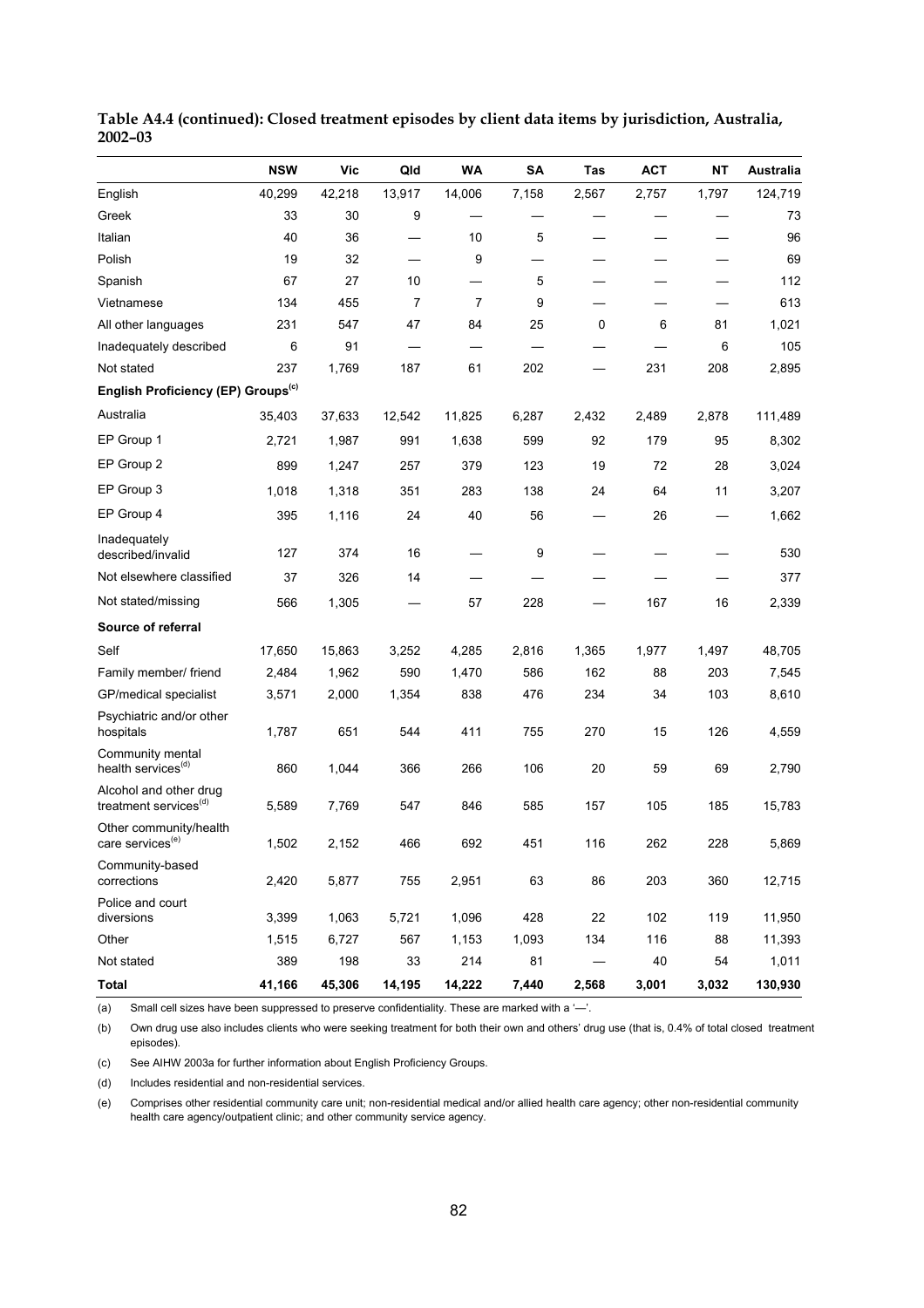# **Substance users tables**

**Table A4.5: Closed treatment episodes by drug-related data items by jurisdiction, Australia, 2002–03(a)(b)**

|                                                           | <b>NSW</b> | Vic    | Qld    | WA     | <b>SA</b> | Tas   | АСТ   | NΤ    | Australia |
|-----------------------------------------------------------|------------|--------|--------|--------|-----------|-------|-------|-------|-----------|
| Injecting drug use                                        |            |        |        |        |           |       |       |       |           |
| Current injector                                          | 12,770     | 9,647  | 2,420  | 3,853  | 1,985     | 396   | 789   | 281   | 32,141    |
| Injected 3-12 months ago                                  | 2,197      | 5,782  | 714    | 928    | 440       | 91    | 771   | 69    | 10,992    |
| Injected 12+ months ago                                   | 3,463      | 4,739  | 1,445  | 891    | 769       | 141   | 122   | 112   | 11,682    |
| Never injected                                            | 16,287     | 16,257 | 7,481  | 5,405  | 2,538     | 796   | 632   | 1,113 | 50,509    |
| Not stated                                                | 5,285      | 6,623  | 1,623  | 1,065  | 1,214     | 868   | 644   | 386   | 17,708    |
| Method of use                                             |            |        |        |        |           |       |       |       |           |
| Ingests                                                   | 19,534     | 18,877 | 4,246  | 4,669  | 4,012     | 1,093 | 1,262 | 1,477 | 55,170    |
| Smokes                                                    | 6,688      | 9,602  | 6,946  | 3,093  | 653       | 830   | 403   | 195   | 28,410    |
| Injects                                                   | 12,573     | 12,558 | 2,075  | 4,048  | 2,006     | 323   | 916   | 230   | 34,729    |
| Sniffs (powder)                                           | 246        | 223    | 43     | 131    | 36        |       | 15    |       | 701       |
| Inhales (vapour)                                          | 37         | 596    | 125    | 89     | 11        | 8     | 2     | 15    | 883       |
| Other                                                     | 116        | 274    | 30     | 39     | 6         |       | 10    |       | 484       |
| Not stated                                                | 808        | 918    | 218    | 73     | 222       | 31    | 350   | 35    | 2,655     |
| Principal drug of concern                                 |            |        |        |        |           |       |       |       |           |
| <b>Analgesics</b>                                         |            |        |        |        |           |       |       |       |           |
| Heroin                                                    | 8,565      | 10,715 | 744    | 1,049  | 916       | 12    | 611   | 30    | 22,642    |
| Methadone                                                 | 1,011      | 609    | 226    | 78     | 112       | 79    | 46    | 12    | 2,173     |
| Balance of analgesics <sup>(c)</sup>                      | 632        | 1,057  | 448    | 317    | 294       | 173   | 287   | 128   | 3,336     |
| <b>Total analgesics</b>                                   | 10,208     | 12,381 | 1,418  | 1,444  | 1,322     | 264   | 944   | 170   | 28,151    |
| <b>Sedatives and hypnotics</b>                            |            |        |        |        |           |       |       |       |           |
| Alcohol                                                   | 16,836     | 15,747 | 3,371  | 3,967  | 3,295     | 933   | 1,191 | 1,407 | 46,747    |
| Benzodiazepines                                           | 942        | 1,073  | 152    | 185    | 161       | 16    | 62    | 18    | 2,609     |
| Balance of sedatives and<br>hypnotics <sup>(b)</sup>      | 12         | 104    | 6      | 16     | 8         | 16    |       |       | 165       |
| Total sedatives and hypnotics                             | 17,790     | 16,924 | 3,529  | 4,168  | 3,464     | 965   | 1,256 | 1,425 | 49,521    |
| <b>Stimulants and hallucinogens</b>                       |            |        |        |        |           |       |       |       |           |
| Amphetamines                                              | 4,357      | 2,613  | 1,219  | 3,186  | 1,358     | 180   | 175   | 125   | 13,213    |
| Cannabinoids                                              | 6,168      | 9,313  | 6,892  | 2,975  | 703       | 426   | 449   | 180   | 27,106    |
| Ecstasy                                                   | 131        | 171    | 57     | 23     | 22        |       | 9     |       | 416       |
| Cocaine                                                   | 194        | 60     | 26     | 14     | 20        |       |       |       | 323       |
| Nicotine                                                  | 482        | 282    | 384    | 97     | 9         | 412   | 3     | 24    | 1,693     |
| Balance of stimulants and<br>hallucinogens <sup>(c)</sup> | 36         | 108    | 22     | 22     | 5         |       |       |       | 198       |
| Total stimulants and<br>hallucinogens                     | 11,368     | 12,547 | 8,600  | 6,317  | 2,117     | 1,023 | 642   | 335   | 42,949    |
| Balance of drugs of concern <sup>(c)</sup>                | 131        | 1,196  | 135    | 146    | 43        | 40    | 13    | 31    | 1,735     |
| Not stated/missing                                        | 505        |        |        | 67     |           |       | 103   |       | 676       |
| <b>Total</b>                                              | 40,002     | 43,048 | 13,683 | 12,142 | 6,946     | 2,292 | 2,958 | 1,961 | 123,032   |

(a) Small cell sizes have been suppressed to preserve confidentiality. These are marked with a '—'.

(b) Excludes treatment episodes for clients seeking treatment for the drug use of others.

(c) Includes balance of pincipal drugs of concern coded according to ASCDC. See Appendix 6.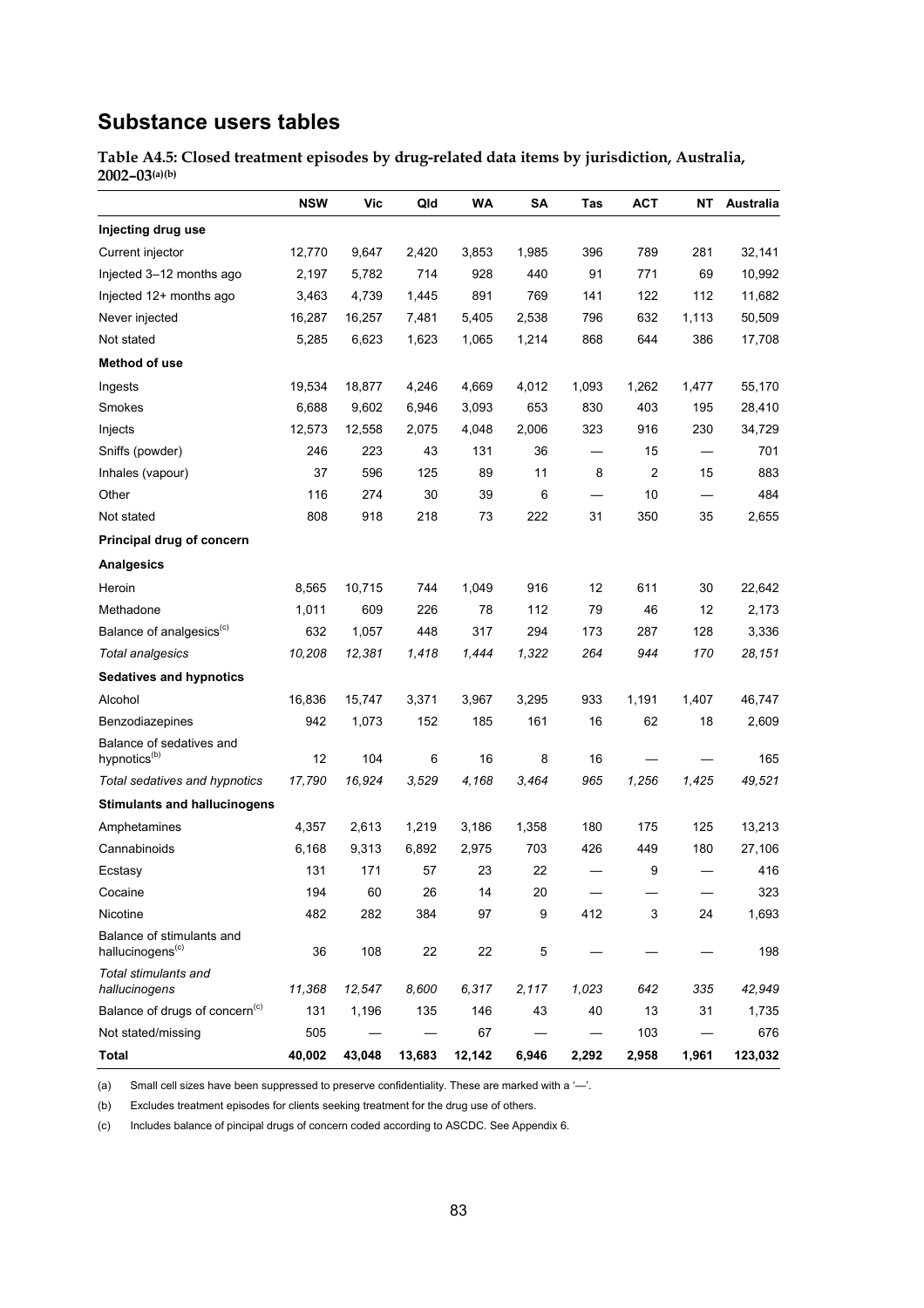| Other drug of concern                                     | <b>NSW</b> | Vic    | Qld   | <b>WA</b> | <b>SA</b> | <b>Tas</b> | <b>ACT</b>     | <b>NT</b> | Australia |
|-----------------------------------------------------------|------------|--------|-------|-----------|-----------|------------|----------------|-----------|-----------|
| <b>Analgesics</b>                                         |            |        |       |           |           |            |                |           |           |
| Heroin                                                    | 1,552      | 2,362  | 392   | 1,020     | 224       | 11         | 84             | 30        | 5,675     |
| Methadone                                                 | 827        | 416    | 178   | 218       | 129       | 22         | 53             | 15        | 1,858     |
| Balance of analgesics <sup>(b)</sup>                      | 463        | 910    | 455   | 391       | 151       | 50         | 91             | 39        | 2,550     |
| <b>Total analgesics</b>                                   | 2,842      | 3,688  | 1,025 | 1,629     | 504       | 83         | 228            | 84        | 10,083    |
| <b>Sedatives and hypnotics</b>                            |            |        |       |           |           |            |                |           |           |
| Alcohol                                                   | 3,883      | 6,361  | 2,071 | 2,933     | 768       | 101        | 321            | 121       | 16,559    |
| Benzodiazepines                                           | 2,548      | 4,347  | 620   | 1,778     | 604       | 60         | 315            | 50        | 10,322    |
| Balance of sedatives and<br>hypnotics <sup>(b)</sup>      | 26         | 334    | 15    | 126       | 7         | 2          | 3              | 8         | 521       |
| Total sedatives and hypnotics                             | 6,457      | 11,042 | 2,706 | 4,837     | 1,379     | 163        | 639            | 179       | 27,402    |
| <b>Stimulants and hallucinogens</b>                       |            |        |       |           |           |            |                |           |           |
| Amphetamines                                              | 3,870      | 5,718  | 1,014 | 1,987     | 769       | 90         | 316            | 97        | 13,861    |
| Cannabinoids                                              | 7,972      | 10,733 | 1,852 | 3,913     | 1,541     | 237        | 744            | 278       | 27,270    |
| Ecstasy                                                   | 827        | 1,461  | 251   | 1,340     | 48        | 3          | 69             | 21        | 4,020     |
| Cocaine                                                   | 935        | 408    | 76    | 450       | 93        | 3          | 46             | 11        | 2,022     |
| Nicotine                                                  | 4,826      | 5,526  | 2,560 | 3,057     | 571       | 87         | 703            | 61        | 17,391    |
| Balance of stimulants and<br>hallucinogens <sup>(b)</sup> | 493        | 973    | 86    | 2,033     | 129       | 9          | $\overline{7}$ | 27        | 3,757     |
| Total stimulants and<br>hallucinogens                     | 18,923     | 24,819 | 5,839 | 12,780    | 3.151     | 429        | 1,885          | 495       | 68,321    |
| Balance of drugs of concern <sup>(b)</sup>                | 105        | 1,121  | 95    | 700       | 47        | 4          | 20             | 29        | 2,121     |
| Not stated/missing                                        | 0          | 0      | 170   | 0         | 1,215     | 2          | $\mathbf 0$    | 0         | 1,387     |
| No other drug of concern                                  | 20,903     | 20,151 | 6,843 | 4,689     | 2,758     | 1          | 1,350          | 1,488     | 58,183    |

**Table A4.6: Number of other drugs of concern by jurisdiction, Australia, 2002–03(a)**

(b) Includes balance of other drugs of concern coded according to ASCDC. See Appendix 6.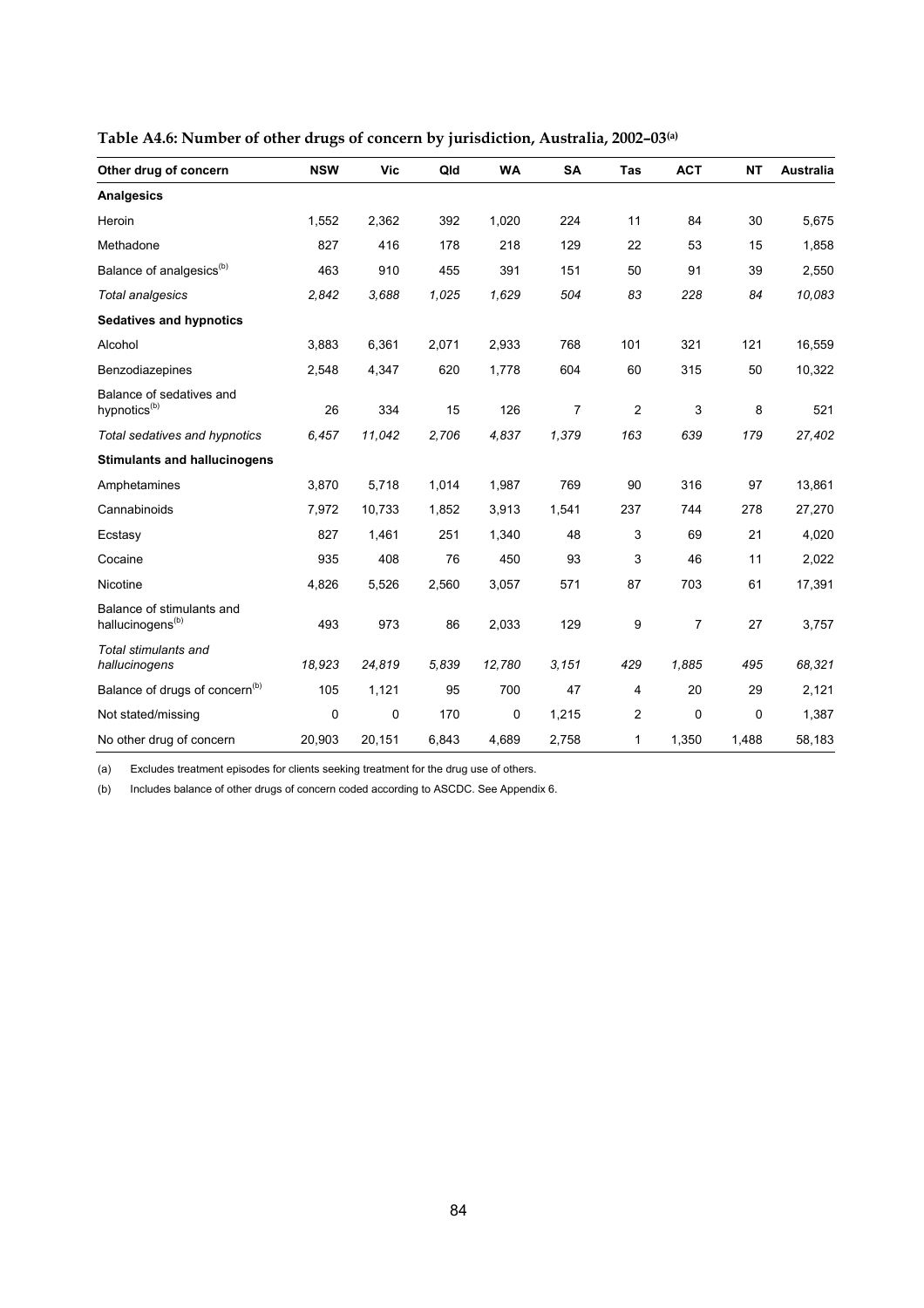|                          | Age group (years) |           |           |            |           |       |            |        |  |  |  |  |  |
|--------------------------|-------------------|-----------|-----------|------------|-----------|-------|------------|--------|--|--|--|--|--|
| <b>Principal drug</b>    | $10 - 19$         | $20 - 29$ | $30 - 39$ | 40-49      | $50 - 59$ | $60+$ | Not stated | Total  |  |  |  |  |  |
| <b>Males</b>             |                   |           |           | (per cent) |           |       |            |        |  |  |  |  |  |
| Alcohol                  | 18.5              | 23.9      | 43.0      | 62.6       | 82.3      | 86.6  | 23.6       | 39.3   |  |  |  |  |  |
| Amphetamines             | 9.3               | 14.5      | 11.8      | 4.5        | $1.2$     | 0.2   | 14.3       | 10.5   |  |  |  |  |  |
| Benzodiazepines          | 0.4               | 1.5       | 1.9       | 1.7        | 1.5       | 1.9   | 1.5        | 1.5    |  |  |  |  |  |
| Cannabis                 | 54.9              | 28.0      | 17.0      | 10.0       | 4.1       | 1.1   | 29.0       | 23.5   |  |  |  |  |  |
| Cocaine                  | 0.1               | 0.3       | 0.4       | 0.2        | 0.0       | 0.0   | 1.6        | 0.3    |  |  |  |  |  |
| Ecstasy                  | 0.5               | 0.5       | 0.3       | 0.1        | 0.0       | 0.1   | 1.6        | 0.4    |  |  |  |  |  |
| Heroin                   | 9.3               | 25.8      | 19.1      | 13.2       | 3.4       | 0.8   | 12.1       | 17.9   |  |  |  |  |  |
| Methadone                | 0.4               | 1.3       | 1.8       | 1.9        | 0.9       | 0.4   | 0.9        | 1.3    |  |  |  |  |  |
| Nicotine                 | 1.1               | 0.3       | 0.6       | 1.4        | 3.4       | 6.6   | 5.0        | 1.0    |  |  |  |  |  |
| Other <sup>(b)</sup>     | 5.1               | 3.4       | 3.7       | 4.0        | 2.9       | 1.9   | 10.3       | 3.8    |  |  |  |  |  |
| Not stated               | 0.5               | 0.5       | 0.5       | 0.5        | 0.3       | 0.5   | 0.2        | 0.5    |  |  |  |  |  |
| Total males (per cent)   | 100.0             | 100.0     | 100.0     | 100.0      | 100.0     | 100.0 | 100.0      | 100.0  |  |  |  |  |  |
| Total males (number)     | 10,340            | 28,980    | 22,833    | 13,177     | 4,800     | 1,673 | 1,129      | 82,932 |  |  |  |  |  |
| Females                  |                   |           |           |            |           |       |            |        |  |  |  |  |  |
| Alcohol                  | 14.9              | 18.4      | 40.0      | 61.0       | 72.8      | 71.4  | 26.2       | 35.3   |  |  |  |  |  |
| Amphetamines             | 13.6              | 16.9      | 10.9      | 3.6        | 0.8       | 0.3   | 12.1       | 11.3   |  |  |  |  |  |
| Benzodiazepines          | 1.5               | 2.5       | 4.1       | 4.4        | 5.3       | 7.4   | 2.8        | 3.4    |  |  |  |  |  |
| Cannabis                 | 38.2              | 22.7      | 15.8      | 9.4        | 3.7       | 1.4   | 22.6       | 18.9   |  |  |  |  |  |
| Cocaine                  | 0.3               | 0.3       | 0.3       | 0.1        | 0.0       | 0.1   | 0.9        | 0.2    |  |  |  |  |  |
| Ecstasy                  | 0.7               | 0.5       | 0.1       | 0.1        | 0.0       | 0.1   | 0.4        | 0.3    |  |  |  |  |  |
| Heroin                   | 19.1              | 29.1      | 18.3      | 9.7        | 3.2       | 1.6   | 15.4       | 19.4   |  |  |  |  |  |
| Methadone                | 0.9               | 3.7       | 2.9       | 2.3        | 0.9       | 0.1   | 2.1        | 2.6    |  |  |  |  |  |
| Nicotine                 | 2.0               | 0.7       | 1.4       | 2.9        | 7.9       | 13.8  | 4.2        | 2.1    |  |  |  |  |  |
| Other <sup>(b)</sup>     | 7.8               | 4.7       | 5.6       | 6.0        | 4.7       | 3.6   | 13.0       | 5.7    |  |  |  |  |  |
| Not stated               | 1.0               | 0.6       | 0.6       | 0.6        | 0.6       | 0.1   | 0.3        | 0.6    |  |  |  |  |  |
| Total females (per cent) | 100.0             | 100.0     | 100.0     | 100.0      | 100.0     | 100.0 | 100.0      | 100.0  |  |  |  |  |  |
| Total females (number)   | 4,692             | 13,575    | 11,391    | 6,597      | 2,215     | 731   | 753        | 39,954 |  |  |  |  |  |

#### **Table A4.7: Closed treatment episodes by principal drug of concern, sex and age group, Australia, 2002–03(a)**

*(continued)*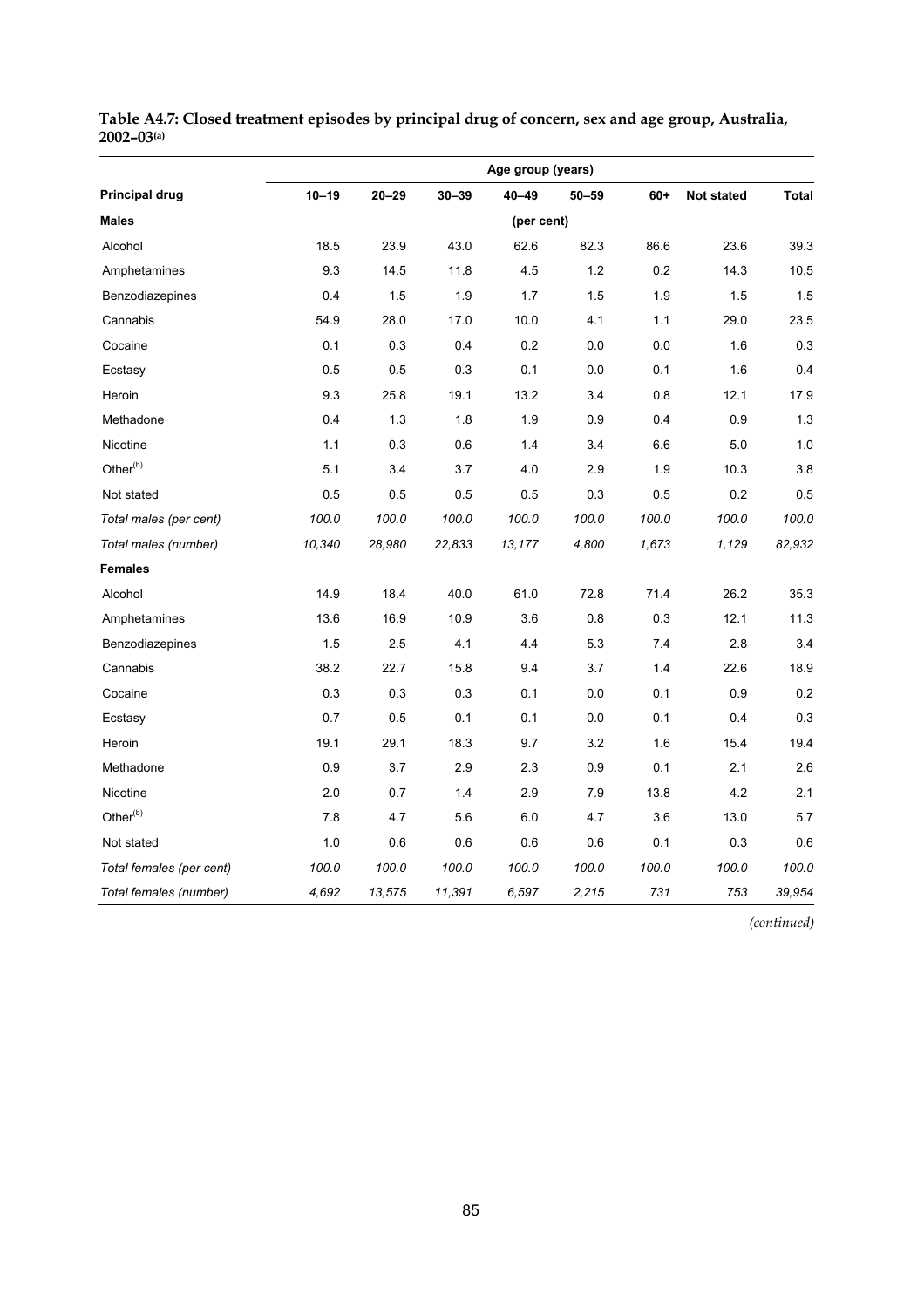|                            |           |           |           | Age group (years) |           |       |            |              |
|----------------------------|-----------|-----------|-----------|-------------------|-----------|-------|------------|--------------|
| Principal drug             | $10 - 19$ | $20 - 29$ | $30 - 39$ | $40 - 49$         | $50 - 59$ | $60+$ | Not stated | <b>Total</b> |
| Persons <sup>(c)</sup>     |           |           |           |                   |           |       |            |              |
| Alcohol                    | 17.4      | 22.1      | 42.0      | 62.1              | 79.3      | 82.0  | 24.6       | 38.0         |
| Amphetamines               | 10.6      | 15.3      | 11.5      | 4.2               | 1.1       | 0.2   | 13.3       | 10.7         |
| Benzodiazepines            | 0.7       | 1.8       | 2.6       | 2.6               | 2.7       | 3.6   | 2.0        | 2.1          |
| Cannabis                   | 49.6      | 26.3      | 16.6      | 9.8               | 3.9       | 1.2   | 26.3       | 22.0         |
| Cocaine                    | 0.2       | 0.3       | 0.3       | 0.1               | 0.0       | 0.0   | 1.3        | 0.3          |
| Ecstasy                    | 0.6       | 0.5       | 0.2       | 0.1               | 0.0       | 0.1   | 1.2        | 0.3          |
| Heroin                     | 12.3      | 26.8      | 18.8      | 12.0              | 3.3       | 1.1   | 13.3       | 18.4         |
| Methadone                  | 0.5       | 2.0       | 2.1       | 2.0               | 0.9       | 0.3   | 1.4        | 1.8          |
| Nicotine                   | 1.4       | 0.4       | 0.9       | 1.9               | 4.8       | 8.8   | 4.6        | 1.4          |
| Other drugs <sup>(b)</sup> | 5.9       | 3.8       | 4.3       | 4.6               | 3.4       | 2.4   | 11.5       | 4.4          |
| Not stated                 | 0.7       | 0.6       | 0.5       | 0.5               | 0.4       | 0.4   | 0.5        | 0.5          |
| Total (per cent)           | 100.0     | 100.0     | 100.0     | 100.0             | 100.0     | 100.0 | 100.0      | 100.0        |
| Total (number)             | 15,045    | 42,606    | 34,257    | 19,798            | 7,019     | 2,410 | 1,897      | 123,032      |

**Table A4.7 (continued): Closed treatment episodes by principal drug of concern, sex and age group, Australia, 2002–03(a)** 

(a) Excludes treatment episodes for clients seeking treatment for the drug use of others.

(b) Includes balance of principal drugs of concern coded according to ASCDC. See Appendix 6.

(c) Includes not stated for sex.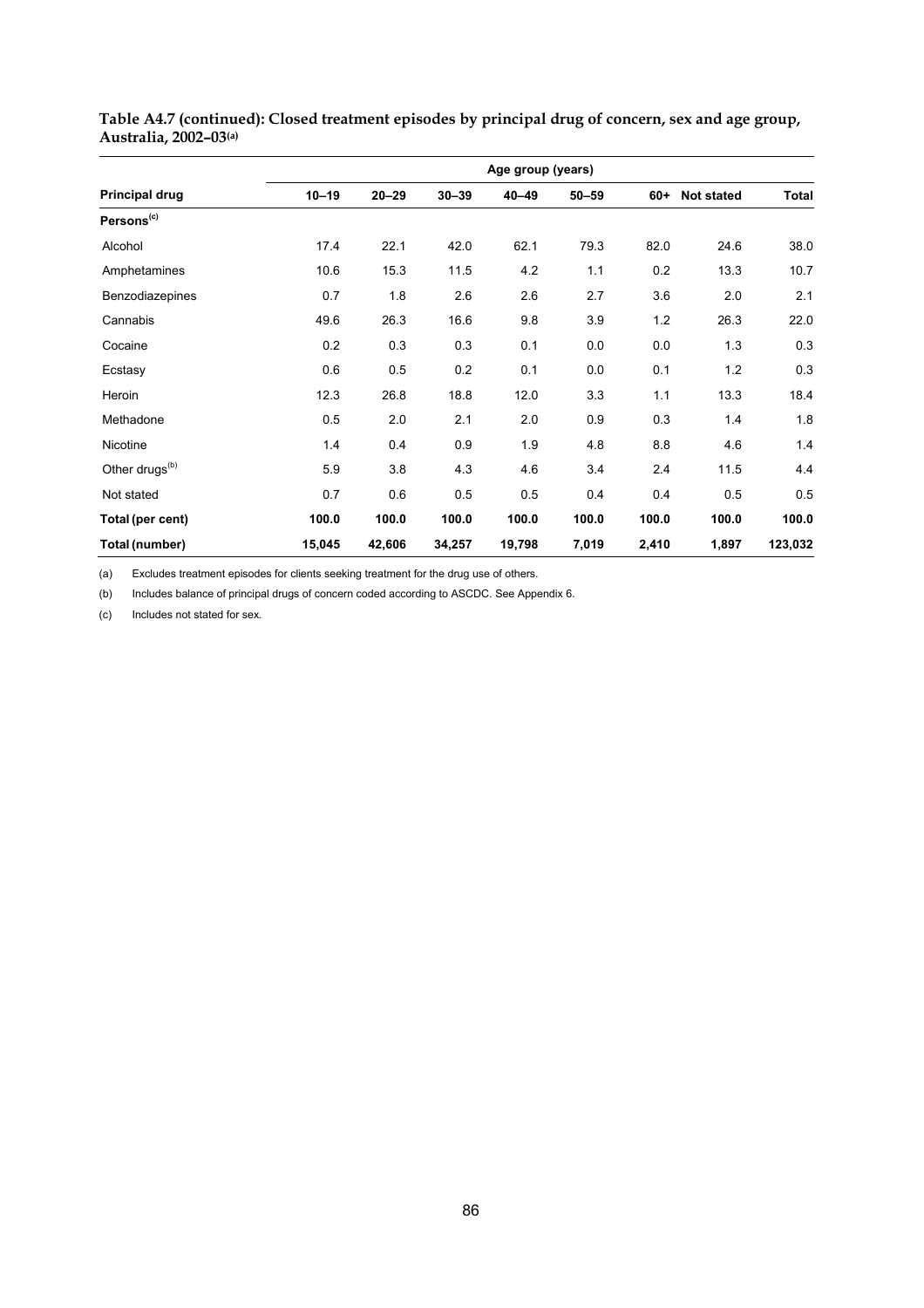|                          | <b>Alcohol</b> | <b>Cannabis</b> |        | Heroin Amphetamines | Other drugs <sup>(b)</sup> | <b>Not stated</b>       | <b>Total</b> |
|--------------------------|----------------|-----------------|--------|---------------------|----------------------------|-------------------------|--------------|
|                          |                |                 |        | (number)            |                            |                         |              |
| Australia                | 38,931         | 24,442          | 18,405 | 11,902              | 10,911                     | 516                     | 105107       |
| New Zealand              | 954            | 645             | 354    | 243                 | 189                        | 8                       | 2,393        |
| England                  | 1,780          | 402             | 331    | 297                 | 312                        | 16                      | 3,138        |
| Scotland                 | 497            | 63              | 49     | 53                  | 40                         | 3                       | 705          |
| Ireland                  | 274            | 36              | 35     | 24                  | 35                         | 0                       | 404          |
| Germany                  | 223            | 43              | 32     | 17                  | 39                         | 0                       | 354          |
| Italy                    | 139            | 30              | 63     | 23                  | 46                         | $\mathbf{1}$            | 302          |
| Viet Nam                 | 57             | 43              | 971    | 21                  | 60                         | 8                       | 1,160        |
| United States of America | 196            | 46              | 48     | 15                  | 30                         | 3                       | 338          |
| South Africa             | 136            | 71              | 32     | 18                  | 17                         | 0                       | 274          |
| All other countries      | 155            | 167             | 81     | 21                  | 71                         | 1                       | 496          |
| Inadequately described   | 2,460          | 817             | 1,515  | 368                 | 559                        | 29                      | 5,748        |
| Not elsewhere classified | 184            | 43              | 67     | 35                  | 32                         | $\overline{\mathbf{4}}$ | 365          |
| Not stated               | 761            | 258             | 659    | 176                 | 307                        | 87                      | 2,248        |
| <b>Total</b>             | 46,747         | 27,106          | 22,642 | 13,213              | 12,648                     | 676                     | 123,032      |
|                          |                |                 |        | (per cent)          |                            |                         |              |
| Australia                | 37.0           | 23.3            | 17.5   | 11.3                | 10.4                       | 0.5                     | 100.0        |
| New Zealand              | 39.9           | 27.0            | 14.8   | 10.2                | 7.9                        | 0.3                     | 100.0        |
| England                  | 56.7           | 12.8            | 10.5   | 9.5                 | 9.9                        | 0.5                     | 100.0        |
| Scotland                 | 70.5           | 8.9             | 7.0    | 7.5                 | 5.7                        | 0.4                     | 100.0        |
| Ireland                  | 67.8           | 8.9             | 8.7    | 5.9                 | 8.7                        | 0.0                     | 100.0        |
| Germany                  | 63.0           | 12.1            | 9.0    | 4.8                 | 11.0                       | 0.0                     | 100.0        |
| Italy                    | 46.0           | 9.9             | 20.9   | 7.6                 | 15.2                       | 0.3                     | 100.0        |
| Viet Nam                 | 4.9            | 3.7             | 83.7   | 1.8                 | 5.2                        | 0.7                     | 100.0        |
| United States of America | 58.0           | 13.6            | 14.2   | 4.4                 | 8.9                        | 0.9                     | 100.0        |
| South Africa             | 49.6           | 25.9            | 11.7   | 6.6                 | 6.2                        | 0.0                     | 100.0        |
| All other countries      | 42.8           | 14.2            | 26.4   | 6.4                 | 9.7                        | 0.5                     | 100.0        |
| Inadequately described   | 31.3           | 33.7            | 16.3   | 4.2                 | 14.3                       | 0.2                     | 100.0        |
| Not elsewhere classified | 50.4           | 11.8            | 18.4   | 9.6                 | $8.8\,$                    | 1.1                     | 100.0        |
| Not stated               | 33.9           | 11.5            | 29.3   | $7.8$               | 13.7                       | 3.9                     | 100.0        |
| <b>Total</b>             | 38.0           | 22.0            | 18.4   | 10.7                | 10.3                       | 0.5                     | 100.0        |

**Table A4.8: Closed treatment episodes by principal drug of concern and country of birth, Australia, 2002–03(a)** 

(b) Includes balance of principal drugs of concern coded according to ASCDC. See Appendix 6.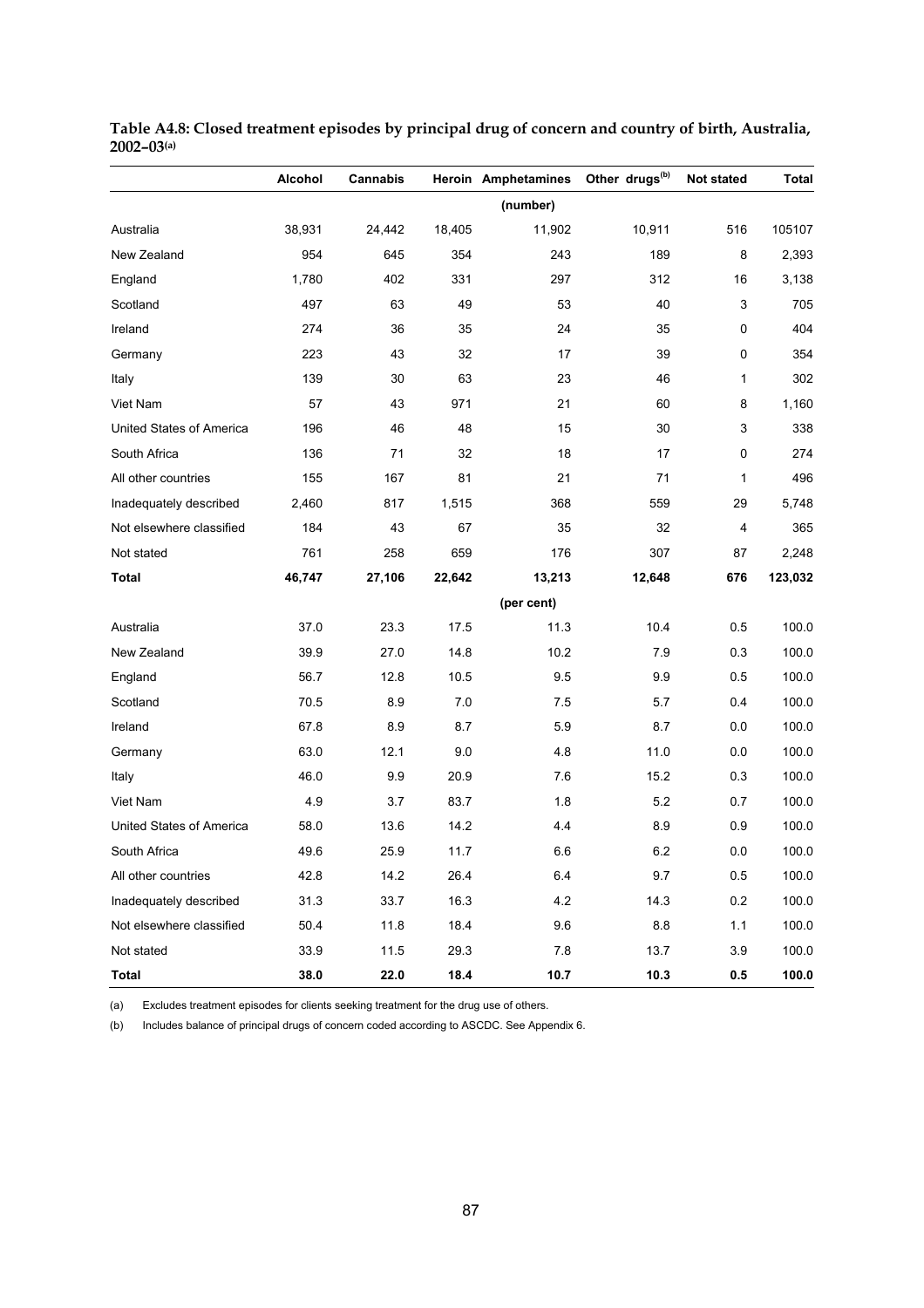|                            | <b>Males</b> |                    |                | <b>Females</b>     |            | Persons <sup>(b)</sup> |                      |  |  |
|----------------------------|--------------|--------------------|----------------|--------------------|------------|------------------------|----------------------|--|--|
|                            | Indigenous   | Non-<br>Indigenous | Indigenous     | Non-<br>Indigenous | Indigenous | Non-<br>Indigenous     | Total <sup>(c)</sup> |  |  |
|                            |              |                    |                | (number)           |            |                        |                      |  |  |
| Alcohol                    | 3,591        | 27,150             | 1,452          | 11,869             | 5,047      | 39,052                 | 46,747               |  |  |
| Amphetamines               | 703          | 7,535              | 461            | 3,833              | 1,168      | 11,376                 | 13,213               |  |  |
| Benzodiazepines            | 61           | 1,112              | 63             | 1,232              | 124        | 2,347                  | 2,609                |  |  |
| Cannabis                   | 1,779        | 16,763             | 732            | 6,443              | 2,512      | 23,219                 | 27,106               |  |  |
| Cocaine                    | 19           | 190                | 6              | 84                 | 25         | 275                    | 323                  |  |  |
| Ecstasy                    | 15           | 264                | $\overline{7}$ | 101                | 22         | 366                    | 416                  |  |  |
| Heroin                     | 748          | 13,088             | 551            | 6,714              | 1,301      | 19,816                 | 22,642               |  |  |
| Methadone                  | 94           | 957                | 93             | 882                | 187        | 1,839                  | 2,173                |  |  |
| Nicotine                   | 47           | 725                | 52             | 717                | 99         | 1,443                  | 1,693                |  |  |
| Other drugs <sup>(d)</sup> | 277          | 2,536              | 217            | 1,831              | 495        | 4,376                  | 5,434                |  |  |
| Not stated                 | 37           | 290                | 25             | 195                | 62         | 485                    | 676                  |  |  |
| <b>Total</b>               | 7,371        | 70,610             | 3,659          | 33,901             | 11,042     | 104,594                | 123,032              |  |  |
|                            |              |                    |                | (per cent)         |            |                        |                      |  |  |
| Alcohol                    | 48.7         | 38.5               | 39.7           | 35.0               | 45.7       | 37.3                   | 38.0                 |  |  |
| Amphetamines               | 9.5          | 10.7               | 12.6           | 11.3               | 10.6       | 10.9                   | 10.7                 |  |  |
| Benzodiazepines            | 0.8          | 1.6                | 1.7            | 3.6                | 1.1        | 2.2                    | 2.1                  |  |  |
| Cannabis                   | 24.1         | 23.7               | 20.0           | 19.0               | 22.7       | 22.2                   | 22.0                 |  |  |
| Cocaine                    | 0.3          | 0.3                | 0.2            | 0.2                | 0.2        | 0.3                    | 0.3                  |  |  |
| Ecstasy                    | 0.2          | 0.4                | 0.2            | 0.3                | 0.2        | 0.3                    | 0.3                  |  |  |
| Heroin                     | 10.1         | 18.5               | 15.1           | 19.8               | 11.8       | 18.9                   | 18.4                 |  |  |
| Methadone                  | 1.3          | 1.4                | 2.5            | 2.6                | 1.7        | 1.8                    | 1.8                  |  |  |
| Nicotine                   | 0.6          | 1.0                | 1.4            | 2.1                | 0.9        | 1.4                    | 1.4                  |  |  |
| Other drugs <sup>(d)</sup> | 3.8          | 3.6                | 5.9            | 5.4                | 4.5        | 4.2                    | 4.4                  |  |  |
| Not stated                 | 0.5          | 0.4                | 0.7            | 0.6                | 0.6        | 0.5                    | 0.5                  |  |  |
| <b>Total</b>               | 100.0        | 100.0              | 100.0          | 100.0              | 100.0      | 100.0                  | 100.0                |  |  |

**Table A4.9: Closed treatment episodes by principal drug of concern, Indigenous status and sex, Australia, 2002–03(a)**

(a) Excludes treatment episodes for clients seeking treatment for the drug use of others.

(b) Includes not stated for sex.

(c) Includes not stated for Indigenous status.

(d) Includes balance of principal drugs of concern coded according to ASCDC. See Appendix 6.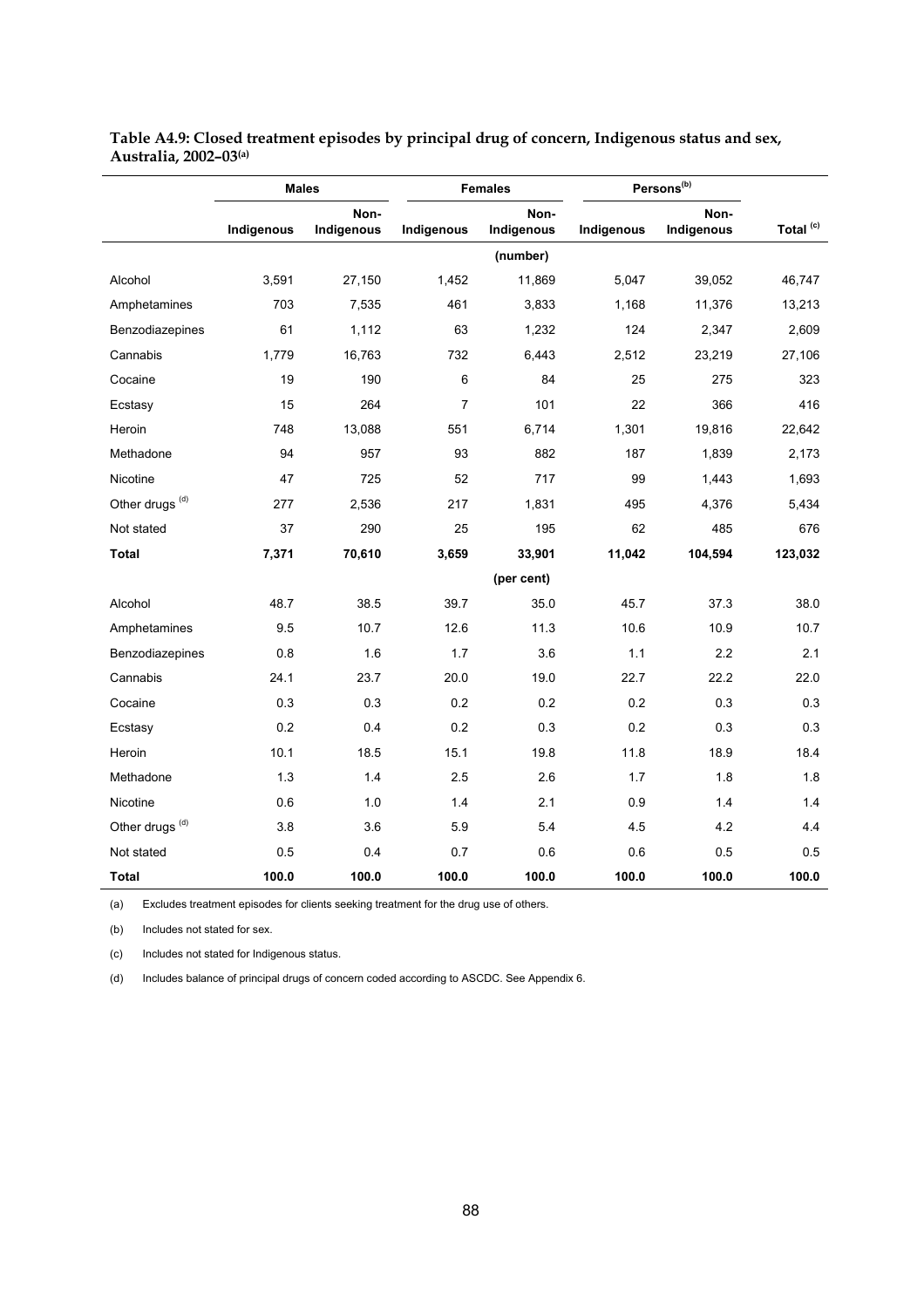| Table A4.10: Closed treatment episodes by principal drug of concern and all drugs of concern, |  |
|-----------------------------------------------------------------------------------------------|--|
| Australia, 2002–03@                                                                           |  |

|                            | Principal drug of<br>concern reported | Per cent of all closed<br>treatment episodes | All drugs of concern<br>reported, including<br>principal | Per cent of all closed<br>treatment episodes <sup>(c)</sup> |
|----------------------------|---------------------------------------|----------------------------------------------|----------------------------------------------------------|-------------------------------------------------------------|
| Alcohol                    | 46,747                                | 38.0                                         | 63,306                                                   | 51.5                                                        |
| Amphetamines               | 13,213                                | 10.7                                         | 27,074                                                   | 22.0                                                        |
| Benzodiazepines            | 2,609                                 | 2.1                                          | 12,931                                                   | 10.5                                                        |
| Cannabis                   | 27,106                                | 22.0                                         | 54,376                                                   | 44.2                                                        |
| Cocaine                    | 323                                   | 0.3                                          | 2,345                                                    | 1.9                                                         |
| Ecstasy                    | 416                                   | 0.3                                          | 4,436                                                    | 3.6                                                         |
| Heroin                     | 22,642                                | 18.4                                         | 28,317                                                   | 23.0                                                        |
| Methadone                  | 2,173                                 | 1.8                                          | 4,031                                                    | 3.3                                                         |
| Nicotine                   | 1,693                                 | 1.4                                          | 19,084                                                   | 15.5                                                        |
| Other drugs <sup>(b)</sup> | 5,434                                 | 4.4                                          | 14,383                                                   | 11.7                                                        |
| Not stated                 | 676                                   | 0.5                                          | 2,063                                                    | 1.7                                                         |
| Total                      | 123,032                               |                                              | 232,346                                                  |                                                             |

(b) Includes balance of principal drugs of concern coded according to ASCDC. See Appendix 6.

(c) The total for 'all drugs of concern' adds to more than the total number of closed treatment episodes, and the total for 'per cent of all closed treatment episodes' adds to more than 100%, since closed treatment episodes may be counted in more than one drug of concern.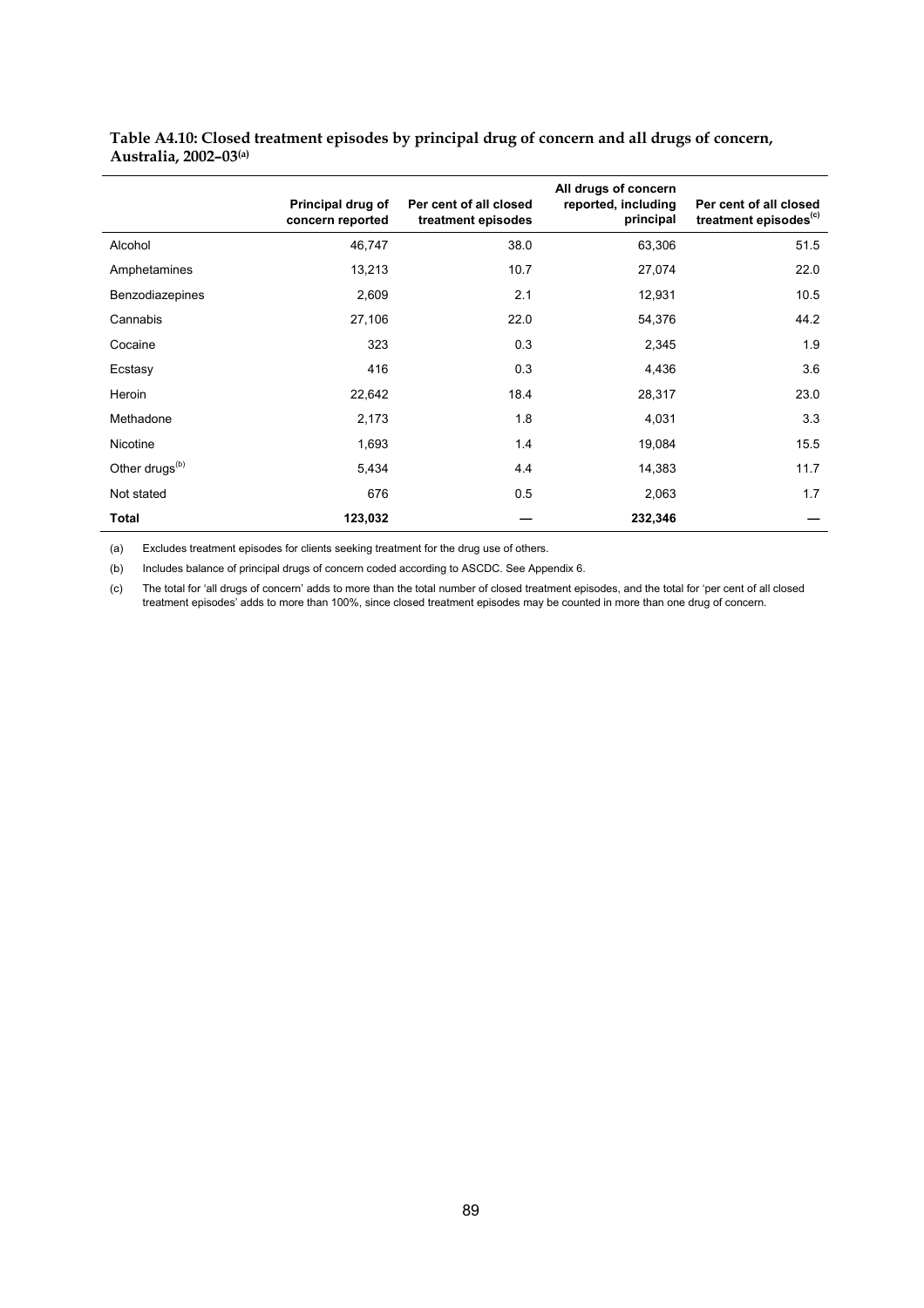| <b>Reason for cessation</b>                                | Alcohol | Ampheta-<br>mines | Benzodiaz-<br>epines | <b>Cannabis</b> | Cocaine | <b>Ecstasy</b> | Heroin | <b>Methadone</b> | <b>Nicotine</b> | Other<br>drug <sup>(b)</sup> | Total <sup>(c)</sup> | <b>Total</b><br>(number) |
|------------------------------------------------------------|---------|-------------------|----------------------|-----------------|---------|----------------|--------|------------------|-----------------|------------------------------|----------------------|--------------------------|
| Treatment completed                                        | 58.1    | 43.4              | 51.0                 | 42.7            | 49.5    | 57.9           | 50.7   | 52.5             | 48.0            | 52.5                         | 51.1                 | 62,824                   |
| Change in main treatment<br>type                           | 1.4     | 1.7               | 2.8                  | 1.3             | 0.6     | 1.4            | 2.5    | 1.7              | 0.6             | 3.2                          | 1.7                  | 2,082                    |
| Change in delivery setting                                 | 0.7     | 1.9               | 0.3                  | 0.7             | 1.5     | 1.2            | 0.5    | 0.9              | 2.4             | 2.2                          | 0.8                  | 1,045                    |
| Change in principal drug of<br>concern                     | 0.2     | 0.2               | 0.2                  | 0.2             | 0.3     | 0.0            | 0.3    | 0.1              | 0.1             | 0.1                          | 0.2                  | 272                      |
| Transferred to another service<br>provider                 | 7.1     | 8.3               | 11.1                 | 4.9             | 7.1     | 5.8            | 8.5    | 14.0             | 6.1             | 7.4                          | 7.2                  | 8,871                    |
| Ceased to participate against<br>advice                    | 4.9     | 6.8               | 5.4                  | 3.0             | 7.1     | 3.1            | 7.2    | 4.4              | 1.9             | 4.8                          | 5.1                  | 6,227                    |
| Ceased to participate without<br>notice                    | 15.7    | 21.3              | 14.3                 | 14.1            | 14.9    | 16.8           | 15.5   | 13.0             | 27.6            | 14.3                         | 15.9                 | 19,597                   |
| Ceased to participate<br>involuntary (non-compliance)      | 1.8     | 4.5               | 2.4                  | 1.7             | 5.3     | 1.4            | 3.5    | 2.4              | 0.5             | 1.3                          | 2.4                  | 2,929                    |
| Ceased to participate at<br>expiation                      | 0.6     | 1.1               | 0.8                  | 23.7            | 0.6     | 1.4            | $1.2$  | 0.7              | 0.3             | 0.9                          | 5.9                  | 7,235                    |
| Ceased to participate by<br>mutual agreement               | 3.1     | 3.6               | 3.7                  | 2.6             | 1.9     | 2.9            | 1.7    | 1.3              | 4.6             | 2.8                          | 2.8                  | 3,396                    |
| Drug court and/or sanctioned<br>by court diversion service | 0.1     | 0.7               | 0.3                  | 0.2             | $0.0\,$ | 0.5            | 0.7    | 0.1              | 0.0             | 0.2                          | 0.3                  | 351                      |
| Imprisoned, other than drug<br>court sanctioned            | 0.4     | 1.1               | 0.6                  | 0.5             | 0.0     | 0.5            | 1.4    | 1.3              | 0.1             | 0.8                          | 0.7                  | 882                      |
| Died                                                       | 0.2     | 0.0               | 0.4                  | 0.0             | 0.3     | 0.0            | 0.2    | 0.2              | 0.4             | 0.2                          | 0.1                  | 179                      |
| Other                                                      | 3.7     | 4.2               | 4.0                  | 3.4             | 8.7     | 6.3            | 4.8    | 5.4              | 6.4             | 4.7                          | 4.1                  | 5,001                    |
| Not stated                                                 | 2.0     | 1.1               | 2.6                  | 1.0             | 2.2     | 0.7            | 1.5    | 2.0              | 0.9             | 4.7                          | 1.7                  | 2,141                    |
| Total (per cent)                                           | 100.0   | 100.0             | 100.0                | 100.0           | 100.0   | 100.0          | 100.0  | 100.0            | 100.0           | 100.0                        | 100.0                | $\sim$                   |
| Total (number)                                             | 46.747  | 13,213            | 2,609                | 27.106          | 323     | 416            | 22,642 | 2.173            | 1.693           | 5,434                        | 123.032              | $\sim$ $\sim$            |

**Table A4.11a: Closed treatment episodes by principal drug of concern and reason for cessation, Australia, 2002–03(a) (per cent)** 

(b) Includes balance of principal drugs of concern coded according to ASCDC. See Appendix 6.

(c) Includes not stated for principal drugs of concern*.*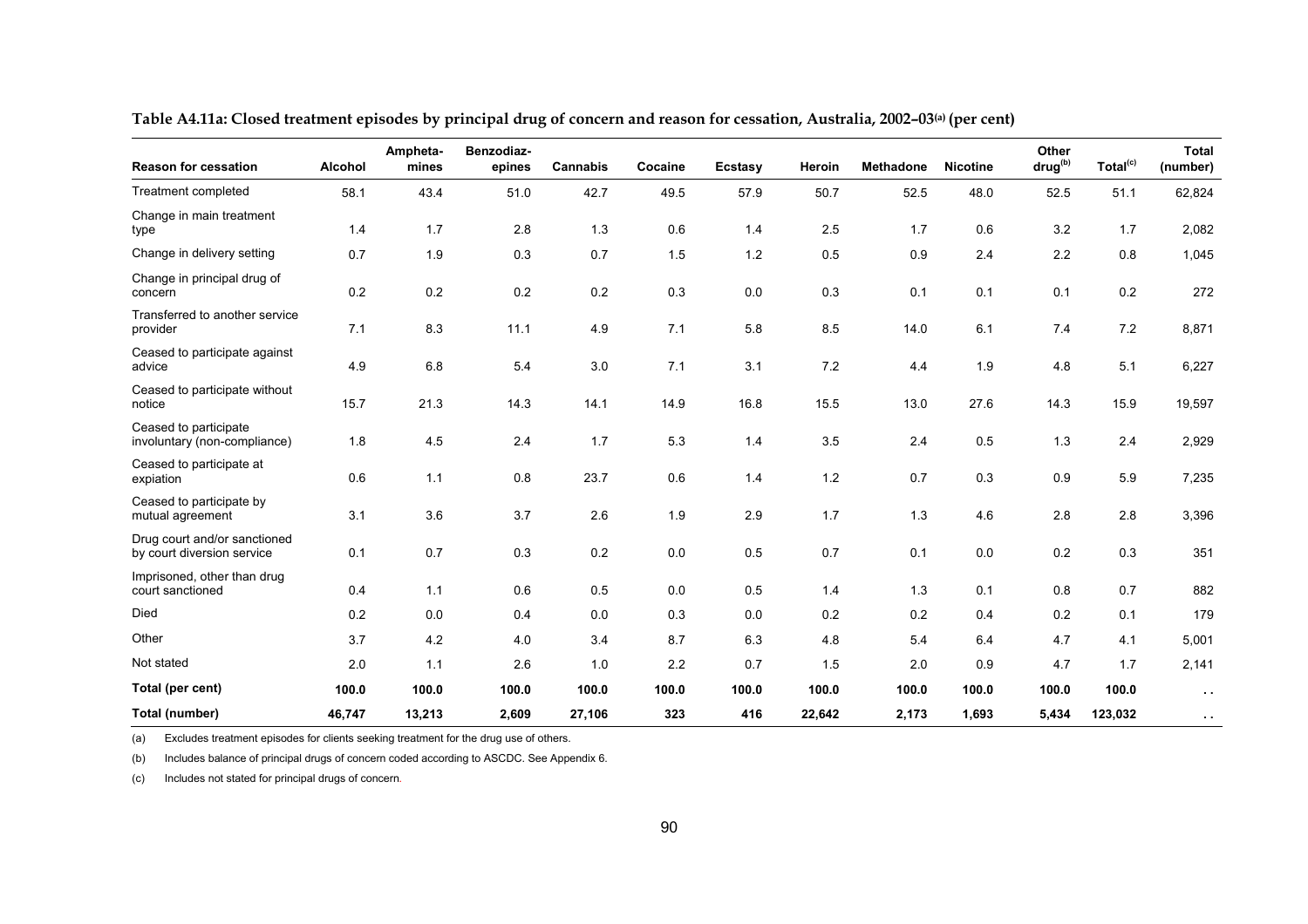| <b>Reason for cessation</b>                                | Alcohol | Ampheta-<br>mines | Benzodiaz-<br>epines | Cannabis | Cocaine | <b>Ecstasy</b> | Heroin | <b>Methadone</b> | <b>Nicotine</b> | Other<br>drug <sup>(b)</sup> | Total <sup>(c)</sup> | <b>Total</b><br>(number) |
|------------------------------------------------------------|---------|-------------------|----------------------|----------|---------|----------------|--------|------------------|-----------------|------------------------------|----------------------|--------------------------|
| Treatment completed                                        | 43.2    | 9.1               | 2.1                  | 18.4     | 0.3     | 0.4            | 18.3   | 1.8              | 1.3             | 4.5                          | 100.0                | 62,824                   |
| Change in main treatment<br>type                           | 31.1    | 10.6              | 3.6                  | 16.9     | 0.1     | 0.3            | 26.7   | 1.8              | 0.5             | 8.4                          | 100.0                | 2,082                    |
| Change in delivery setting                                 | 29.4    | 23.8              | 0.9                  | 17.8     | 0.5     | 0.5            | 10.0   | 1.9              | 3.8             | 11.5                         | 100.0                | 1,045                    |
| Change in principal drug of<br>concern                     | 39.3    | 7.7               | 1.8                  | 21.3     | 0.4     | 0.0            | 25.4   | 1.1              | 0.4             | 1.5                          | 100.0                | 272                      |
| Transferred to another service<br>provider                 | 37.2    | 12.4              | 3.3                  | 15.0     | 0.3     | 0.3            | 21.8   | 3.4              | 1.2             | 4.5                          | 100.0                | 8,871                    |
| Ceased to participate against<br>advice                    | 36.9    | 14.5              | 2.2                  | 13.2     | 0.4     | 0.2            | 26.1   | 1.5              | 0.5             | 4.2                          | 100.0                | 6,227                    |
| Ceased to participate without<br>notice                    | 37.5    | 14.3              | 1.9                  | 19.5     | 0.2     | 0.4            | 17.9   | 1.4              | 2.4             | 4.0                          | 100.0                | 19,597                   |
| Ceased to participate<br>involuntary (non-compliance)      | 29.2    | 20.1              | 2.2                  | 15.8     | 0.6     | 0.2            | 26.8   | 1.8              | 0.3             | 2.4                          | 100.0                | 2,929                    |
| Ceased to participate at<br>expiation                      | 4.0     | 2.0               | 0.3                  | 88.8     | 0.0     | 0.1            | 3.7    | 0.2              | 0.1             | 0.7                          | 100.0                | 7,235                    |
| Ceased to participate by<br>mutual agreement               | 42.1    | 14.2              | 2.9                  | 21.1     | 0.2     | 0.4            | 11.5   | 0.8              | 2.3             | 4.4                          | 100.0                | 3,396                    |
| Drug court and/or sanctioned<br>by court diversion service | 6.8     | 27.1              | 2.6                  | 14.0     | 0.0     | 0.6            | 42.2   | 0.6              | 0.0             | 3.1                          | 100.0                | 351                      |
| Imprisoned, other than drug<br>court sanctioned            | 22.2    | 17.0              | 1.8                  | 14.1     | 0.0     | 0.2            | 35.4   | 3.2              | 0.1             | 5.1                          | 100.0                | 882                      |
| Died                                                       | 48.0    | 3.4               | 5.6                  | 6.1      | 0.6     | 0.0            | 23.5   | 2.8              | 3.9             | 5.0                          | 100.0                | 179                      |
| Other                                                      | 35.0    | 11.2              | 2.1                  | 18.3     | 0.6     | 0.5            | 21.7   | 2.3              | 2.2             | 5.1                          | 100.0                | 5,001                    |
| Not stated                                                 | 43.9    | 6.8               | 3.1                  | 13.0     | 0.3     | 0.1            | 15.4   | 2.0              | 0.7             | 11.8                         | 100.0                | 2,141                    |
| Total (per cent)                                           | 38.0    | 10.7              | 2.1                  | 22.0     | 0.3     | 0.3            | 18.4   | 1.8              | 1.4             | 4.4                          | 100.0                | 123,032                  |

Table A4.11b: Closed treatment episodes by reason for cessation and principal drug of concern, Australia, 2002-03<sup>(a)</sup> (per cent)

(b) Includes balance of principal drugs of concern coded according to ASCDC. See Appendix 6.

(c) Includes not stated for principal drugs of concern*.*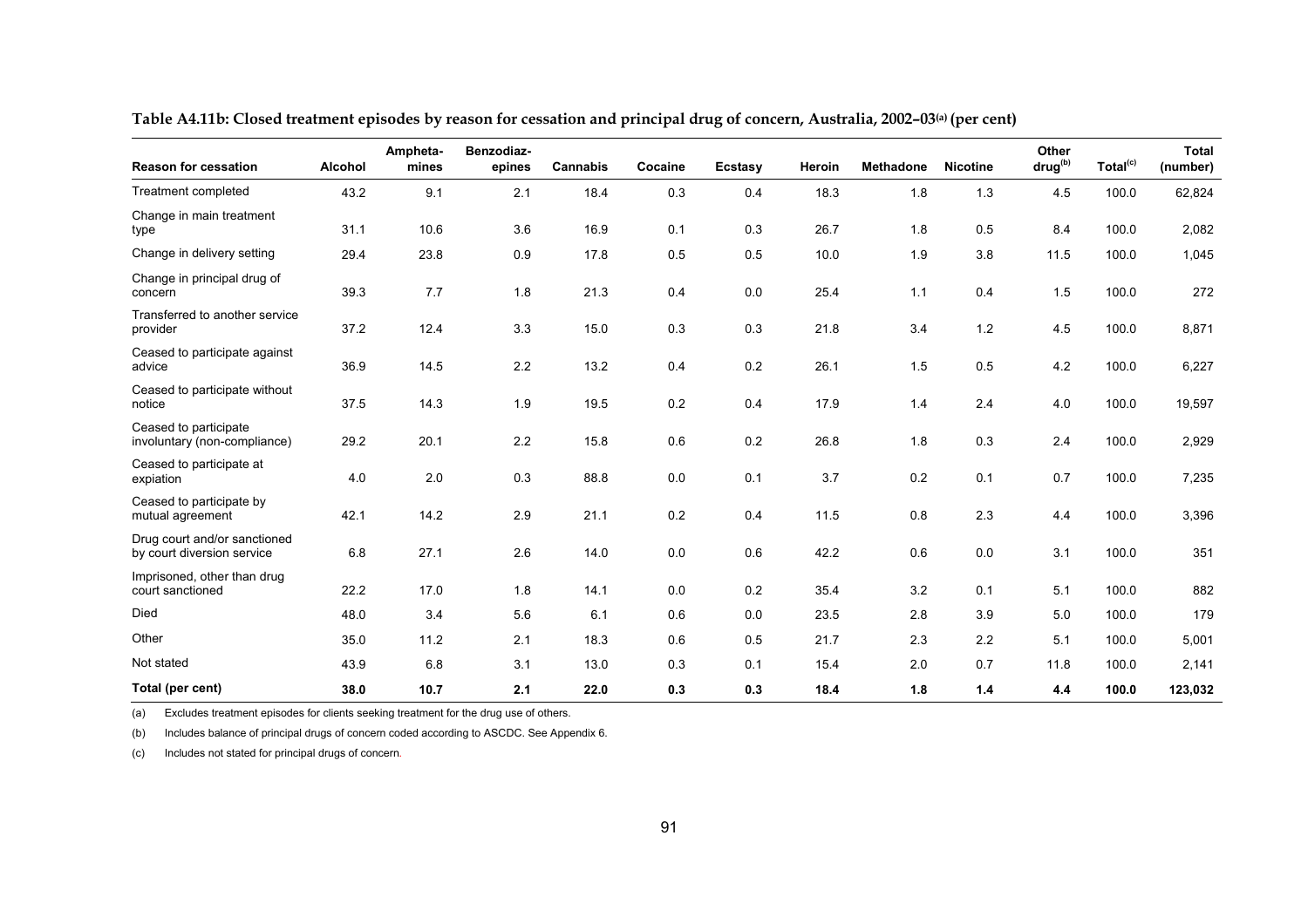# **Treatment program tables**

### **Table A4.12: Closed treatment episodes by treatment data items by jurisdiction, Australia, 2002–03(a)**

|                                                            | <b>NSW</b> | Vic    | Qld   | WA    | SA             | Tas   | <b>ACT</b> | NΤ    | <b>Australia</b> |
|------------------------------------------------------------|------------|--------|-------|-------|----------------|-------|------------|-------|------------------|
| Main treatment type                                        |            |        |       |       |                |       |            |       |                  |
| Withdrawal management<br>(detoxification)                  | 9.312      | 9,512  | 770   | 1,374 | 1,606          | 402   | 1,522      | 269   | 24,767           |
| Counselling                                                | 15,609     | 22,003 | 4,144 | 8,248 | 1,737          | 1,431 | 474        | 749   | 54,395           |
| Rehabilitation                                             | 3,709      | 1,672  | 1,045 | 874   | 1,680          | 136   | 222        | 527   | 9,865            |
| Support and case management<br>only                        | 2,455      | 5,086  | 593   | 106   | 189            | 82    | 474        | 112   | 9,097            |
| Information and education only                             | 1,159      | 137    | 6,407 | 1,964 | 138            | 21    |            | 649   | 10,478           |
| Assessment only                                            | 7,119      | 4,818  | 796   | 1,352 | 1,621          | 193   | 131        | 602   | 16,632           |
| Other $(b)$                                                | 1,803      | 2,078  | 440   | 304   | 469            | 303   | 175        | 124   | 5,696            |
| <b>Cessation reason</b>                                    |            |        |       |       |                |       |            |       |                  |
| Treatment completed                                        | 20,915     | 30,508 | 2,278 | 6,207 | 3,918          | 1,079 | 1,265      | 1,722 | 67,892           |
| Change in main treatment type                              | 28         | 1,499  | 275   | 102   | 155            | 22    | 9          | 81    | 2,171            |
| Change in delivery setting                                 | 17         |        | 667   | 138   | 118            | 57    | 26         | 31    | 1,054            |
| Change in principal drug of<br>concern                     |            | 152    | 10    | 10    | $\overline{7}$ |       | 92         |       | 277              |
| Transferred to another service<br>provider                 | 5,289      | 1,595  | 718   | 519   | 400            | 179   | 386        | 58    | 9,144            |
| Ceased to participate against<br>advice                    | 2,752      | 1,267  | 603   | 474   | 731            | 224   | 182        | 81    | 6,314            |
| Ceased to participate without<br>notice                    | 7,130      | 5,029  | 2,298 | 3,735 | 1,270          | 619   | 266        | 307   | 20,654           |
| Ceased to participate involuntary<br>(non-compliance)      | 1,552      | 411    | 189   | 463   | 237            | 29    | 29         | 46    | 2,956            |
| Ceased to participate at expiation                         | 269        | 532    | 5,598 | 968   | 25             | 25    | 33         |       | 7,454            |
| Ceased to participate by mutual<br>agreement               |            | 1,657  | 490   | 981   | 380            | 226   | 147        | 114   | 3,995            |
| Drug court and/or sanctioned by<br>court diversion service | 190        | 55     | 62    | 24    | 12             |       |            |       | 351              |
| Imprisoned, other than drug court<br>sanctioned            | 275        | 331    | 80    | 127   | 40             |       | —          | 26    | 886              |
| Died                                                       | 49         | 66     | 24    | 18    | 18             | 5     |            |       | 188              |
| Other                                                      | 2,078      | 1,745  | 703   | 416   | 111            | 37    | 84         | 66    | 5,240            |
| Not stated                                                 | 620        | 459    | 200   | 40    | 18             | 56    | 474        | 487   | 2,354            |

*(continued)*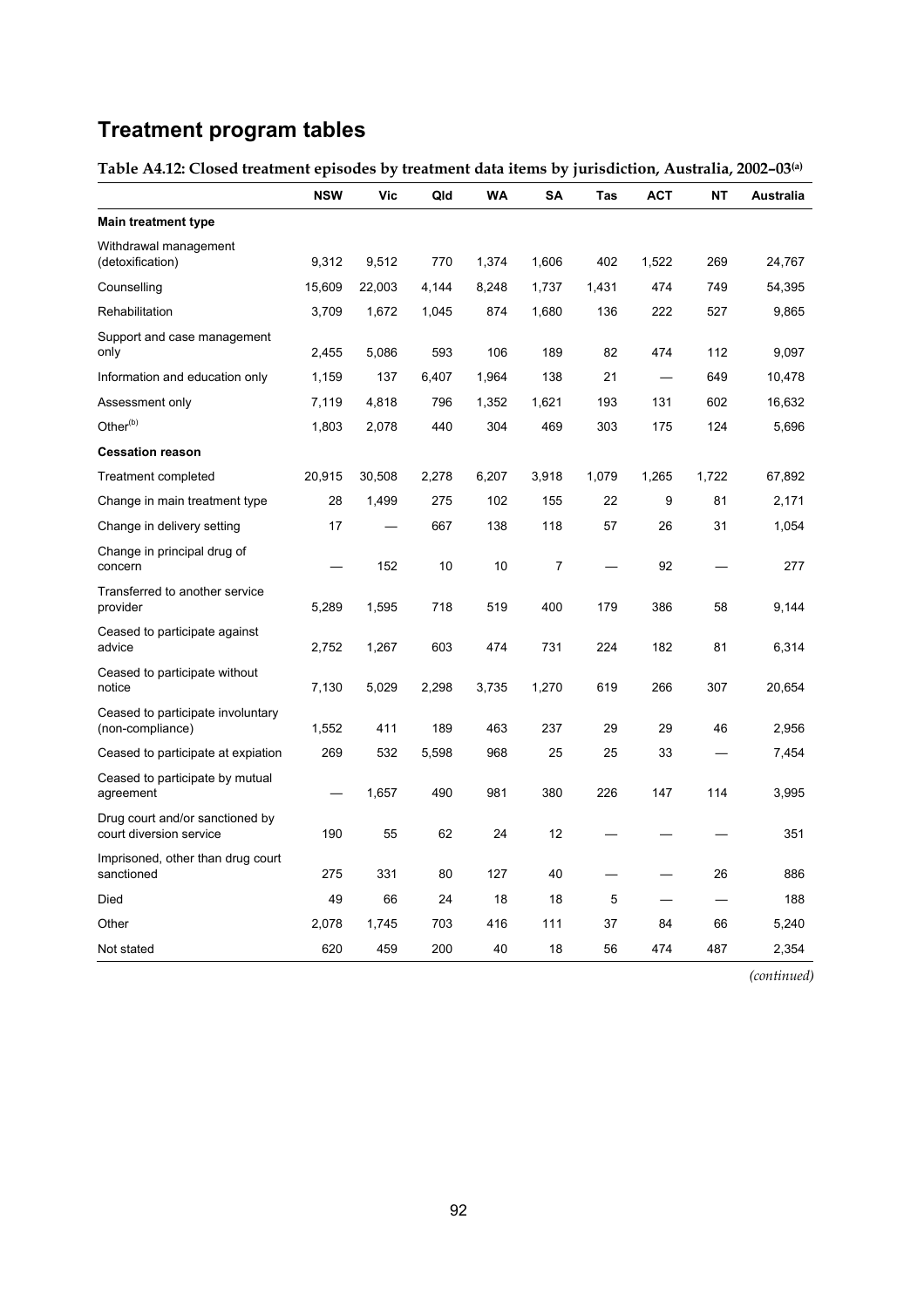#### **Table A4.12 (continued): Closed treatment episodes by treatment data items by jurisdiction, Australia, 2002–03**

|                                    | <b>NSW</b> | Vic    | Qld    | <b>WA</b> | SΑ    | Tas   | <b>ACT</b> | ΝT    | Australia |
|------------------------------------|------------|--------|--------|-----------|-------|-------|------------|-------|-----------|
| <b>Treatment delivery setting</b>  |            |        |        |           |       |       |            |       |           |
| Non-residential treatment facility | 27.203     | 31.929 | 9,883  | 9.725     | 5.785 | 1.344 | 1.310      | 999   | 88,178    |
| Residential treatment facility     | 12.573     | 7.591  | 800    | 2,284     | 1.485 | 560   | 1,583      | 951   | 27,827    |
| Home                               | 478        | 1.666  | 198    | 518       | 63    | 18    |            | 123   | 3,066     |
| Outreach setting                   | 443        | 4.120  | 2.099  | 1,439     | 88    | 644   |            | 640   | 9,474     |
| Other                              | 469        |        | 1.215  | 256       | 19    |       | 105        | 319   | 2,385     |
| <b>Total</b>                       | 41.166     | 45.306 | 14.195 | 14.222    | 7.440 | 2.568 | 3.001      | 3.032 | 130.930   |

(a) Small cell sizes have been suppressed to preserve confidentiality. These are marked with a '—'.

(b) 'Other' includes 2,064 closed treatment episodes where the main treatment was reported as pharmacotherapy. This represents a small proportion of pharmacotherapy treatment in Australia as agencies whose sole activity is to prescribe and/or dose for methadone or other opioid maintenance pharmacotherapy are currently excluded from the AODTS–NMDS (see also Section 7.4).

| Table A4.13: Closed treatment episodes by other treatment type by jurisdiction, Australia, 2002–03ه) |  |  |
|------------------------------------------------------------------------------------------------------|--|--|
|                                                                                                      |  |  |

| Other treatment type                      | <b>NSW</b> | Qld    | WA     | <b>SA</b> | Tas   | <b>ACT</b> | <b>NT</b> | Australia |
|-------------------------------------------|------------|--------|--------|-----------|-------|------------|-----------|-----------|
| Withdrawal management<br>(detoxification) | 792        | 130    | 203    | 493       | 16    | 6          | 15        | 1,655     |
| Counselling                               | 5,322      | 991    | 372    | 970       | 282   | 40         | 366       | 8,343     |
| Rehabilitation                            | 1,113      | 234    | 62     | 375       | 11    | 7          | 52        | 1,854     |
| Other treatment type <sup>(b)</sup>       | 5.245      | 903    | 319    | 1.455     | 394   | 14         | 63        | 8,423     |
| All other treatments                      | 12.472     | 2.258  | 956    | 3,293     | 703   | 67         | 496       | 20,245    |
| No other treatment                        | 31,149     | 12.336 | 13,412 | 5,245     | 1.904 | 2.934      | 2,536     | 69,516    |

(a) Excludes 45,306 closed treatment episodes from Victoria, as it did not provide data for 'other treatment type'.

(b) 'Other' includes 2,669 closed treatment episodes where other/additional treatment type was reported as pharmacotherapy.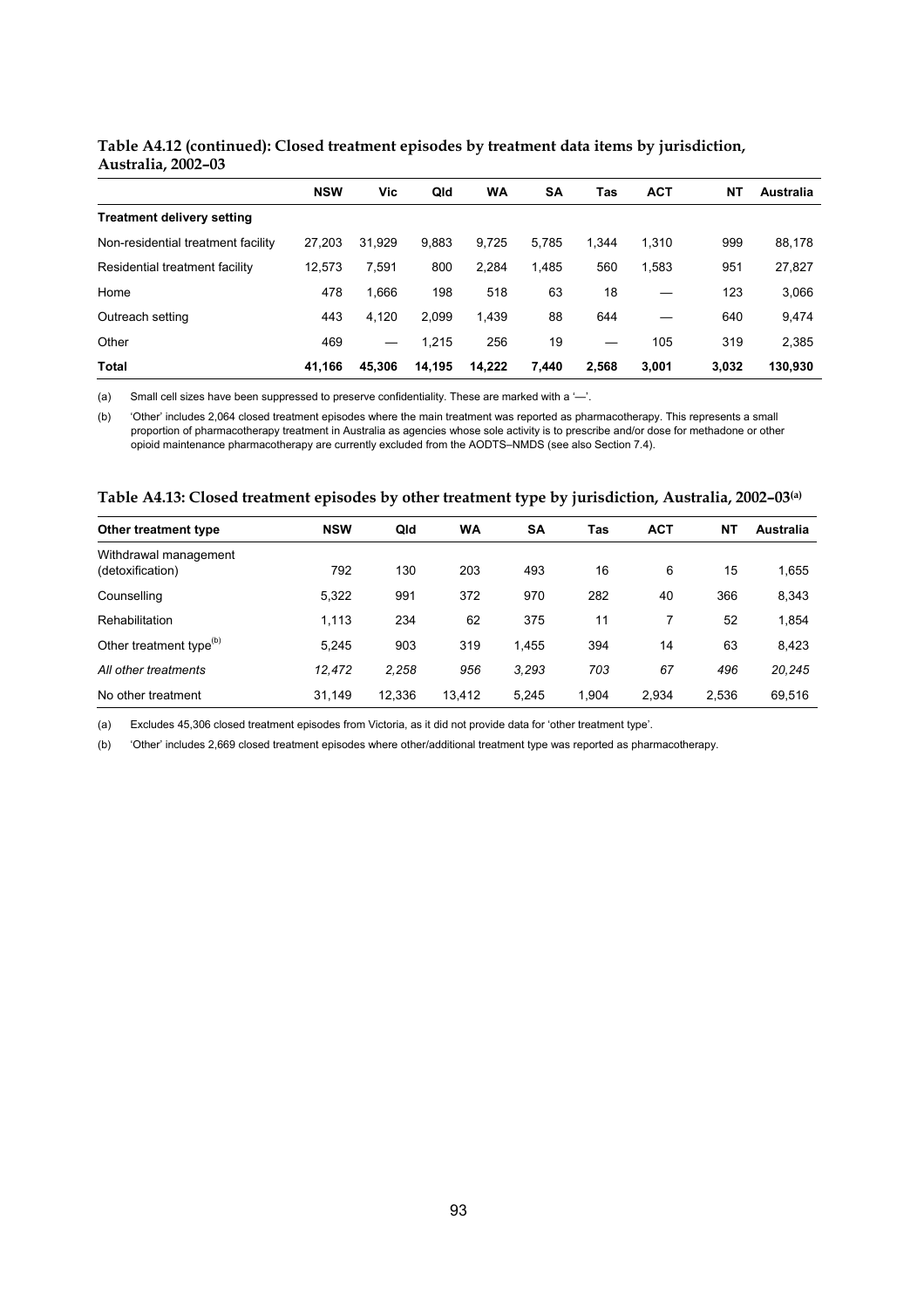| <b>Main treatment type</b>                | <b>Alcohol</b> | Ampheta-<br>mines | Benzodia-<br>zepines | <b>Cannabis</b> | Cocaine | Ecstasy    | Heroin | <b>Methadone</b> | <b>Nicotine</b> | Other<br>drug <sup>(b)</sup> | <b>Not</b><br>stated | Total <sup>(c)</sup> |
|-------------------------------------------|----------------|-------------------|----------------------|-----------------|---------|------------|--------|------------------|-----------------|------------------------------|----------------------|----------------------|
|                                           |                |                   |                      |                 |         | (number)   |        |                  |                 |                              |                      |                      |
| Withdrawal management<br>(detoxification) | 10,670         | 2,080             | 922                  | 3,476           | 36      | 30         | 5,570  | 460              | 75              | 1,362                        | 86                   | 24,767               |
| Counselling                               | 20,377         | 5,620             | 980                  | 9,744           | 140     | 222        | 7,484  | 821              | 1,000           | 1,946                        | 243                  | 48,577               |
| Rehabilitation                            | 4,031          | 1,822             | 88                   | 1,378           | 44      | 31         | 1,999  | 114              | 140             | 173                          | 45                   | 9,865                |
| Support and case<br>management only       | 2,036          | 805               | 178                  | 2,329           | 27      | 38         | 2,423  | 224              | 98              | 559                          | 57                   | 8,774                |
| Information and education<br>only         | 1,066          | 275               | 36                   | 7,097           | 21      | 38         | 220    | 55               | 195             | 151                          | 65                   | 9,219                |
| Assessment only                           | 6,802          | 2,315             | 274                  | 2,580           | 47      | 46         | 3,224  | 217              | 127             | 592                          | 141                  | 16,365               |
| Other <sup>(c)</sup>                      | 1,765          | 296               | 131                  | 502             | 8       | 11         | 1,722  | 282              | 58              | 651                          | 39                   | 5,465                |
| <b>Total</b>                              | 46,747         | 13,213            | 2,609                | 27,106          | 323     | 416        | 22,642 | 2,173            | 1,693           | 5,434                        | 676                  | 123,032              |
|                                           |                |                   |                      |                 |         | (per cent) |        |                  |                 |                              |                      |                      |
| Withdrawal management<br>(detoxification) | 22.8           | 15.7              | 35.3                 | 12.8            | 11.1    | 7.2        | 24.6   | 21.2             | 4.4             | 25.1                         | 12.7                 | 20.1                 |
| Counselling                               | 43.6           | 42.5              | 37.6                 | 35.9            | 43.3    | 53.4       | 33.1   | 37.8             | 59.1            | 35.8                         | 35.9                 | 39.5                 |
| Rehabilitation                            | 8.6            | 13.8              | 3.4                  | 5.1             | 13.6    | 7.5        | 8.8    | 5.2              | 8.3             | 3.2                          | 6.7                  | 8.0                  |
| Support and case<br>management only       | 4.4            | 6.1               | 6.8                  | 8.6             | 8.4     | 9.1        | 10.7   | 10.3             | 5.8             | 10.3                         | 8.4                  | 7.1                  |
| Information and education<br>only         | 2.3            | 2.1               | 1.4                  | 26.2            | 6.5     | 9.1        | 1.0    | 2.5              | 11.5            | 2.8                          | 9.6                  | 7.5                  |
| Assessment only                           | 14.6           | 17.5              | 10.5                 | 9.5             | 14.6    | 11.1       | 14.2   | 10.0             | 7.5             | 10.9                         | 20.9                 | 13.3                 |
| Other <sup>(c)</sup>                      | 3.8            | 2.2               | 5.0                  | 1.9             | 2.5     | 2.6        | 7.6    | 13.0             | 3.4             | 12.0                         | 5.8                  | 4.4                  |
| <b>Total</b>                              | 100.0          | 100.0             | 100.0                | 100.0           | 100.0   | 100.0      | 100.0  | 100.0            | 100.0           | 100.0                        | 100.0                | 100.0                |

**Table A4.14: Closed treatment episodes by principal drug of concern and main treatment type, Australia, 2002–03(a)**

(a) Excludes treatment episodes for clients seeking treatment for the drug use of others.

(b) Includes balance of principal drugs of concern coded according to ASCDC. See Appendix 6.

(c) 'Other' includes 2,064 closed treatment episodes where the main treatment was reported as pharmacotherapy. This represents a small proportion of pharmacotherapy treatment in Australia as agencies whose sole activity is to prescribe and/or dose for methadone or other opioid maintenance pharmacotherapies are currently excluded from the AODTS–NMDS (see also Section 7.4).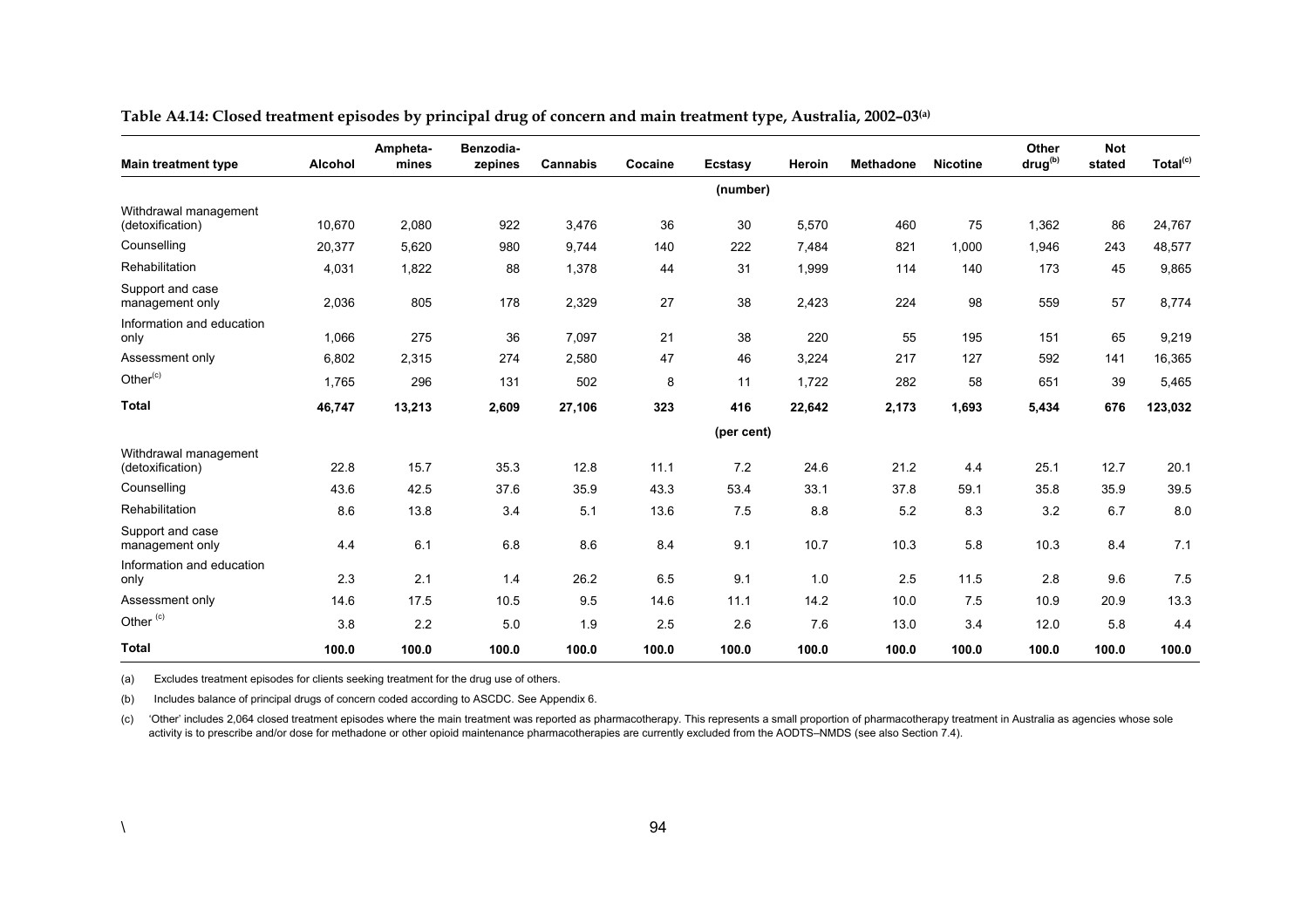#### **Table A4.15: Closed treatment episodes by main treatment type, sex and age group, Australia, 2002–03**

| <b>Main treatment type</b>             | $10 - 19$ | $20 - 29$ | $30 - 39$ | $40 - 49$  | $50 - 59$ | $60+$ | <b>Not</b><br>stated | <b>Total</b> |
|----------------------------------------|-----------|-----------|-----------|------------|-----------|-------|----------------------|--------------|
|                                        |           |           |           | (per cent) |           |       |                      |              |
| <b>Males</b>                           |           |           |           |            |           |       |                      |              |
| Withdrawal management (detoxification) | 10.1      | 17.5      | 21.5      | 25.5       | 27.2      | 26.7  | 7.5                  | 19.6         |
| Counselling                            | 30.4      | 38.8      | 40.1      | 39.6       | 42.2      | 42.8  | 43.1                 | 38.6         |
| Rehabilitation                         | 6.8       | 8.3       | 8.6       | 7.4        | 6.3       | 5.3   | 1.4                  | 7.7          |
| Support and case management only       | 14.9      | 7.1       | 4.4       | 4.0        | 3.5       | 2.7   | 21.7                 | 6.8          |
| Information and education only         | 21.5      | 8.5       | 6.1       | 5.9        | 4.5       | 4.3   | 22.5                 | 8.9          |
| Assessment only                        | 14.1      | 16.7      | 15.6      | 13.3       | 11.9      | 14.0  | 2.0                  | 14.9         |
| Other <sup>(a)</sup>                   | 2.3       | 3.2       | 3.7       | 4.4        | 4.4       | 4.2   | 1.9                  | 3.4          |
| Total males (per cent)                 | 100.0     | 100.0     | 100.0     | 100.0      | 100.0     | 100.0 | 100.0                | 100.0        |
| Total males (number)                   | 10,831    | 29,309    | 23,244    | 13,777     | 5,265     | 1,859 | 1,252                | 85,537       |
| <b>Females</b>                         |           |           |           |            |           |       |                      |              |
| Withdrawal management (detoxification) | 14.4      | 18.2      | 19.5      | 18.9       | 14.5      | 14.9  | 7.2                  | 17.6         |
| Counselling                            | 35.4      | 43.0      | 48.3      | 51.3       | 61.1      | 61.0  | 55.9                 | 47.1         |
| Rehabilitation                         | 7.0       | 8.5       | 8.0       | 5.8        | 4.8       | 4.2   | 1.5                  | 7.2          |
| Support and case management only       | 20.1      | 8.3       | 4.3       | 3.6        | 2.2       | 2.2   | 15.8                 | 7.3          |
| Information and education only         | 10.3      | 6.1       | 5.3       | 5.4        | 5.0       | 4.6   | 14.7                 | 6.3          |
| Assessment only                        | 9.1       | 10.0      | 8.5       | 7.9        | 5.6       | 5.8   | 1.7                  | 8.5          |
| Other $(a)$                            | 3.8       | 5.9       | 6.1       | 7.2        | 6.9       | 73    | 3.2                  | 6.0          |
| Total females (per cent)               | 100.0     | 100.0     | 100.0     | 100.0      | 100.0     | 100.0 | 100.0                | 100.0        |
| Total females (number)                 | 5,124     | 14,169    | 12,357    | 8,103      | 3,380     | 1,091 | 1,007                | 45,231       |
| Persons <sup>(b)</sup>                 |           |           |           |            |           |       |                      |              |
| Withdrawal management (detoxification) | 11.4      | 17.7      | 20.8      | 23.1       | 22.2      | 22.4  | 7.5                  | 18.9         |
| Counselling                            | 32.0      | 40.2      | 42.9      | 43.9       | 49.6      | 49.5  | 48.8                 | 41.5         |
| Rehabilitation                         | 6.9       | 8.3       | 8.4       | 6.8        | 5.7       | 4.9   | 1.4                  | 7.5          |
| Support and case management only       | 16.5      | 7.5       | 4.4       | 3.9        | $3.0\,$   | 2.5   | 18.9                 | 6.9          |
| Information and education only         | 17.9      | 7.7       | 5.8       | 5.7        | 4.7       | 4.4   | 19.0                 | 8.0          |
| Assessment only                        | 12.5      | 14.5      | 13.1      | 11.3       | 9.4       | 10.9  | 1.9                  | 12.7         |
| Other <sup>(a)</sup>                   | 2.8       | 4.0       | 4.5       | 5.4        | 5.3       | 5.4   | $2.4\,$              | 4.4          |
| Total (per cent)                       | 100.0     | 100.0     | 100.0     | 100.0      | 100.0     | 100.0 | 100.0                | 100.0        |
| Total (number)                         | 15,968    | 43,529    | 35,634    | 21,910     | 8,656     | 2,958 | 2,275                | 130,930      |

(a) 'Other' includes 2,064 closed treatment episodes where the main treatment was reported as pharmacotherapy. This represents a small proportion of pharmacotherapy treatment in Australia as agencies whose sole activity is to prescribe and/or dose for methadone or other opioid maintenance pharmacotherapies are currently excluded from the AODTS–NMDS (see also Section 7.4).

(b) Includes not stated for sex.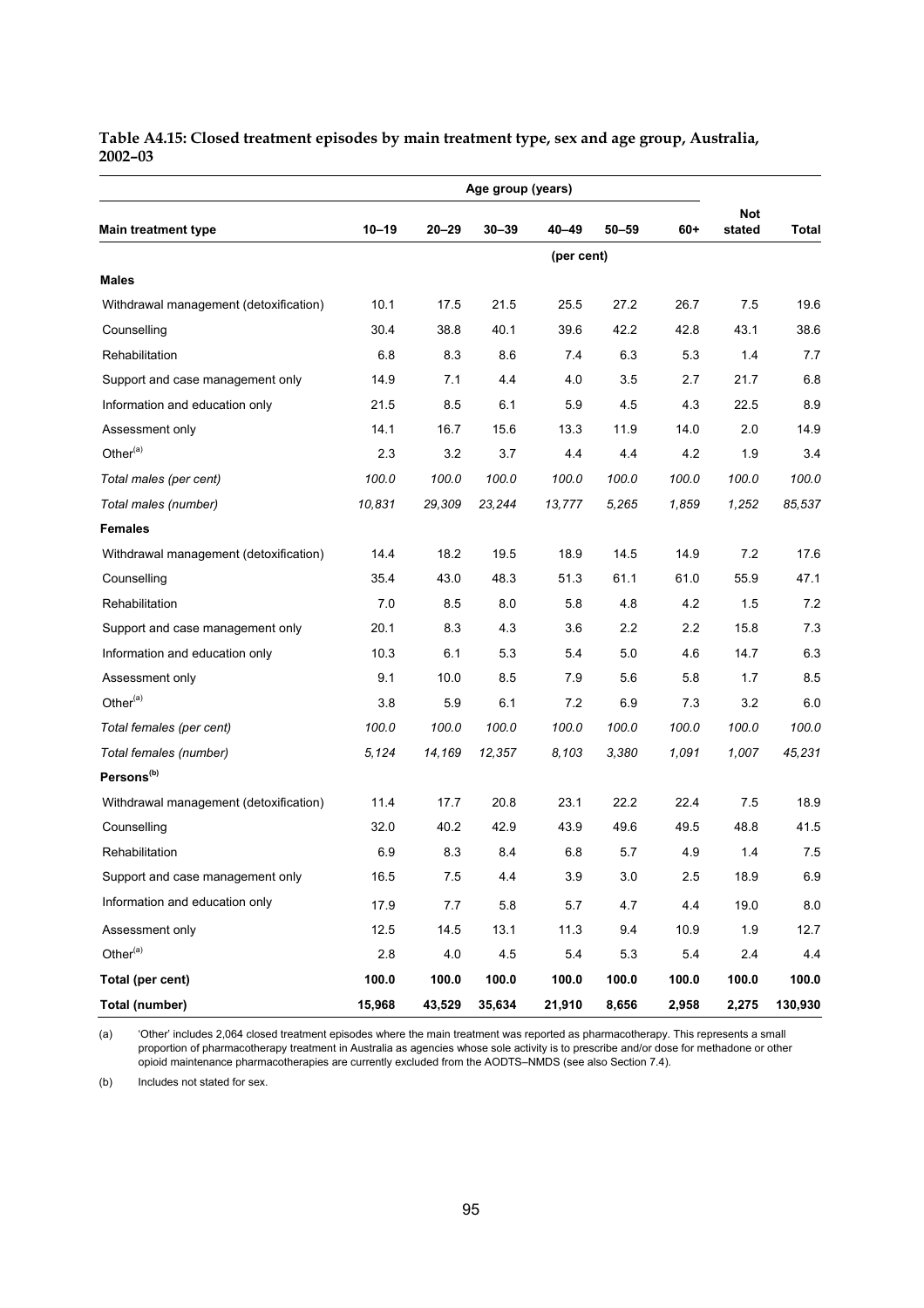# **Special theme—clients aged 10–29 years tables**

|                   | Indigenous |       |         | Non-Indigenous | <b>Not stated</b> |       |         | Total |
|-------------------|------------|-------|---------|----------------|-------------------|-------|---------|-------|
| Age group         | No.        | %     | No.     | %              | No.               | %     | No.     | %     |
| $10-19$ years     | 2,067      | 17.0  | 13.048  | 11.8           | 853               | 10.9  | 15.968  | 12.2  |
| $20 - 29$ years   | 3,957      | 32.6  | 36.968  | 33.3           | 2.604             | 33.2  | 43.529  | 33.2  |
| 30 years and over | 5.574      | 45.9  | 59,385  | 53.5           | 4.199             | 53.5  | 69,158  | 52.8  |
| Not stated        | 550        | 4.5   | 1.531   | 1.4            | 194               | 2.5   | 2.275   | 1.7   |
| Total             | 12.148     | 100.0 | 110.932 | 100.0          | 7850              | 100.0 | 130.930 | 100.0 |

**Table A4.16: Closed treatment episodes by age group and Indigenous status, Australia, 2002–03**

#### **Table A4.17: Closed treatment episodes by principal drug of concern and all drugs of concern, selected 'party drugs', Australia, 2002–03(a)**

|                             | Principal drug of<br>concern reported | Per cent of all closed<br>treatment episodes | All drugs of concern<br>reported, including<br>principal | Per cent of all closed<br>treatment episodes <sup>(b)</sup> |
|-----------------------------|---------------------------------------|----------------------------------------------|----------------------------------------------------------|-------------------------------------------------------------|
| Amphetamines <sup>(c)</sup> | 13,213                                | 10.7                                         | 27,074                                                   | 22.0                                                        |
| Ecstasy/MDMA                | 416                                   | 0.3                                          | 4,436                                                    | 3.6                                                         |
| Cocaine                     | 323                                   | 0.3                                          | 2,345                                                    | 1.9                                                         |
| <b>LSD</b>                  | 30                                    | 0.0                                          | 897                                                      | 0.7                                                         |
| <b>GHB</b>                  | 1                                     | 0.0                                          | 6                                                        | 0.0                                                         |
| Ketamine                    | 6                                     | 0.0                                          | 15                                                       | 0.0                                                         |
| Amyl nitrate                | 2                                     | 0.0                                          | 5                                                        | 0.0                                                         |
| Total 'party drugs'         | 13,991                                | 11.4                                         | 34,778                                                   | 28.3                                                        |

(a) Excludes treatment episodes for clients seeking treatment for the drug use of others.

(b) The total for 'all drugs of concern' adds to more than the total number of closed treatment episodes, and the total for 'per cent of all closed treatment episodes' adds to more than 100%, since closed treatment episodes may be counted in more than one drug of concern.

(c) Amphetamines includes methamphetamines such as ice, crystal, base and speed.

#### **Table A4.18: Closed treatment episodes by injecting drug use and age group, Australia, 2002–03(a)**

|                             | $10-29$ years |       | 30 years and over |       | Total <sup>(b)</sup> |       |
|-----------------------------|---------------|-------|-------------------|-------|----------------------|-------|
| Injecting drug use          | No.           | $\%$  | No.               | %     | No.                  | $\%$  |
| Current injector            | 18,516        | 32.1  | 13.199            | 20.8  | 32,141               | 26.1  |
| Injected 3-12<br>months ago | 6.310         | 10.9  | 4.514             | 7.1   | 10.992               | 8.9   |
| Injected 12+<br>months ago  | 4,751         | 8.2   | 6.829             | 10.8  | 11.682               | 9.5   |
| Never injected              | 20,589        | 35.7  | 29,385            | 46.3  | 50,509               | 41.1  |
| Not stated                  | 7,485         | 13.0  | 9,557             | 15.1  | 17,708               | 14.4  |
| <b>Total</b>                | 57,651        | 100.0 | 63.484            | 100.0 | 123.032              | 100.0 |

(a) Excludes treatment episodes for clients seeking treatment for the drug use of others.

(b) Includes not stated for age.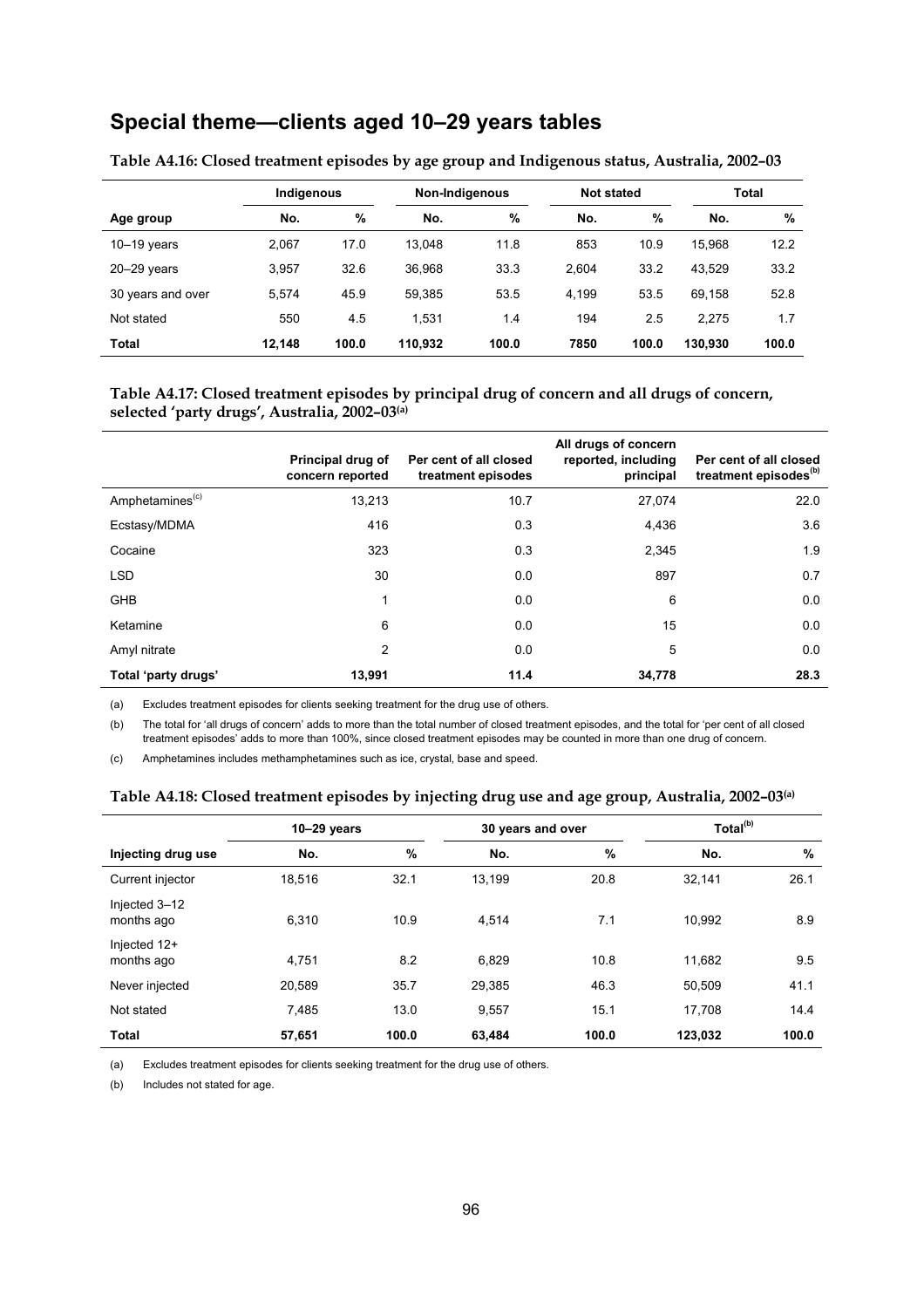| <b>Treatment</b>                      | $10-29$ years |       | 30 years and over |       | Total <sup>(a)</sup> |               |  |
|---------------------------------------|---------------|-------|-------------------|-------|----------------------|---------------|--|
| delivery setting                      | No.           | %     | No.               | %     | No.                  | $\frac{0}{0}$ |  |
| Non-residential treatment<br>facility | 39.280        | 66.0  | 47,441            | 68.6  | 88,178               | 67.3          |  |
| Residential treatment<br>facility     | 11.440        | 19.2  | 16.315            | 23.6  | 27,827               | 21.3          |  |
| Home                                  | 1,407         | 2.4   | 1,625             | 2.3   | 3.066                | 2.3           |  |
| Outreach setting                      | 6,001         | 10.1  | 2,798             | 4.0   | 9,474                | 7.2           |  |
| Other                                 | 1.369         | 2.3   | 979               | 1.4   | 2.385                | 1.8           |  |
| <b>Total</b>                          | 59,497        | 100.0 | 69,158            | 100.0 | 130,930              | 100.0         |  |

**Table A4.19: Closed treatment episodes by treatment delivery setting and age group, Australia, 2002–03** 

(a) Includes not stated for age.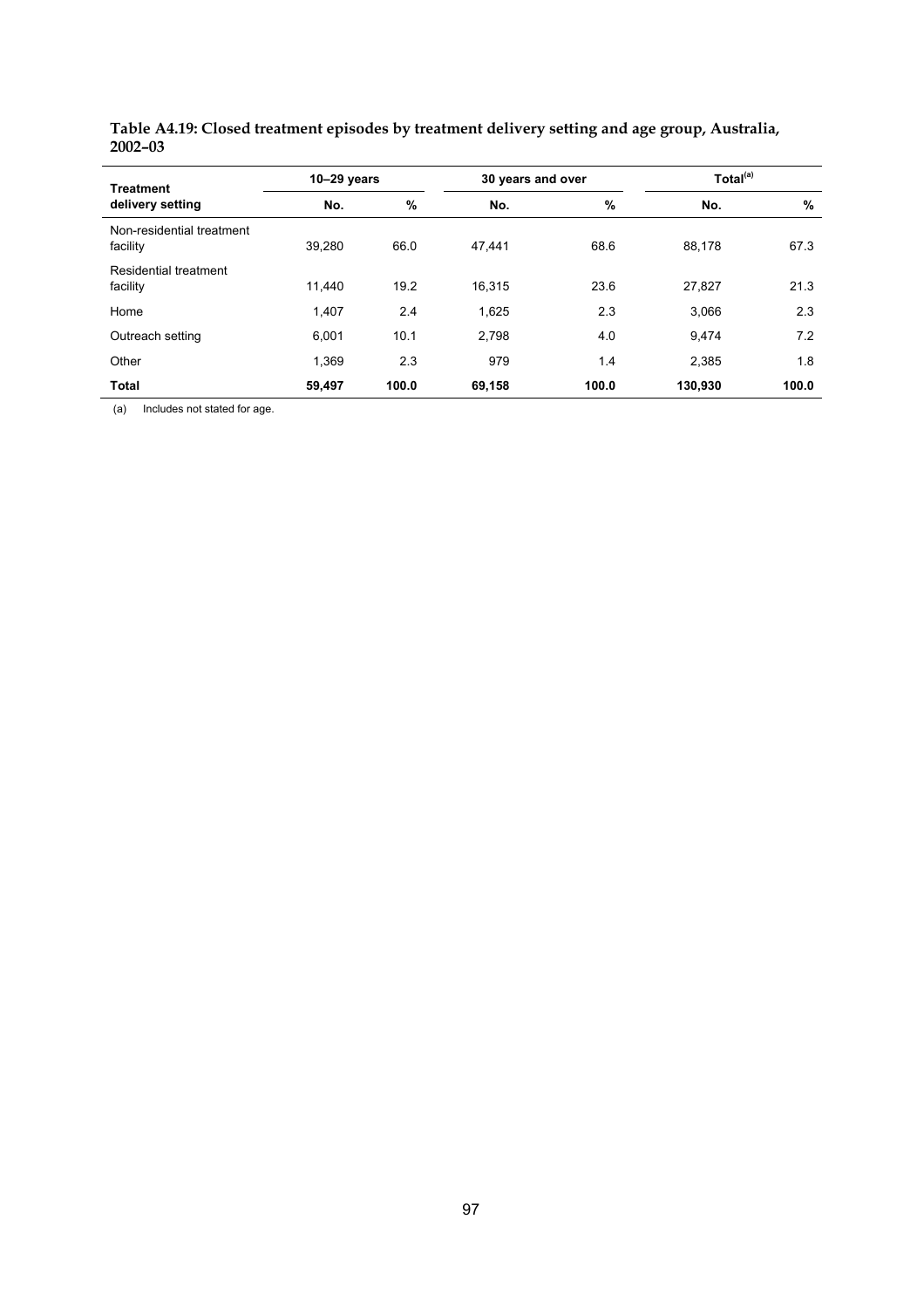# **Appendix 5: Australian Standard Geographical Classification**

The Australian Standard Geographical Classification (ASGC) was released in 2001 by the ABS, and was based on an enhanced measure of remoteness (ARIA+) developed by the National Key Centre for Social Applications of Geographical Information (AIHW 2004c).

The Remoteness Areas of the ASGC replace the former national standard classification of Rural, Remote and Metropolitan Area (RRMA). The Remoteness Area classification summarises the remoteness of an area based on the road distance to different sized urban centres, where the population size of an urban centre is considered to govern the range and type of services available.

There are five major Remoteness Areas into which the statistical local area of the alcohol and other drugs treatment agency are placed:

- major cities of Australia
- inner regional Australia
- outer regional Australia
- remote Australia
- very remote Australia.

For further information on how Remoteness Areas are calculated, see AIHW (2004c).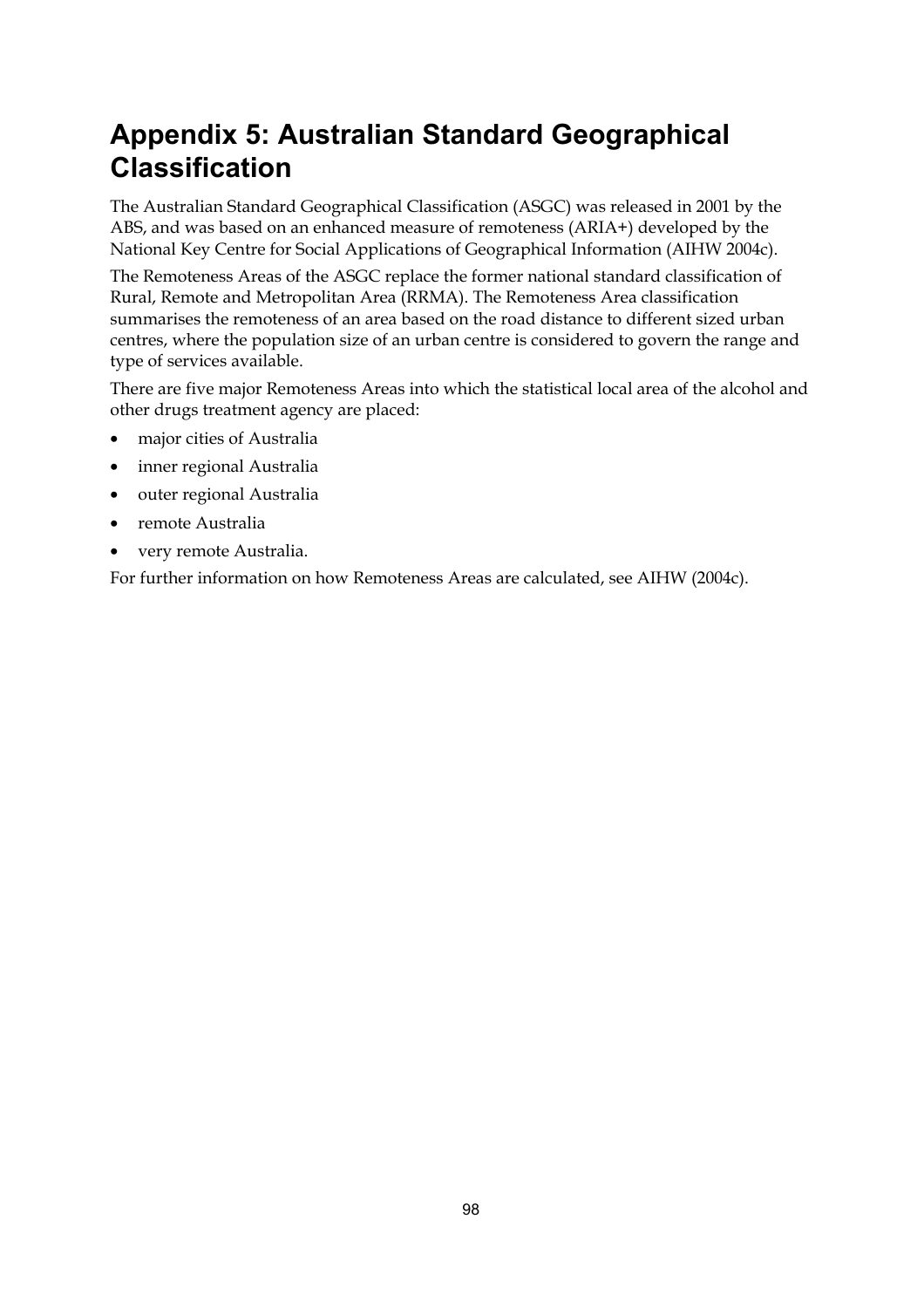# **Appendix 6: Australian Standard Classification of Drugs of Concern (ASCDC)**

The main classification structure is presented below. For detailed information, supplementary codes and the full version of the coding index, see *Australian Standard Classification of Drugs of Concern* (ABS 2000).

# **TYPE OF DRUG CLASSIFICATION: BROAD GROUPS, NARROW GROUPS AND DRUGS OF CONCERN**

# **1 ANALGESICS**

# **11 Organic Opiate Analgesics**

- 1101 Codeine
- 1102 Morphine
- 1199 Organic Opiate Analgesics, n.e.c.

# **12 Semisynthetic Opioid Analgesics**

- 1201 Buprenorphine
- 1202 Heroin
- 1203 Oxycodone
- 1299 Semisynthetic Opioid Analgesics, n.e.c.

# **13 Synthetic Opioid Analgesics**

- 1301 Fentanyl
- 1302 Fentanyl analogues
- 1303 Levomethadyl acetate hydrochloride
- 1304 Meperidine analogues
- 1305 Methadone
- 1306 Pethidine
- 1399 Synthetic Opioid Analgesics, n.e.c.

# **14 Non Opioid Analgesics**

- 1401 Acetylsalicylic acid
- 1402 Paracetamol
- 1499 Non Opioid Analgesics, n.e.c.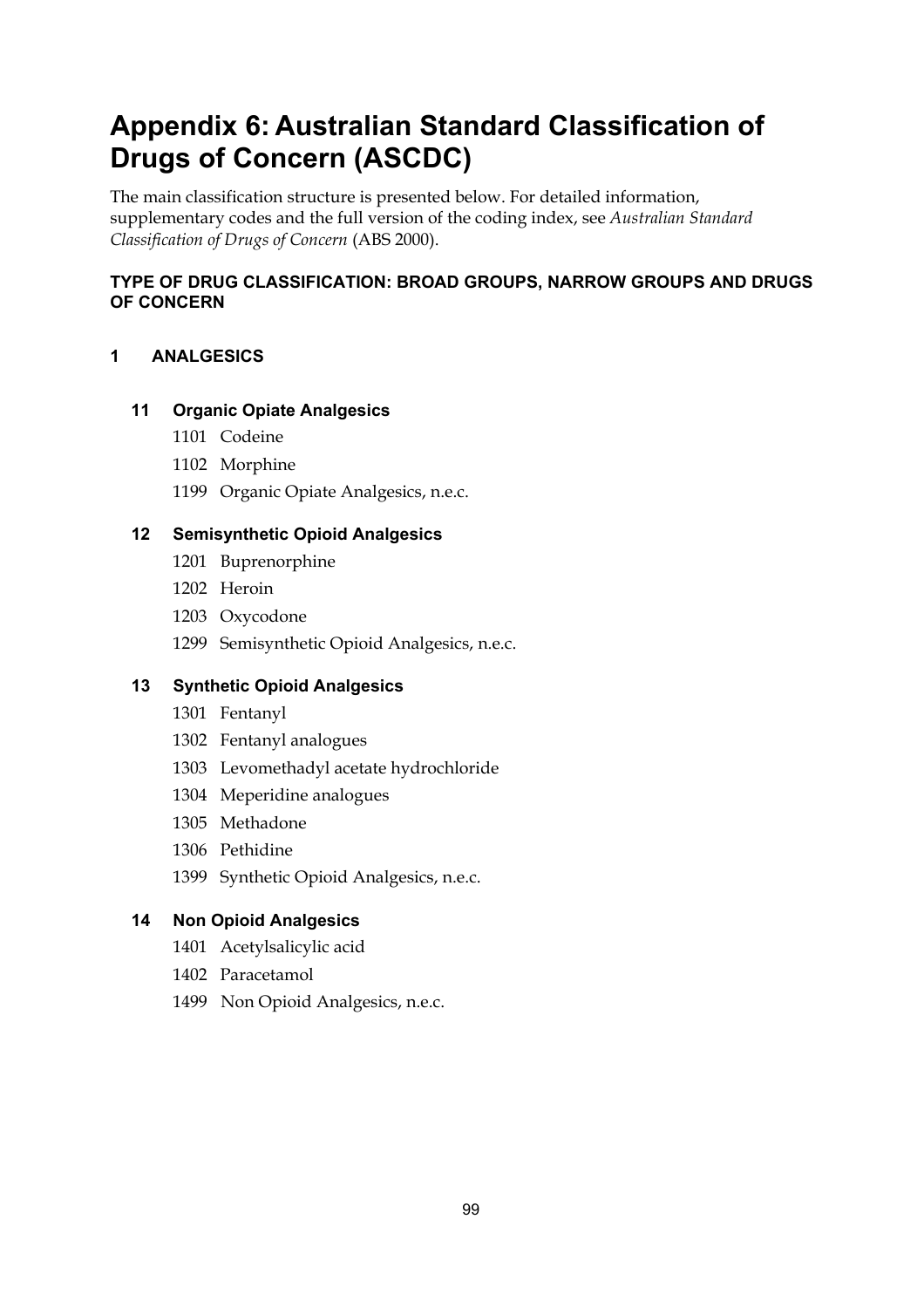#### **2 SEDATIVES AND HYPNOTICS**

#### **21 Alcohols**

- 2101 Ethanol
- 2102 Methanol
- 2199 Alcohols, n.e.c.

#### **22 Anaesthetics**

- 2201 Gamma-hydroxybutyrate
- 2202 Ketamine
- 2203 Nitrous oxide
- 2204 Phencyclidine
- 2299 Anaesthetics, n.e.c.

#### **23 Barbiturates**

- 2301 Amylobarbitone
- 2302 Methylphenobarbitone
- 2303 Phenobarbitone
- 2399 Barbiturates, n.e.c.

#### **24 Benzodiazepines**

- 2401 Alprazolam
- 2402 Clonazepam
- 2403 Diazepam
- 2404 Flunitrazepam
- 2405 Lorazepam
- 2406 Nitrazepam
- 2407 Oxazepam
- 2408 Temazepam
- 2499 Benzodiazepines, n.e.c.

#### **29 Other Sedatives and Hypnotics**

- 2901 Chlormethiazole
- 2902 Kava lactones
- 2903 Zopiclone
- 2999 Other Sedatives and Hypnotics, n.e.c.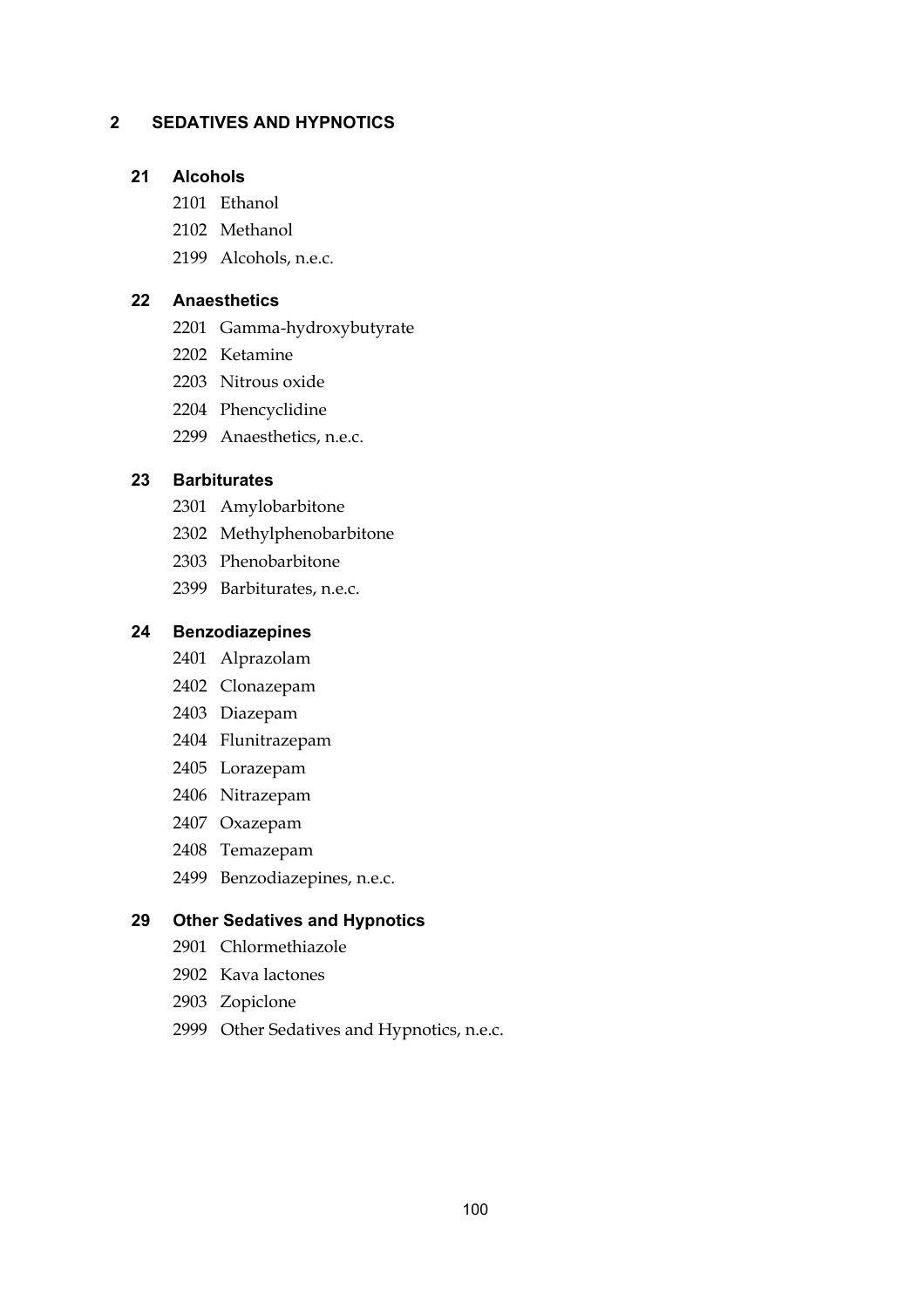## **3 STIMULANTS AND HALLUCINOGENS**

#### **31 Amphetamines**

- 3101 Amphetamine
- 3102 Dexamphetamine
- 3103 Methamphetamine
- 3199 Amphetamines, n.e.c.

#### **32 Cannabinoids**

3201 Cannabinoids

#### **33 Ephedra Alkaloids**

- 3301 Ephedrine
- 3302 Norephedrine
- 3303 Pseudoephedrine
- 3399 Ephedra Alkaloids, n.e.c.

#### **34 Phenethylamines**

- 3401 DOB
- 3402 DOM
- 3403 MDA
- 3404 MDEA
- 3405 MDMA
- 3406 Mescaline
- 3407 PMA
- 3408 TMA
- 3499 Phenethylamines, n.e.c.

#### **35 Tryptamines**

- 3501 Atropinic alkaloids
- 3502 Diethyltryptamine
- 3503 Dimethyltryptamine
- 3504 Lysergic acid diethylamide
- 3505 Psilocybin
- 3599 Tryptamines, n.e.c.

#### **36 Volatile Nitrates**

- 3601 Amyl nitrate
- 3602 Butyl nitrate
- 3699 Volatile Nitrates, n.e.c.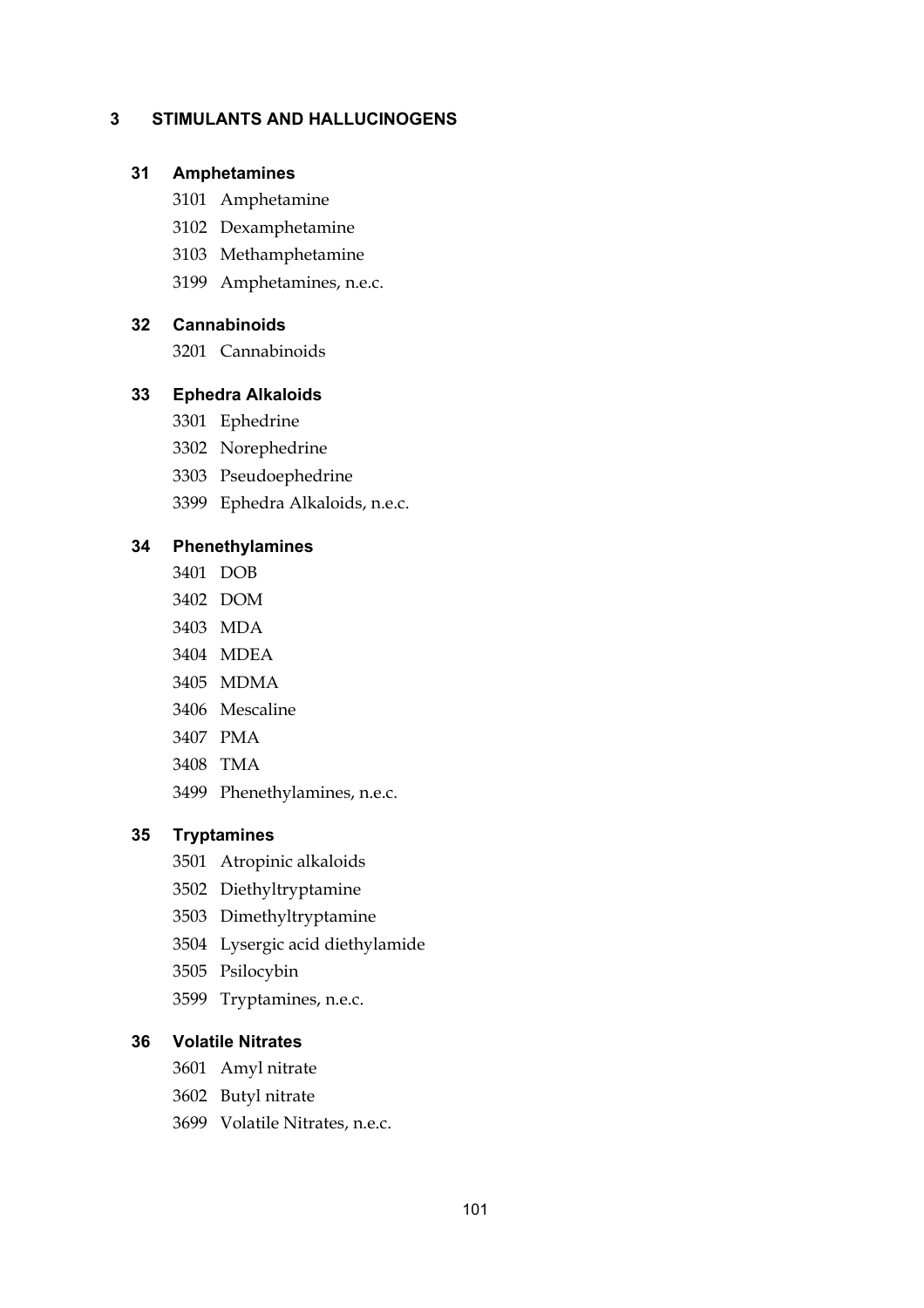#### **39 Other Stimulants and Hallucinogens**

- 3901 Caffeine
- 3902 Cathinone
- 3903 Cocaine
- 3904 Methcathinone
- 3905 Methylphenidate
- 3906 Nicotine
- 3999 Other Stimulants and Hallucinogens, n.e.c.

## **4 ANABOLIC AGENTS AND SELECTED HORMONES**

#### **41 Anabolic Androgenic Steroids**

- 4101 Boldenone
- 4102 Dehydroepiandrosterone
- 4103 Fluoxymesterone
- 4104 Mesterolone
- 4105 Methandriol
- 4106 Methenolone
- 4107 Nandrolone
- 4108 Oxandrolone
- 4111 Stanozolol
- 4112 Testosterone
- 4199 Anabolic Androgenic Steroids, n.e.c.

# 42 Beta<sub>2</sub> Agonists

- 4201 Eformoterol
- 4202 Fenoterol
- 4203 Salbutamol
- 4299 Beta<sub>2</sub> Agonists, n.e.c.

#### **43 Peptide Hormones, Mimetics and Analogues**

- 4301 Chorionic gonadotrophin
- 4302 Corticotrophin
- 4303 Erythropoietin
- 4304 Growth hormone
- 4305 Insulin
- 4399 Peptide Hormones, Mimetics and Analogues, n.e.c.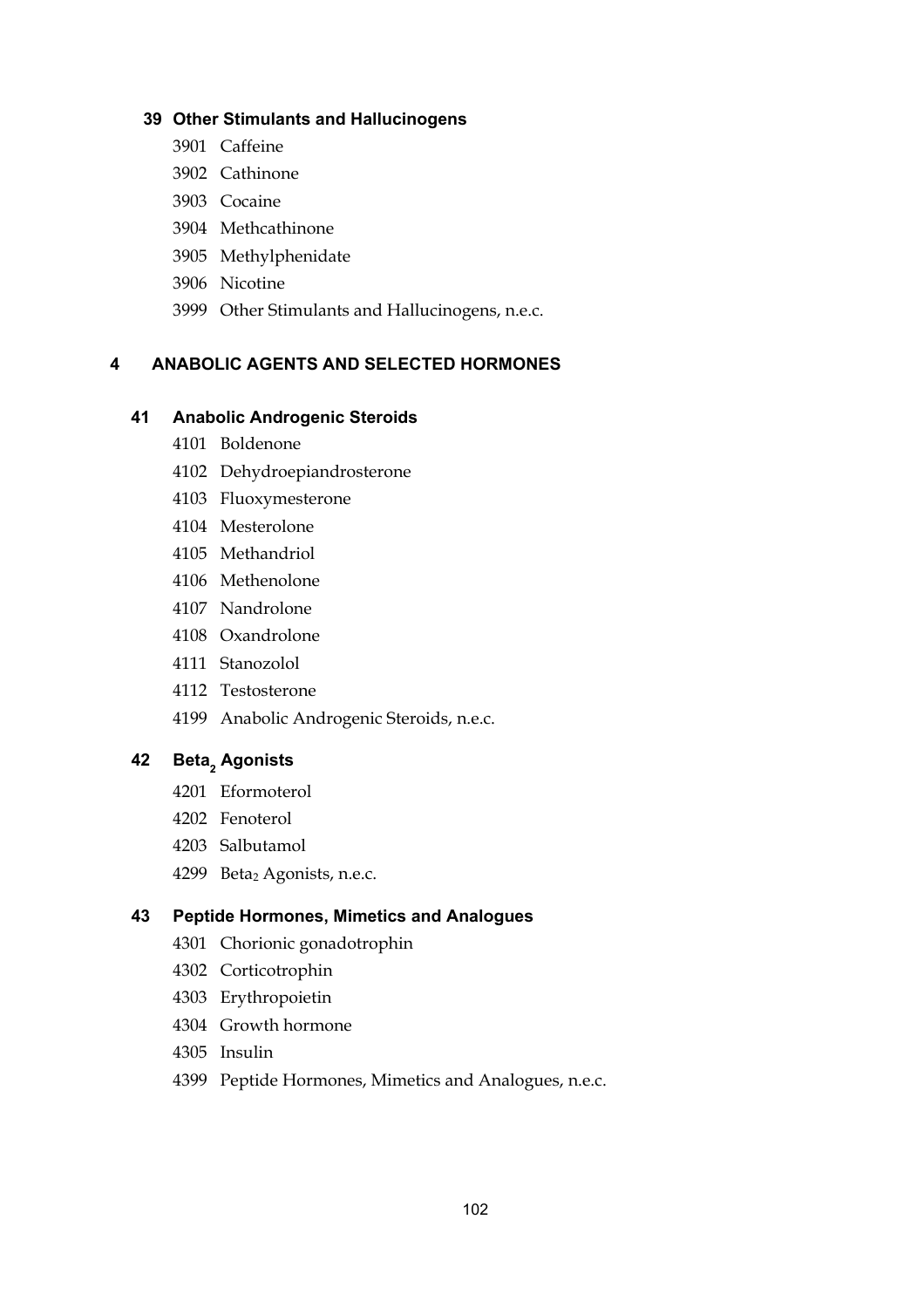#### **49 Other Anabolic Agents and Selected Hormones**

- 4901 Sulfonylurea hypoglycaemic agents
- 4902 Tamoxifen
- 4903 Thyroxine
- 4999 Other Anabolic Agents and Selected Hormones, n.e.c.

#### **5 ANTIDEPRESSANTS AND ANTIPSYCHOTICS**

#### **51 Monoamine Oxidase Inhibitors**

- 5101 Moclobemide
- 5102 Phenelzine
- 5103 Tranylcypromine
- 5199 Monoamine Oxidase Inhibitors, n.e.c.

#### **52 Phenothiazines**

- 5201 Chlorpromazine
- 5202 Fluphenazine
- 5203 Pericyazine
- 5204 Thioridazine
- 5205 Trifluoperazin
- 5299 Phenothiazines, n.e.c.

#### **53 Serotonin Reuptake Inhibitors**

- 5301 Citalopram
- 5302 Fluoxetine
- 5303 Paroxetine
- 5304 Sertraline
- 5399 Serotonin Reuptake Inhibitors, n.e.c.

#### **54 Thioxanthenes**

- 5401 Flupenthixol
- 5402 Thiothixene
- 5499 Thioxanthenes, n.e.c.

#### **55 Tricyclic Antidepressants**

- 5501 Amitriptyline
- 5502 Clomipramine
- 5503 Dothiepin
- 5504 Doxepin
- 5505 Nortriptyline
- 5599 Tricyclic Antidepressants, n.e.c.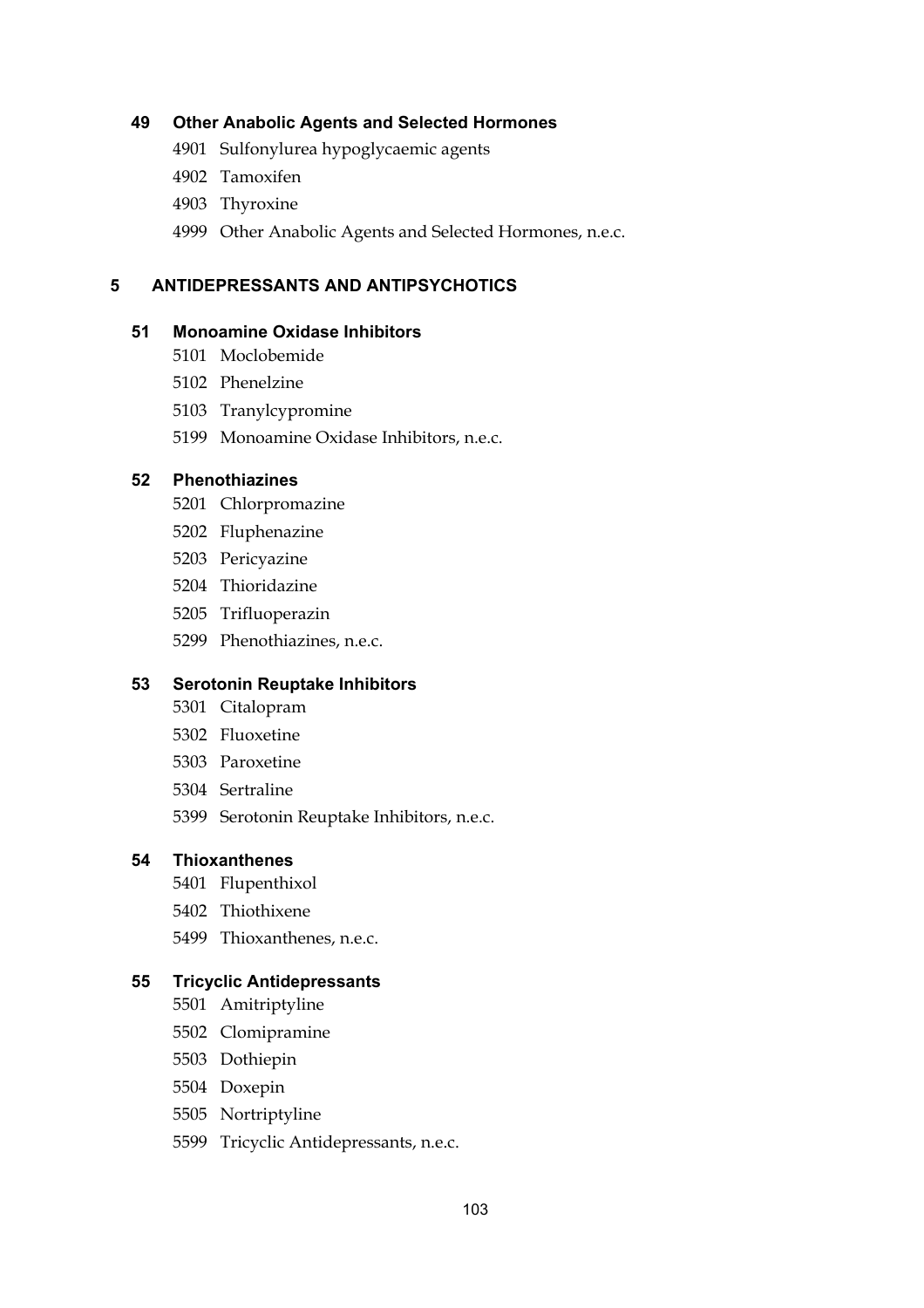#### **59 Other Antidepressants and Antipsychotics**

- 5901 Butyrophenones
- 5902 Lithium
- 5903 Mianserin
- 5999 Other Antidepressants and Antipsychotics, n.e.c.

#### **6 VOLATILE SOLVENTS**

#### **61 Aliphatic Hydrocarbons**

- 6101 Butane
- 6102 Petroleum
- 6103 Propane
- 6199 Aliphatic Hydrocarbons, n.e.c.

#### **62 Aromatic Hydrocarbons**

- 6201 Toluene
- 6202 Xylene
- 6299 Aromatic Hydrocarbons, n.e.c.

#### **63 Halogenated Hydrocarbons**

- 6301 Bromochlorodifluoromethane
- 6302 Chloroform
- 6303 Tetrachloroethylene
- 6304 Trichloroethane
- 6305 Trichloroethylene
- 6399 Halogenated Hydrocarbons, n.e.c.

#### **69 Other Volatile Solvents**

- 6901 Acetone
- 6902 Ethyl acetate
- 6999 Other Volatile Solvents, n.e.c.

## **9 MISCELLANEOUS DRUGS OF CONCERN**

#### **91 Diuretics**

- 9101 Antikaliuretics
- 9102 Loop diuretics
- 9103 Thiazides
- 9199 Diuretics, n.e.c.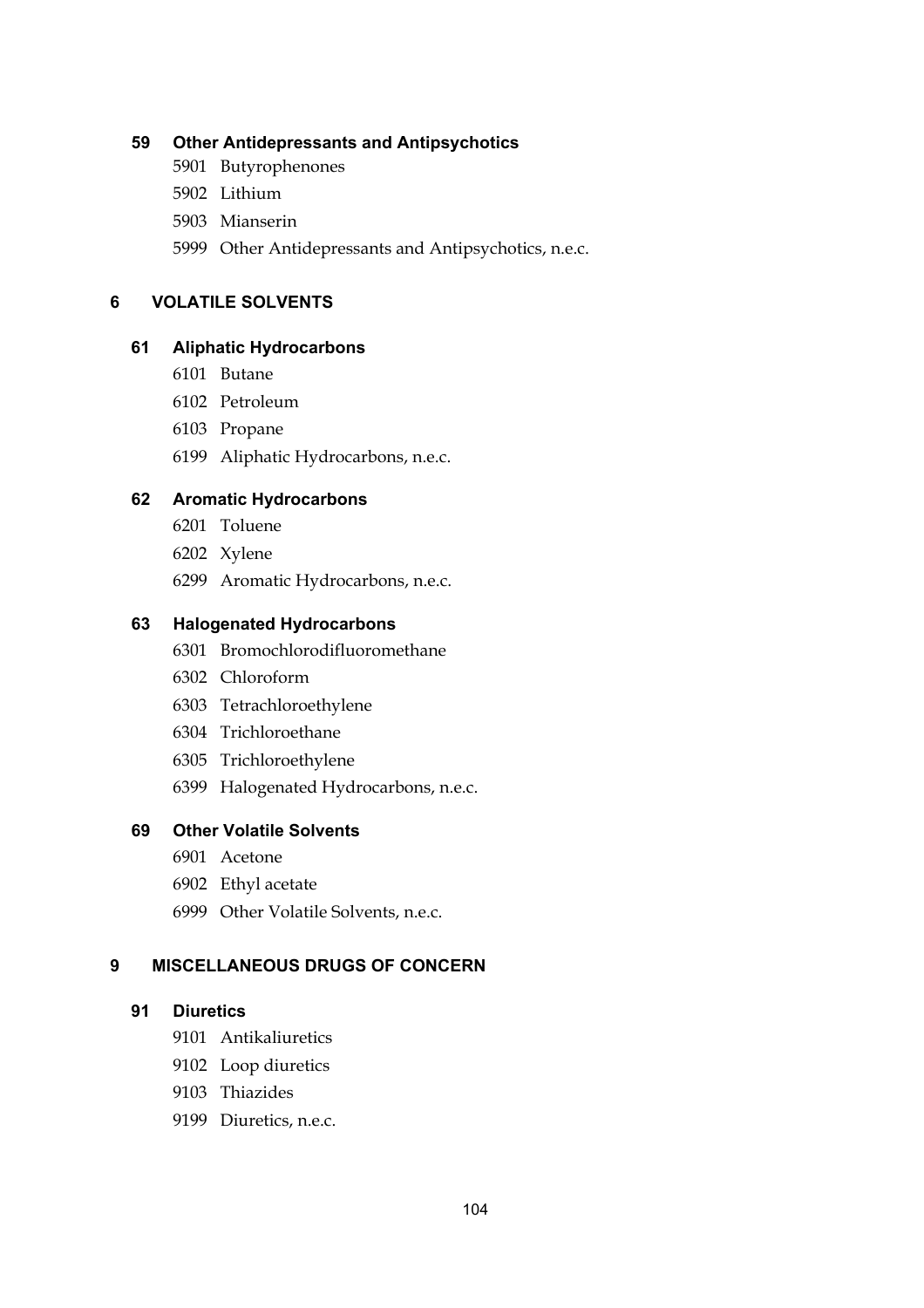# **92 Opioid Antagonists**

- 9201 Naloxone
- 9202 Naltrexone
- 9299 Opioid Antagonists, n.e.c.

# **99 Other Drugs of Concern**

9999 Other Drugs of Concern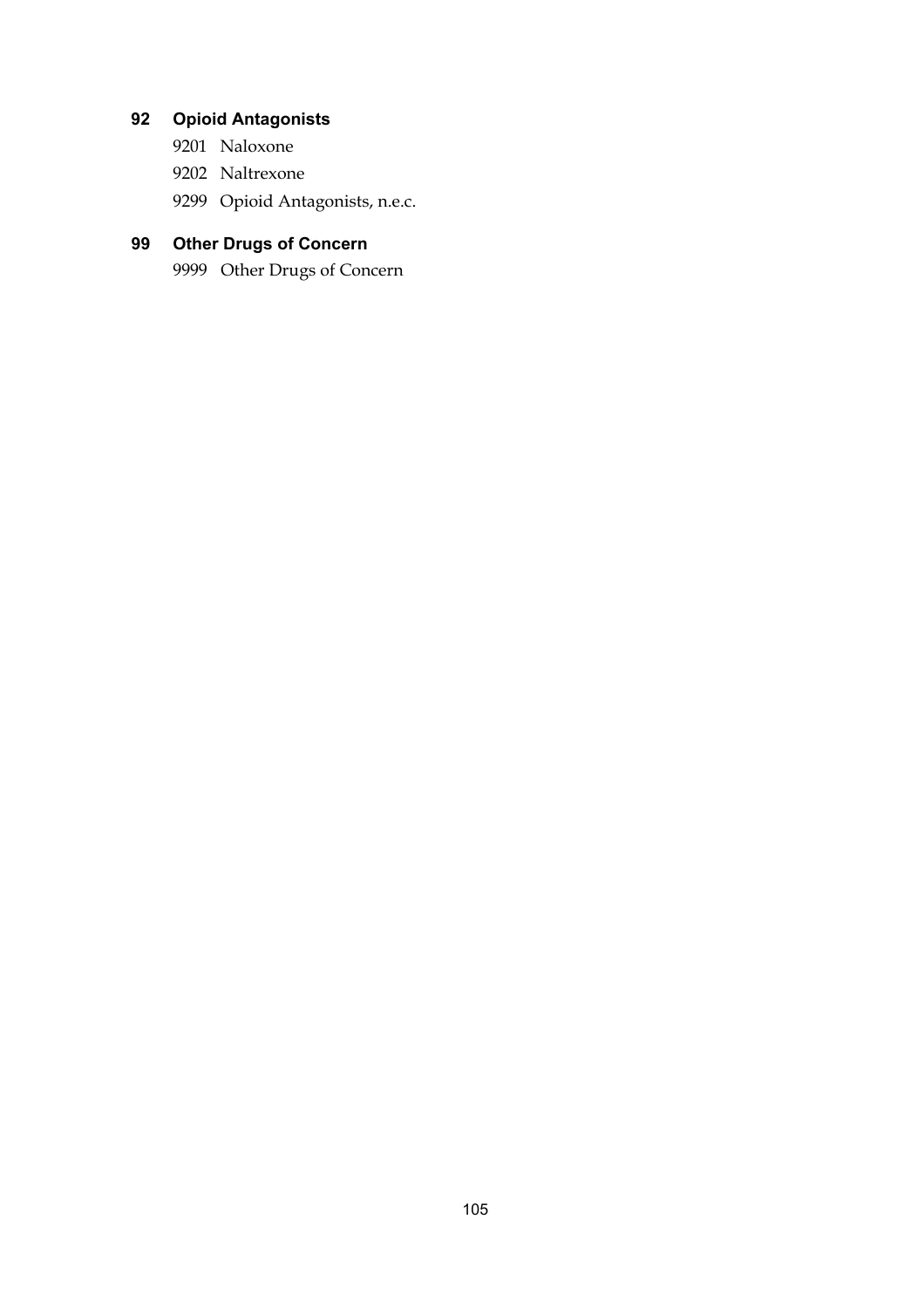# **10 References**

ABS (Australian Bureau of Statistics) 1998. Mental health and wellbeing profile of adults Australia. ABS cat. no. 4326.0. Canberra: ABS.

ABS 2000. Australian standard classification of drugs of concern. ABS cat. no. 1248.0. Canberra: ABS.

ABS 2001. Illicit drug use, sources of Australian data. ABS cat. no. 4808.0. Canberra: ABS.

ABS 2003. Migration Australia 2000–01 and 2001–02. ABS cat. no. 3412.0. Canberra: ABS.

ABS 2004. Australian demographic statistics. ABS cat. no. 3101.0. Canberra: ABS.

AIC (Australian Institute of Criminology) 2003. Drug use monitoring in Australia (DUMA): 2002 annual report on drug use among police detainees. AIC Research and Public Policy Series no. 47. Canberra: AIC.

AIC 2004. Drug use careers of offenders (DUCO): Introducing DUCO—drug use careers of offenders: an information paper. Canberra, Australian Capital Territory. Viewed 7 June 2004, <http://www.aic.gov.au/research/projects/0019-paper.html>.

AIHW (Australian Institute of Health and Welfare): Mathers C, Vos T & Stevenson C 1999. The burden of disease and injury in Australia. AIHW cat. no. PHE 17. Canberra: AIHW.

AIHW 2001. Guidelines for the NMDS for alcohol and other drug treatment services 2001–02. AIHW cat. no. HSE 16. Canberra: AIHW.

AIHW 2002a. Alcohol and other drug treatment services in Australia 2000–01: first report on the national minimum data set. AIHW cat. no. HSE 22. Drug Treatment Series no. 1. Canberra: AIHW.

AIHW 2002b. 2001 National drug strategy household survey: detailed findings. AIHW cat. no. PHE 41. Drug Statistics Series no. 11. Canberra: AIHW.

AIHW 2002c. Alcohol and other drug treatment services 2002–03: guidelines for collection of the national minimum data set. Version 3. AIHW cat. no. HSE 21. Canberra: AIHW.

AIHW 2003a. Alcohol and other drug treatment services in Australia 2001–02: report on the national minimum data set. AIHW cat. no. HSE 28. Canberra: AIHW.

AIHW 2003b. Mental health services in Australia 2000–01. Canberra: AIHW (Mental Health Series no. 4).

AIHW 2004a. Australia's health 2004. cat. no. AUS 44. Canberra: AIHW.

AIHW 2004b. Australian hospital statistics 2002–03. AIHW cat. no. HSE 22. Canberra: AIHW (Health Services Series no. 22).

AIHW 2004c. Rural, regional and remote health: a guide to remoteness classifications. AIHW cat. no. PHE 53. Canberra: AIHW.

AIHW 2004d. A guide to Australian alcohol data. AIHW cat. no. PHE 52. Canberra: AIHW.

Australian Drug Foundation 2003. Melbourne, Victoria. Viewed 25 June 2003, http://www.adf.org.au/drughit.

Breen C, Degenhardt L, Roxburgh A, Bruno R, Fetherston J, Jenkinson R, Kinner S, Moon C, Proudfoot P, Ward J & Weekley J 2004a. Australian drug trends 2003: findings from the Illicit Drug Reporting System. NDARC Monograph no. 51. Sydney: National Drug and Alcohol Research Centre.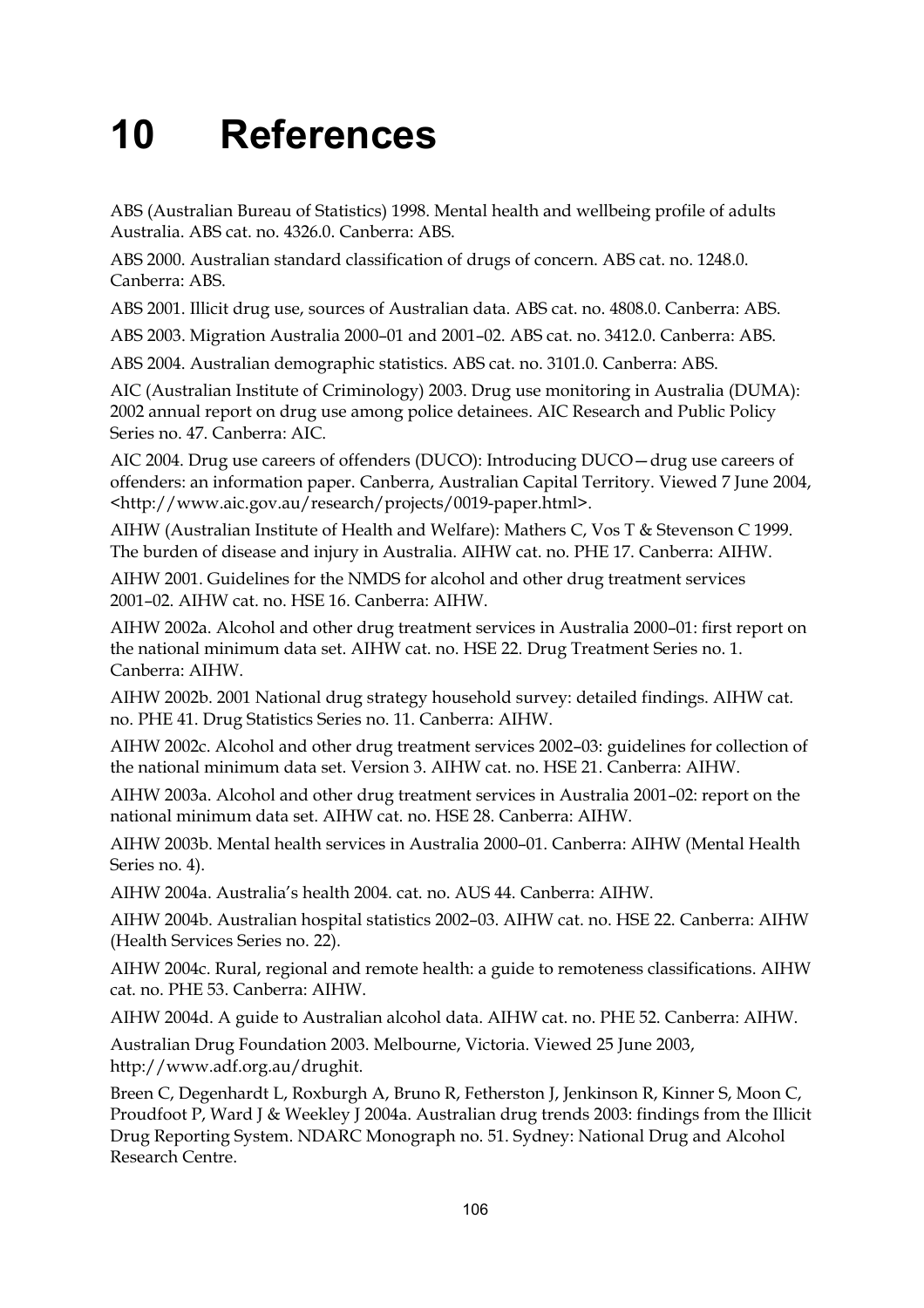Breen C, White B, Degenhardt L, Roxburgh A & Pointer S 2004b. Party drug trends. April 2004 bulletin. NDARC: Sydney.

Britt H, Miller GC, Knox S, Charles J, Valenti L, Henderson J, Pan Y, Bayram C, Harrison C 2003. General practice activity in Australia 2002–03*.* AIHW cat. no. GEP 14. Canberra: Australian Institute of Health and Welfare (General Practice Series no. 14).

Collins DJ & Lapsley HM 1996. The social costs of drug abuse in Australia in 1988 and 1992. National Drug Strategy Monograph Series no. 30. Canberra: AGPS.

Department of Human Services 2002. Melbourne, Victoria. Viewed 30 June 2003, <http://www.dhs.vic.gov.au/phd/dts>.

DoHA (Australian Government Department of Health and Ageing) 2003a. Drug and alcohol service report (DASR): 2000–2001 key results. Canberra: DoHA.

DoHA 2003b. A national profile of Australian government funded Aboriginal and Torres Strait Islander primary health care services, service activity reporting: 2000–2001 key results. Canberra: DoHA.

DoHA 2004. Drug diversion initiative. Canberra, Australian Capital Territory. Viewed 7 June 2004, <http://www.health.gov.au/pubhlth/strateg/drugs/illicit/diversion/about.htm>.

Drugscope 2000. London, United Kingdom. Viewed 14 August 2002, <http://www.drugscope.org.uk>.

Ghodse H 2002. Drugs and addictive behaviour: a guide to treatment. 3rd ed. Cambridge: Cambridge University Press.

Gowing L, Proudfoot H, Henry-Edwards S & Teesson M 2001. Evidence supporting treatment: the effectiveness of interventions for illicit drug use. Canberra: Australian National Council on Drugs.

Graham R, Woodak AD & Whelan G 2002. New pharmacotherapies for alcohol dependence. Medical Journal of Australia 177(2):103–107.

Grant B & Petrie M 2001. Alcohol and other drug treatment services: development of a national minimum data set. AIHW cat. no. HSE 12. Canberra: AIHW.

Kasser C, Gellar A, Howell E & Wartenberg A 2002. Detoxification: principles and protocols. Viewed 24 June 2003, <http://www.saam.org/publ/detoxification>.

MCDS (Ministerial Council on Drug Strategy) 1998. National drug strategic framework 1998–99 to 2002–03: building partnerships: a strategy to reduce the harm caused by drugs in our community. Canberra: MCDS.

MUNCCI (Monash University National Centre for Coronial Information) 2004. National coroners information system. Melbourne, Victoria. Viewed 7 June 2004, <http://www.vifp.monash.edu.au/ncis/drugs2.htm>.

NCHECR (National Centre in HIV Epidemiology and Clinical Research) 2003. HIV/AIDS, viral hepatitis and sexually transmissible infections in Australia, annual surveillance report 2003. The National Centre in HIV Epidemiology and Clinical Research, University of NSW, Sydney (available at <www.med.unsw.edu.au/nchecr>).

NDARC (National Drug and Alcohol Research Centre) 2000. Club drugs. Sydney: University of New South Wales.

NHDC (National Health Data Committee) 2003. National health data dictionary. Version 12. AIHW cat. no. HWI 43. Canberra: AIHW.